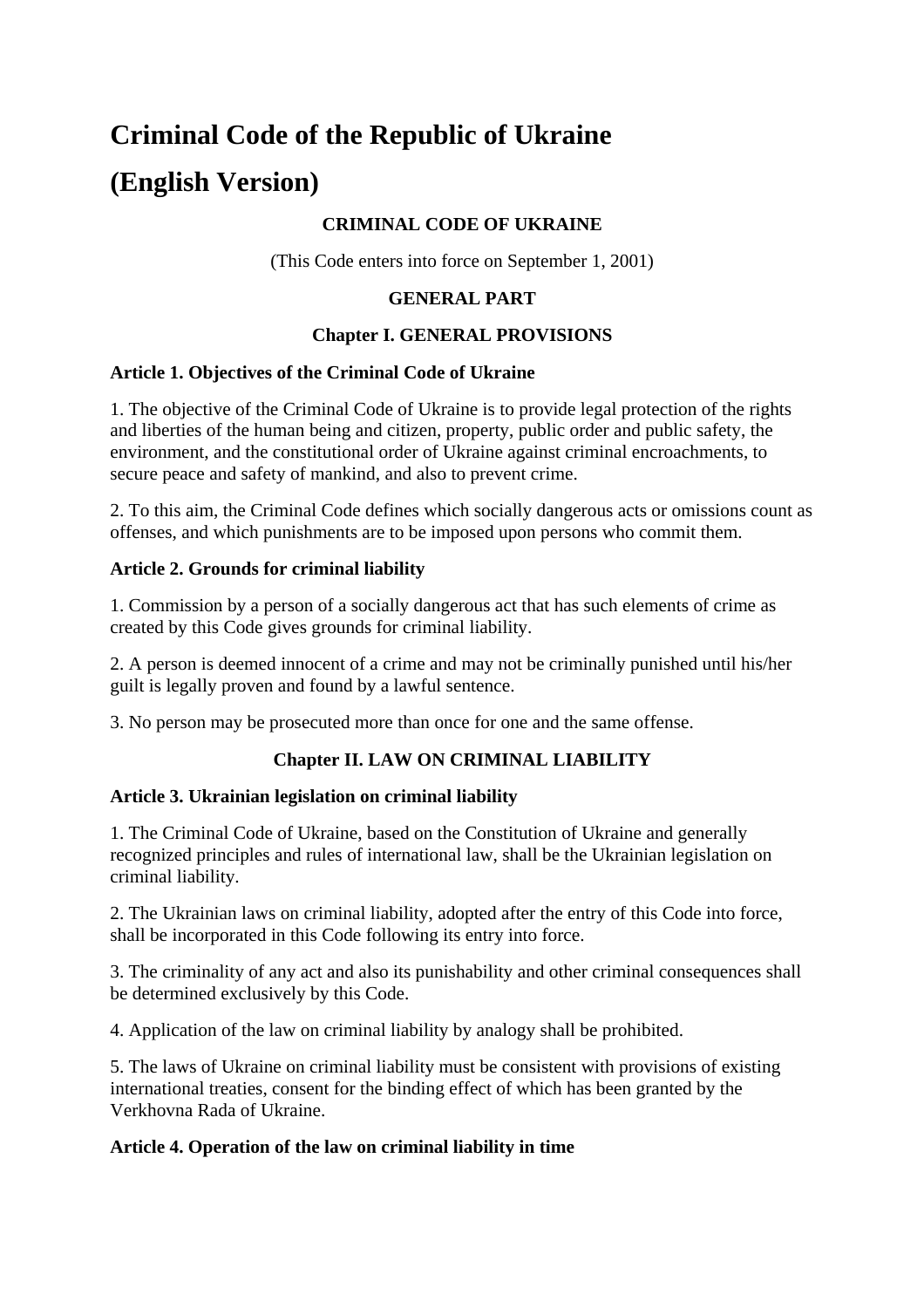1. The law on criminal liability shall enter into force ten days after its official promulgation, unless otherwise is provided in the law itself, but not prior to the day of its publication.

2. The criminality and punishability of an act shall be determined by such law on criminal liability as was in effect at the time of commission of the act.

3. The time of commission of a criminal offense shall be the time in which a person committed an act or omission provided for by the law on criminal liability.

## **Article 5. Retroactive effect of the law on criminal liability in time**

1. The law on criminal liability, which repeals the criminality of an act or lenifies criminal liability, shall be retroactive in time, that is it shall apply to persons who had committed relevant acts before that law entered into force, including the persons serving their sentence or those who have completed their sentence but have a conviction.

2. The law on criminal liability that criminalizes an act or increases criminal liability shall not be retroactive in time.

3. The law on criminal liability, which partially lenifies and partially increases criminal liability, shall be retroactive in time only in the part which lenifies the liability.

#### **Article 6. The operation of the law on criminal liability in regard to offences committed on the territory of Ukraine**

1. Any person who has committed an offense on the territory of Ukraine shall be criminally liable under this Code.

2. An offense shall be deemed to have been committed on the territory of Ukraine if it has been initiated, continued, completed or discontinued on the territory of Ukraine.

3. An offense shall be deemed to have been committed on the territory of Ukraine if the principal to such offense, or at least one of the accomplices, has acted on the territory of Ukraine.

4. Where a diplomatic agent of a foreign state or another citizen who, under the laws of Ukraine or international treaties the consent to the binding effect of which has been granted by the Verkhovna Rada of Ukraine, is not criminally cognizable by a Ukrainian court commits an offense on the territory of Ukraine, the issue of his criminal liability shall be settled diplomatically.

#### **Article 7. The operation of the law on criminal liability in regard to offenses committed by citizens of Ukraine or stateless persons outside Ukraine**

1. Citizens of Ukraine and stateless persons permanently residing in Ukraine, who have committed offenses outside Ukraine, shall be criminally liable under this Code, unless otherwise provided by the international treaties of Ukraine, the consent to the binding effect of which has been granted by the Verkhovna Rada of Ukraine.

2. Where the persons referred to in the first paragraph of this Article underwent criminal punishment for the committed criminal offenses outside Ukraine, they shall not be criminally liable for these criminal offenses in Ukraine.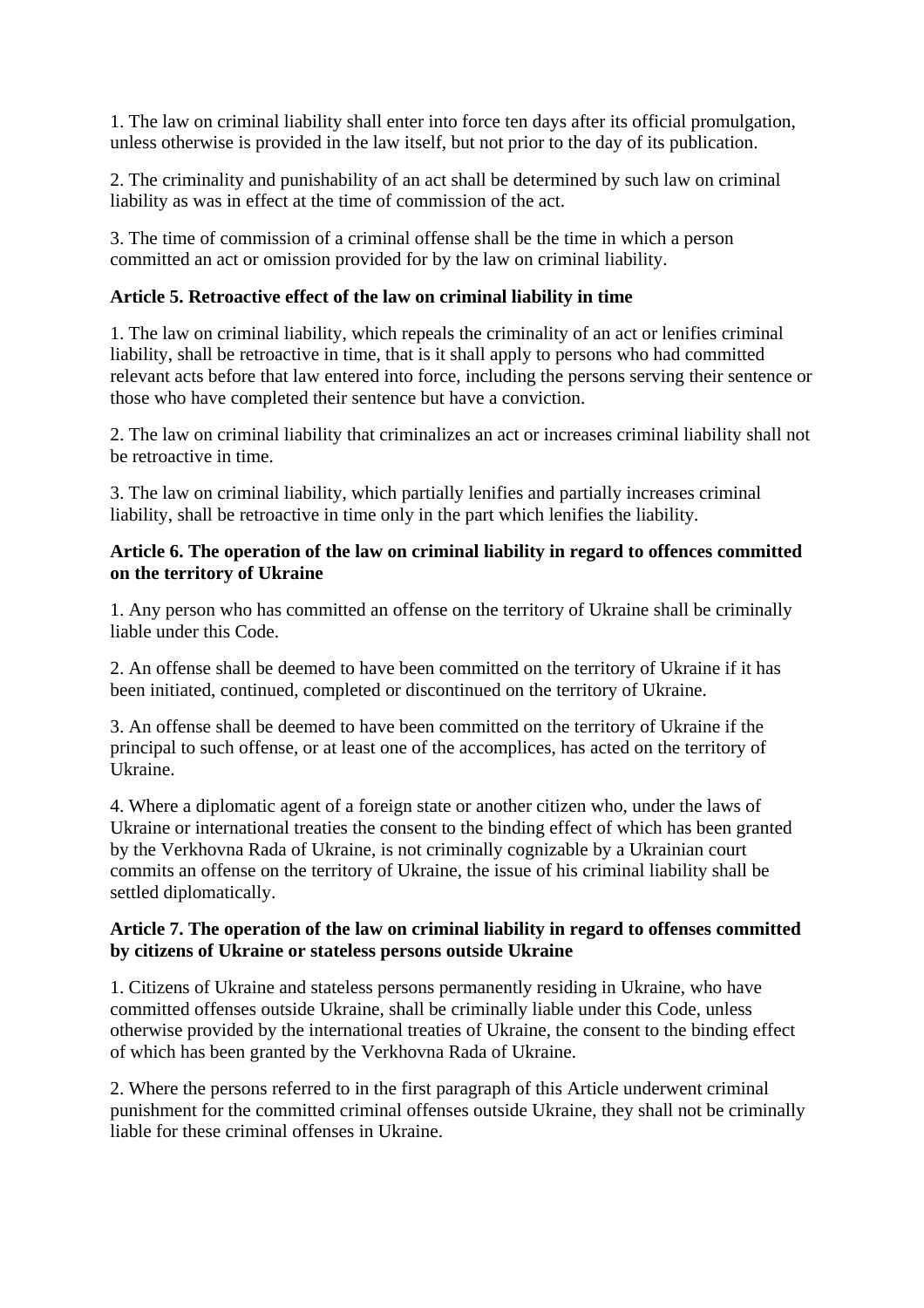## **Article 8. The operation of the law on criminal liability in regard to offenses committed by foreign nationals or stateless persons outside Ukraine**

Foreign nationals or stateless persons not residing permanently in Ukraine, who have committed criminal offenses outside Ukraine, shall be criminally liable in Ukraine under this Code in such cases as provided for by the international treaties, or if they have committed any of the special grave offenses against rights and freedoms of Ukrainian citizens or Ukraine as prescribed by this Code.

## **Article 9. Legal consequences of conviction outside Ukraine**

1. A judgment passed by a foreign court may be taken into account where a citizen of Ukraine, a foreign national, or a stateless person have been convicted of a criminal offense committed outside Ukraine and have committed another criminal offense on the territory of Ukraine.

2. Pursuant to the first paragraph of this Article, the repetition of criminal offenses, or a sentence not served, or any other legal consequences of a judgment passed by a foreign court shall be taken into account in the classification of any new criminal offense, determination of punishment, in the discharge from criminal liability or punishment.

#### **Article 10. Extradition of a person accused of a criminal offense and a person convicted of a criminal offense**

1. Citizens of Ukraine and stateless persons permanently residing in Ukraine, who have committed criminal offenses outside Ukraine, shall not be extradited to a foreign state for criminal prosecution and committal for trial.

2. Foreign nationals, who have committed criminal offenses on the territory of Ukraine and were convicted of these offenses under this Code, may be transferred to serve their sentences for the committed offenses in the state, whose nationals they are, where such transfer is provided for by the international treaties of Ukraine.

3. Foreign nationals or stateless persons not residing permanently in Ukraine, who have committed crimes outside Ukraine and stay on the territory of Ukraine, may be extradited to a foreign state for criminal prosecution and committal for trial, or transferred to serve their sentence, where such extradition or transfer is provided for by the international treaties of Ukraine.

# **Chapter III. CRIMINAL OFFENSE, ITS TYPES AND STAGES**

## **Article 11. Notion of a criminal offense**

1. A criminal offense shall mean a socially dangerous culpable act (action or omission) prescribed by this Code and committed by an offender.

2. Although an act or omission may have, technically, any elements of an act under this Code, it is not an offense if, due to its insignificance, it is not a social danger, i.e. it neither did nor could cause considerable harm to any natural or legal person, community, society or the state.

## **Article 12. Classification of criminal offenses**

1. Depending on the gravity, criminal offenses shall be classified as minor offenses, medium grave offenses, grave offenses, or special grave offenses.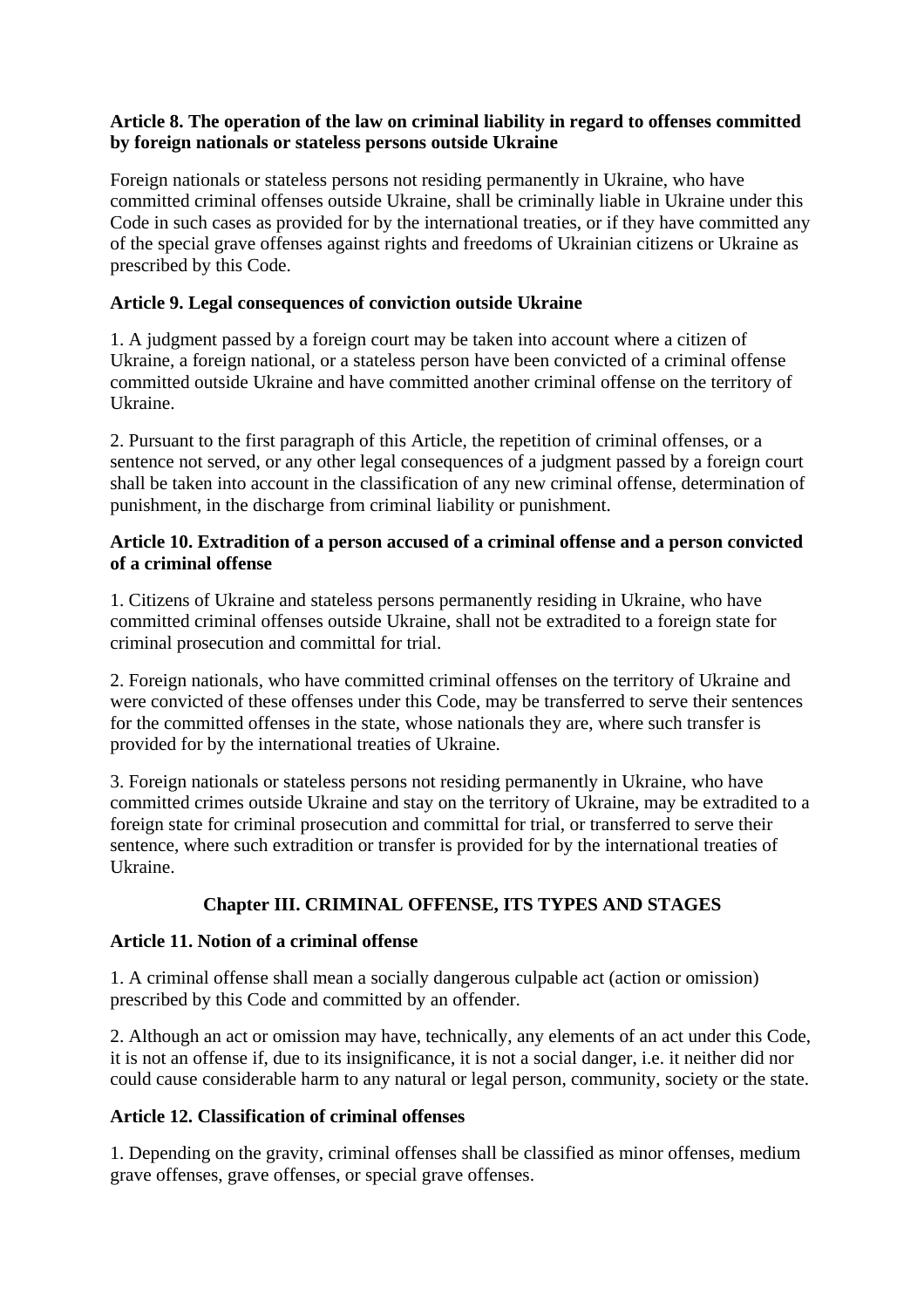2. A minor criminal offense shall mean an offense punishable by imprisonment for a term up to two years or a more lenient penalty.

3. A medium grave offense shall mean an offense punishable by imprisonment for a term up to five years.

4. A grave criminal offense shall mean an offense punishable by imprisonment for a term up to ten years.

5. A special grave offense shall mean an offense punishable by more than ten years of imprisonment or a life sentence.

## **Article 13. Consummated and unconsummated criminal offenses**

1. A consummated criminal offense shall mean an offense which comprises all elements of a criminal offense as prescribed by the relevant article of the Special Part of this Code.

2. An unconsummated criminal offense shall mean the preparation for crime and criminal attempt.

#### **Article 14. Preparation for crime**

1. The preparation for crime shall mean the looking out or adapting means and tools, or looking for accomplices to, or conspiring for, an offense, removing of obstacles to an offense, or otherwise intended conditioning of an offense.

2. Preparation to commit a minor criminal offense does not give rise to criminal liability.

#### **Article 15. Criminal attempt**

1. A criminal attempt shall mean a directly intended act (action or omission) made by a person and aimed directly at the commission of a criminal offense prescribed by the relevant article of the Special Part of this Code, where this criminal offense has not been consummated for reasons beyond that person's control.

2. A criminal attempt shall be consummated where a person has completed all such actions as he/she deemed necessary for the consummation of an offense, however, the offense was not completed for the reasons beyond that person's control.

3. A criminal attempt shall be unconsummated where a person has not completed all such actions as he/she deemed necessary for the consummation of an offense for the reasons beyond that person's control.

#### **Article 16. Criminal liability for an unconsummated criminal offense**

The criminal liability for the preparation for crime and a criminal attempt shall rise under Article 14 or 15 and that article of the Special Part of this Code which prescribes liability for the consummated crime.

#### **Article 17. Voluntary renunciation in an unconsummated criminal offense**

1. The voluntary renunciation shall mean the final discontinuation of the preparation for crime or a criminal attempt by a person of his/her own will, where that person have realized that the criminal offense may be consummated.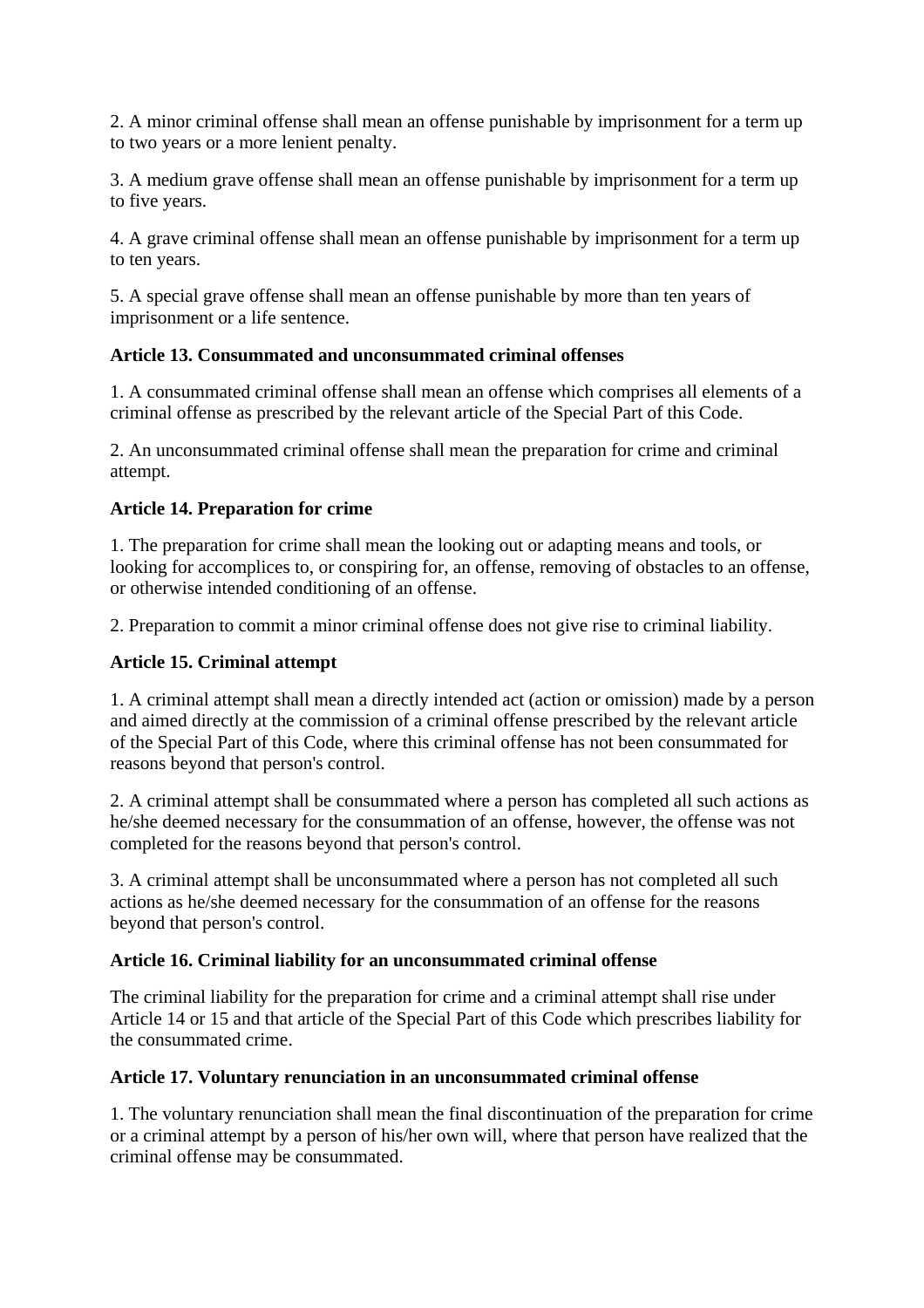2. A person who voluntarily renounced to consummate a criminal offense shall be criminally liable only if the actual act committed by that person comprised elements of any other offense.

# **Chapter IV. CRIMINALLY LIABLE PERSON (CRIMINAL OFFENDER)**

## **Article 18. Criminal offender**

1. A criminal offender shall mean a sane person who has committed a criminal offense at the age of criminal liability may rise under this Code.

2. A special criminal offender shall mean a sane person who has committed a criminal offense at the age of criminal liability may rise, if that offense may only be committed by a certain person.

## **Article 19. Criminal sanity**

1. A person who was aware of and could control his/her actions (omissions) at the time of an offense shall be recognized sane.

2. A person who, at the time of a socially dangerous act, as prescribed by this Code, was in the state of insanity, i.e. was not aware of or could not control his/her actions (omissions) in consequence of a chronic mental disease, or a temporary mental disorder, or feeblemindedness, or any other morbid mental condition, shall not be criminally liable. Such person may be subjected to compulsory medical measures upon the decision of a court.

3. A person who committed a criminal offense in the state of sanity, but lapsed, prior to the making of a judgment, into a mental disease which renders that person unaware of or unable to control his/her actions (omissions), shall not be criminally liable. Such person may be subjected to compulsory medical measures, and may be criminally liable upon recovery.

## **Article 20. Partial insanity**

1. A person found partially insane by a court, i.e. a person who, at the time of the criminal offense, was not completely aware of and could not fully control his/her acts (omissions) because of his/her mental disorder, shall be criminally liable.

2. The partial insanity shall be consulted by the court in the infliction of punishment and may warrant compulsory medical measures.

## **Article 21. Criminal liability for offenses committed in a state of intoxication resulting from the use of alcohol, narcotics, or any other intoxicating substances**

A person who committed a criminal offense in a state of intoxication resulting from the use of alcohol, narcotic, or any other intoxicating substances shall be criminally liable.

## **Article 22. Age of criminal liability**

1. Persons who have reached the age of 16 years before the commission of a criminal offense shall be criminally liable.

2. Persons who have committed criminal offenses at the age of 14 to 16 years shall be criminally liable only for a murder (Articles 115-117), attempted killing of a statesperson or public figure, a law enforcement officer, a member of a civilian peace-keeping or borderguard unit, or a serviceman, judge, assessor or juror, in connection with their activity related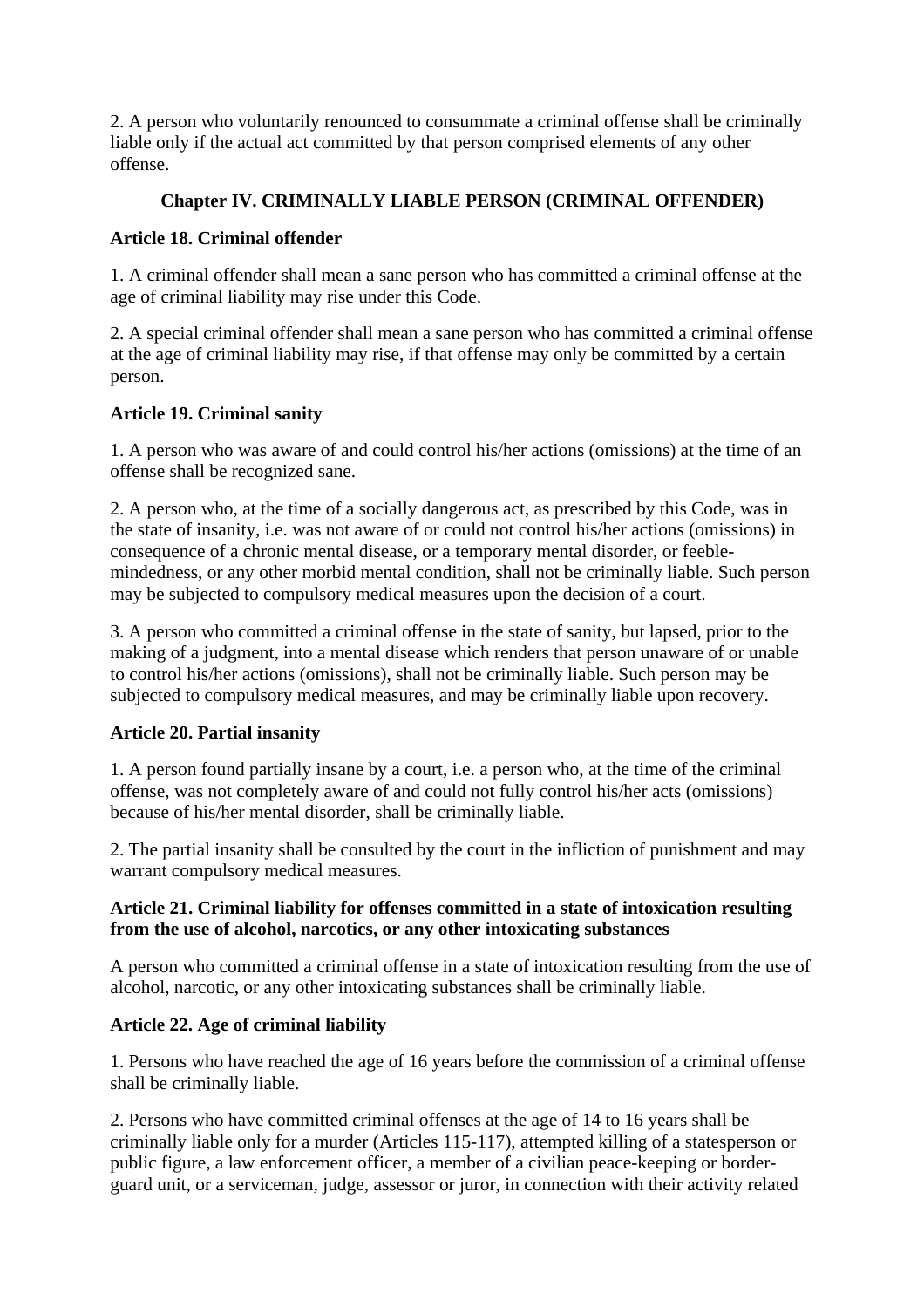to the administration of justice, a defense attorney or agent of any person in connection with their activity related to legal assistance, or a foreign representative (Articles 112, 348, 379, 400 and 443), intended grievous bodily injury (Article 121, paragraph 3 of Articles 345, 346, 350, 377 and 398), intended bodily injury of medium gravity (Article 122, paragraph 2 of Articles 345, 346, 350, 377 and 398), sabotage (Article 113), gansterism (Article 257), act of terrorism (Article 258), hostage taking (Articles 147 and 348), rape (Article 152), violent unnatural satisfaction of sexual desire (Article 153), theft (sections 185, paragraph 1 of Articles 262 and 308), robbery (Articles 186, 262 and 308), brigandage (Article 187, paragraph 3 of Articles 262 and 308), extortion (Article 189, 262 and 308), willful destruction or endamagement of property (paragraph 2 of Articles 194, 347, 352 and 378, paragraphs 2 and 3 of Article 399), endamagement of communication routes and means of transportation (Article 277), theft or seizure of railroad rolling stock, air-, sea- or river-craft (Article 278), misappropriation of transportation (paragraph 2 and 3 of Article 289), and hooliganism (Article 296).

# **Chapter V. GUILT AND ITS FORMS**

## **Article 23. Guilt**

Guilt shall mean a mental stance of a person in regard to the performed act or omission under this Code and to the consequences thereof, as expressed in the form of intent or recklessness.

#### **Article 24. Intent and its forms**

1. An intent may be direct or indirect.

2. The intent is direct where a person was conscious of the socially injurious nature of his/her act (action or omission), anticipated its socially injurious consequences, and wished them.

3. The intent is indirect where a person was conscious of the socially injurious nature of his/her act (action or omission), foresaw its socially injurious consequences, and anticipated, though did not wish them.

#### **Article 25. Recklessness and its types**

1. Recklessness subdivides into criminal presumption and criminal negligence.

2. Recklessness is held to be criminal presumption where a person anticipated that his/her act (action or omission) may have socially injurious consequences but carelessly expected to avoid them.

3. Recklessness is held to be criminal negligence where a person did not anticipate that his/her act (action or omission) may have socially injurious consequences, although ought to and could anticipate them.

## **Chapter VI. COMPLICITY**

#### **Article 26. The notion of complicity**

Criminal complicity is the willful co-participation of several criminal offenders in an intended criminal offense.

#### **Article 27. Types of accomplices**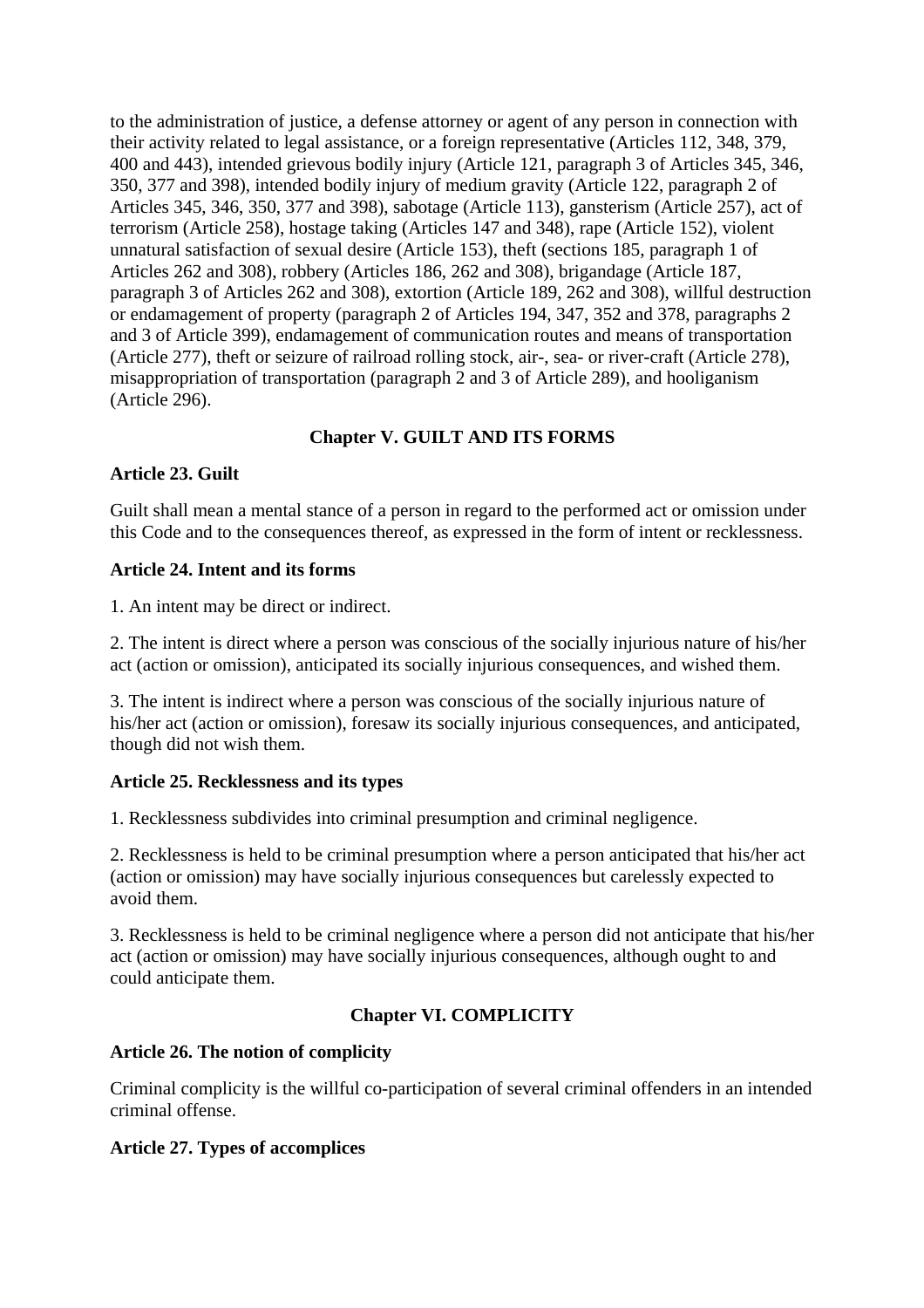1. Organizer, abettor and accessory, together with the principal offender, are deemed to be accomplices in a criminal offense.

2. The principal (or co-principal) is the person who, in association with other criminal offenders, has committed a criminal offense under this Code, directly or through other persons, who cannot be criminally liable, in accordance with the law, for what they have committed.

3. The organizer is a person who has organized a criminal offense (or criminal offenses) or supervised its (their) preparation or commission. The organizer is also a person who has created an organized group or criminal organization, or supervised it, or financed it, or organized the covering up of the criminal activity of an organized group or criminal organization.

4. The abettor is a person who has induced any other accomplice to a criminal offense, by way of persuasion, subornation, threat, coercion or otherwise.

5. The accessory is a person who has facilitated the commission of a criminal offense by other accomplices, by way of advice, or instructions, or by supplying the means or tools, or removing obstacles, and also a person who promised in advance to conceal a criminal offender, tools or means, traces of crime or criminally obtained things, to buy or sell such things, or otherwise facilitate the covering up of a criminal offense.

6. The concealment of a criminal offender, tools or means of a criminal offense, traces of crime or criminally obtained things, or buying or selling such things shall not constitute complicity where they have not been promised in advance. Persons who have committed such acts shall be criminally liable only in cases prescribed by Articles 198 and 396 of this Code.

7. A promised failure to report a crime which is definitely known to be in preparation or in progress, prior to the consummation of such, shall not constitute complicity. Any such person shall be criminally liable only if the act so committed comprises the elements of any other criminal offense.

## **Article 28. Criminal offense committed by a group of persons, or a group of persons upon prior conspiracy, or an organized group, or a criminal organization**

1. A criminal offense shall be held to have been committed by a group of persons where several (two or more) principal offenders participated in that criminal offense, acting without prior conspiracy.

2. A criminal offense shall be held to have been committed by a group of persons upon prior conspiracy where it was jointly committed by several (two or more) persons who have conspired in advance, that is prior to the commencement of the offense, to commit it together.

3. A criminal offense shall be held to have been committed by an organized group where several persons (three or more) participated in its preparation or commission, who have previously established a stable association for the purpose of committing of this and other offense (or offenses), and have been consolidated by a common plan with assigned roles designed to achieve this plan known to all members of the group.

4. A criminal offense shall be held to have been committed by a criminal organization where it was committed by a stable hierarchical association of several persons (three and more), members or structural units of which have organized themselves, upon prior conspiracy, to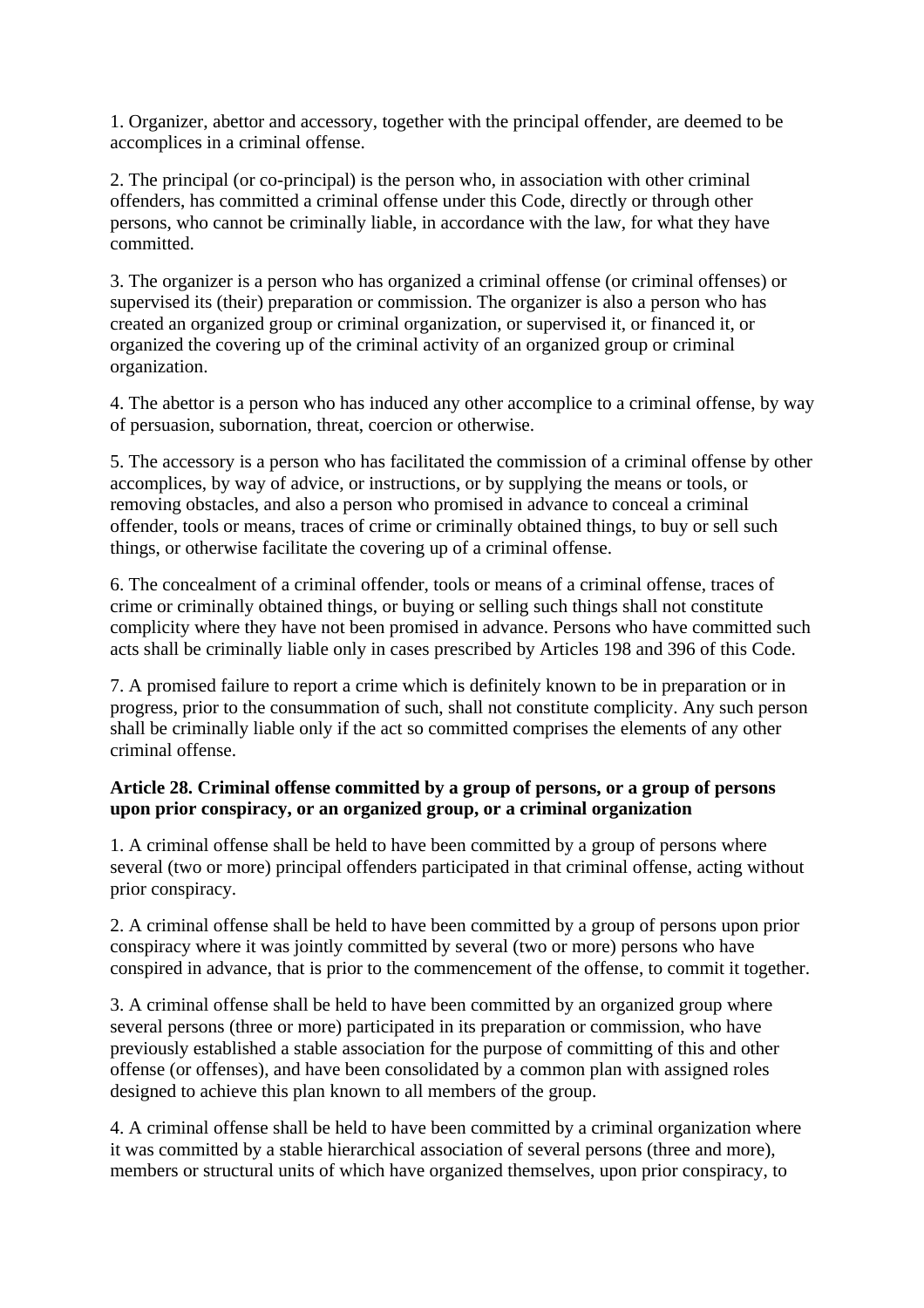jointly act for the purpose of directly committing of grave or special grave criminal offenses by the members of this organization, or supervising or coordinating criminal activity of other persons, or supporting the activity of this criminal organization and other criminal groups.

## **Article 29. Criminal liability of accomplices**

1. The principal (or co-principals) shall be criminally liable under that article of the Special Part of this Code which creates the offense he has committed.

2. The organized, abettor and accessory shall be criminally liable under the respective paragraph of Article 27 and that article (or paragraph of the article) of the Special Part of this Code which creates an offense committed by the principal.

3. The features of character of a specific accomplice shall be criminated only upon such accomplice. Other circumstances that aggravate responsibility and are provided for by articles of the Special Part of this Code as the elements of a crime that affect the treatment of the principal's actions, shall be criminated only upon the accomplice who was conscious of such circumstances.

4. Where the principal commits an unconsummated criminal offense, other accomplices shall be criminally liable for complicity in an unconsummated crime.

5. Accessories shall not be criminally liable for the act committed by the principal, where that act was no part of their intent.

#### **Article 30. Criminal liability of organizers and members of an organized group or criminal organization**

1. An organizer of an organized group or criminal organization shall be criminally liable for all the criminal offenses committed by the organized group or criminal organization, if those offenses were part of his intent.

2. Other members of an organized group or criminal organization shall be criminally liable for the criminal offenses prepared or committed with their participation, regardless of the role each of them had in such offenses.

## **Article 31. Voluntary renunciation of accomplices**

1. In event of a principal's (or co-principals') voluntary renunciation to commit a criminal offense, he (or they) shall not be criminally liable where the conditions prescribed by Article 17 of this Code are satisfied. In this event other accomplices shall be criminally liable for the preparation of the criminal offense or the attempted offense which was voluntary renunciated by the principal.

2. An organizer, abettor or accessory shall not be criminally liable in event of their voluntary renunciation, where they averted the offense or timely reported the preparation or commission of the offense to appropriate public authorities. The accessory's failure to supply the means and tools or remove obstacles for the offense shall also be regarded as his voluntary renunciation.

3. In event of a voluntary renunciation of any accomplice, the principal shall be criminally liable for the preparation of the criminal offense or for the attempted offense depending on the stage at which his act was precluded.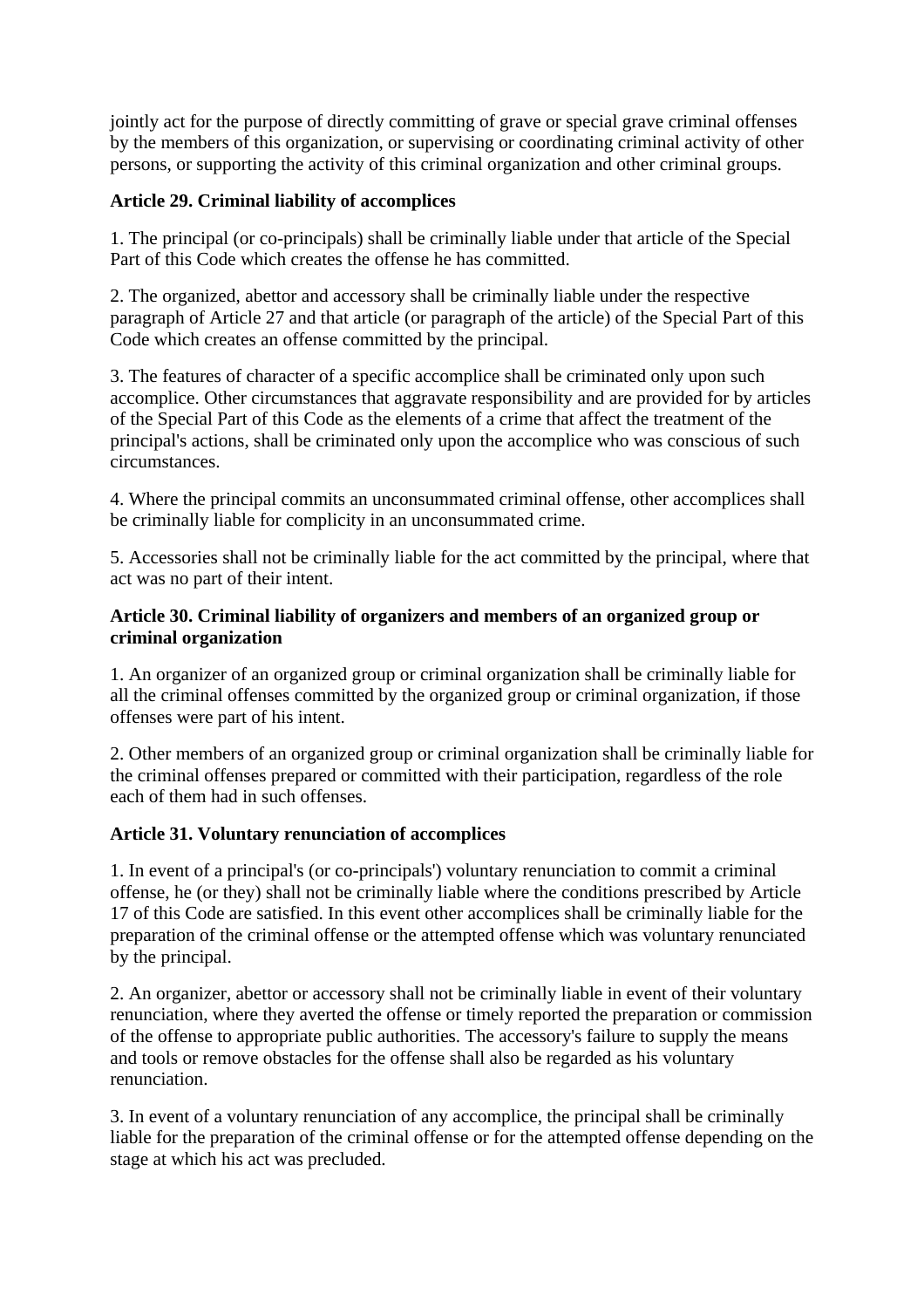## **Chapter VII. REPETITION, CUMULATION OF CRIMINAL OFFENSES AND RECIDIVISM**

#### **Article 32. Repetition of criminal offenses**

1. Repetition of criminal offenses is the commission of two or more offenses, prescribed by the same article or the same paragraph of an article of the Special Part of this Code.

2. Repetition prescribed by paragraph 1 of this Article shall not be present in commission of a continuing offense comprised of two or more similar acts connected by one criminal intent.

3. Committing two or more criminal offenses created by different articles of this Code shall be recognized as repetition only in cases prescribed in the Special Part of this Code.

4. There shall be no repetition if a person was discharged from criminal liability for the previously committed criminal offense on grounds provided for in the law or where the criminal record for that criminal offense was canceled or revoked.

## **Article 33. Cumulation of criminal offenses**

1. The cumulation of criminal offenses shall mean the commission, by one person, of two or more offenses created by different articles or different paragraphs of the one article of the Special Part of this Code, where that person has not been convicted of any of these offenses. The offenses with regard to which the person was discharged from criminal liability on grounds prescribed by the law shall not be taken into account.

2. In case of cumulation of criminal offenses, each of them shall be classified under appropriate article or paragraph of an article of the Special Part of this Code.

## **Article 34. Recidivism**

Recidivism shall mean the commission of a new intended criminal offense by a person who has a criminal record for another offense.

## **Article 35. Legal consequences of repetition, cumulation and recidivism**

Repetition, cumulation or recidivism shall be taken into account in the classification of criminal offenses and infliction of punishment, and also in contemplating discharging from criminal liability and punishment in cases provided in this Code.

## **Chapter VIII. CIRCUMSTANCES EXCLUDING CRIMINALITY OF AN ACT**

## **Article 36. Necessary defense**

1. The necessary defense shall mean actions taken to defend the legally protected rights and interests of the defending person or another person, and also public interests and interests of the state, against a socially dangerous trespass, by inflicting such harm upon the trespasser as is necessary and sufficient in a given situation to immediately avert or stop the trespass, provided the limits of the necessary defense are not exceeded.

2. Every person shall have the right to necessary defense notwithstanding any possibility to avoid a socially dangerous trespass or request assistance of other persons or authorities.

3. The excess of necessary defense shall mean an intended causing of a grievous harm to the trespasser, which is not adequate to the danger of the trespass or circumstances of the defense.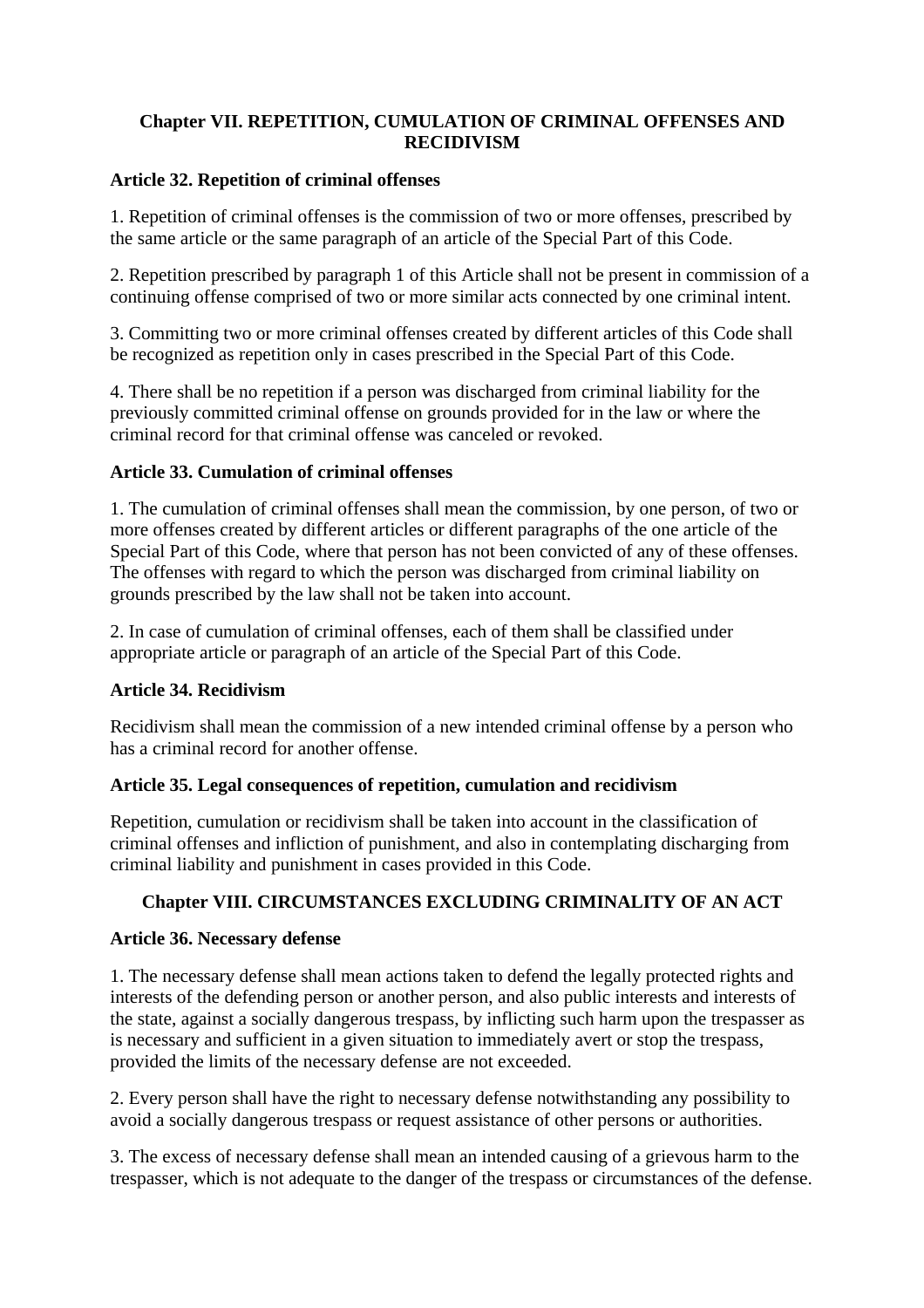The excess of necessary defense shall entail criminal liability only in cases specifically prescribed in Articles 118 and 124 of this Code.

4. A person shall not be subject to criminal liability where that person was not able, due to high excitement, to evaluate if the harm caused by that person was proportionate to the danger of the trespass or circumstances of defense.

5. The use of weapons or other means or things for protection against an attack of an armed person or an attack of a group of persons, and also to avert an unlawful violent intrusion upon a dwelling place or other premises, shall not be treated as the excess of necessary defense and shall not entail criminal liability irrespective of the gravity of harm caused to the trespasser.

## **Article 37. Misread Defense**

1. The misread defense shall mean actions resulting in a harm caused in the absence of any real socially dangerous trespass where the person, who misinterpreted actions of the victim's, only mistakenly presumed the reality of such trespass.

2. The misread defense shall exclude any criminal liability for the harm caused only if the circumstances involved furnished reasonable grounds for the person to believe that there was a real trespass and that person was not and could not be aware that his/her presumption was mistaken.

3. Where a person was not and could not be aware that his/her presumption was mistaken, but acted in excess of defense justifiable under the circumstances of a real trespass, that person shall be criminally liable for the excess of necessary defense.

4. Where a person, under the circumstances, was not aware of, but ought to realize the absence of a real socially dangerous trespass, that person shall be criminally liable for the harm caused by recklessness.

## **Article 38. Apprehension of an offender**

1. Any actions of the victim or other persons immediately following a trespass and aimed at the apprehending of the offender and bringing him or her to appropriate public authorities and were not in excess of what was necessary for such apprehension, is not held to be criminal.

2. Any willful infliction, upon an offender, of grievous harm clearly disproportionate to the danger of the trespass or circumstances involved in the apprehension of the offender, is held to be in excess of measures necessary for the apprehension. The excess of measures necessary for the apprehension of an offender shall entail criminal liability only in cases specifically provided for in Articles 118 and 124 of this Code.

## **Article 39. Extreme necessity**

1. Infliction of harm to legally protected interests in circumstances of extreme necessity, that is to prevent an imminent danger to a person or legally protected rights of that person or other persons, and also public interests or interests of the state, shall not be a criminal offense, where the danger could not be prevented by other means and where the limits of extreme necessity were not exceeded.

2. Any willful infliction of harm upon any legally protected interests, where such harm is larger than the harm thus prevented, is held to be in excess of extreme necessity.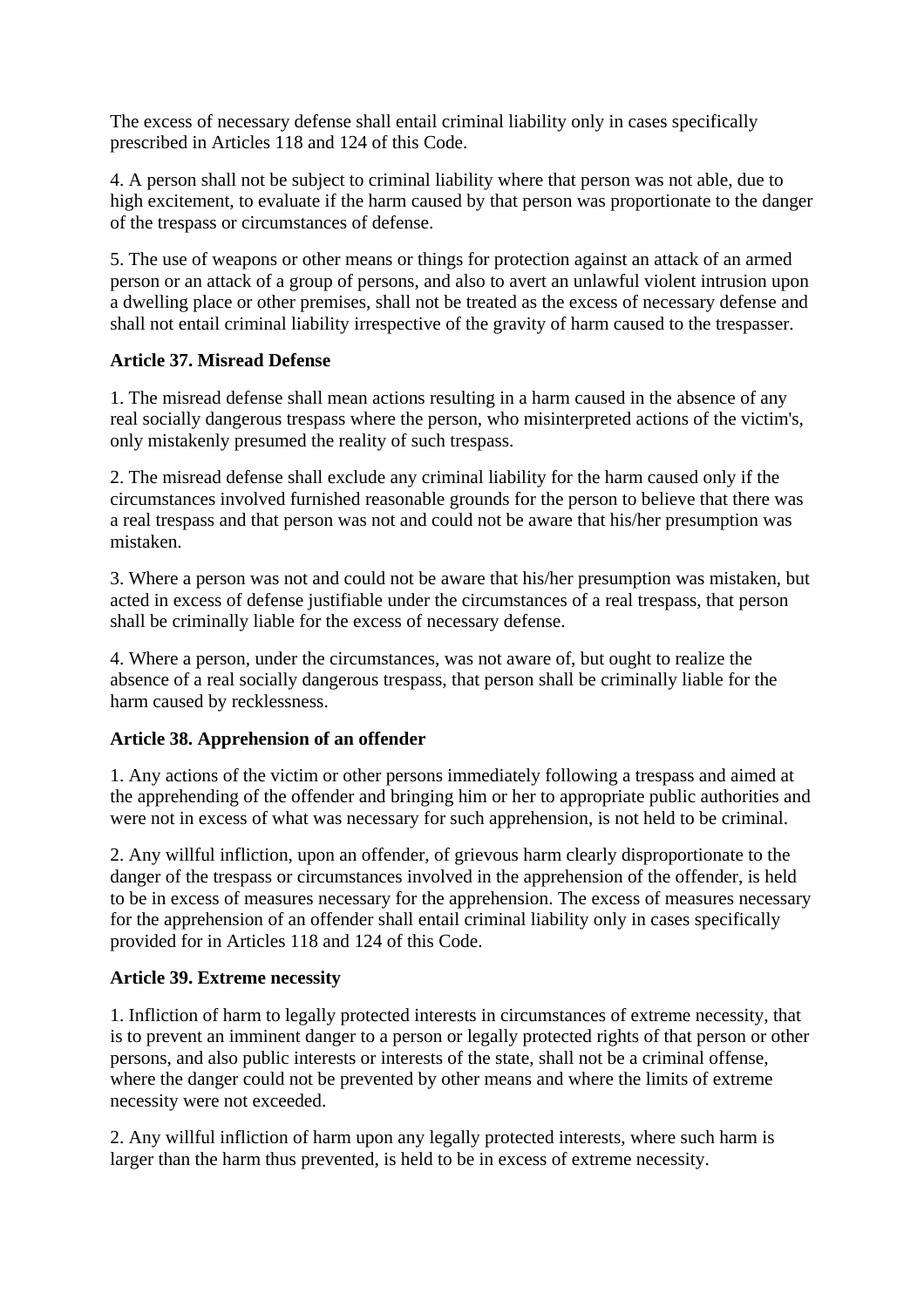3. A person shall not be criminally liable for exceeding the limits of extreme necessity where that person could not, as a result of high excitement raised by the danger, evaluate if the harm caused was proportionate to such danger.

## **Article 40. Physical or mental coercion**

1. A person's action or omission that caused harm to legally protected interests, is not to be held a criminal offense, where that person acted under direct physical coercion which rendered him or her unable to be in control of his/her actions.

2. The decision on a person's criminal liability for causing harm to legally protected interests, shall be made pursuant to provisions of Article 39 of this Code, where that person was subject to physical coercion, under which he/she was able to control his/her actions, and also subject to mental coercion.

## **Article 41. Obeying an order or command**

1. A person's action or omission that caused harm to legally protected interests, shall be lawful, where that person acted to obey a legal order or instructions.

2. An order or command is held to be lawful where it is duly issued by an appropriate person acting within his/her commission and, in its substance, is not contrary to applicable laws and does not breach the constitutional rights and freedoms of the human being and citizen.

3. A person shall not be criminally liable for disobeying a patently criminal order or command.

4. A person, who obeyed a patently criminal order or command, shall be criminally liable on general grounds for the acts committed in pursuance of such order or command.

5. Where a person was not and could not be aware of the criminal nature of an order or command, the criminal liability for the act committed in pursuance of such order or command shall arise only with respect to the person who gave the criminal order or command.

## **Article 42. An act involving risk**

1. No act (action or omission) in prejudice of legally protected interests shall be held to be a criminal offense where it was committed in circumstances of justified risk to achieve a significant purpose valuable to the community.

2. A risk shall be justified if the goal pursued could not, under the circumstances, be achieved otherwise than by an action (omission) involving risk and the person that allowed the risk reasonably believed that he/she exercised enough caution to avert harm to the legally protected interests.

3. A risk shall not be justified if it knowingly endangered lives of other people, or created a threat of environmental disaster or any other emergency.

## **Article 43. Undertaking a special mission to prevent or uncover criminal activities of an organized group or criminal organization**

1. A compelled causing of harm to legally protected interests by a person shall not be a criminal offense, where such person was undertaking a special mission, pursuant to law, by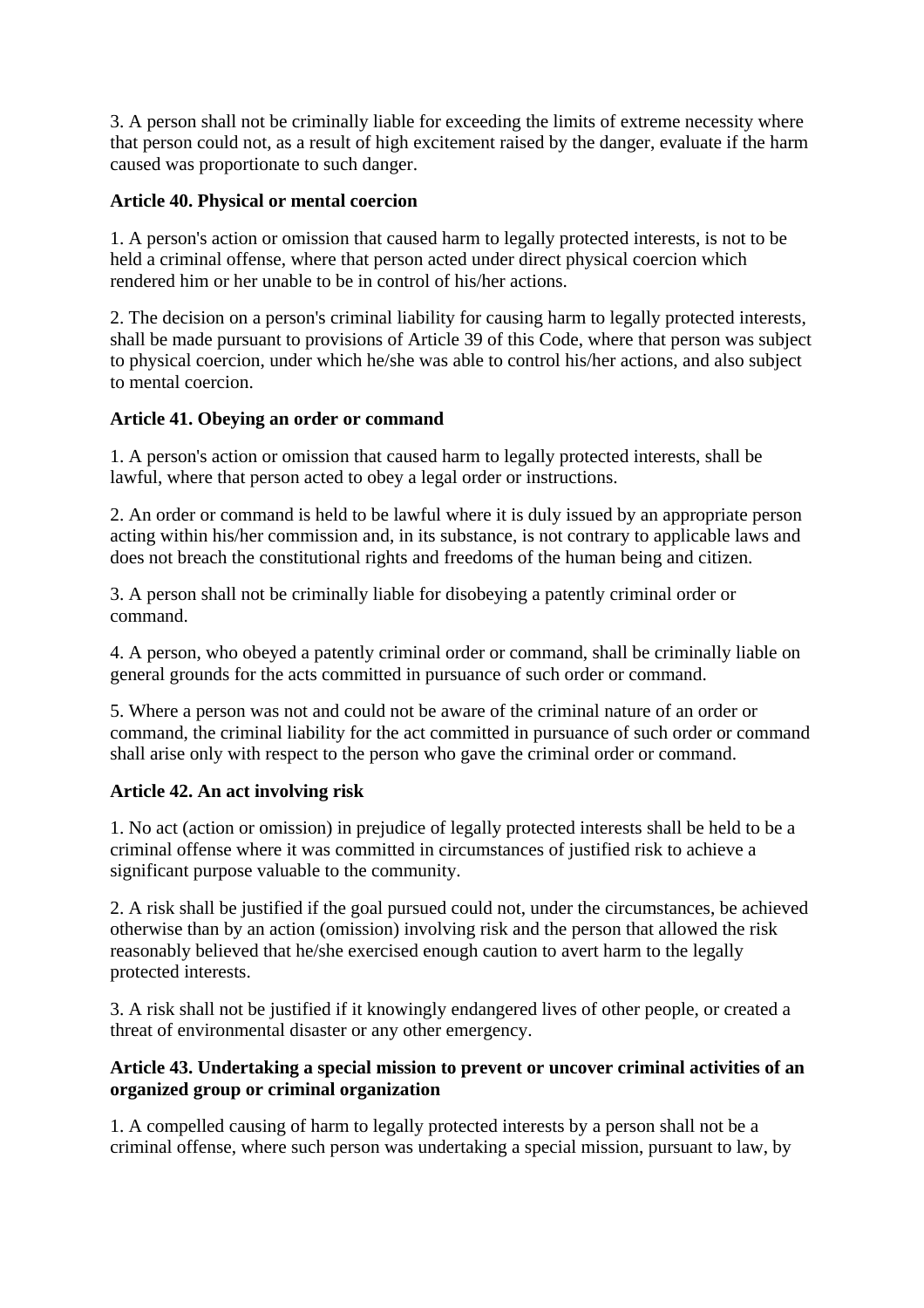way of participation in an organized group or criminal organization for the purpose of preventing or uncovering its criminal activities.

2. Any such person as described in the first paragraph of this article shall be criminally liable only for committing, as part of an organized group or criminal organization, a special grave criminal offense which was willful and involved violence with respect to the victim, or a grievous crime, which was willful and involved grievous bodily injury to the victim or other serious or particularly serious consequences.

3. A person who has committed such criminal offense may not be sentenced to life and may not be imprisoned for a longer term than half of the maximum term of imprisonment prescribed by the law in respect of this crime.

# **Chapter IX. DISCHARGE FROM CRIMINAL LIABILITY**

## **Article 44. Legal grounds and procedure for discharge from criminal liability**

1. A person, who committed a criminal offense, shall be discharged from criminal liability in cases prescribed by this Code, and also on the grounds of the Law of Ukraine of amnesty or an act of pardon.

2. The discharge from criminal liability in cases prescribed by this Code shall be exercised exclusively by court. The procedure of discharge from criminal liability in shall be established by law.

## **Article 45. Discharge from criminal liability in view of effective repentance**

A person who has committed a minor criminal offense for the first time shall be discharged from criminal liability if, upon committing that offense, he/she sincerely repented, actively facilitates the detection of the offense, and fully compensates the losses or repairs the damage inflicted.

## **Article 46. Discharge from criminal liability in view of reconciliation of the offender and the victim**

A person who has committed a minor criminal offense for the first time shall be exempt from criminal liability if he/she reconciled with the victim and compensated the losses or repaired the damage inflicted.

## **Article 47. Discharge from criminal liability in view of admission by bail**

1. A person, who has committed a minor criminal offense or an offense of medium gravity for the first time and sincerely repented, may be discharged from criminal liability for admission by bail on request of the collective body of an enterprise, institution or organization on condition that such person, within one year of his/her admission by bail, will not fail the trust of the collective body, avoid measures of correctional nature or break public peace.

2. If conditions of the admission by bail are not satisfied, the person shall be subject to criminal liability for the offense committed.

## **Article 48. Discharge from criminal liability due to a change of situation**

A person who has committed a minor criminal offense or an offense of medium gravity for the first time may be discharged from criminal liability if it is found that at the time of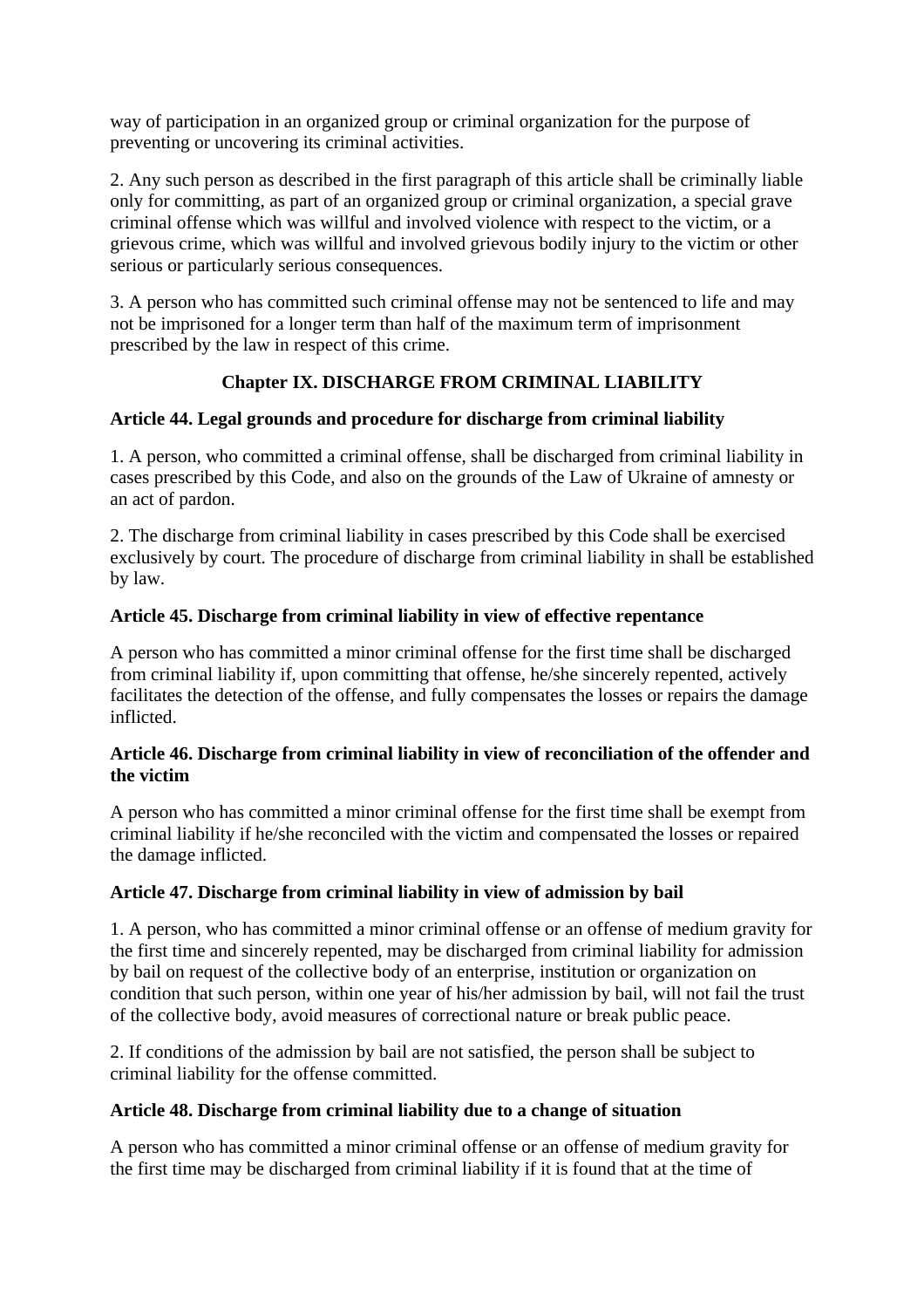investigation or trial, due to a change of situation, the act committed by that person has lost its socially dangerous nature or that person has ceased to be dangerous to the public.

## **Article 49. Discharge from criminal liability due to limitation period**

1. A person shall be discharged from criminal liability if the following periods have elapsed from the date of the criminal offense to the effective date of the judgment:

(1) two years where a minor offense has been committed and the prescribed punishment is less severe than the restraint of liberty;

(2) three years where a minor offense has been committed and the prescribed punishment is the restraint of liberty or imprisonment;

(3) seven years where an offense of medium gravity has been committed;

(4) fifteen years where a grave offense has been committed;

(5) twenty years where a special grave offense has been committed.

2. The statute of limitations shall be saved where a person who committed a criminal offense evaded investigation or trial. In such cases the running of the statute of limitations is resumed as of the date of the person's surrender or apprehension. In this case the person shall be discharged from liability if twenty years elapsed after the commission of the offense.

3. The statute of limitation shall be forfeited where a person, before the terms specified in paragraphs (1) and (2) of this Article have expired, commits another medium grave, grave or special grave offense. In this case a limitation period starts on the date on which such new crime is committed. Each offense gives rise to its own period of limitation.

4. Where a person has committed a special grave offense punishable by life imprisonment, the issue of limitation shall be decided by a court. Where a court rules out the possibility to apply a period of limitation, a sentence of life may not be imposed and is commuted to an imprisonment for a determinate term.

5. The statute of limitation shall not apply where any crime against the peace and humanity, as provided for in Articles 437 through 439, and paragraph 1 of Article 442 of this Code.

# **Chapter X. PUNISHMENT AND ITS TYPES**

## **Article 50. The definition of punishment and its purpose**

1. The punishment is a coercive measure imposed in a judgment of court on behalf of the State upon a person found guilty of a criminal offense and consists in restraint of the sentenced person's rights and freedoms secured by law.

2. The punishment is aimed not only at penalizing but also reformation of sentenced persons and prevention of further offenses by both the sentenced and other persons.

3. The punishment is not meant to cause physical sufferings or humiliate human dignity.

# **Article 51. Types of punishment**

1. The following types of punishment may be imposed by a court on persons convicted of criminal offenses: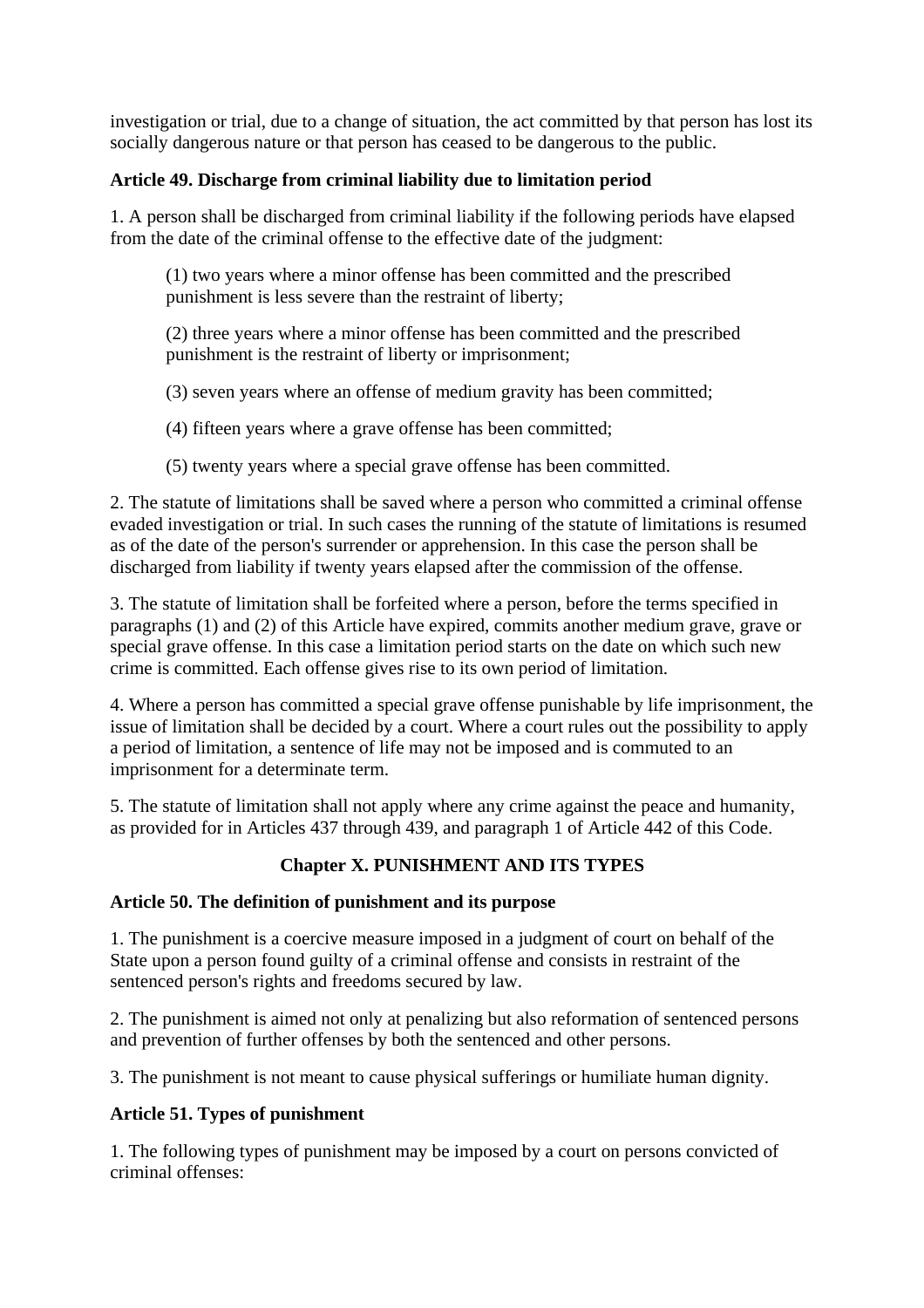(1) fine;

- (2) revocation of a military or special title, rank, grade or qualification class;
- (3) deprivation of the right to occupy certain positions or engage in certain activities;
- (4) community service
- (5) correctional labor;
- (6) service restrictions for military servants;
- (7) forfeiture of property;
- (8) arrest;
- (9) restraint of liberty;
- (10) custody of military servants in a penal battalion;
- (11) imprisonment for a determinate term;
- (12) life imprisonment.

## **Article 52. Primary and additional punishments**

1. Primary punishments are community service, correctional labor, service restrictions for military servants, arrest, restraint of liberty, custody of military servants in a penal battalion, imprisonment for a determinate term, and life imprisonment.

2. Additional punishments are revocation of a military or special title, rank, grade or qualification class, and forfeiture of property.

3. Fine, revocation of the right to occupy certain positions or engage in certain activities may be imposed as either primary or additional punishments.

4. Only one primary punishment, as defined in a sanction of an article in the Special Part of this Code, may be imposed for one criminal offense. The primary punishment may be accompanied by one or several additional punishments in cases and manner prescribed by this Code.

5. Evading the punishment imposed in a judgment of court entails liability pursuant to Articles 389 and 390 of this Code.

## **Article 53. Fine**

1. The fine is a pecuniary penalty imposed by a court in cases and within limits provided for in the Special Part of this Code.

2. The amount of a fine shall be determined by a court depending on the gravity of the offense committed and the property status of the guilty person but within the limits of four to one thousand tax-free minimum individual income, unless a larger amount of a fine is prescribed by articles of the Special Part of this Code.

3. A fine shall be imposed as an additional punishment only if it is specifically sanctioned by an article in the Special Part of this Code.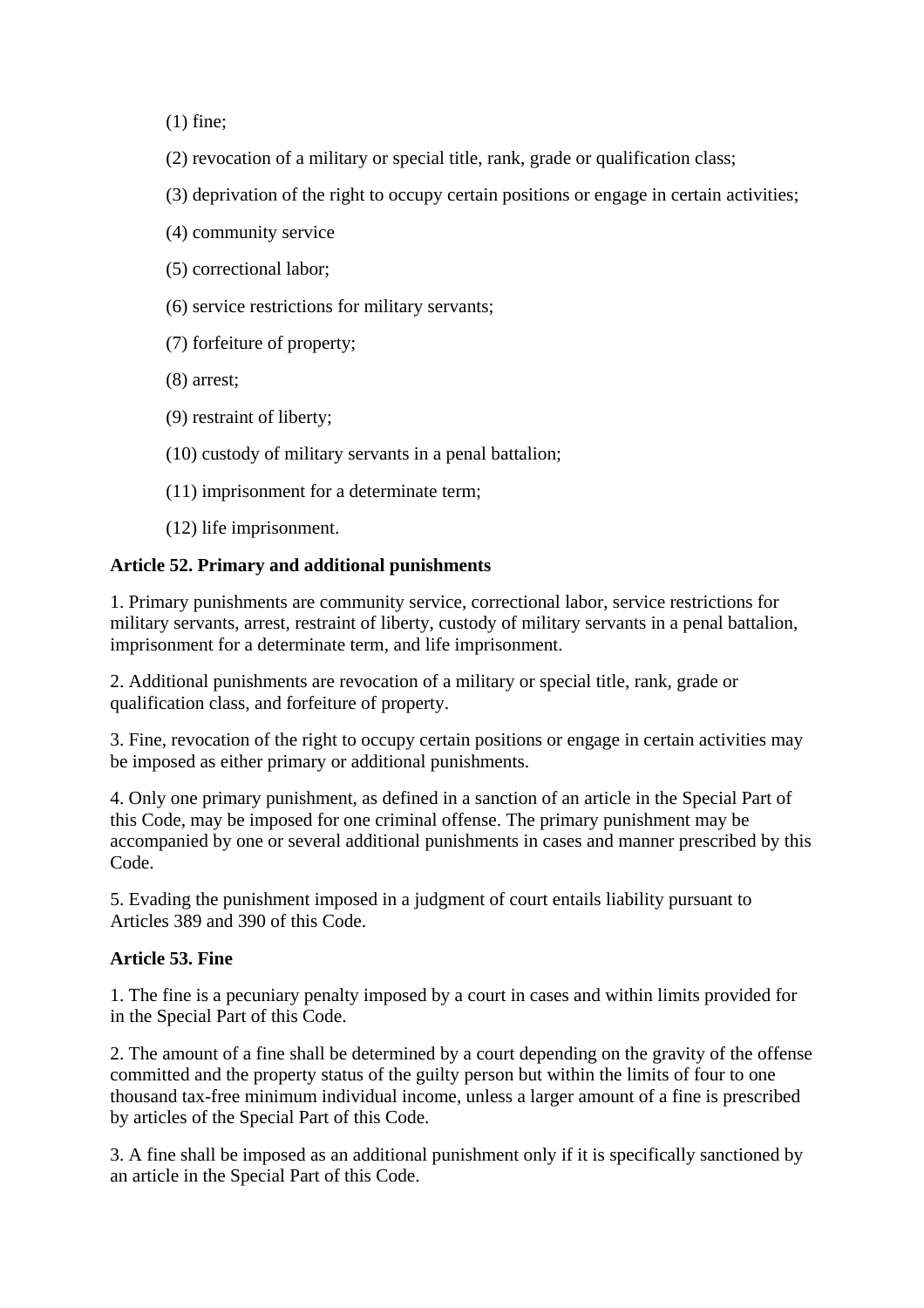4. Where a fine cannot be paid, a court may replace the outstanding amount of a fine by community service calculated as ten hours of community service for each tax-free minimum individual income established by law, or by correctional labor calculated as one month of correctional labor for four tax-free minimum incomes established by law, but for a period not exceeding two years.

## **Article 54. Revocation of a military or special title, rank, grade or qualification class**

A person, who has a military or special title, rank, grade or qualification class and was convicted of a grave or special grave offense, may be subject to revocation of his/her military or special title, rank, grade or qualification class by a judgment of court.

## **Article 55. Deprivation of the right to occupy certain positions or engage in certain activities**

1. Deprivation of the right to occupy certain positions or engage in certain activities may be imposed as primary punishment for a term of two to five years or as additional punishment for a term of one to three years.

2. Deprivation of the right to occupy certain positions or engage in certain activities as additional punishment may also be imposed without reference to a sanction of an article in the Special Part of this Code, if a court, having regard to the nature of the offense committed by a person in office or in connection with a certain activity, the character of the person convicted, and other circumstances of the case, decides that such person should be deprived of the right to occupy certain positions or engage in certain activities.

3. Where deprivation of the right to occupy certain positions or engage in certain activities is imposed as additional punishment together with the arrest, restraint of liberty, custody of military servants in a penal battalion, or imprisonment for a determinate term, it shall extend through all the term of the primary punishment, and also for a term specified in a judgment of court that came into effect. For this purpose, the term of additional punishment is calculated from the moment of completion of the primary punishment; and - for the purpose of punishment imposed in the form of deprivation of the right to occupy certain positions or engage in certain activities as additional to other primary punishments, and also for the purpose of Article 77 of this Code - is calculated from the moment that the judgment comes into effect.

## **Article 56. Community service**

1. Community service consists in performance, by a convicted person during hours free from work or studies, of unpaid work valuable to the community, as determined by the local government authorities.

2. The term of community service imposed may be from 60 to 240 hours and its duration in any single day may not be longer than 4 hours.

4. Community service may not be imposed upon persons who have been certified to have a first or a second degree disability, pregnant women, persons of retirement age, and military servants in active service.

# **Article 57. Correctional labor**

1. The punishment of correctional labor shall be imposed for a term of six months to two years and is to be served by the convicted person at the place of his/her employment. A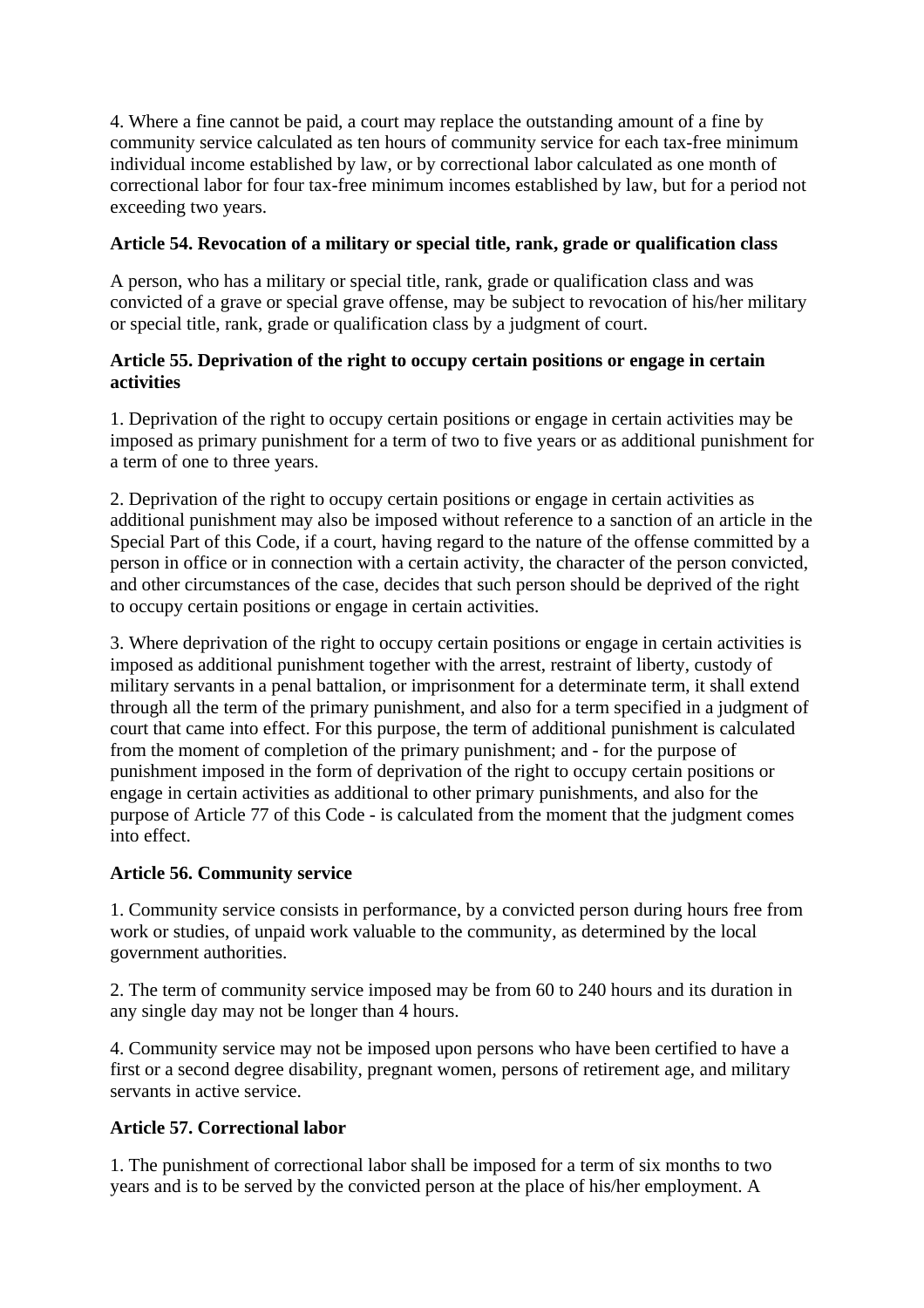certain amount of money shall be deducted from the convicted person's salary in favor of the State, ranging from 10 to 20 percent as determined in the judgment of court.

2. Correctional labor shall not be imposed upon pregnant women, women on maternity leave, disabled persons, persons under 16 years of age, persons of retirement age, military servants, law enforcement officers, notaries, judges, prosecutors, defense attorneys, civil servants, and local government officials.

3. A court may substitute correctional labor by a fine calculated as three tax-free minimum incomes, established by the law, for one month of correctional labor, for those persons who became disabled after their sentence was awarded by a court.

#### **Article 58. Service restrictions for military servants**

1. The punishment of service restriction shall be imposed on convicted military servants, other than those in active service, for a term of six months to two years in cases provided for in this Code, and also if a court, having regard to the circumstances of the case and the character of the person convicted, finds it possible to substitute the restriction of liberty or imprisonment for a term not exceeding two years by a service restriction for the same term.

2. A certain amount of money shall be deducted from the military pay of the person sentenced to a service restriction in favor of the State, ranging from 10 to 20 percent as determined in the judgment of court. While serving this sentence, the person sentenced may not be promoted in office or military rank, and the term of sentence is not to be included in the time-in-service for the purposes of regular promotion in military rank.

## **Article 59. Forfeiture of property**

1. The punishment of forfeiture consists in forceful seizure of all, or a part of, property of a convicted person without compensation in favor of the State. Where a part of property is to be forfeited, a court shall specify which part is to be forfeited or name the things to be forfeited.

2. Forfeiture of property shall be imposed for grave and special grave offenses and shall only be applied in cases specifically provided for in the Special Part of this Code.

3. The list of property exempt from forfeiture shall be determined by the law of Ukraine.

## **Article 60. Arrest**

1. The punishment of arrest consists in holding a convicted person in custody and shall be imposed for a term of one to six months.

2. A military servant shall be put under arrest in a guardhouse.

3. Arrest shall not be imposed on persons under 16 years of age, pregnant women and women having children under 8 years of age.

## **Article 61. Restraint of liberty**

1. The punishment of restraint of liberty consists in holding a person in an open penitentiary institution without isolation from the society but under supervision and with compulsory engagement of the convicted person in work.

2. Restraint of liberty shall be imposed for a term of one to five years.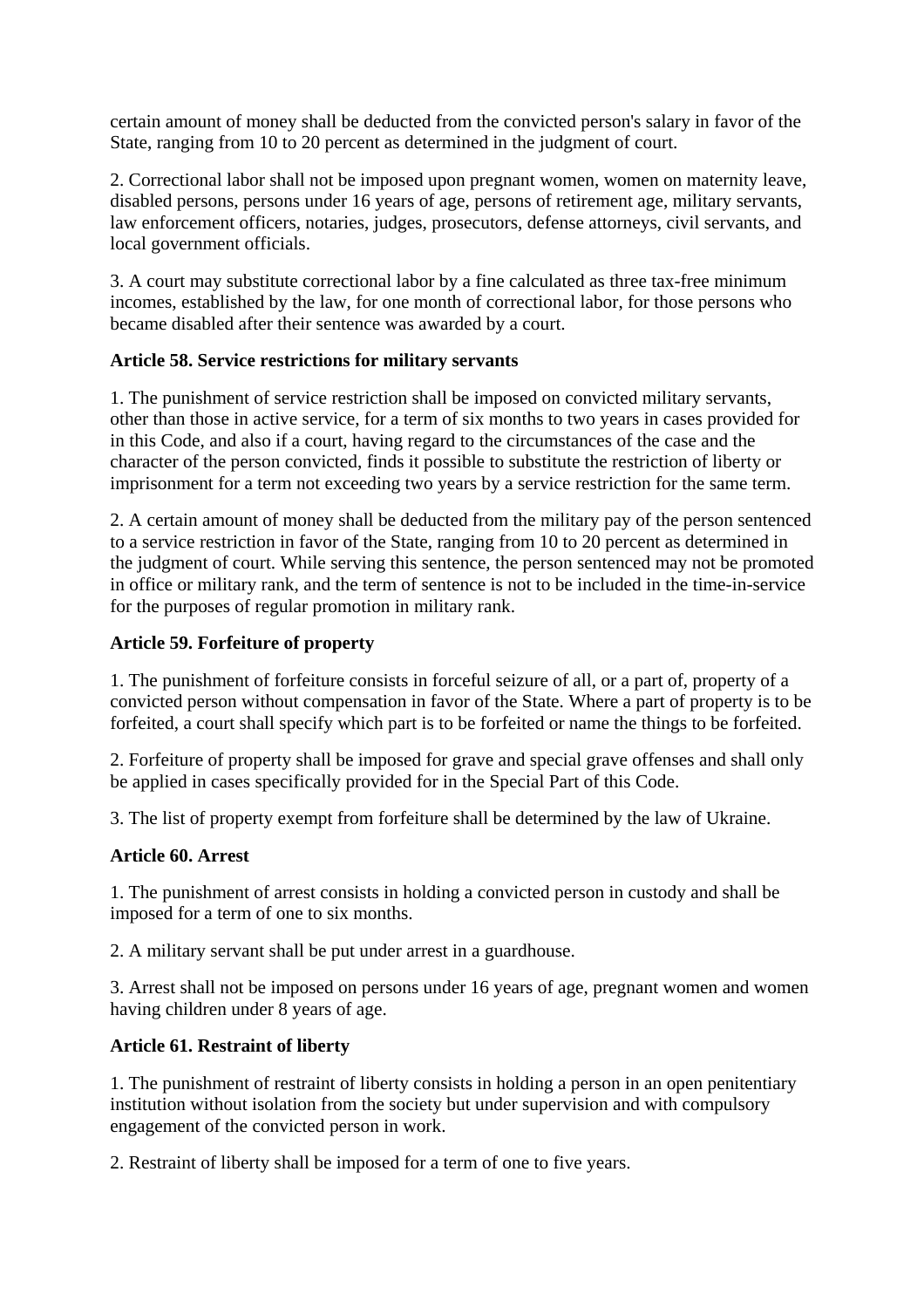3. Restraint of liberty shall not be imposed on minors, pregnant women and women having children under 14 years of age, persons of retirement age, military servants in active service, and persons with the first or second degree disability.

## **Article 62. Custody of military servants in a penal battalion**

1. The punishment of custody in a penal battalion shall be imposed on military servants in active service for a term of six months to two years in cases provided for in this Code, and also where a court, having regard to the circumstances of the crime and the character of the convicted person, finds it possible to substitute an imprisonment for a term not exceeding two years by a custody in a penal battalion for the same term.

2. Custody of military servants in a penal battalion shall not be applied to substitute imprisonment for the persons who previously served a sentence of imprisonment.

## **Article 63. Imprisonment for a determinate term**

1. The punishment of imprisonment consists in confinement of a convicted person and placing him or her in a penitentiary institution for a determinate period of time.

2. Imprisonment shall be imposed for a term of one to fifteen years.

## **Article 64. Life imprisonment**

1. The punishment of life imprisonment is imposed for special grave offenses and shall apply only in cases specifically provided for by this Code, where a court does not find it possible to impose imprisonment for a determinate term.

2. Life imprisonment shall not be imposed on persons who committed offenses under 18 years of age and to persons over 65 years of age, and women who were pregnant at the time of offense or at the time of sentencing.

# **Chapter XI. IMPOSITION OF PUNISHMENT**

## **Article 65. General principles of imposition of punishment**

1. A court shall impose a punishment:

(1) within the limits prescribed by a sanction of that article of the Special Part of this Code, which creates liability for the committed criminal offense;

(2) pursuant to provisions of the General Part of this Code;

(3) having regard to the degree of gravity of the committed offense, character of the guilty person, method and motives of the committed offense, nature and extend of damages, and circumstances mitigating or aggravating the punishment.

2. The punishment imposed on an offender should be adequate and sufficient to reform the offender and prevent new offenses.

3. The grounds for imposing a punishment milder than the one prescribed for a committed offense in a relevant article of the Special Part of this Code, are specified in Article 69 of this Code.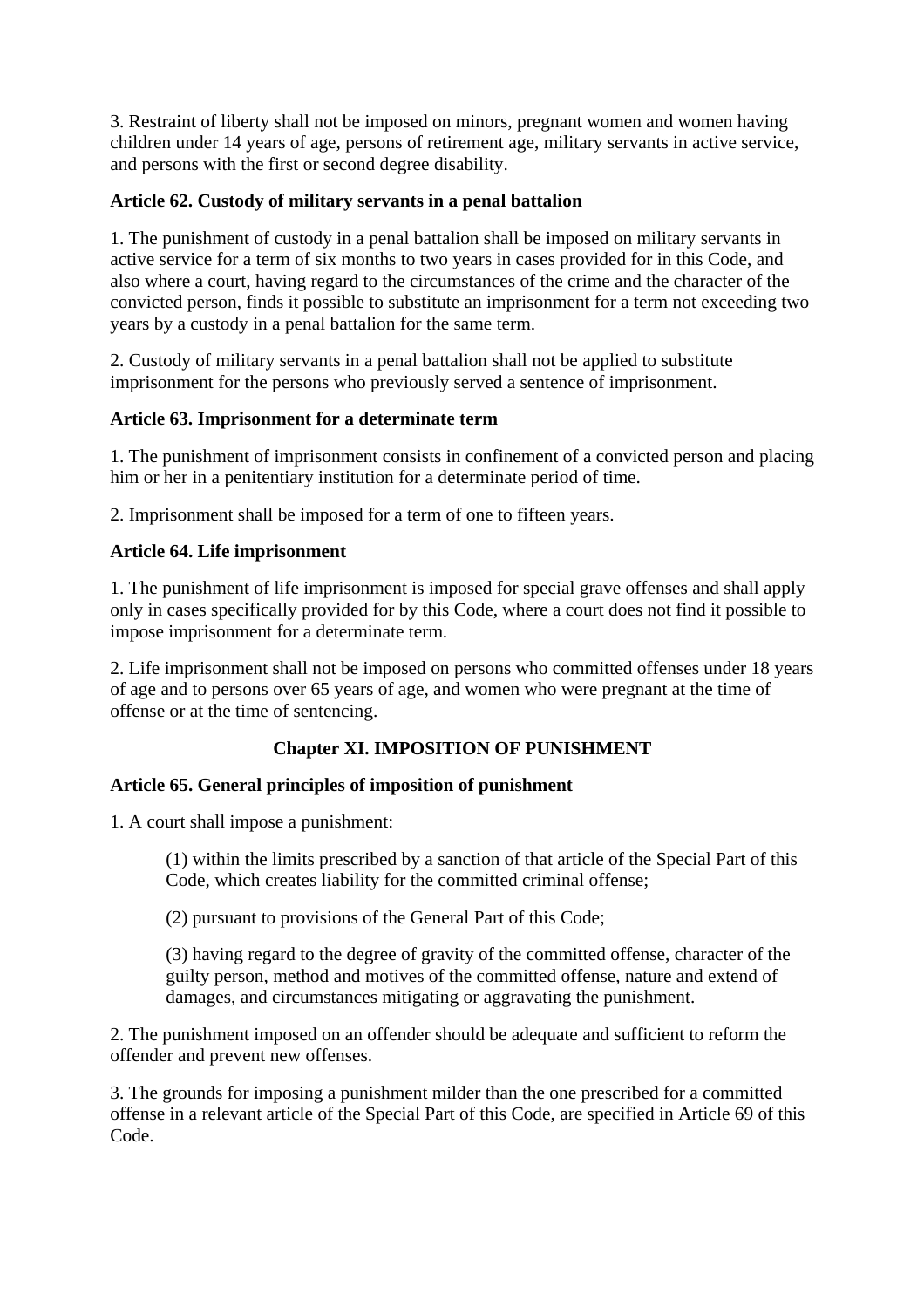4. A punishment heavier than one prescribed for a committed offense in a relevant article of the Special Part of this Code may be imposed pursuant to Articles 70 and 71 of this Code in case of cumulative offenses and cumulative sentencing.

## **Article 66. Circumstances mitigating punishment**

1. For the purposes of imposing a punishment, the following circumstances shall be deemed to be mitigating:

- (1) surrender, sincere repentance or actively assistance in detecting the offense;
- (2) voluntary compensation of losses or repairing of damages;
- (3) the commission of an offense by a minor;
- (4) the commission of an offense by a pregnant woman;

(5) the commission of an offense in consequence of a train of adverse personal, family or other circumstances;

(6) the commission of an offense under influence of threats, coercion or financial, official or other dependence;

(7) the commission of an offense under influence of strong excitement raised by improper or immoral actions of the victim;

(8) the commission of an offense in excess of necessary defense;

(9) undertaking a special mission to prevent or uncover criminal activities of an organized group or criminal organization, where this has involved committing an offense in any such case as provided for by this Code;

2. When imposing a punishment, a court may find circumstances, other than those specified in paragraph 1 of this Article, to be mitigating.

3. If any of the mitigating circumstances is specified in an article of the Special Part of this Code as an element of an offense, that affects its treatment, a court shall not take it into consideration again as a mitigating circumstance when imposing a punishment.

## **Article 67. Circumstances aggravating punishment**

1. For the purposes of imposing a punishment, the following circumstances shall be deemed to be aggravating:

(1) repetition of an offense or recidivism;

(2) the commission of an offense by a group of persons upon prior conspiracy (paragraph 2 or 3 of Article 28);

(3) the commission of an offense based on racial, national or religious enmity and hostility;

(4) the commission of an offense in connection with the discharge of official or public duty by the victim;

(5) grave consequences caused by the offense;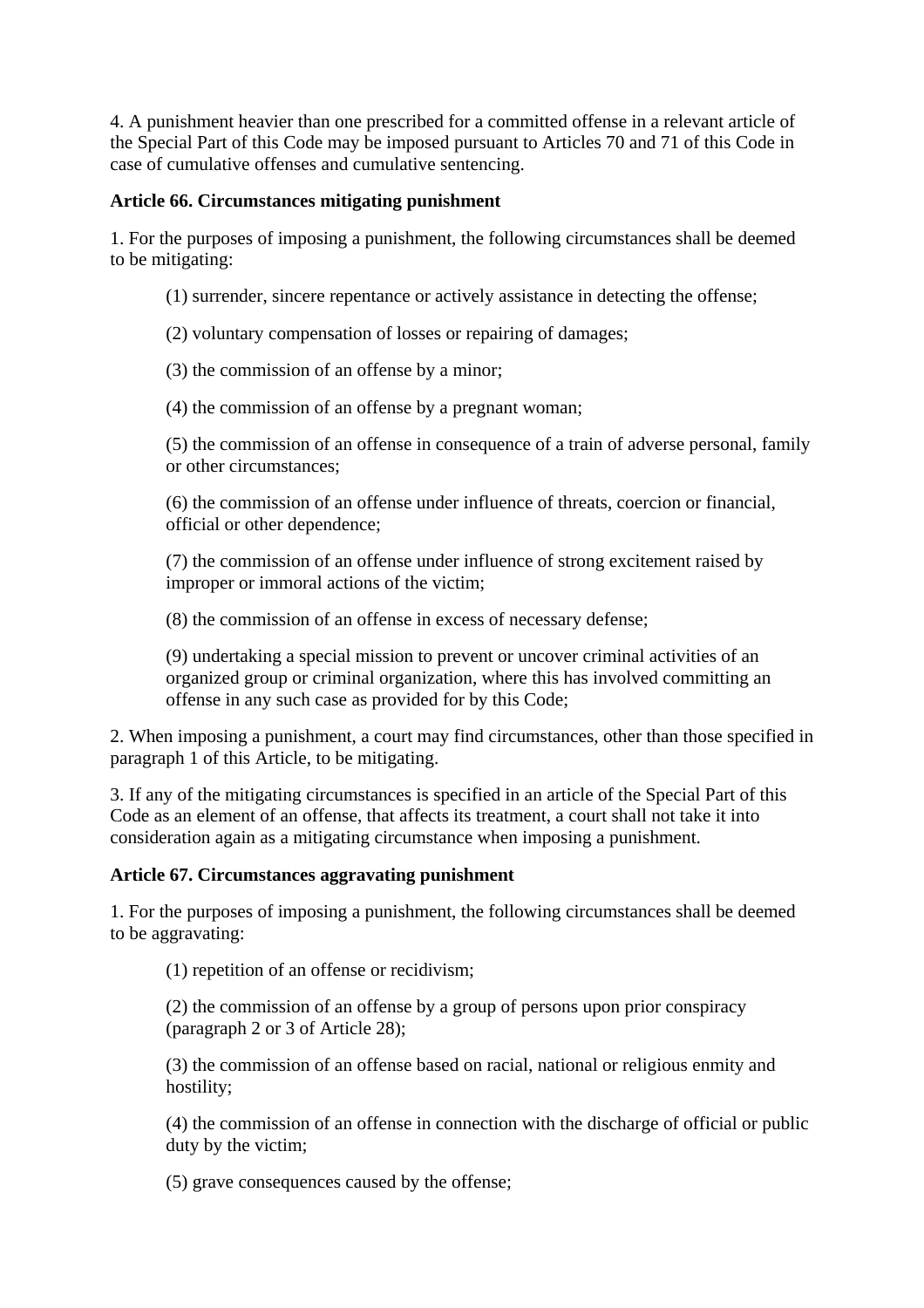(6) the commission of an offense against a minor, an elderly or helpless person;

(7) the commission of an offense against a woman who, to the knowledge of the culprit, was pregnant;

(8) the commission of an offense against a person who was in a financial, official or other dependence on the culprit;

(9) the commission of an offense through the use of a minor, a person of unsound mind or mentally defective person;

(10) the commission of an especially violent offense;

(11) the commission of an offense by taking advantage of a martial law or a state of emergency or other extraordinary events;

(12) the commission of an offense by a generally dangerous method;

(13) the commission of an offense by a person in a state of intoxication resulting from the use of alcohol, narcotic, or any other intoxicating substances;

2. Depending on the nature of an offense committed, a court may find any of the circumstances specified in paragraph 1 of this Article, other than those defined in subparagraphs  $(2)$ ,  $(6)$ ,  $(7)$ ,  $(9)$ ,  $(10)$ , and  $(12)$ , not to be aggravating, and should provide the reasons for this decision in its judgment.

3. When imposing a punishment, a court may not find any circumstances, other than those defined in paragraph 1 of this Article, to be aggravating.

4. If any of the aggravating circumstances is specified in an article of the Special Part of this Code as an element of an offense, that affects its treatment, a court shall not take it into consideration again as an aggravating circumstance when imposing a punishment.

#### **Article 68. Imposition of punishment for unconsummated criminal offense and offense committed in complicity**

1. For the purposes of imposition of punishment for an unconsummated criminal offense, a court, while being guided by Articles 65-67 of this Code, shall consider the degree of gravity of a person's act, the degree of consummation of the criminal intent, and the reasons for which the offense was not consummated.

2. For the purposes of imposition of punishment upon accomplices in a criminal offense, a court, while being guided by Articles 65-67 of this Code, shall take into account the nature and the degree of each person's participation in the criminal offense.

## **Article 69. Imposition of a punishment milder than prescribed by the law**

1. In presence of several circumstances mitigating the punishment and significantly decreasing the degree of gravity of the offense committed, having regard to the character of an offender, a court may, by providing the reasons for its judgment, impose, for a specially grave, grave or medium grave offense, a primary punishment lower than the lowest threshold prescribed by a sanction of an article in the Special Part of this Code, or change to another, milder type of primary punishment, which is not prescribed by a sanction of the article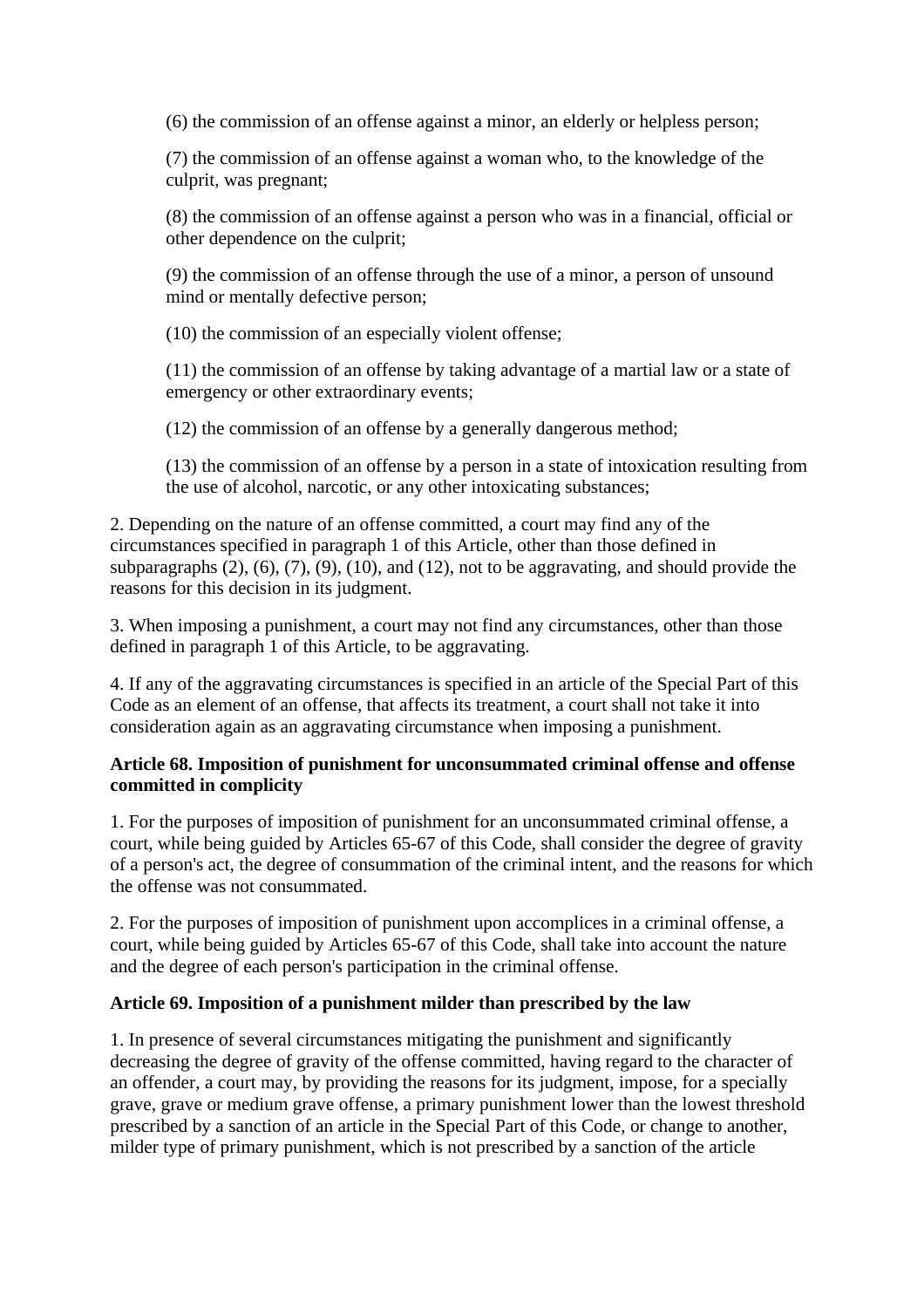concerned with this offense. In this case, the court may not impose a punishment lower than the lowest threshold prescribed for this type of punishment in the General Part of this Code.

2. Based on the grounds specified in paragraph 1 of this Article, a court may decide not to impose an additional punishment, which is defined as a mandatory punishment by a sanction of an article in the Special Part of this Code.

## **Article 70. Imposition of punishment for cumulative criminal offenses**

1. In event of cumulative criminal offenses, a court, having determined the punishment (both primary and additional) for each offense, shall impose a final punishment by way of merging milder punishment into a havier one, or by way of full or partial adding up of imposed punishments.

2. In adding up punishments, the final cumulative punishment shall be within the limits prescribed by that sanction of an article in the Special Part of this Code, which provides for a heavier punishment. Where at least one of the criminal offences is an intentional grave or special grave offense, the court may impose a final cumulative punishment within the maximum term provided for this kind of punishment in the General Part of this Code. Where life imprisonment is imposed for at least one of the criminal offenses committed, the final cumulative punishment shall be determined by way of merging milder punishments into life imprisonment.

3. A primary cumulative punishment may be supplemented by additional punishments imposed by a court for criminal offenses of which a person was convicted.

4. A punishment shall be imposed under the rules set out in paragraphs 1 to 3 of this Article where, after a sentence in the case was passed, it is established that the sentenced person is guilty of yet another criminal offense committed before such previous sentence was passed. In this case, the punishment that has been fully or partially served under the previous sentence shall be merged into the term of the final punishment pursuant to the rules set out in Article 72 of this Code.

# **Article 71. Imposition of punishment by cumulating sentences**

1. Where a convicted person commits a new crime after the sentence was passed but before the full term has been served, a court shall, fully or partially supplement the new sentence with the unexpired term of the previous sentence.

2. In adding punishments through cumulation of sentences, the total term of punishment may not exceed the maximum term prescribed for this kind of punishment in the General Part of this Code. In cumulating punishments of imprisonment, the final term shall not exceed fifteen years, and where at least one of the offenses is a special grave offense, the total term may exceed fifteen years but should not exceed twenty five years. In cumulating punishments of life sentence or any milder punishments, the total term of the final punishment imposed through cumulation of sentences shall be determined by way of merging any milder punishments into life imprisonment.

3. Any additional punishment imposed at least in one of the sentences or an unserved term of any additional punishment under a previous sentence shall be added to the final primary punishment imposed through cumulation of sentences.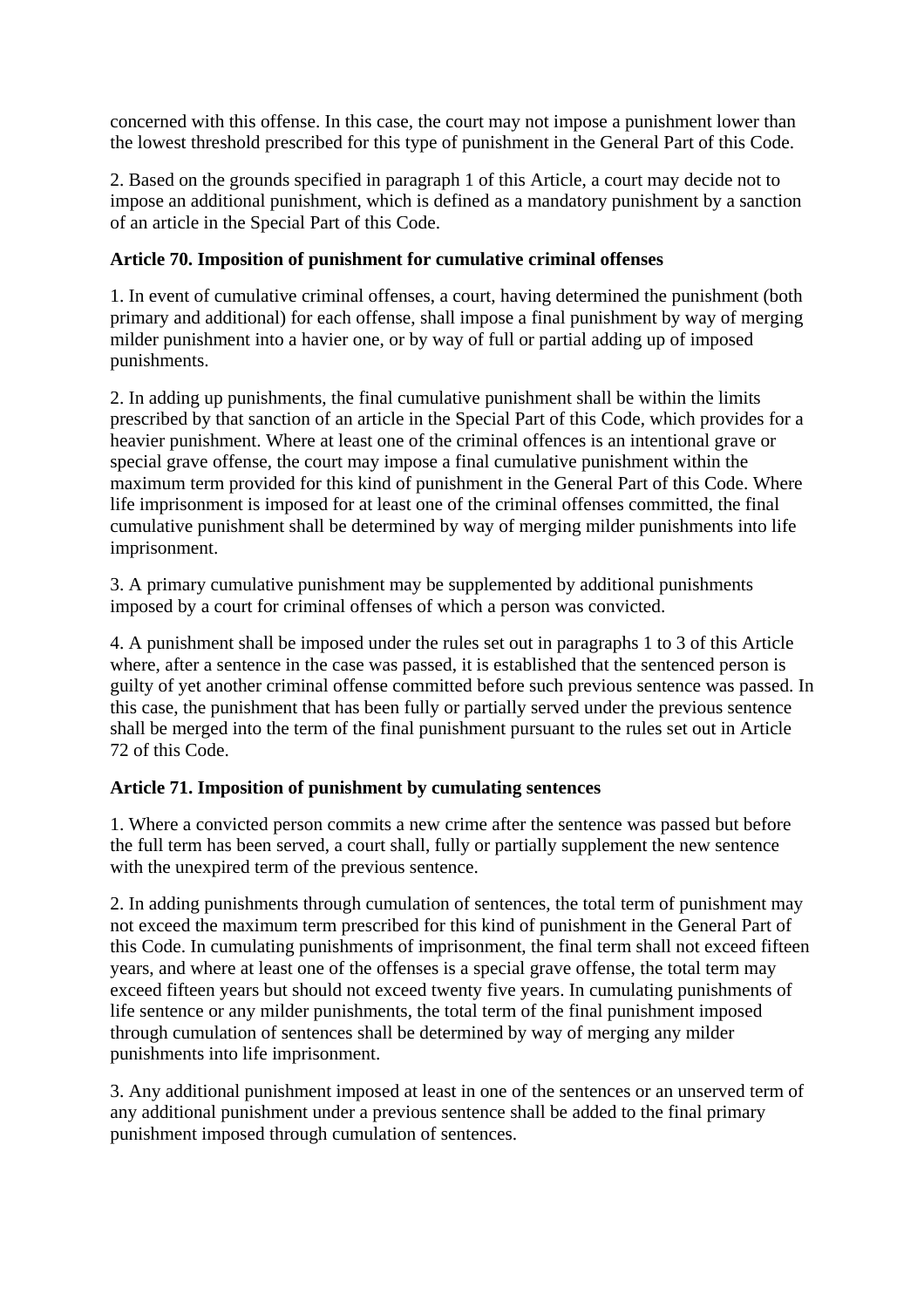4 The final punishment imposed through cumulation of sentences shall be longer than the punishment imposed for any new criminal offense and also the unserved term of any previous sentence.

5. Where a convicted person commits two or more criminal offenses after the sentence was passed but before the full term has been served, a court shall impose punishments for these new offenses under rules set out in Article 70 of this Code, and then fully or partially add the unexpired term of the previous sentence to the final punishment determined by way of cumulation of sentences within the limits prescribed in paragraph 2 of this Article.

## **Article 72. Rules of adding up punishments and merging previous terms**

1. In adding up punishments for cumulative offenses and cumulative sentences, a milder type of punishment is merged into a heavier punishment based on the following proportions:

(1) one day of imprisonment equals to:

(a) one day of custody in a penal battalion for military servants, or one day of arrest;

(b) two days of restraint of liberty;

(c) three days of service restriction for military servants, or three days of correctional labor;

(d) eight hours of community service;

(2) one day of custody in a penal battalion for military servants, or one day of arrest custody equals to:

(a) two days of restraint of liberty;

(b) three days of service restriction for military servants, or three days of correctional labor;

(3) one day of restraint of liberty equals to three days of service restriction for military servants, or three days of correctional labor.

(4) one day of restraint of liberty of arrest equals to eight hours of community service.

2. In imposing a punishment through cumulation of offenses or sentences, where the punishment is to be correctional labor or service restrictions for military servants, only the terms of these punishments shall be added up. Any deductions from salaries of a convicted person shall not be added up and shall be calculated for each sentence separately.

3. Primary punishments of a fine, or deprivation of the right to occupy certain positions or engage in certain activities, when imposed as aggregate sentences for an aggregate of crimes, do not merge and shall be served separately.

4. Additional punishments of various types shall always be served separately.

5. A court shall merge the pretrial detention into the term of punishment, in case of sentencing to imprisonment, on a day for day bases or pursuant to the rules set out in paragraph 1 of this Article. In imposing punishments not specified in paragraph 1 of this Article, a court may take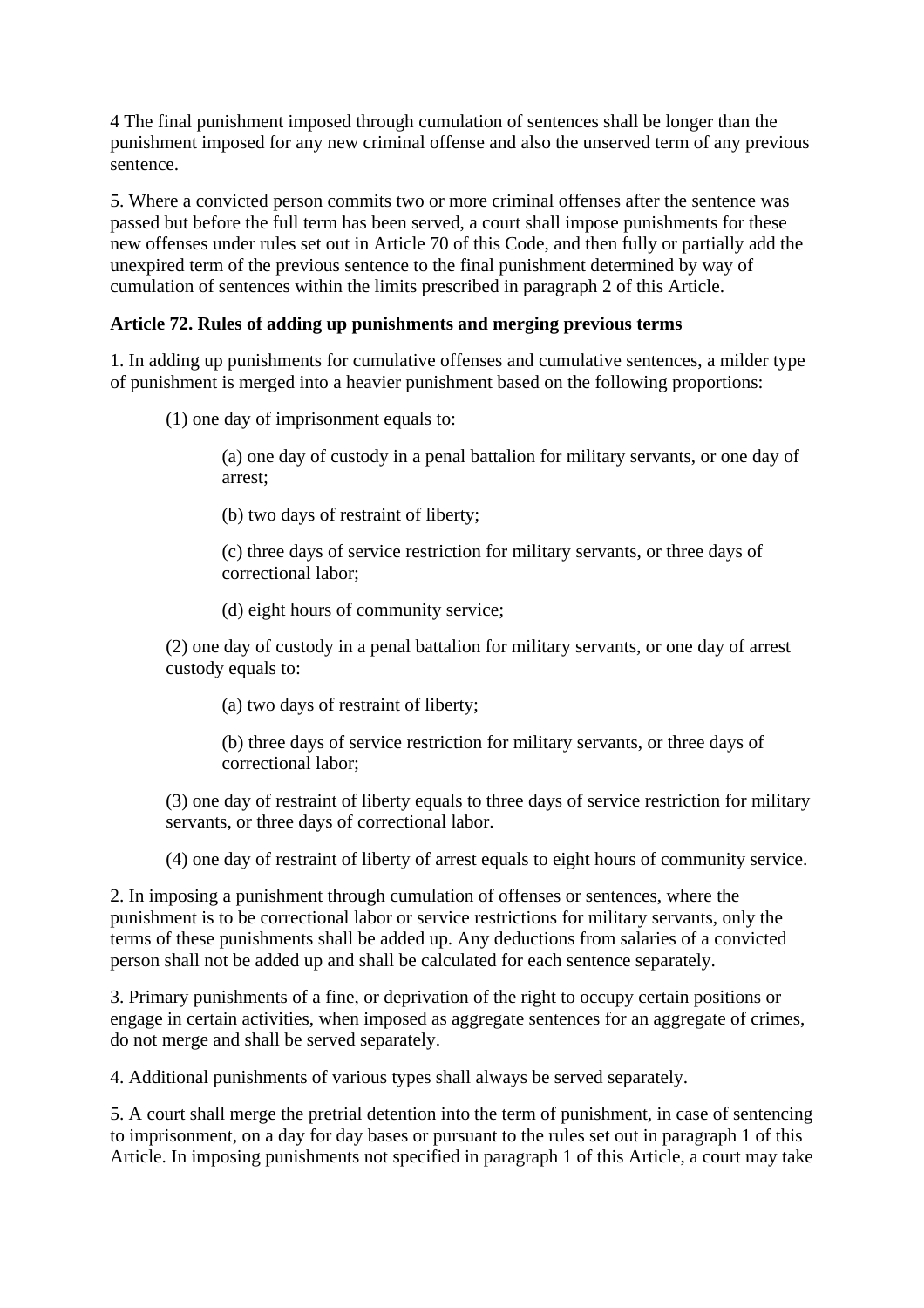into account the pretrial detention and mitigate the punishment or discharge the convicted person from serving it.

## **Article 73. Calculation of terms of punishment**

The terms of punishment shall be calculated in years, months and hours. In case of substituting, adding up or merging of pretrial detention, the terms of punishment may be calculated in days.

# **Chapter XII. DISCHARGE FROM PUNISHMENT AND FROM SERVING IT**

# **Article 74. Discharge from punishment and from serving it**

1. Discharge of a convicted person from punishment or from further serving of punishment, substitution of an imposed punishment by a milder punishment or mitigation of punishment, except for discharge from punishment or mitigation of punishment on the grounds of the Law of Ukraine on Amnesty or an act of pardon, may only be exercised by court in cases prescribed by this Code.

2. A person convicted of acts made no longer punishable by law shall be immediately discharged from punishment imposed by a court.

3. A punishment imposed on a convicted person, which is heavier than the sanction of a new law, shall be lowered to the maximum threshold of punishment prescribed by such sanction.

4. A person who committed a minor criminal offense or medium grave offense may be discharged from punishment upon a judgment of court, if the court is satisfied that, due to good conduct and diligent work demonstrated by this person at the time of proceedings, he/she shall not be treated as socially dangerous.

5. A person may also be discharged from punishment by a judgment of court on the grounds provided for in Article 49 of this Code.

# **Article 75. Discharge on probation**

1. Where, in imposing a punishment of correctional labor, service restriction for military servants, restraint of liberty, or imprisonment for a term not exceeding five years, a court, having regard to the gravity of an offense, the character of the culprit and other circumstances of the crime, finds that the convicted may be reformed without serving the punishment, it may order a discharge on probation.

2. In this case, the court shall order to discharge the convicted person from serving the sentenced imposed on the condition that, during the probation period, this person commits no further criminal offenses and complies with the obligations imposed on him or her.

3. A probation period shall be from one to three years.

# **Article 76. Obligations imposed on a person discharged on probation**

1. In case of discharge on probation, a court may impose the following obligations on the convicted person:

(1) apologize to a victim publicly or in any other way;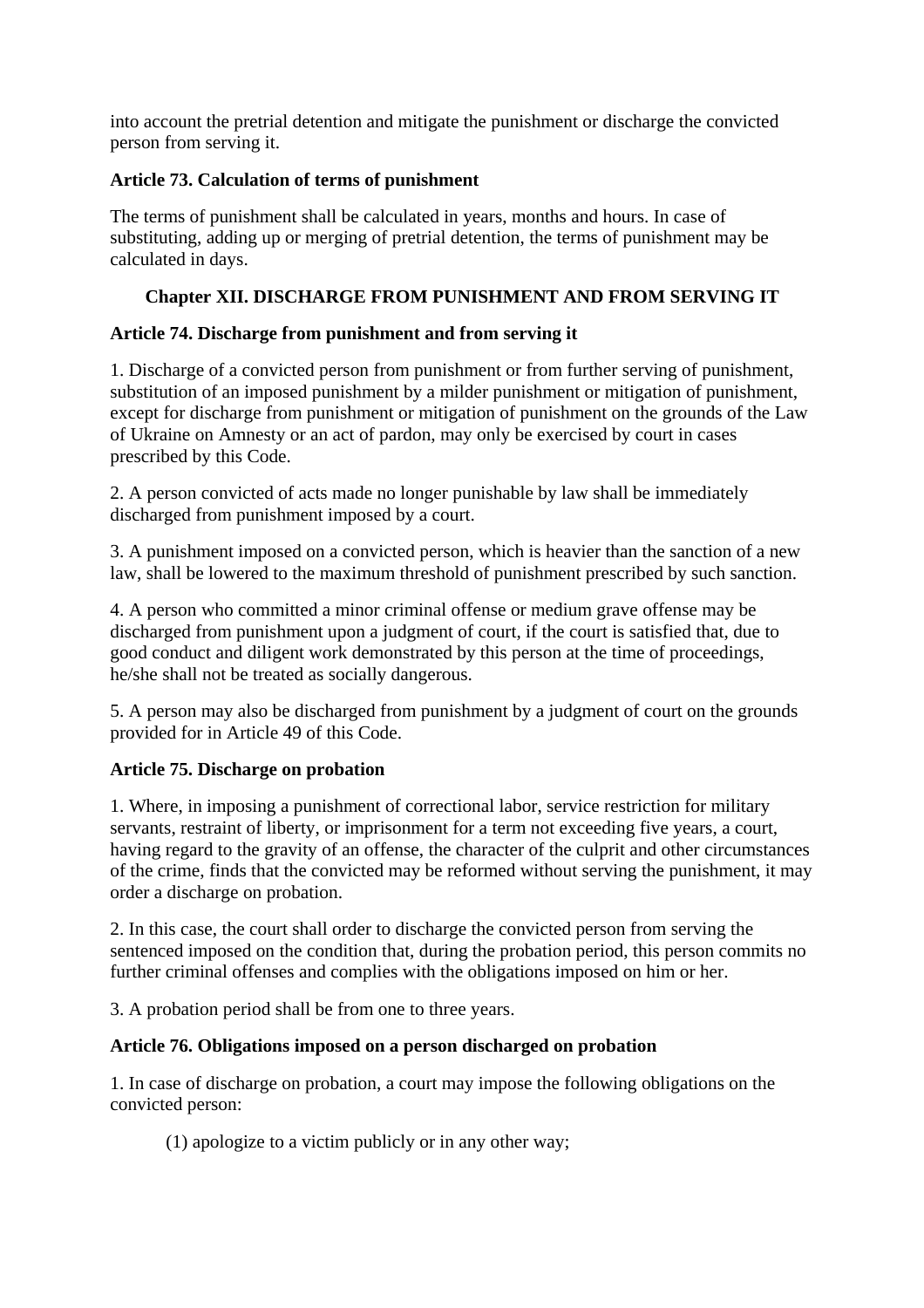(2) not leave outside Ukraine for permanent residence without a permission of criminal enforcement authorities;

(3) notify criminal enforcement authorities of any change in the place of residence, employment or studies;

(4) regularly register with criminal enforcement authorities;

(5) undergo medical treatment for alcoholism, drug addiction, or any disease which poses threat to health of other persons.

2. The conduct of such convicted person shall be monitored by penal enforcement authorities at the place of his/her residence, and the conduct of military servants shall be monitored by commanders of military units.

#### **Article 77. Imposition of additional punishments in case of discharge from primary punishment on probation**

In case of discharge on probation, additional punishments may be imposed, such as fine, deprivation of the right to occupy certain positions or engage in certain activities, and revocation of a military or special title, rank, grade or qualification class.

## **Article 78. Legal consequences of discharge on probation**

1. Upon the expiry of a probation period, a convicted person, who complied with obligations imposed on him or her by a court and committed no further criminal offenses shall be discharged from the punishment imposed on him or her by a court.

2. If a convicted person fails to comply with obligations imposed on him or her, or regularly commits offenses that entail administrative penalties and demonstrate his/her unwillingness to reform, a court shall send the convicted person to serve the imposed sentence.

3. If a convicted person commits another crime while on probation, a court shall impose a punishment on him or her pursuant to Articles 71 and 72 of this Code.

#### **Article 79. Discharge on probation for pregnant women and women having children under seven years of age**

1. Where a restraint of liberty or imprisonment is imposed upon pregnant women or a women having children under seven years of age, except for the persons sentenced to imprisonment for a term over five years for grave or special grave offenses, a court may discharge such persons from both primary and additional punishments on probation for a period of leave granted by law to women in view of pregnancy, childbirth and until the child attains seven years of age.

2. Where pregnant women or women having children under 7 years of age are discharged on probation, a court may impose upon a convicted woman any such obligation as provided for by Article 76 of this Code.

3. The conduct of the convicted persons shall be monitored by criminal enforcement authorities.

4. Upon the expiry of a probation period, depending on the conduct of the convicted woman, a court shall discharge her from punishment or send her to serve the imposed sentence.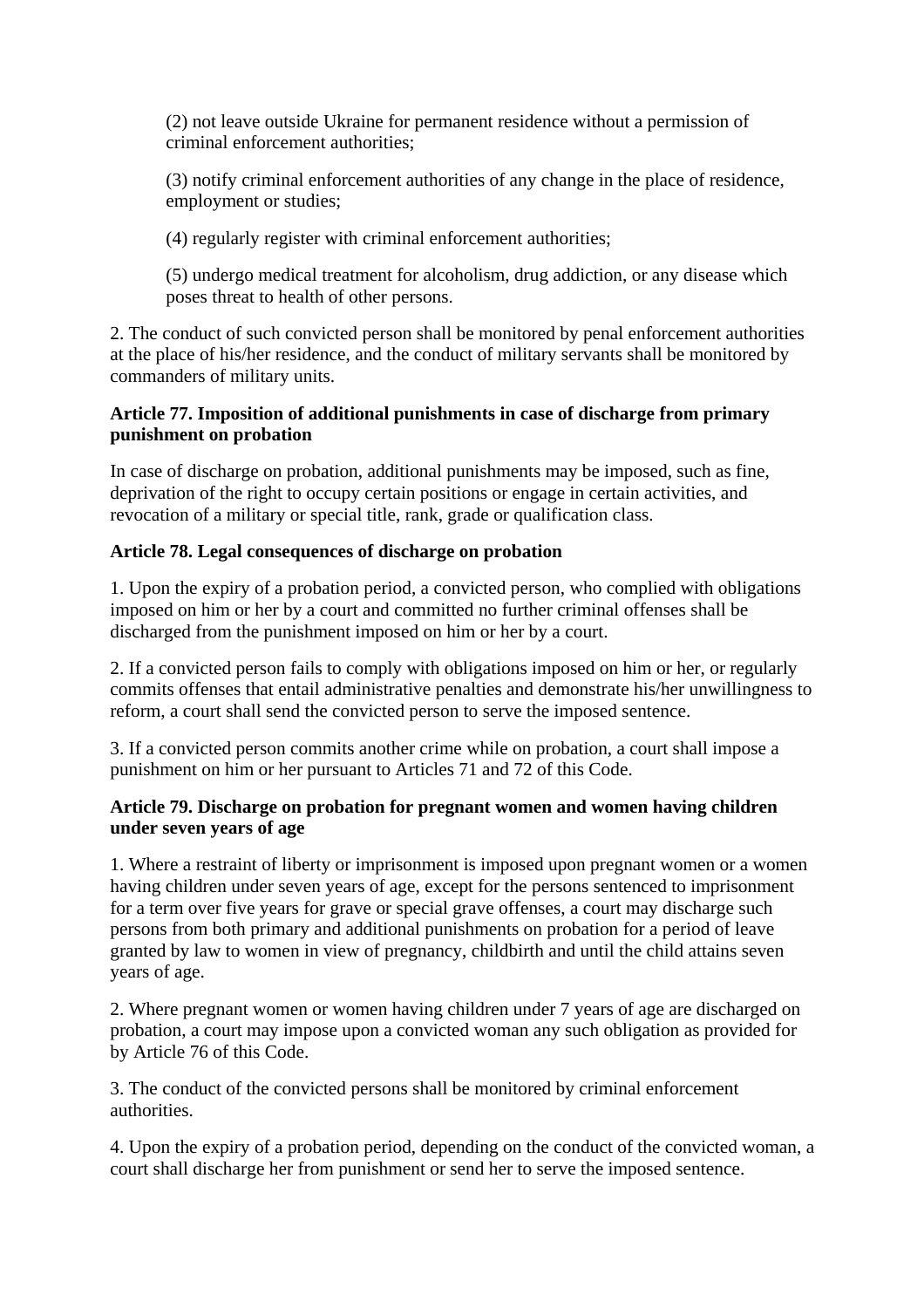5. Where a convict discharged on probation relinquishes her child, resigns the child to a children's home, neglects her duty to take care of the child, fails not comply with the obligations imposed upon her by a court or regularly commits offenses that entail administrative penalties and demonstrate her unwillingness to reform, a court, on a motion of the monitoring authority, shall refer such convicted woman to serve her sentence imposed by a court.

6. Where a convicted woman commits another offense while on probation, a court shall impose a punishment on her pursuant to Articles 71 and 72 of this Code.

## **Article 80. Discharge from serving a sentence due to expiry of limitation periods for enforcement of judgment**

1. A person shall be discharged from serving his/her sentence, if it was not enforced within the following periods of time elapsing from the date on which the judgment came into force:

(1) two years for a sentence lesser than the restraint of liberty;

(2) three years for a sentence of restraint of liberty or imprisonment imposed for a minor offense;

(3) five years for a sentence of imprisonment imposed for a medium grave offense and also a sentence of imprisonment for a term up to five years imposed for a grave offense;

(4) ten years for a sentence of imprisonment for a term over five years imposed for a grave offense, and also a sentence of imprisonment for a term up to ten years imposed for a special grave offense;

(5) fifteen years for a sentence of imprisonment for a term over ten years imposed for a special grave offense.

2. Periods of limitations for additional punishments shall depend on the primary punishment imposed in a judgment of court.

3. Limitation periods shall be suspended if a convicted person avoids serving his/her sentence. In such cases, limitation periods shall resume on the date the convicted person appeared to continue to serve his/her sentence or on the day of his/her apprehension. In this case, the limitation periods provided for in subparagraphs (1) to (3) of paragraph 1 of this Article shall be doubled.

4. Limitation periods shall be suspended, if, prior to the expiry of periods provided for in paragraphs 1 to 3 of this Article, a convicted person commits another medium grave offense, grave offense or special grave offense. In this case, the limitation period shall begin on the date of the new criminal offense controls for the commencement of a limitation period.

5. A court shall decide any issues related to the application of limitation periods to a person sentenced to life imprisonment. If the court finds it impossible to apply limitation period, the life imprisonment shall be substituted by imprisonment.

6. No limitation periods shall apply where a person was convicted for criminal offenses against peace and security of mankind as provided for by Articles 437 to 439 and 442 of this Code.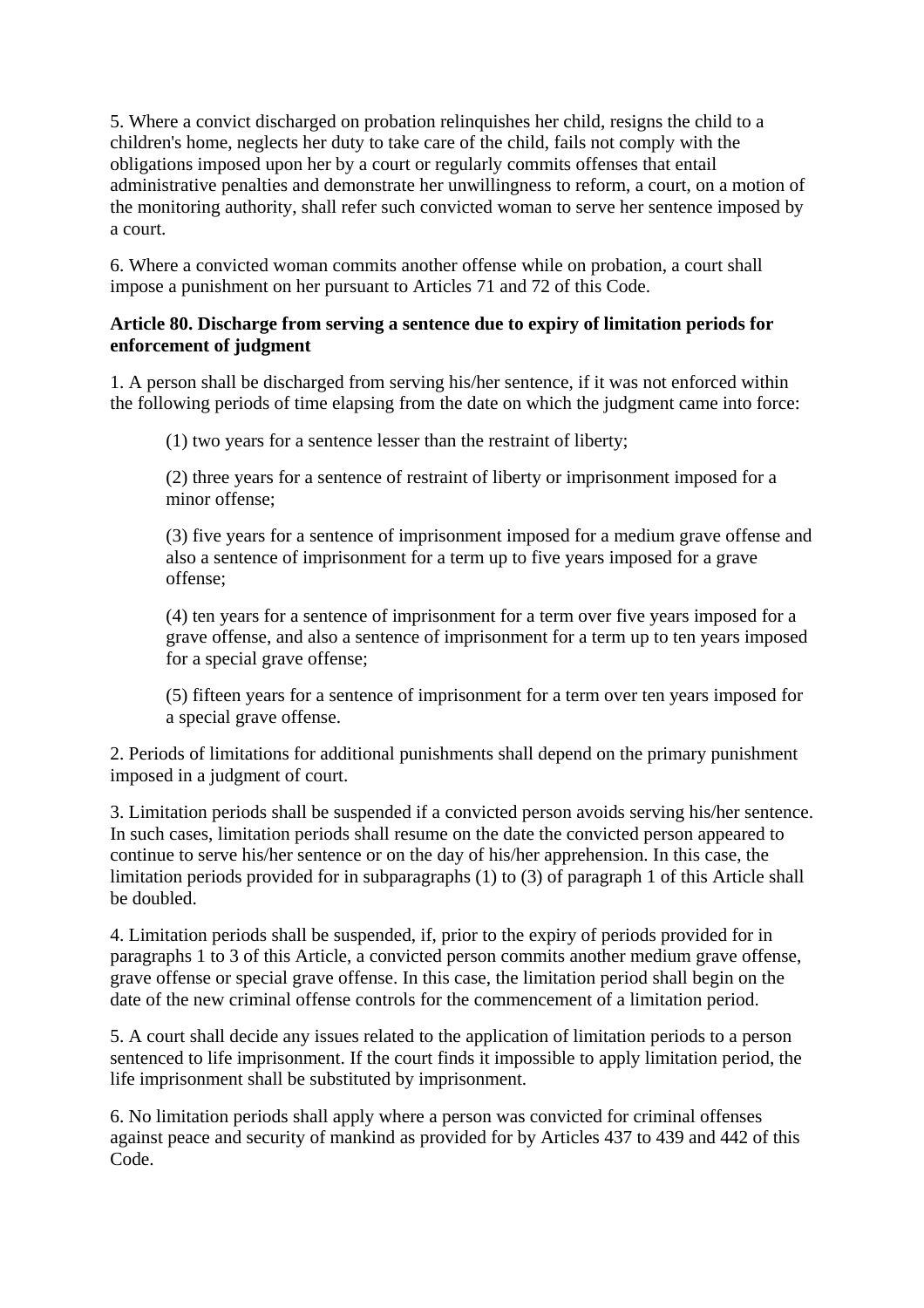## **Article 81. Parole**

1. Parole may be applied to persons who serve their sentences of correctional labor, or service restrictions for military servants, or restraint of liberty, or custody of military servants in a penal battalion, or imprisonment. A person may also be fully or partially paroled from serving his/her additional punishment.

2. Parole may be applied, if a sentenced person displays decent behavior and diligence in work as a proof of his/her reformation.

3. Parole may be applied after a sentenced person has actually served:

(1) not less than one-half of the term imposed by a court for a minor or medium grave offense, and also for a reckless grave offense;

(2) not less than two-thirds of the term imposed by a court for an intended grave offense or reckless special grave offense, and also where that person had previously served a sentence of imprisonment imposed for an intended offense but committed another intended offense before the conviction was canceled or revoked and had been sentenced for that offense to imprisonment;

(3) not less than three quarters of the term imposed by a court for an intended special grave offense, or of the term imposed on a person who had been previously paroled but committed another intended offense during the remaining part of the sentence;

4. Where a paroled person commits another offense during the remaining part of the sentence, a court shall impose a punishment under the rules provided for by Articles 71 and 72 of this Code.

#### **Article 82. Commutation of the remaining part of a sentence**

1. A court may commute the remaining part of a sentence of restraint of liberty or imprisonment. In this case, a more lenient punishment shall be imposed within the terms provided for by the General Part of this Code with regard to a given type of punishment and may not exceed the remaining part of the original sentence.

2. Where the remaining part of a primary sentence is commuted, the sentenced person may also be discharged from the additional punishment of deprivation of the right to occupy certain positions or engage in certain activities.

3. Commutation of the remaining part of a sentence may be applied if the sentenced person displays signs of rehabilitation.

4. The remaining part of a sentence may be commuted after a sentenced person has actually served:

(1) not less than one-third of the term imposed by a court for a minor or medium grave offense, and also for a reckless grave offense;

(2) not less than one-half of the term imposed by a court for an intended grave offense or reckless special grave offense, and also where that person had previously served a sentence of imprisonment imposed for an intended offense but committed another intended offense before the criminal record was canceled or revoked and had been sentenced for that offense to imprisonment;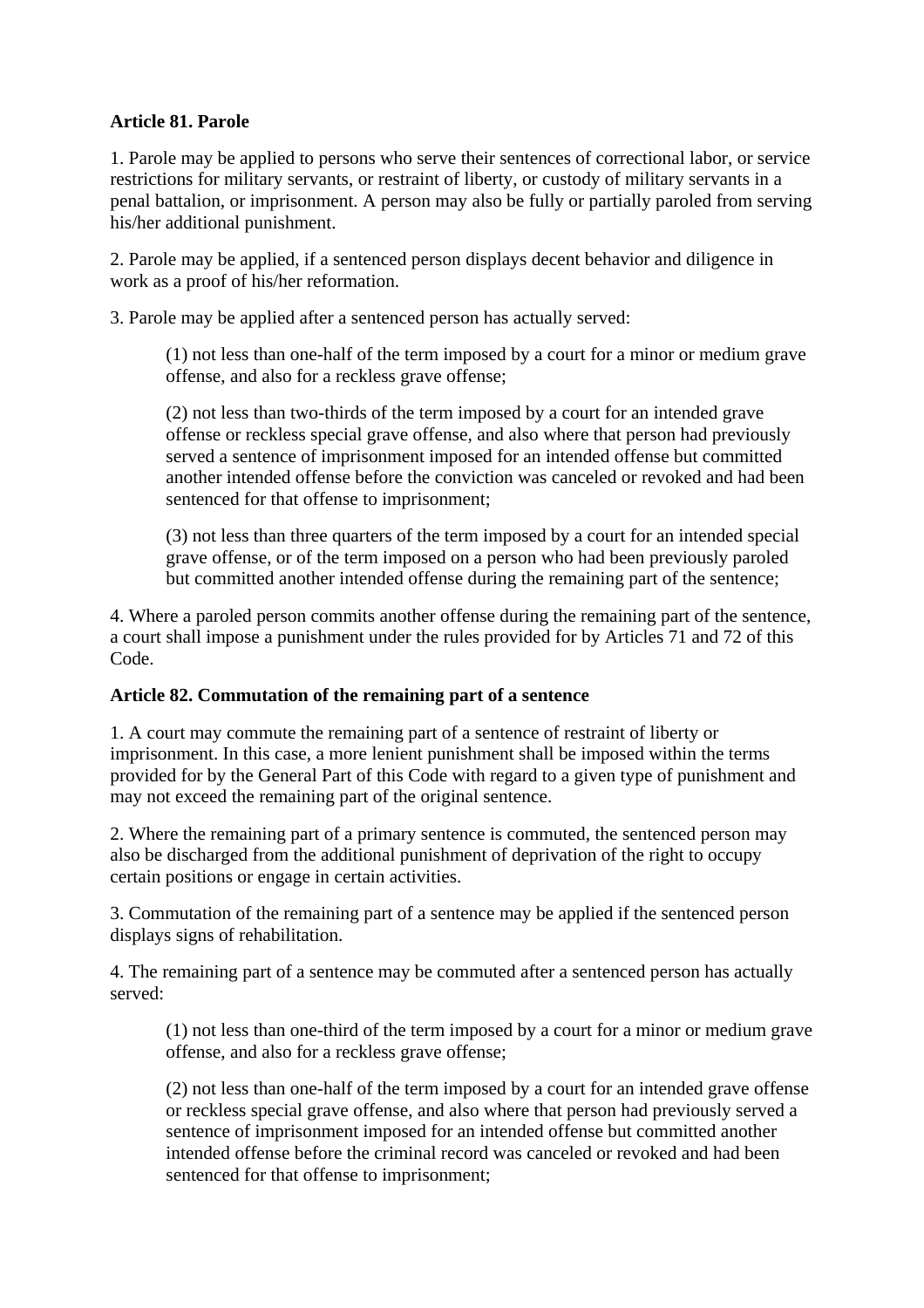(3) not less than two-thirds of the term imposed by a court for an intended special grave offense, or of the term imposed on a person who had been previously paroled but committed another intended offense before the expiry of the remaining part of his/her sentence;

5. Persons, whose sentence was commuted, may be paroled under rules provided for by Article 81 of this Code.

6. If a person commits another offense while serving a commuted sentence, a court shall add the remaining part of the commuted sentence to the punishment imposed for any new offense according to the rules provided by Articles 71 and 72 of this Code.

## **Article 83. Discharge from punishment for pregnant women and women with children under three years of age**

1. Women sentenced to the restraint of liberty or imprisonment, who become pregnant or give birth to a child while serving their sentences, except women sentenced to imprisonment for a term over five years for intended grave or special grave offenses, may be discharged, by a court, from serving their sentences for a period of time within which a women may enjoy her maternity leave, in accordance with the law, in connection with her pregnancy, child birth and until the child attains three years of age.

2. Discharge from serving a sentence shall apply to any sentenced female who has a family or relatives, who agree to live with her, or any sentenced female who is able to independently provide proper conditions for raising of her child.

3. The conduct of such women shall be monitored by a local criminal enforcement authority.

4. When the child attains three years of age or if the child dies, a court may discharge the sentenced female from serving her sentence, or commute her sentence, or order that she should continue to serve her original sentence, depending on her conduct. In case of ordering the continued service of sentence, the court may fully or partially include the period, during which the sentence female was released from serving her sentence, in the term of her sentence.

5. Where a sentenced female, who was discharged from serving her sentence, abandons her child, or places it in an orphanage, or disappears from the place of residence, or refuses to raise or take care for her child, or regularly commits wrongdoings that involve administrative penalties and demonstrate her unwillingness to reform, a court may, upon a motion of the control authority, order that the sentenced female should continue to serve her original sentence.

6. Where a sentenced female commits another criminal offence while being discharged from serving her sentence, a court shall impose a punishment on her pursuant to the rules provided for by Articles 71 and 72 of this Code.

## **Article 84. Discharge on medical grounds**

1. A person shall be discharged from punishment, if he/she develops a mental disease while serving his/her sentence, which renders him/her incapable of realizing his/her actions (or omissions) or controlling them. Such person may be subject to compulsory medical measures pursuant to Articles 92 to 95 of this Code.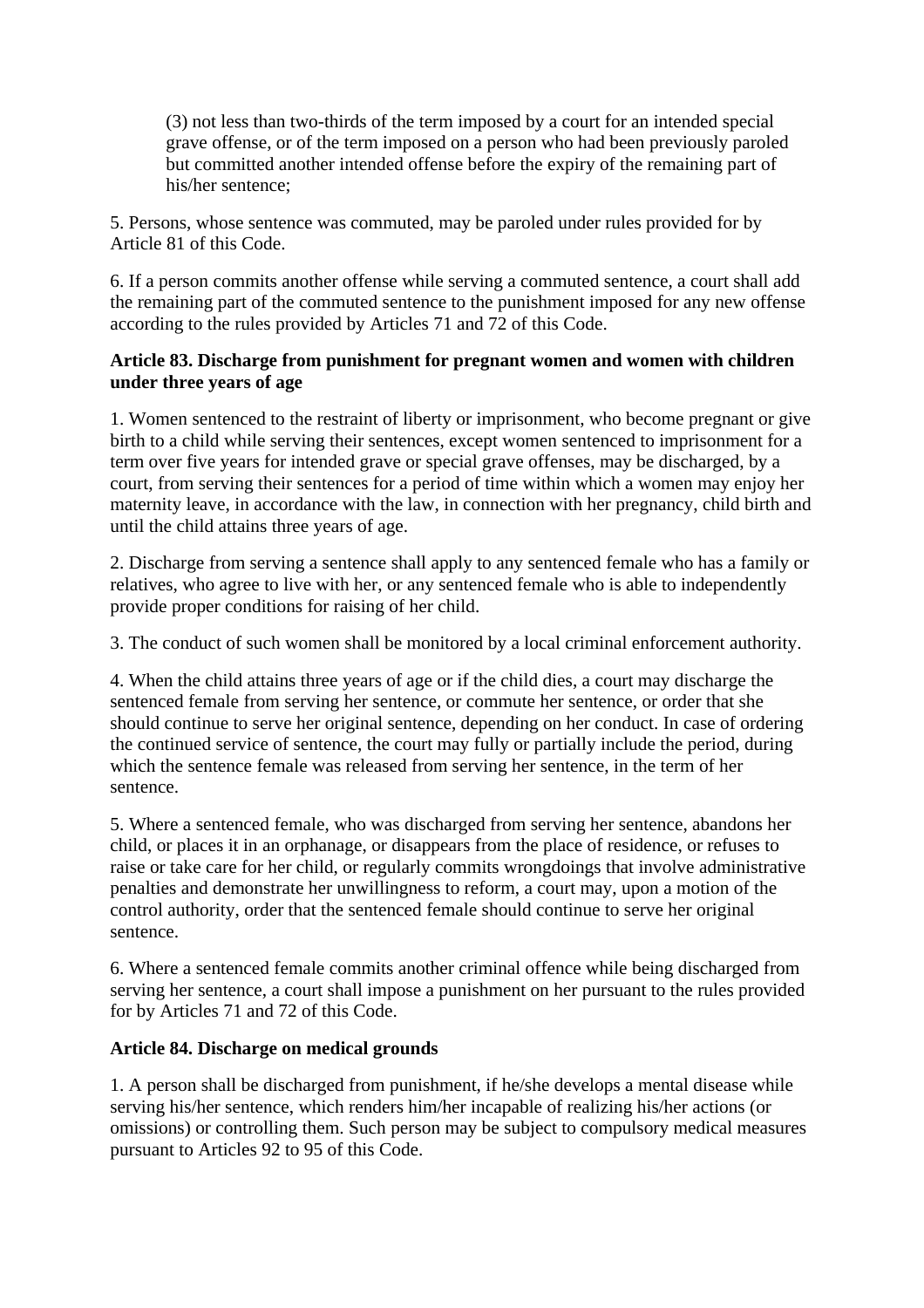2. A person, who develops a serious illness after commission of a criminal offense or imposition of a sentence, which precludes him/her from serving his/her sentence, may be discharged from punishment or further service. During consideration of any such matter, a court shall take into account the gravity of the offense committed, the nature of the disease, the character of the offender, and other circumstances of the case.

3. Military servants sentenced to service restrictions, arrest or custody in a penal battalion, who are found unfit to continue military service due to health problems, shall be released from punishment.

4. Where persons, refereed to in paragraphs 1 and 2 of this Article, recover, they shall be ordered to continue to serve their sentences, provided the limitation periods, prescribed by Articles 49 or 80 of this Code, have not expired, or where no other grounds for discharge are available. For these purposes, the period of time, within which any compulsory treatment measures were applied, shall be included in the term of sentence pursuant to the rules provided for by paragraph 5 of Article 72 of this Code, where each day of compulsory treatment counts as one day of imprisonment.

#### **Article 85. Discharge from punishment on the basis of the Law of Ukraine on amnesty or an act of pardon**

A sentenced person may be fully or partially discharged from his/her primary or additional punishment or may have his/her sentence or the remaining part of it commuted on the basis of the Law of Ukraine on amnesty or an act of pardon,

#### **Article 86. Amnesty**

1. Amnesty shall be announced in a Law of Ukraine in regard of a certain category of persons.

2. The Law on amnesty may fully or partially discharge offenders from criminal liability or punishment.

3. The Law on amnesty may commute a sentence or the remaining part of a sentence.

## **Article 87. Pardon**

1. Pardon is granted by the President of Ukraine in regard of a particular individual.

2. An act of pardon may substitute a life sentence imposed by a court by imprisonment for a term not less than twenty five years.

## **Chapter XIII. CONVICTION**

#### **Article 88. Legal consequences of conviction**

1. A person shall be held to have a conviction from the date on which the judgment of guilty enters into force and until the conviction is canceled or revoked.

2. Conviction shall have legal implications in case of commission of a new criminal offense, and also other cases provided for by Ukrainian laws.

3. Persons convicted without imposition of any sentence, or discharged from punishment, or those who have served their sentence for any criminal offense the criminality and punishability of which was subsequently repealed by law, shall be held to have no conviction.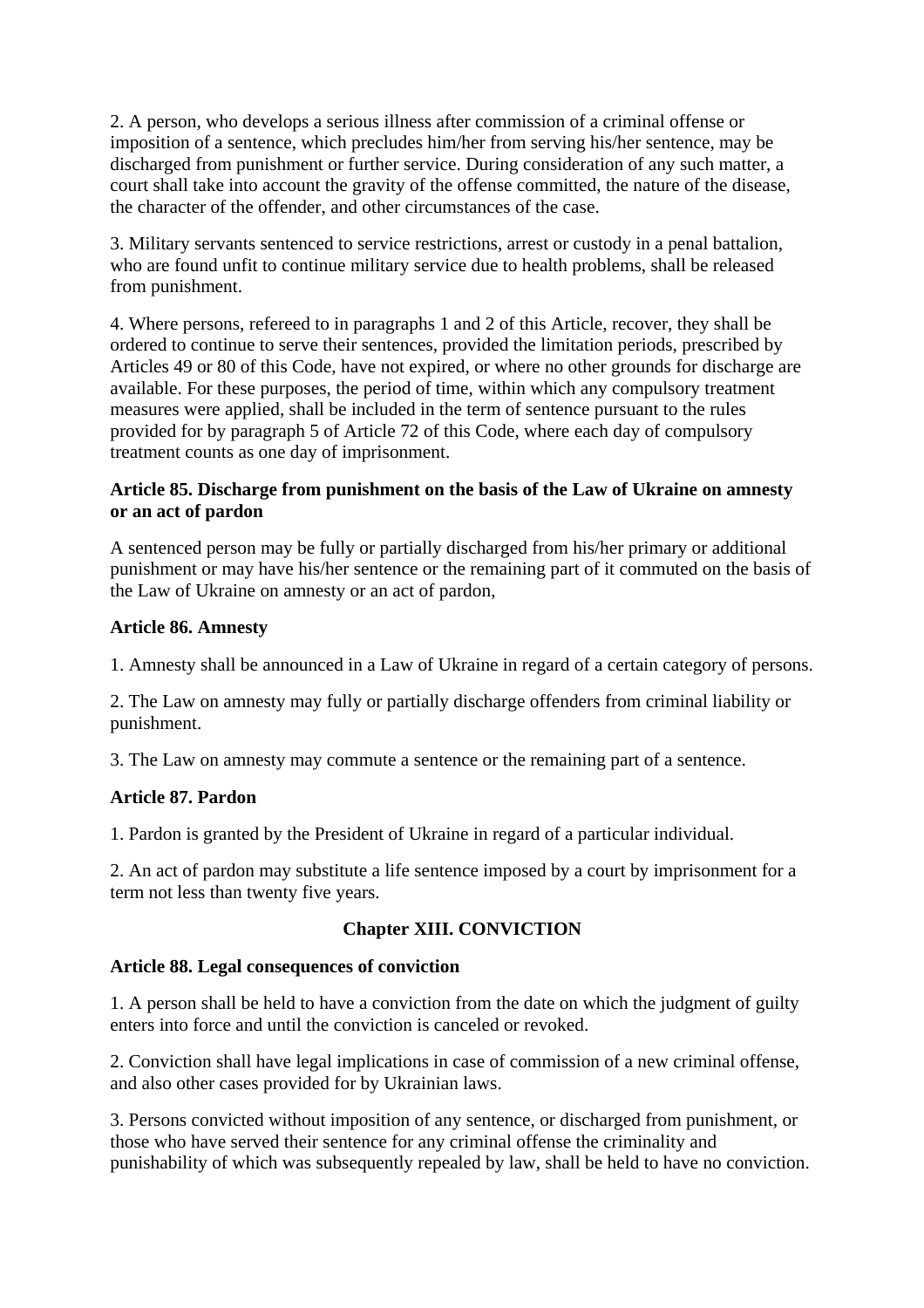4. Rehabilitated persons shall be held to have no conviction.

## **Article 89. Cancellation of conviction**

The following person shall be held to have no conviction:

(1) persons sentenced under Article 75 of this Code, if they commit no further offenses during the probation period, and the probation is not revoked during the prescribed period for any other reasons provided for by law. If the term of any additional punishment exceeds the term of probation, a person shall be held to have no conviction after completing to serve such additional punishment;

(2) women sentenced under Article 79 of this Code, if they commit no further offenses during the probation period, and are not ordered to continue to serve their sentences imposed by a court after the probation period. Where a convicted female was not discharged from an additional punishment and its term exceeds the term of the primary punishment, she shall be held to have no conviction after completing to serve such additional punishment;

(3) persons sentenced to the deprivation of the right to occupy certain positions and engage in certain activities, after completing to serve this punishment;

(4) persons who have completed to serve their sentence of service restrictions for military servants, or custody in a penal battalion, or those who were paroled in respect of such offenses, and also military servants who have served their punishment at a guardhouse instead of arrest;

(5) persons sentenced to a fine, or community service, or correctional labor, or arrest, they commit no further offenses within one year from the date on which they completed to serve their sentence (primary or additional);

(6) persons sentenced to restraint of liberty, or sentenced to imprisonment for a minor offense, if they commit no further offenses within two years from the date on which they completed to serve their sentence (primary or additional);

(7) persons sentenced to imprisonment for a medium grave offense, if they commit no further offenses within three years from the date on which they completed to serve their sentence (primary or additional);

(8) persons sentenced to imprisonment for a grave offense, if they commit no further offenses within six years from the date on which they completed to serve their sentence (primary or additional);

(9) persons sentenced to imprisonment for a special grave offense, if they commit no further offenses within eight years from the date on which they completed to serve their sentence (primary or additional);

#### **Article 90. Calculation of periods for the cancellation of conviction**

1. The periods of the cancellation of conviction shall be calculated from the date of completion of a primary or additional sentence.

2. The cancellation period shall include the time during which the sentence was not enforced, provided that the limitation period was not interrupted. If a sentence was not enforced, the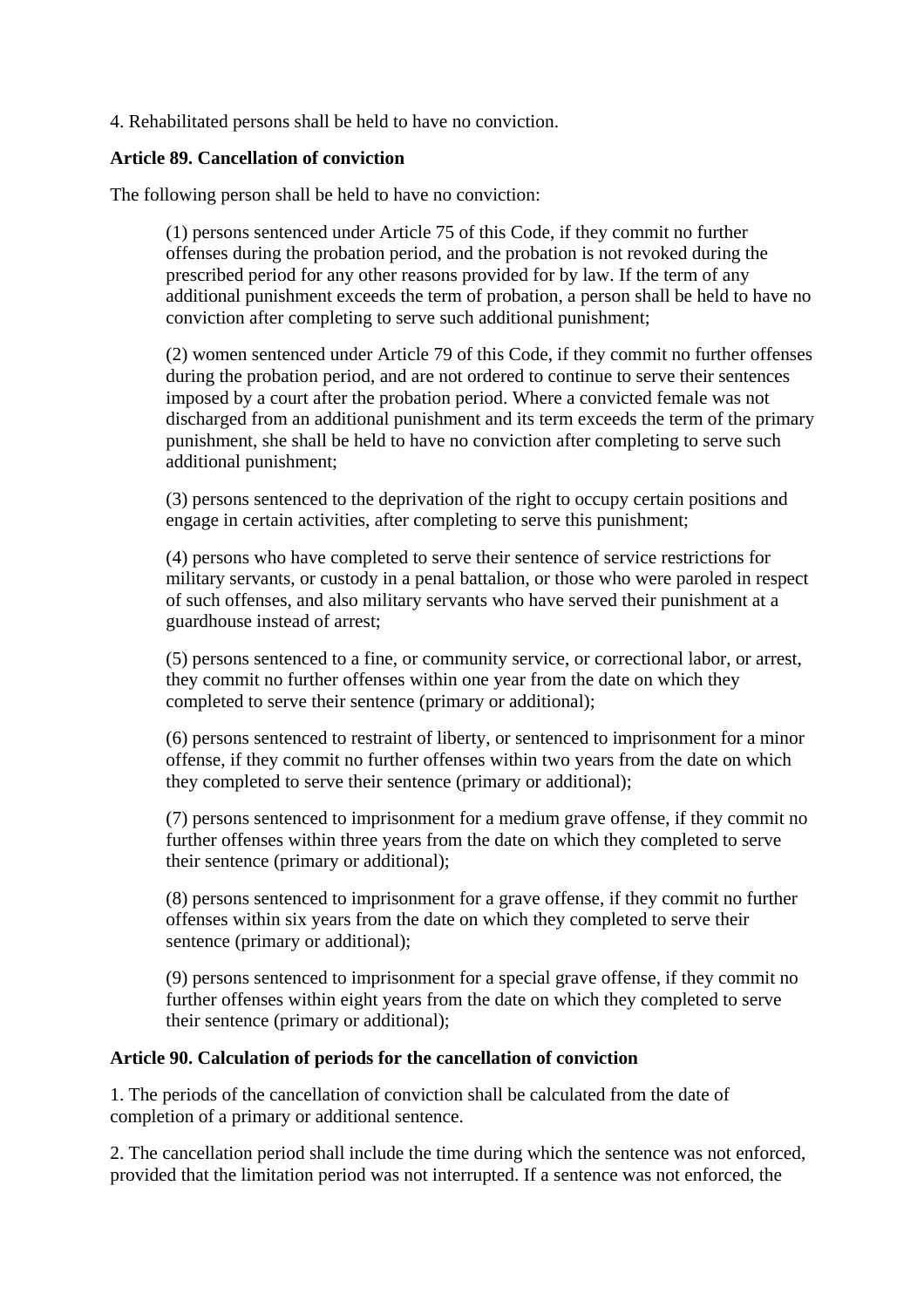conviction shall be canceled upon expiration of limitation periods for enforcement of a sentence.

3. If a person is paroled, the cancellation period shall be calculated from the date of discharge (from serving any primary or additional sentence) on parole.

4. If any unserved portion of a sentence is commuted, the cancellation period shall be calculated from the date of completion of the commuted sentence (primary or additional).

5. If a person who completed his/her sentence, commits another offense before the expiration of the period for cancellation of conviction, this period shall be suspended and recalculated. In any such cases, the cancellation periods shall be calculated separately for each criminal offense, after the actual completion of the sentence (primary and additional) imposed for the last committed offense.

## **Article 91. Revocation of conviction**

1. If a person, who completed his/her sentence of restraint of liberty or imprisonment, displays good conduct and diligent work as a proof of his/her rehabilitation, a court may revoke his/her conviction before the expiration of periods described in Article 89 of this Code.

2. Conviction may only be revoked after the expiration of at least one-half of the cancellation period provided for by Article 89 of this Code.

3. The procedures related to revocation of conviction shall be established in the Criminal Procedure Code of Ukraine.

## **Chapter XIV. COMPULSORY MEDICAL MEASURES AND COMPULSORY TREATMENT**

## **Article 92. Definition and purpose of compulsory medical measures**

Compulsory medical measures shall mean an outpatient psychiatric assistance, placement of a person, who committed a socially dangerous act that involves elements of any act described in the Special Part of the Code, in a special treatment institution for the purpose of his/her compulsory treatment, and also prevention of this person from committing any socially dangerous acts.

## **Article 93. Persons subjected to compulsory medical measures**

Compulsory medical measures may be applied by a court to persons who:

(1) committed any socially dangerous acts in condition of insanity;

(2) committed a criminal offense in condition of partial insanity

(3) committed a criminal offense crime but developed insanity before a sentence was pronounced or while serving a sentence.

## **Article 94. Types of compulsory medical measures**

1. A court may impose the following compulsory medical measures depending on the seriousness of a mental condition, the gravity of an act committed, and the degree to which the offender is dangerous to himself or others: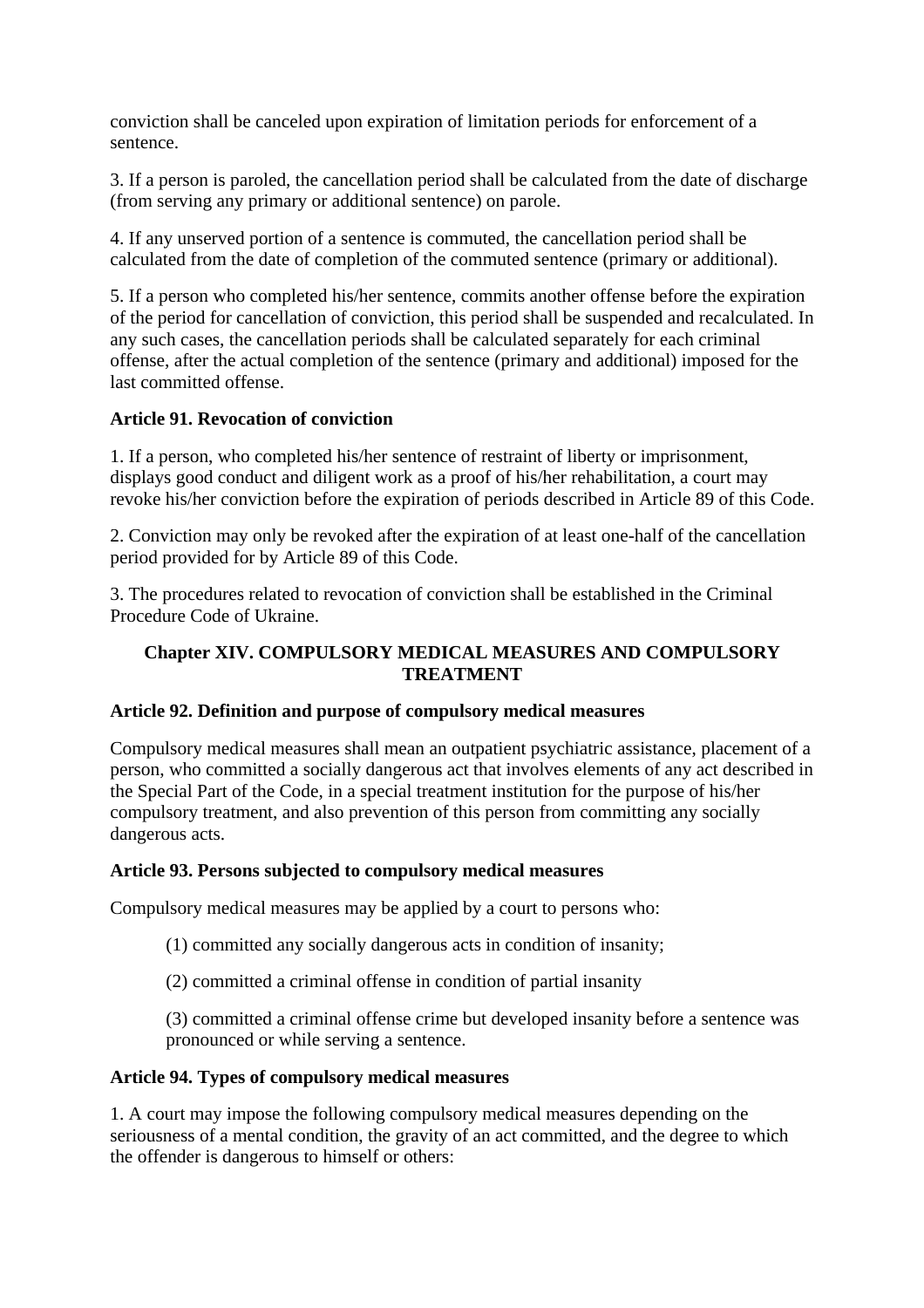(1) compulsory outpatient psychiatric assistance;

(2) hospitalization in a regular-security mental institution;

(3) hospitalization in a reinforced-security mental institution;

(4) hospitalization in a high-security mental institution;

2. A court may order compulsory outpatient psychiatric assistance in respect of a mentally sick person who committed an socially dangerous act, if the condition of the person does not necessitate inpatient treatment in a mental institution.

3. A court may order hospitalization in a regular-security mental institution in respect of a mentally sick person whose mental condition and the nature of his/her socially dangerous act necessitates custody in a mental institution and compulsory treatment.

4. A court may order hospitalization in a reinforced-security mental institution in respect of a mentally sick person who committed a socially dangerous act that involved no trespass against lives of other persons and whose mental condition is not dangerous to the public but necessitates custody in a mental institution and treatment in conditions of reinforced security.

5. A court may order hospitalization in a high-security mental institution in respect of a mentally sick person who committed a socially dangerous act that involved a trespass against lives of other persons and whose mental condition and the nature of his/her socially dangerous act pose an increased hazard to the public and necessitate custody in a mental institution and treatment in conditions of high security.

6. If compulsory medical measures are found not to be necessary or are discontinued, a court may place a mentally sick person under care of relatives or custodians on condition of a compulsory medical follow-up.

#### **Article 95. Continuation, change or discontinuation of compulsory medical measures**

1. Continuation, change or discontinuation of compulsory medical measures shall be ordered by a court upon a motion of a representative of the mental institution (psychiatrist), who provides psychiatric assistance to a person, together with am appended opinion of a panel of psychiatrists, which states the reasons for continuation, change or discontinuation of any compulsory measures.

2. Persons subjected to compulsory medical measures shall be examined at least once every six months by a panel of psychiatrists who shall determine any reasons that may justify a court motion seeking discontinuation or change of any such measures. If no reasons are found, which justify the discontinuation or change of a compulsory medical measures, a representative of a mental institution (psychiatrist) who provides psychiatric assistance to the person, shall file an application with a court, together with an opinion of the panel of psychiatrists, which provides reasons for continuation of compulsory medical measures. If compulsory medical measures need to be extended beyond a six-month period, a representative of a mental institution (psychiatrist) who provides psychiatric assistance to the person, shall file with a local court an application for extension of compulsory measures. The application shall be accompanied with an opinion of a panel of psychiatrists, which provides reasons for the need to continue psychiatric assistance to the person. Every further extension of compulsory medical measures may not exceed six months.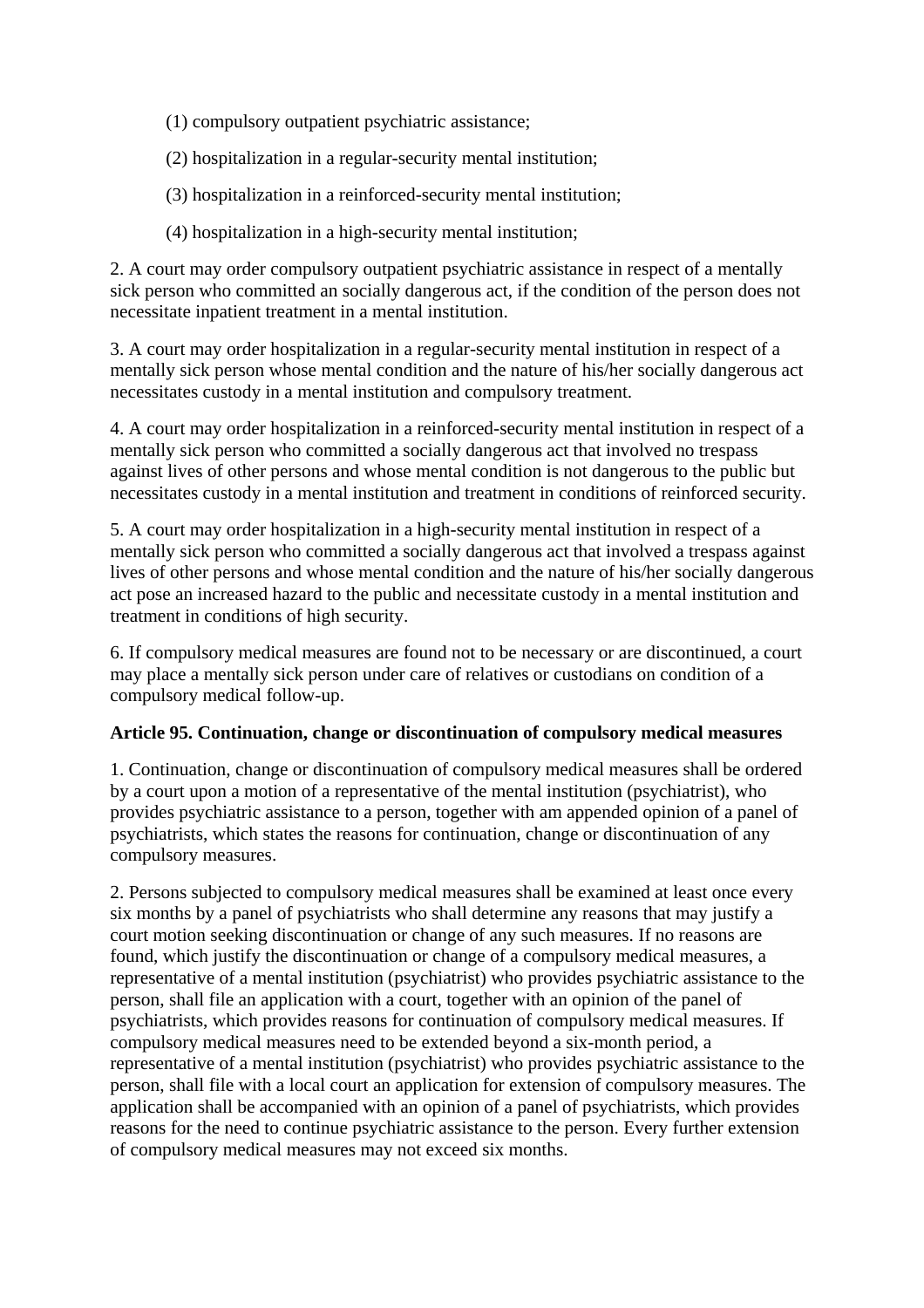3. Where compulsory medical measures are discontinued due to improvement of mental condition of a person, a court may place him/her under care of relatives or custodians on condition of a compulsory medical follow-up.

4. Where compulsory medical measures are discontinued due to recovery, persons, who committed any offense in state of sanity but developed insanity before a sentence was pronounced, shall be liable to punishment on general grounds, and persons, who developed insanity while serving a sentence, shall continue to serve the sentence.

#### **Article 96. Compulsory treatment**

1. Compulsory treatment may be ordered by a court in respect of persons, who committed offenses and have any disease dangerous to the health of others, irrespective of the punishment imposed on them.

2. In case of imprisonment or restraint of liberty, treatment shall be provided at the place of service. In case of any other type of punishment, treatment shall be provided in special treatment institutions.

#### **Chapter XV. SPECIFIC FEATURES OF CRIMINAL LIABILITY AND PUNISHMENT OF MINORS**

#### **Article 97. Discharge from criminal liability with imposition of compulsory reformation measures**

1. A minor who committed a minor offense for the first time, may be discharged from criminal liability, provided that his reformation is possible without punishment. In such cases, a court shall impose compulsory reformation measures provided for by paragraph 2 of Article 105 of this Code upon the minor.

2. A court shall also apply compulsory reformation measures provided for by paragraph 2 of Article 105 of this Code to a person, who committed a socially dangerous act that classifies as an act provided for by the Special Part of this Code, before he/she attained the age of criminal liability.

3. Where a minor, who committed a criminal offense, evades compulsory reformation measures, such measures shall be canceled and he/she shall be criminally prosecuted.

## **Article 98. Types of punishment**

1. The following types of punishment may be imposed on minors, who committed any criminal offense:

- (1) fine;
- (2) community service
- (3) correctional labor;
- (4) arrest;
- (5) imprisonment for a determinate term;

2. Minors may be subject to such additional punishments as a fine and deprivation of the right to occupy certain positions or engage in certain activities.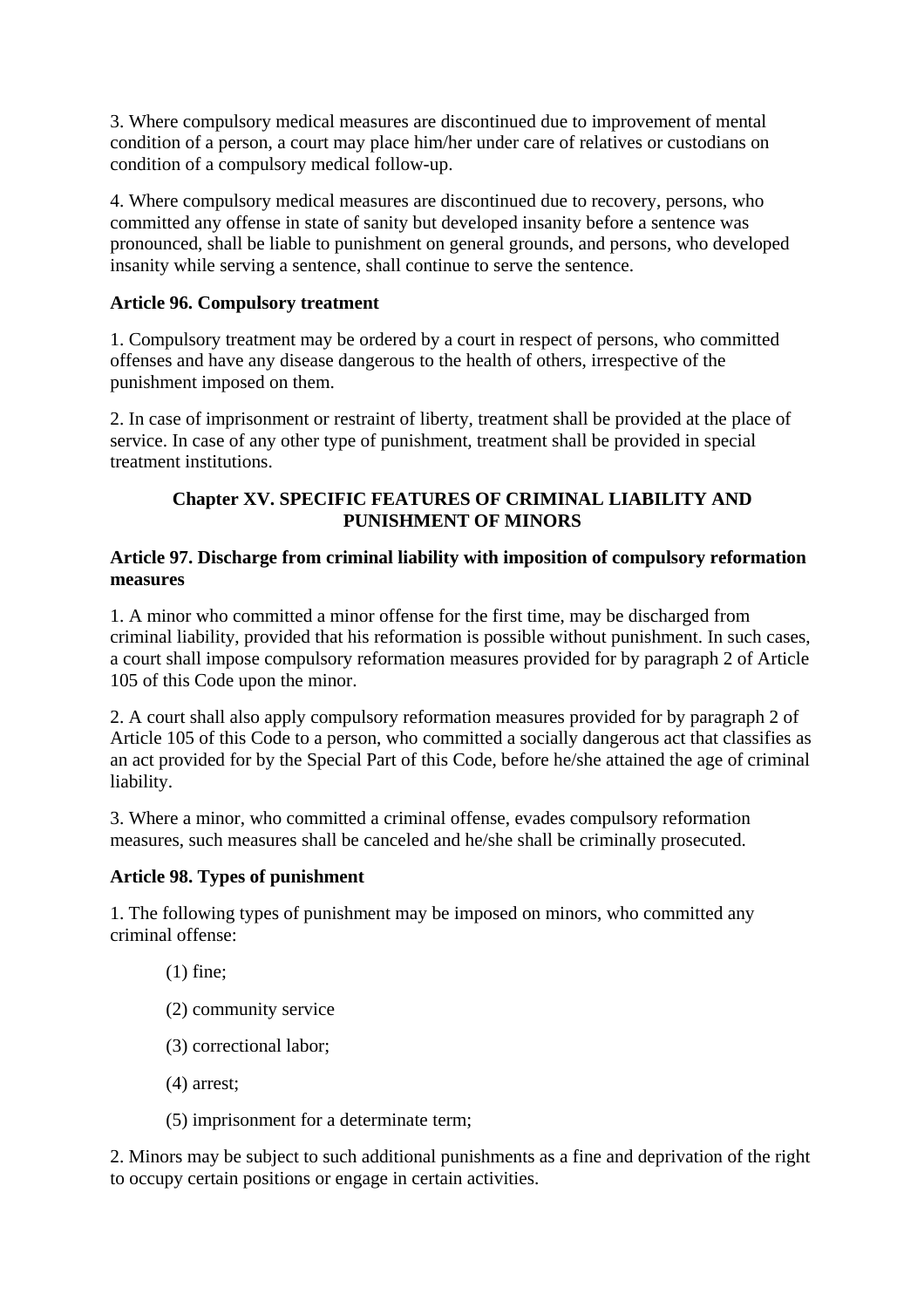## **Article 99. Fine**

1. A fine may be imposed only on minors who have independent income, personal finances or property, on which the execution of penalty may be levied.

2. A court shall determine the amount of a fine, which is conditioned by the gravity of the criminal offense and the property status of a minor but may not exceed 500 tax-free minimum incomes established by the legislation of Ukraine.

## **Article 100. Community service and correctional labor**

1. Community service may be imposed on a minor of 16 to 18 years of age for a term of 30 to 120 hours and shall consist of services provided by a minor in time free from studies or main employment. The duration of this punishment may not exceed two hours per day.

2. Correctional labor may be imposed on a minor of 16 to 18 years of age to be performed at the place of his/her employment for a term of two months to 1 year.

3. A court shall establish an amount ranging from five to ten percent of the salary of a minor sentenced to correctional labor, which shall be deducted in favor of the State.

## **Article 101. Arrest**

Arrest shall imply detention of a minor, who attained the age of 16 by the time of sentencing, in isolation in special institutions for a term of fifteen to forty-five days.

## **Article 102. Imprisonment for a determinate term**

1. The punishment of imprisonment imposed on a persons who were under 18 years of age at the time of commission of an offense, may not exceed 10 years or, in cases provided for by subparagraph (5) of paragraph 3 of this Article, may not exceed 15 years. Minors sentenced to imprisonment shall serve it in special reformatory institutions.

2. Imprisonment may not be imposed on a minor who committed a minor offense for the first time.

3. Imprisonment shall be imposed on a minor who committed:

(1) a repeated minor offense - for a term up to two years;

(2) a medium grave offense - for a term up to four years;

- (3) a grave offense for a term up to seven years;
- (4) a special grave offense for a term up to ten years.
- (5) a special grave offense involving a murder for a term up to fifteen years.

## **Article 103. Imposition of punishment**

1. When imposing a punishment on a minor, a court shall consider, in addition to the circumstances provided for by Articles 65 to 67 of this Code, the conditions of the person's living and upbringing, the influence of adults, level of his/her development and other specific features of his personality.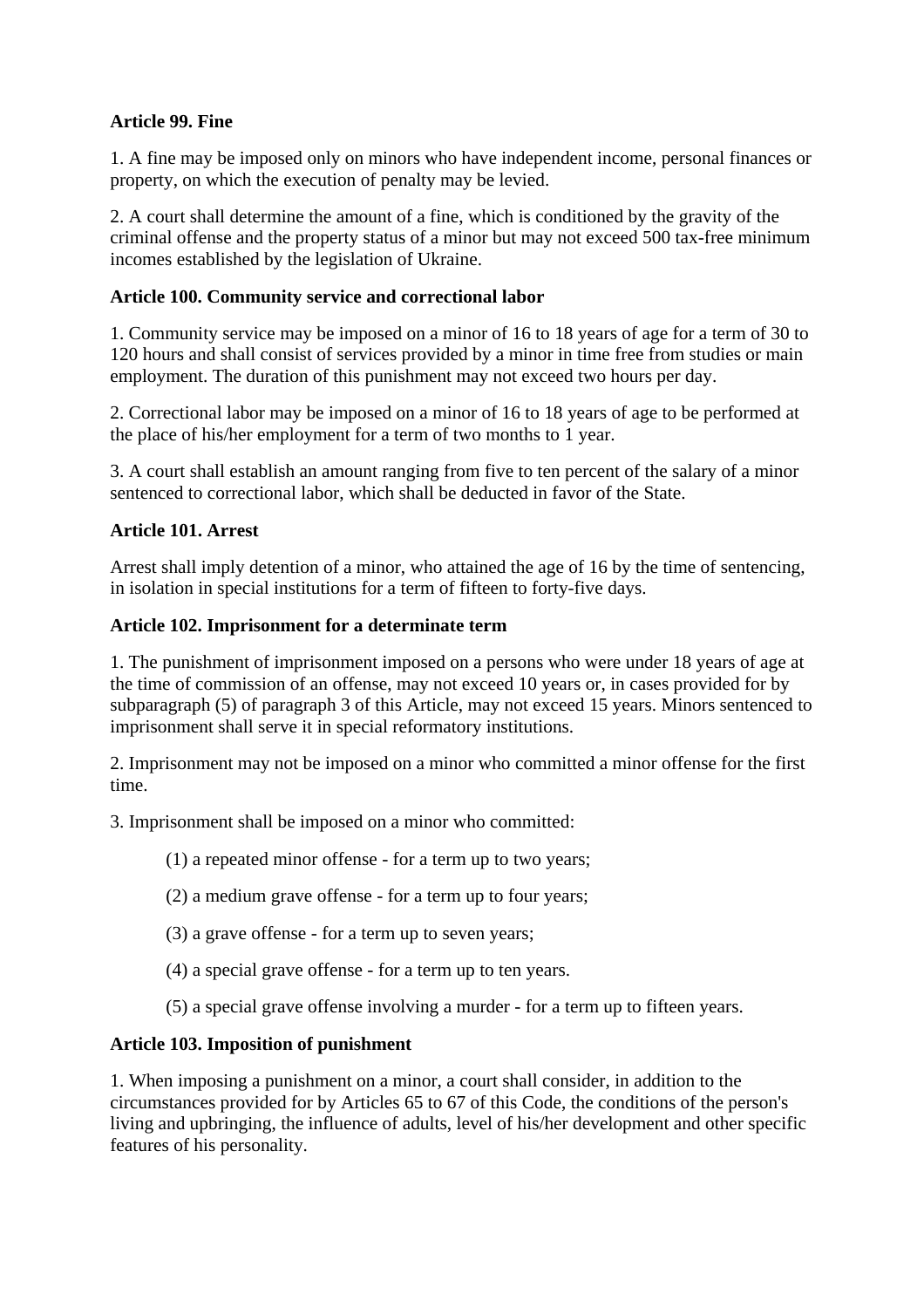2. The final punishment of imprisonment imposed on a minor by cumulation of offenses or punishments may not exceed fifteen years.

## **Article 104. Discharge from punishment on probation**

1. Discharge from punishment on probation shall be applied to minors pursuant to Articles 75 to 78 of this Code and subject to the provisions of this Article.

2. Discharge on probation may only be applied to minors sentenced to imprisonment.

3. Probation shall be fixed for a period of one to two years.

4. When discharging a minor on probation, a court may place this minor under care and supervision of another person, upon consent of the latter to undertake such obligation.

## **Article 105. Discharge from punishment subject to compulsory correctional measures**

1. A minor, who has committed a minor or medium grave offense, may be discharged from punishment by a court, if it is found that the punishment may be discontinued due to the minor's genuine repentance and further irreproachable conduct.

2. In this case, the court shall impose the following correctional measures on a minor:

(1) warning;

(2) restriction of leisure time and special requirements to a minor's conduct;

(3) placing a minor under supervision of his/her parents or foster parents, or school teachers or colleagues upon their consent, or other individuals at their request;

(4) obliging a minor, who has attained 15 years of age and possesses any property, money or has any earnings, to compensate any pecuniary damages;

(5) placing a minor in a special educational and correctional institution for children and teenagers until the minor's complete correction but for a term not exceeding three years. Conditions of stay in and procedure of discharge from these institutions shall be provided for by law.

3. A minor may be subjected to several compulsory correctional measures provided for by paragraph 2 of this Article. The duration of compulsory correctional measures provided for by subparagraphs (2) and (3) of paragraph 2 of this Article shall be determined by a sentencing court.

4. A court may also find it necessary to appoint a tutor for a minor pursuant to the procedures provided for by the law.

## **Article 106. Discharge from criminal liability and punishment due to the expiration of limitation periods**

1. Discharge from criminal liability and punishment due to the expiration of limitation periods shall be applied to persons, who committed criminal offenses under 18 years of age, pursuant to Articles 49 and 80 of this Code and subject to the provisions of this Article.

2. The following limitation periods shall be established in respect of persons described in paragraph 1 of this Article: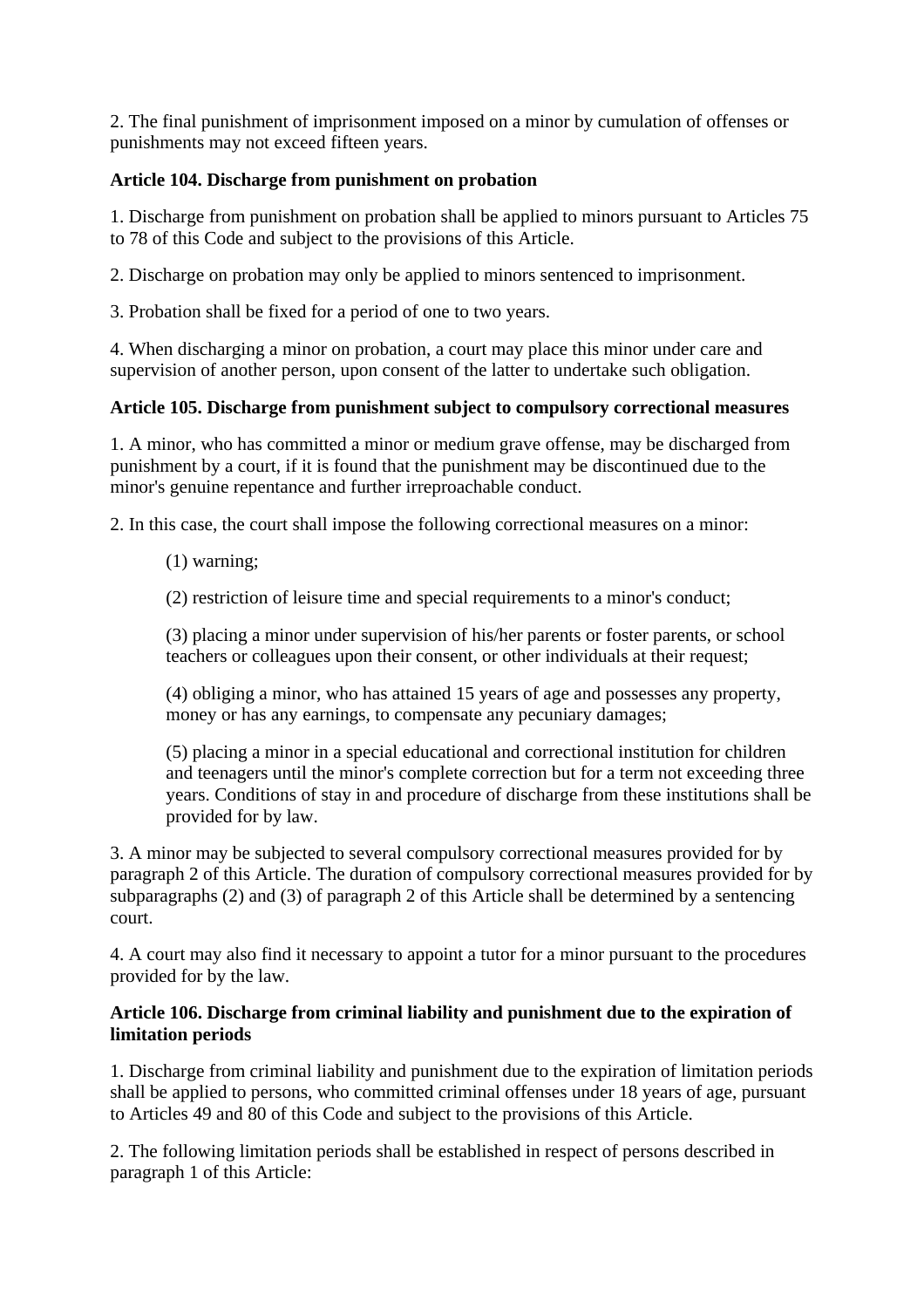(1) two years - for a minor offense;

(2) five years - for a medium grave offense;

(3) seven years - for a grave offense;

(4) ten years - for a special grave offense.

3. The following periods of sentence enforcement shall be established in respect of persons described in paragraph 1 of this Article:

(1) two years - where a person was sentenced to any punishment other than imprisonment, or to imprisonment for a minor offense;

(2) five years - where a person was sentenced to imprisonment for a medium grave offense, or imprisonment for a term up to five years for a grave offense;

(3) seven years - where a person was sentenced to imprisonment for a term exceeding five years for a grave offense;

(4) ten years - where a person was sentenced to imprisonment for a special grave offense.

#### **Article 107. Parole**

1. Parole may be applied to persons who serve their sentence of imprisonment imposed for an offense crime committed at the age under 18, regardless of the gravity of the offense.

2. Parole may be applied, if a person displays decent behavior and diligence in work and studies as a proof of his/her reformation.

3. Parole may be applied to persons, who committed an offense at the age under 18, after they have actually served:

(1) not less than one-third of the term of imprisonment imposed by a court for a minor or medium grave offense, and also for a reckless grave offense;

(2) not less than one-half of the term of imprisonment imposed by a court for an intended grave offense or reckless special grave offense, and also where that person had previously served a sentence of imprisonment imposed for an intended offense but committed another intended offense at the age under 18 before the conviction was canceled or revoked and had been sentenced for that offense to imprisonment;

(3) not less than two-thirds of the term of imprisonment imposed by a court for an intended special grave offense, and also where that person had previously served a sentence of imprisonment and had been paroled but committed another intended offense at the age under 18 before the end of sentence and had been sentenced for that offense to imprisonment;

4. Commutation of the unserved part of the sentence shall not be applied in respect of minors.

5. Where a paroled person commits another offense during the remaining part of the sentence, a court shall impose a punishment under the rules provided for by Articles 71 and 72 of this Code.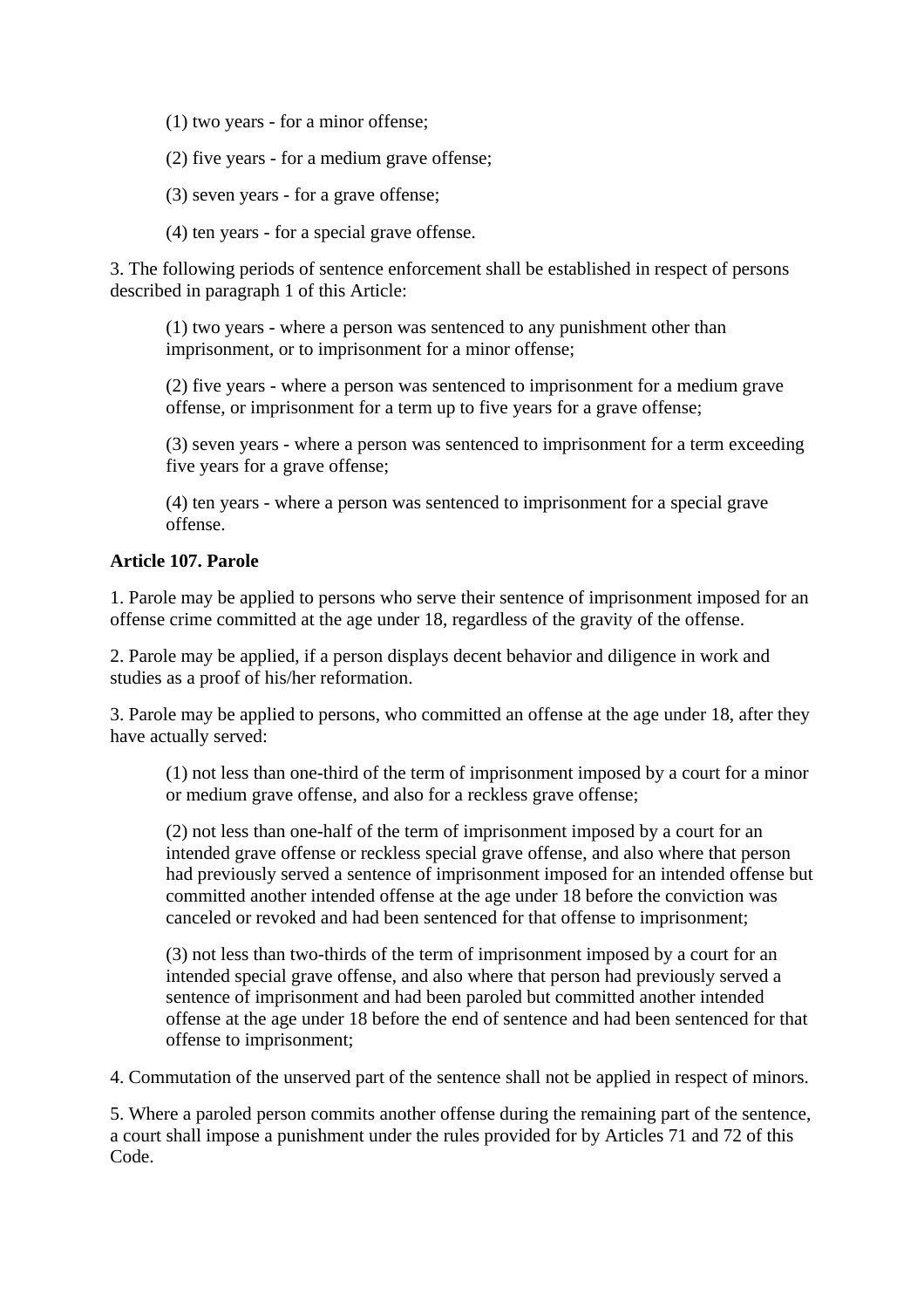## **Article 108. Cancellation and revocation of conviction**

1. Conviction of persons who committed any criminal offense at the age under 18 shall be cancelled and revoked pursuant to Articles 88 to 91 of this Code and subject to the provisions of this Article.

2. The following minors shall be held to have no conviction:

(1) minors sentenced to any punishment other than imprisonment, who have fully served their sentence;

(2) minors sentenced to imprisonment for a minor or medium grave offense, if they commit no further offense within one year from the date on which they completed to serve their sentence;

(3) minors sentenced to imprisonment for a grave offense, if they commit no further offense within three years from the date on which they completed to serve their sentence;

(4) minors sentenced to imprisonment for a special grave offense, if they commit no further offense within five years from the date on which they completed to serve their sentence;

3. Preterm revocation of conviction shall be permissible only in respect of a person who has served a sentence of imprisonment imposed for a grave or a special grave offense committed at the age under 18, on such grounds as provided for by paragraph 1 of Article 91 of this Code, after completion of at least one-half of the cancellation period as provided for by paragraph 2 of this Article.

## **SPECIAL PART**

## **Chapter I. CRIMES AGAINST NATIONAL SECURITY OF UKRAINE**

#### **Article 109. Actions aimed at forceful change or overthrow of the constitutional order or take-over of government**

1. Actions aimed at forceful change or overthrow of the constitutional order or take-over of government, and also a conspiracy to commit any such actions, -

shall be punishable by imprisonment for a term of five to ten years.

2. Public appeals to violent change or overthrow of the constitutional order of take-over of government, and also dissemination of materials with any appeals to commit any such actions, -

shall be punishable by restraint of liberty for a term up to three years, or imprisonment for the same term.

3. Any such actions, as provided for by paragraph 2 of this Article, if committed by a member of public authorities or repeated by any person, or committed by an organized group, or by means of mass media, -

shall be punishable by restraint of liberty for a term up to five years, or imprisonment for the same term.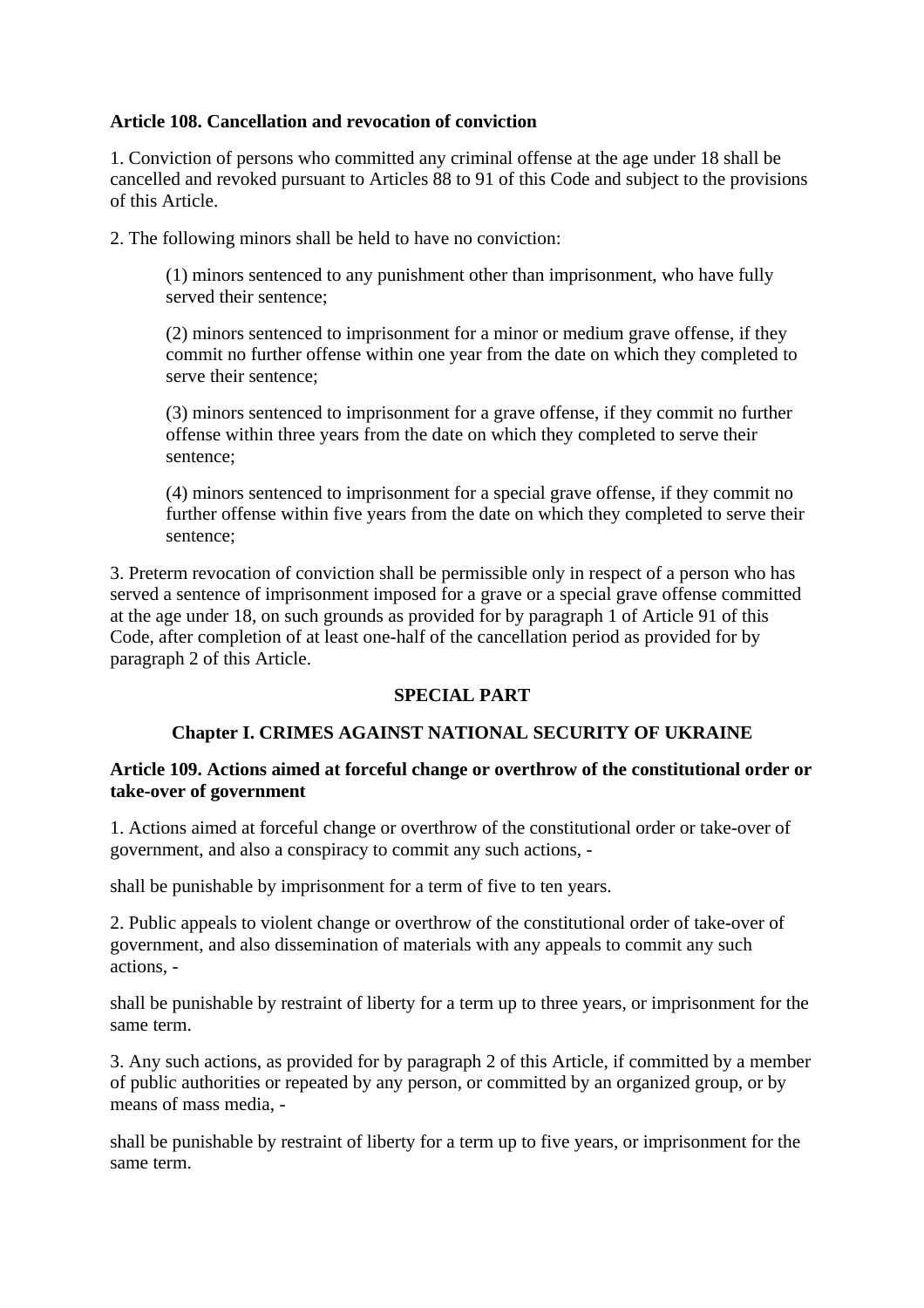## **Article 110. Trespass against territorial integrity and inviolability of Ukraine**

1. Willful actions committed to change the territorial boundaries or national borders of Ukraine in violation of the order provided for in the Constitution of Ukraine, and also public appeals or distribution of materials with appeals to commit any such actions, -

shall be punishable by restraint of liberty for a term up to three years, or imprisonment for the same term.

2. Any such actions, as provided for by paragraph 1 of this Article, if committed by a member of public authorities or repeated by any person, or committed by an organized group, or combined with inflaming national or religious enmity, -

shall be punishable by restraint of liberty for a term of three to five years, or imprisonment for the same term.

3. Any such actions, as provided for by paragraphs 1 and 2 of this Article, if they caused the killing of people or any other grave consequences, -

shall be punishable by imprisonment for a term of seven to twelve years.

## **Article 111. High treason**

1. High treason, that is an act willfully committed by a citizen of Ukraine in the detriment of sovereignty, territorial integrity and inviolability, defense capability, and state, economic or information security of Ukraine: joining the enemy at the time of martial law or armed conflict, espionage, assistance in subversive activities against Ukraine provided to a foreign state, a foreign organization or their representatives,-

shall be punishable by imprisonment for a term of ten to fifteen years.

2. A citizen of Ukraine shall be discharged from criminal liability where, he has not committed any acts requested by a foreign state, a foreign organization or their representatives and voluntarily reported his ties with them and the task given to government authorities.

#### **Article 112. Trespass against life of a statesman or a public figure**

Trespass against life of the President of Ukraine, the Chairman of the Verkhovna Rada (Parliament) of Ukraine, a National Deputy (Member of Parliament) of Ukraine, the Prime Minister of Ukraine, a member of the Cabinet of Ministers of Ukraine, the Chairman or a judge of the Constitutional Court of Ukraine or the Supreme Court of Ukraine or High Specialized Courts of Ukraine, the Procurator General of Ukraine, the Human Rights Commissioner of the Verkhovna Rada of Ukraine, the Head of the Accounting Chamber, the Chairman of the National Bank of Ukraine, or a leader of a political party, committed in relation to their government or public duties, -

shall be punishable by imprisonment for a term of ten to fifteen years or life imprisonment.

## **Article 113. Sabotage**

Committing, for any purpose prejudicial to the State, Setting off explosions, fires, or committing other actions for the purposes of mass destruction of people, or causing bodily injuries or any other harm to their health, or destruction or damaging of important industrial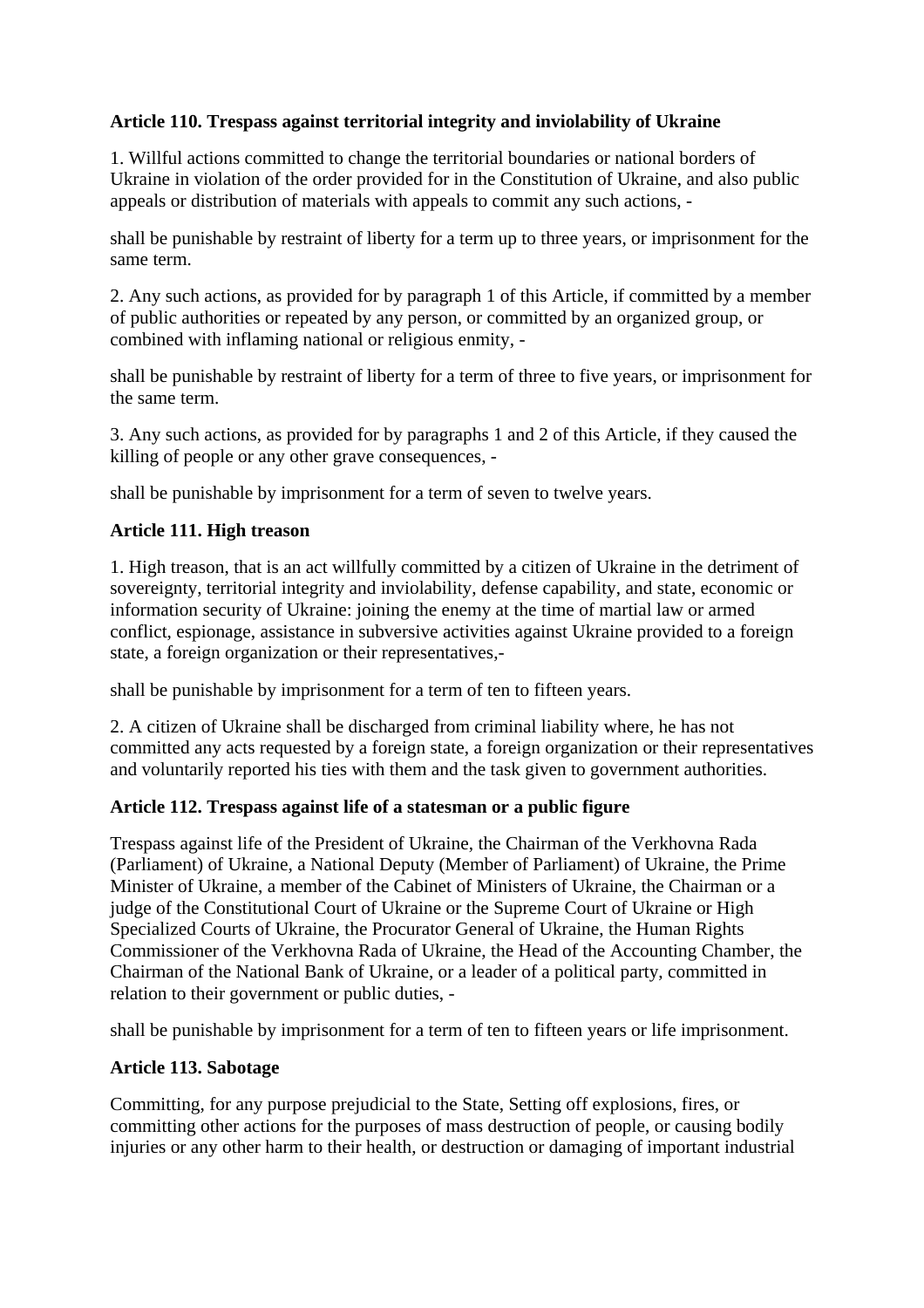or defense facilities, and also committing, for the same purposes, actions to cause radioactive pollution or mass poisoning, or to advance an epidemic, epizootic, or epiphytic diseases, -

shall be punishable by imprisonment for a term of eighth to fifteen years.

# **Article 114. Espionage**

1. Providing information on state secrets or collecting such information in order to provide to a foreign state, a foreign organization or their representatives, where these actions are committed by a foreign national or stateless person, -

shall be punishable by imprisonment for a term of eight to fifteen years.

2. A person shall be discharged from criminal liability where that person has stopped any such activities as provided for by paragraph 1 of this Article, and voluntarily reported what has been done to government authorities, provided this and the measures taken have been sufficient to prevent any prejudice to the interests of Ukraine.

# **Chapter II. CRIMINAL OFFENSES AGAINST LIFE AND HEALTH OF A PERSON**

# **Article 115. Murder**

1. Murder, that is willful unlawful causing death of another person, -

shall be punishable by imprisonment for a term of seven to fifteen years

# 2. Murder:

- (1) of two or more persons;
- (2) of a young child or a woman who, to the knowledge of the culprit, is pregnant;
- (3) of a hostage;
- (4) committed with special brutality
- (5) committed by a method dangerous to the lives of many persons;
- (6) based on mercenary motives;
- (7) based on hooligan motives;

(8) of a person or a person's close relative in relation to that person's official duties or public functions;

(9) committed to conceal or facilitate another crime;

(10) coupled with rape, or violent unnatural sexual intercourse;

- (11) committed as a contracted murder;
- (12) committed by a group of persons upon prior conspiracy;

(13) committed by a person who has previously committed a murder, other than a murder provided for by Articles 116-118 of this Code, -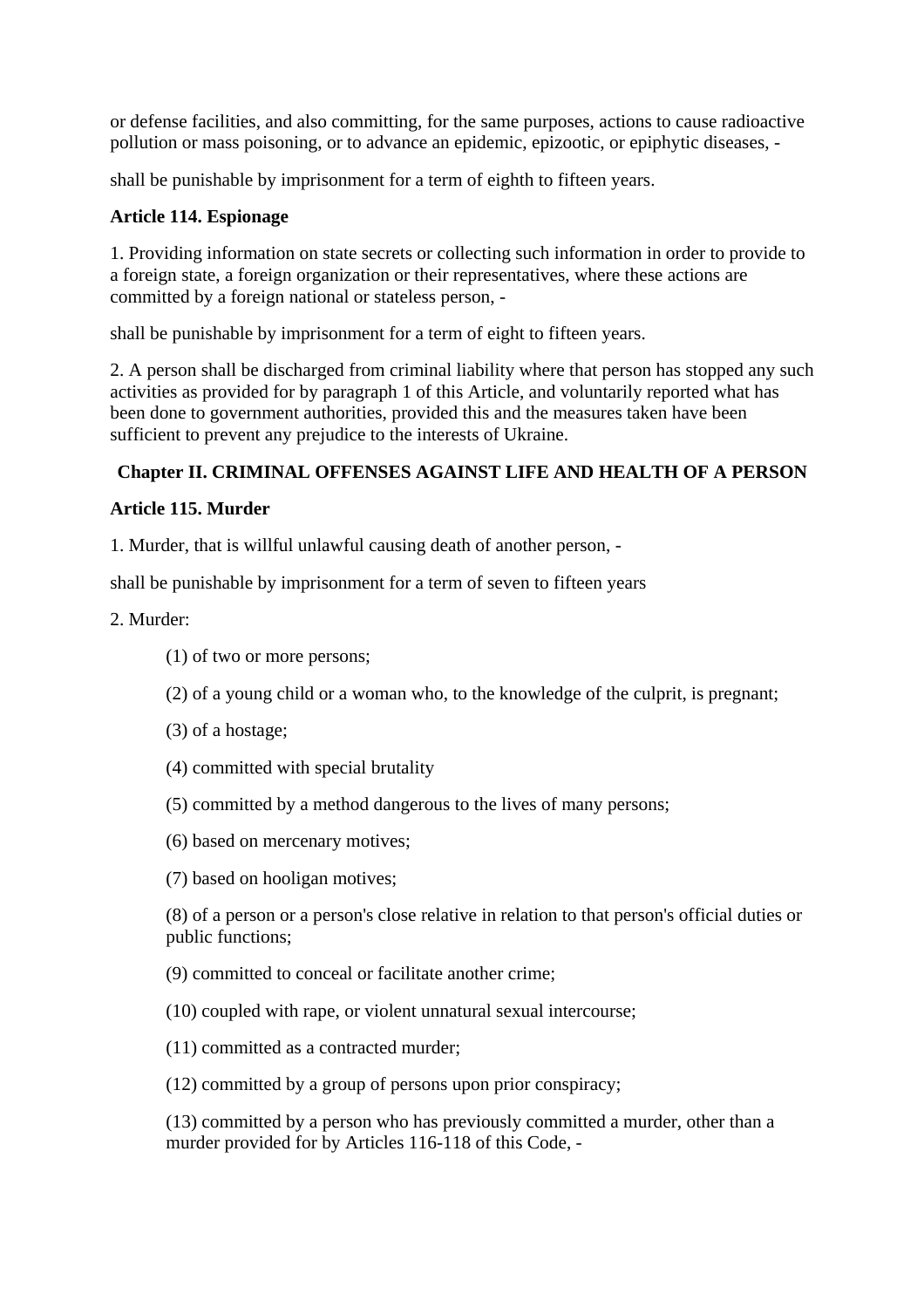shall be punishable by imprisonment for a term of ten to fifteen years, or life imprisonment with forfeiture of property in the case provided for by subparagraph 6 of paragraph 2 of this Article.

# **Article 116. Murder committed in the heat of passion**

A murder committed in the heat of passion caused by unlawful violence, systematic harassment or grievous insult of the victim, -

shall be punishable by restraint of liberty for a term up to five years, or imprisonment for the same term.

# **Article 117. Infanticide**

Infanticide (murder of a newborn child by his/her mother) during delivery or immediately after it, -

shall be punishable by restraint of liberty for a term up to five years, or imprisonment for the same term.

#### **Article 118. Murder in excess of necessary defense or in excess of measures necessary to apprehend an offender**

A murder committed in excess of necessary defense or in excess of measures necessary to apprehend an offender, -

shall be punishable by correctional labor for a term up to two years, or restraint of liberty for a term up to three years, or imprisonment for a term up to two years.

# **Article 119. Negligent homicide**

1. Negligent homicide, -

shall be punishable by restraint of liberty for a term of three to five years, or imprisonment for the same term.

2. Negligent homicide of two or more persons, -

shall be punishable by imprisonment for a term of five to eight years.

# **Article 120. Driving a person into suicide**

1. Driving a person into suicide or attempted suicide by means of cruel treatment, blackmail, coercion to unlawful actions or systematic humiliation of his/her human dignity, -

shall be punishable by restraint of liberty for a term up to three years, or imprisonment for the same term.

2. The same act committed in respect of a person who was in financial or other dependence upon the culprit, or in respect of two or more persons, -

shall be punishable by restraint of liberty for a term up to five years, or imprisonment for the same term.

3. Any such act as provided for by paragraph 1 or 2 of this Article, where it was committed in respect of a minor,-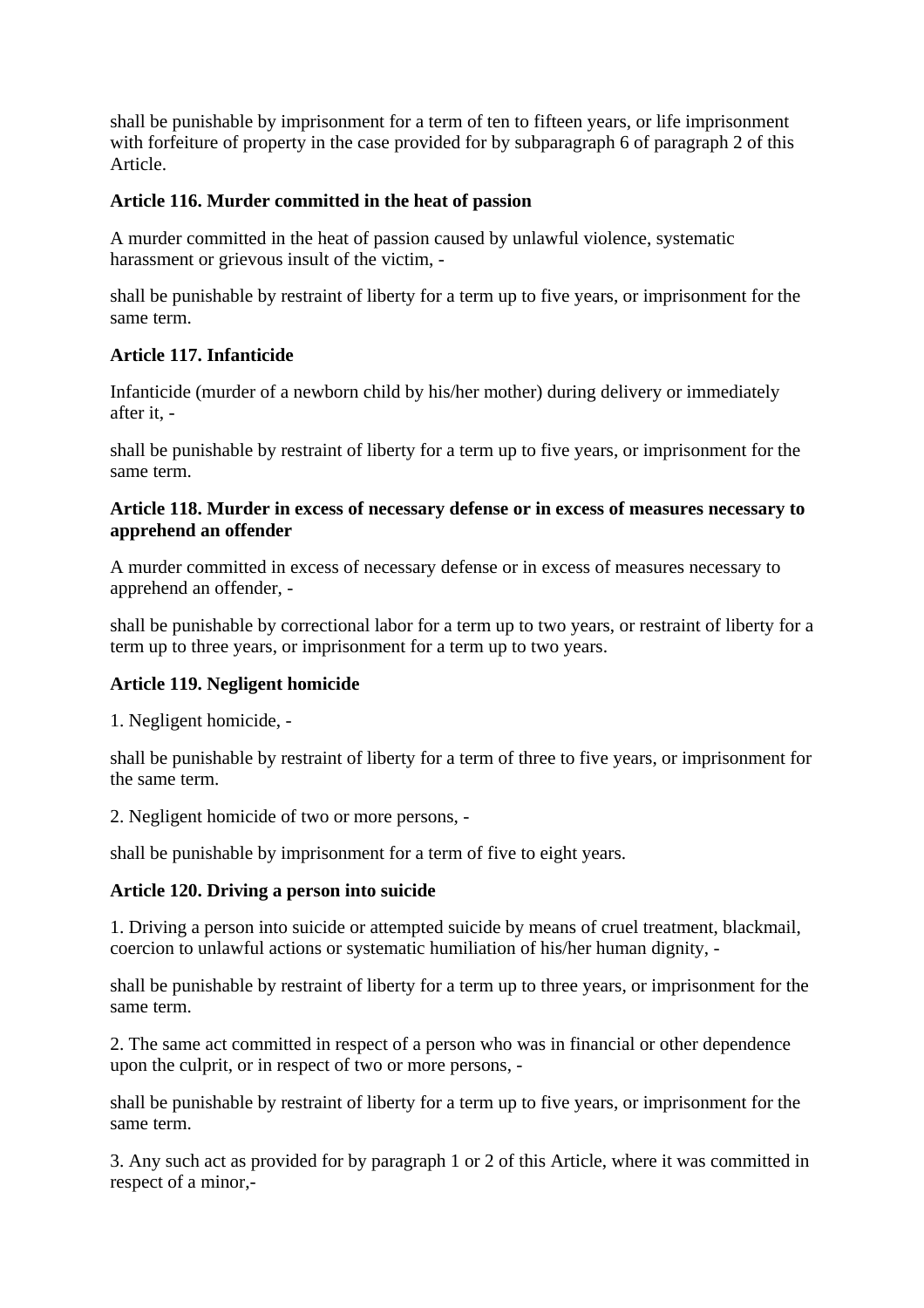shall be punishable by imprisonment for a term of seven to ten years.

# **Article 121. Intended grievous bodily injury**

1. Intended grievous bodily injury, that is a willful bodily injury which is dangerous to life at the time of infliction, or resulted in a loss of any organ or its functions, or caused a mental disease or any other health disorder attended with a persisting loss of not less than one-third of working capability, or interruption of pregnancy, or permanent disfigurement of face, -

shall be punishable by imprisonment for a term of five to eight years.

2. Intended grievous bodily injury committed by a method characterized by significant torture, or by a group of persons, and also for the purpose of intimidating the victim or other persons, or committed as a contracted offense, or which caused death of the victim, -

shall be punishable by imprisonment for a term of seven to ten years.

# **Article 122. Intended bodily injury of medium gravity**

Intended bodily injury of medium gravity, that is a willful bodily injury which is not dangerous to life and does not result in the consequences provided for by Article 121 of this Code, but which caused a lasting health disorder or a significant and persisting loss of not less than one-third of working capability,-

shall be punishable by correctional labor for a term up to two years, or restraint of liberty for a term up to three years, or imprisonment for a term up to three years.

2. The same actions committed for the purpose of intimidating the victim or his/her relatives, or coercion to certain actions, -

shall be punishable by imprisonment for a term of three to five years.

# **Article 123. Intended grievous bodily injury inflicted in the heat of passion**

Intended grievous bodily injury inflicted in the heat of passion suddenly provoked by unlawful violence or grievous insult of the victim,-

shall be punishable by community service for a term of 150 to 240 hours, or correctional labor for a term up to two years, or restraint of liberty for a term up to three years, or imprisonment for a term up to two years.

# **Article 124. Intended grievous bodily injury inflicted in excess of necessary defense or in excess of measures necessary to apprehend an offender**

Intended grievous bodily injury inflicted in excess of necessary defense or in excess of measures necessary to apprehend an offender, -

shall be punishable by community service of 150 to 240 hours, or correctional labor for a term up to two years, or arrest for a term up to six months, or restraint of liberty for a term up to two years.

# **Article 125. Intended minor bodily injury**

1. Intended minor bodily injury, -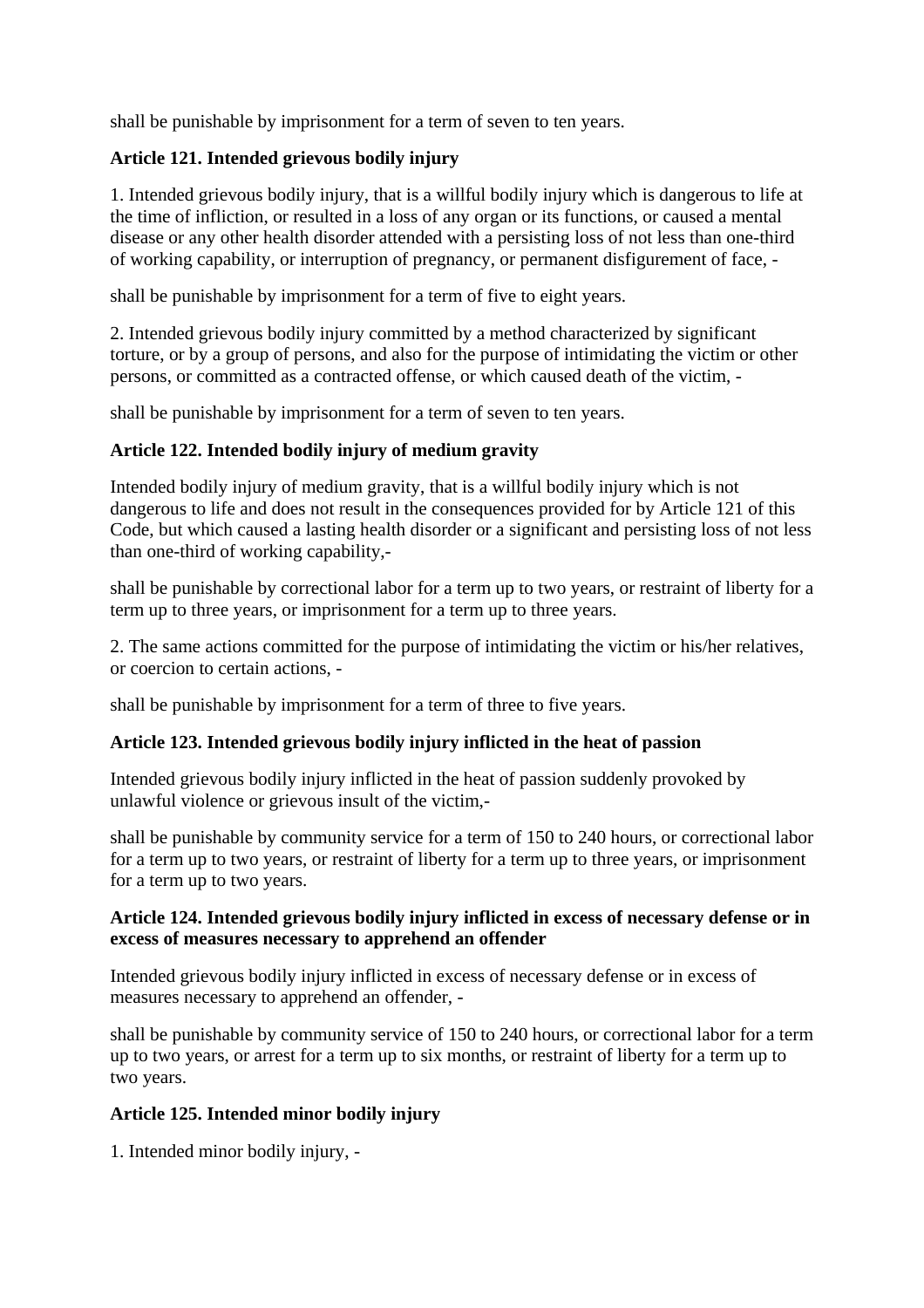shall be punishable by a fine up to 50 tax-free minimum incomes, or community service for a term up to 200 hours, or correctional labor for a term up to one year.

2. Intended minor bodily injury that caused a short-term health disorder or insignificant loss of working capability, -

shall be punishable by community service for a term of 50 to 200 hours, or correctional labor for a term up to one year, or arrest for a term up to six months, or restraint of liberty for a term up to two years.

#### **Article 126. Battery and torture**

1. Intended blows, battery or other violent acts which caused physical pain but no bodily injury, -

shall be punishable by a fine up to 50 tax-free minimum incomes, or community service for a term up to 200 hours, or correctional labor for a term up to one year.

2. The same acts characterized by torture, committed by a group of persons or for the purpose of intimidating the victim or his relatives, -

shall be punishable by restraint of liberty for a term up to five years, or imprisonment for the same term.

#### **Article 127. Torture**

1. Torture, that is an willful causing of severe physical pain or physical or mental suffering by way of battery, martyrizing or other violent actions for the purpose of inducing the victim or any other person to commit involuntary actions, -

shall be punishable by imprisonment for a term of three to five years.

2. The same actions repeated or committed by a group of persons upon prior conspiracy, -

shall be punishable by imprisonment for a term of five to ten years.

# **Article 128. Negligent grievous bodily injury or negligent bodily injury of medium gravity**

Negligent grievous bodily injury or negligent bodily injury of medium gravity, -

shall be punishable by community service for a term of 150 to 240 hours, or correctional labor for a term up to two years, or restraint of liberty for a term up to two years.

#### **Article 129. Threat to kill**

1. Any threat to kill, if there was a reasonable cause to believe that this threat may be fulfilled, -

shall be punishable by arrest for a term up to six months, or restraint of liberty for a term up to two years.

2. The same act committed by a member of an organized group, -

shall be punishable by imprisonment for a term of three to five years.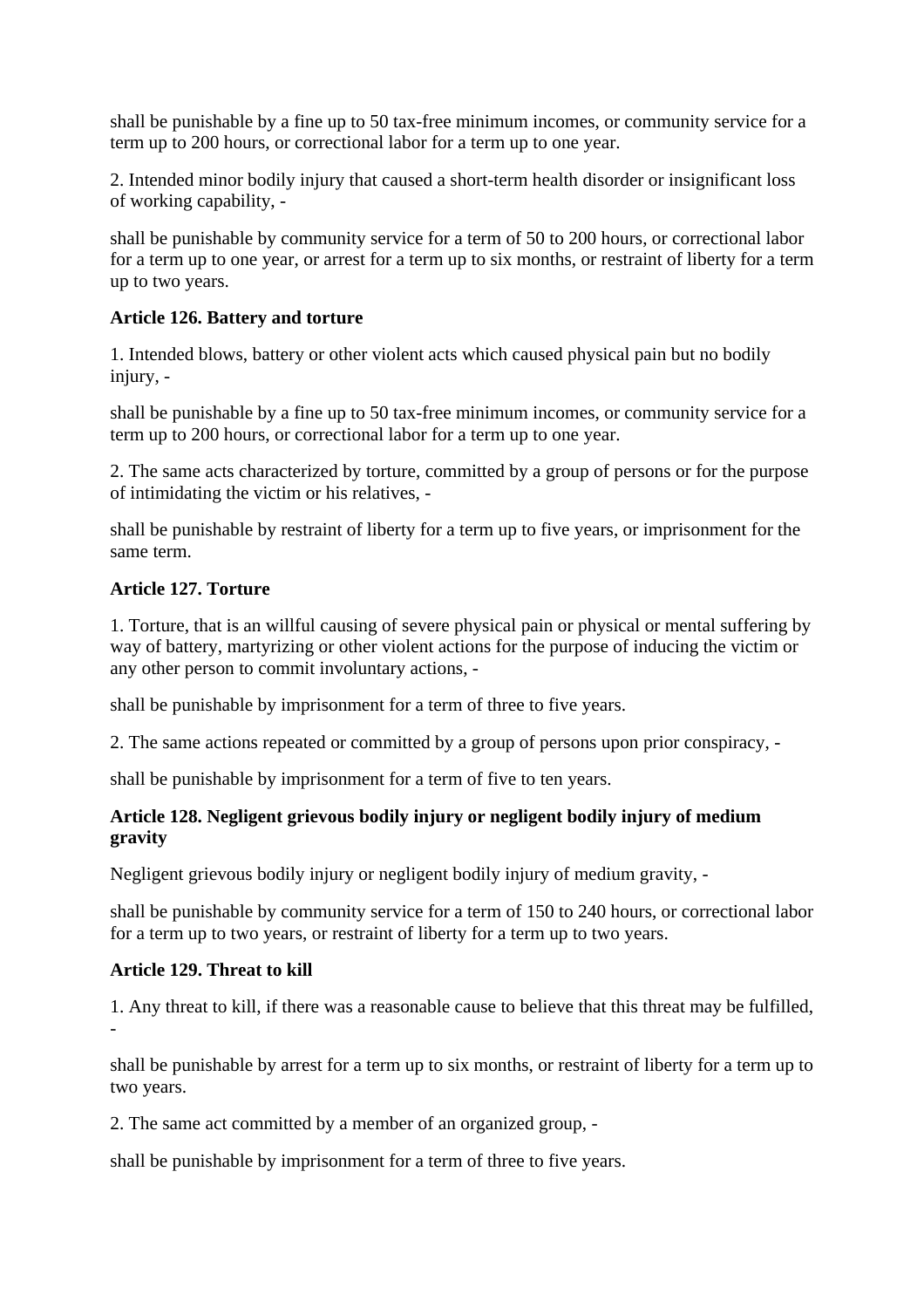# **Article 130. Infection with HIV or any other incurable contagious disease**

1. Willful placing of a person in danger of being infected with HIV or any other incurable contagious disease dangerous to human life, -

shall be punishable by arrest for a term up to three months, or by restraint of liberty for a term up to five years, or imprisonment for a term up to three years.

2. Infection of another person with HIV or any other incurable contagious disease by a person who was aware of himself or herself being a circulator of this virus, -

shall be punishable by imprisonment for a term of two to five years.

3. Any such acts as provided for by paragraph 2 of this Article, if committed in respect of two or more persons or a minor, -

shall be punishable by imprisonment of three to eight years.

4. Willful infection of another person with HIV or any other incurable contagious disease dangerous to the person's life, -

shall be punishable by imprisonment for a term of five to ten years.

#### **Article 131. Professional misconduct causing infection of a person with HIV or any other incurable contagious disease**

1. Professional misconduct of a member of medical or pharmaceutical profession or any other employee in consequence of neglect or careless discharge of their professional duties, which caused infection of a person with HIV or any other incurable contagious disease dangerous to the person's life,-

shall be punishable by restraint of liberty for a term up to three years, or imprisonment for the same term with deprivation of the right to occupy certain positions or engage in certain activities for a term up to three years.

2. The same act that caused infection of two or more persons, -

shall be punishable by imprisonment for a term of three to eight years with deprivation of the right to occupy certain positions or engage in certain activities for a term up to three years.

#### **Article 132. Disclosure of information on medical examination for HIV or any other incurable contagious disease**

Disclosure - by a medical officer, an auxiliary employee who obtained the information without authorization, or a member of medical profession - of information on medical examination for HIV, or any other incurable contagious disease dangerous to the person's life, or AIDS and its results that became known to them in connection with their official or professional duties, -

shall be punishable by a fine of 50 to 100 tax-free minimum incomes, or community service for a term up to 240 hours, or correctional labor for a term up to two years, or restraint of liberty for a term up to three years, with or without deprivation of the right to occupy certain positions or engage in certain activities for a term up to three years.

# **Article 133. Infection with a venereal disease**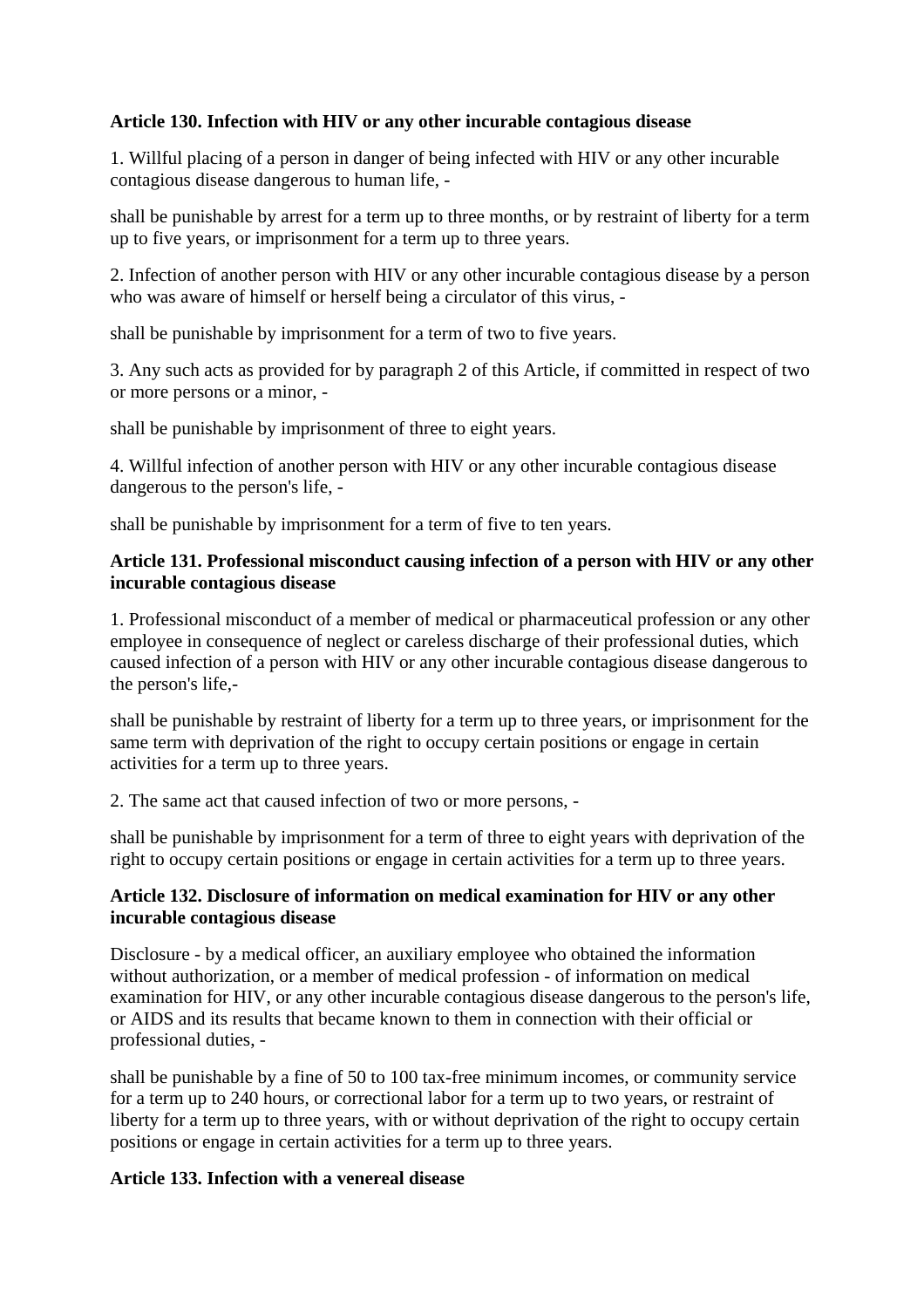1. Infection of another person with a venereal disease by a person who was aware of having this disease, -

shall be punishable by correctional labor for a term up to two years, or arrest for a term up to six months, or restraint of liberty for a term up to two years, or imprisonment for the same period.

2. Any such actions as provided for by paragraph 1 of this Article, if committed by a person previously convicted of infecting any other person with a venereal disease, and also infecting two or more persons or a minor, -

shall be punishable by restraint of liberty for a term up to five years, or imprisonment for a term up to three years.

3. Any such actions as provided for by paragraph 1 or 2 of this Article, where they caused grave consequences, -

shall be punishable by imprisonment for a term of two to five years.

#### **Article 134. Illegal abortion**

1. Performance of an abortion by a person who has no special medical education, -

shall be punishable by a fine of 50 to 100 tax-free minimum incomes, or community service for a term of 100 to 240 hours, or correctional labor for a term up to two years, or restraint of liberty for a term up to two years.

2. Illegal performance of an abortion that caused a lasting health disorder, sterility or death of the victim, -

shall be punishable by restraint of liberty for a term up to five years, or imprisonment of the same term, with or without deprivation of the right to occupy certain positions or engage in certain activities for a term up to three years.

#### **Article 135. Leaving in danger**

1. Willful leaving of a person without help, if he/she remains in a condition dangerous to life and is unable to ensure his/her self-preservation due to young age, old age, illness or helpless condition and where the one, who left this person without help, was obliged to care after this person and was able to provide help to him or her, and where this one himself put the victim in a condition dangerous to life, -

shall be punishable by restraint of liberty for a term up to two years, or imprisonment for the same term.

2. The same actions committed by a mother in respect of her newborn child, unless this mother was in a condition of lying-in, -

shall be punishable by restraint of liberty for a term up to three years, or imprisonment for the same term.

3. Any such acts as provided for by paragraph 1 or 2 of this Article, where they caused death of a person or other grave consequences, -

shall be punishable by imprisonment for a term of three to eight years.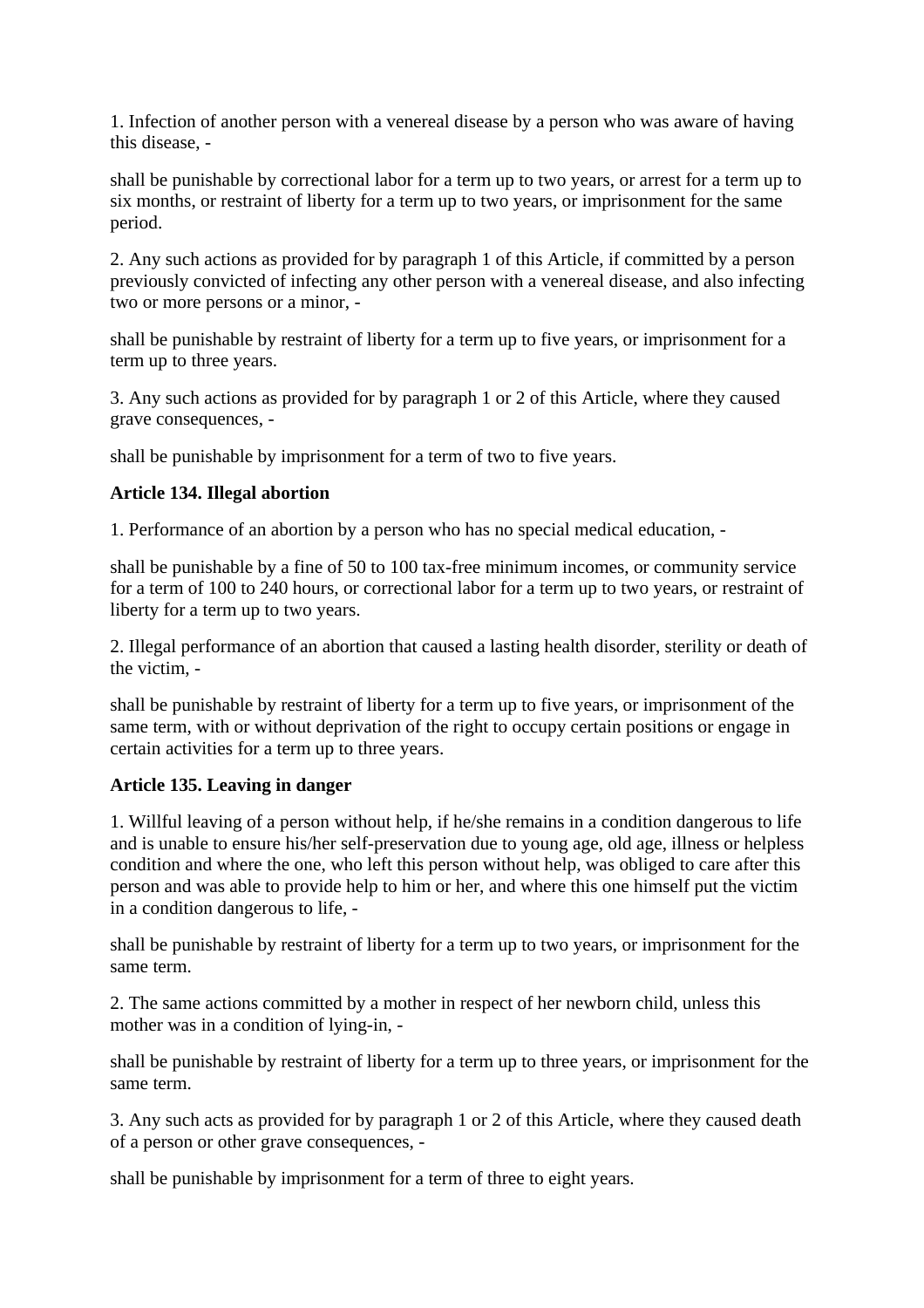# **Article 136. Failure to provide help to a person who is in a condition dangerous to life**

1. Failure to provide help to a person, who is in a condition dangerous to life, where such help could have been provided, or failure to inform appropriate institutions or persons of this person's condition, where this has caused grievous bodily injuries, -

shall be punishable by a fine of 200 to 500 tax-free minimum incomes, or arrest for a term up to six months.

2. Failure to provide help to a young child, who is known to be in condition dangerous to life, where such help could have been provided, or failure to inform appropriate institutions or persons of this child's condition, -

shall be punishable by a fine of 500 to 1000 tax-free minimum incomes, or arrest for a term up to six months, or restraint of liberty for a term up to three years.

3. Any such acts as provided for by paragraph 1 or 2 of this Article, where they caused death of the victim, -

shall be punishable by restraint of liberty for a term of three to five years, or imprisonment for a term of two to five years.

#### **Article 137. Improper performance of duty with regard to children's life safety and health care**

1. Failure to perform or improper performance of professional or official duty with regard to life safety and health care of minors resulting from neglect or careless discharge of this duty, where this has significantly deteriorated health of the victim

shall be punishable by a fine up to 50 tax-free minimum incomes, or community service for a term of 240 hours, or deprivation of the right to occupy certain positions or engage in certain activities for a term up to three years.

2. Any such actions that caused death of a minor or other grave consequences, -

shall be punishable by restraint of liberty for a term up to four years, or imprisonment for a term up to three years, with or without deprivation of the right to occupy certain positions or engage in certain activities for a term up to three years.

#### **Article 138. Illegal medical practice**

Engaging in an illegal medical practice without a special license by a person who has no proper medical education, where this has caused grave consequences for the patient, -

shall be punishable by correctional labor for a term up to two years, or restraint of liberty for a term up to three years, or imprisonment for a term up to three years.

#### **Article 139. Failure of a member of medical profession to provide help to a patient**

1. Failure to provide help to a patient, without good excuse, by a member of medical profession who was obliged to provide such help in line with the established rules, where this member knew that this may lead to grave consequences for the patient, -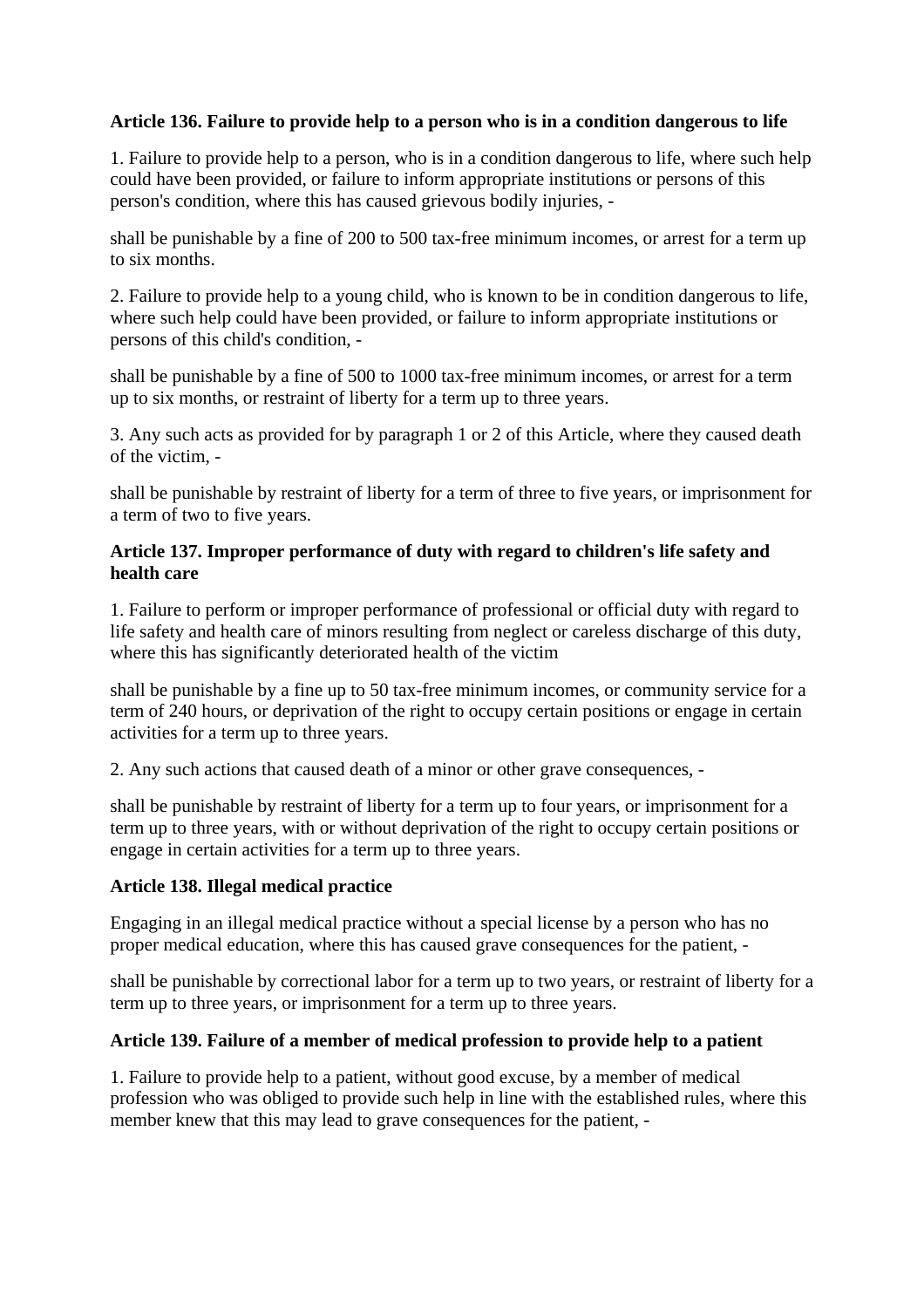shall be punishable by a fine up to 50 tax-free minimum incomes with deprivation of the right to occupy certain positions or engage in certain activities for a term up to three years, or correctional labor for a term up to two years.

2. The same act that caused death of the patient or other grave consequences, -

shall be punishable by restraint of liberty for a term up to four years, or imprisonment for a term up to three years, with or without deprivation of the right to occupy certain positions or engage in certain activities for a term up to three years.

## **Article 140. Improper performance of professional duty by a member of medical or pharmaceutical profession**

1. Failure to perform or improper performance of professional duty by a member of medical or pharmaceutical profession due to neglect of careless discharge of this duty, which caused grave consequences for a patient, -

shall be punishable by deprivation of the right to occupy certain positions or engage in certain activities for a term up to five years, or correctional labor for a term up to two years, or restraint of liberty for a term up to two years, or imprisonment for the same term.

2. This same act that caused grave consequences to a minor, -

shall be punishable by restraint of liberty for a term up to five years, or imprisonment for a term up to three years, with deprivation of the right to occupy certain positions or engage in certain activities for a term up to three years.

# **Article 141. Violation of rights of a patient**

Clinical drug trial performed without a written consent of the patient or his legal representative, or in regard of a minor or a legally incapable person, where such actions caused death or other grave consequences, -

shall be punishable by restraint of liberty for a term of three to five years or imprisonment for the same term.

# **Article 142. Illegal experimentation on a human being**

1. Illegal performance of biomedical, psychological or other experiments on a human being, which expose his/her life or health to danger, -

shall be punishable by a fine up to 200 tax-free minimum incomes, or correctional labor for a term up to two years, or restraint of liberty for a term up to four years, with the deprivation of the right to occupy certain positions or engage in certain activities for a term up to three years.

2. Any such acts as provided for by paragraph 1 of this Article, where committed with regard to a minor, or two or more persons, by coercion or deception, or, also, where they caused a lasting health disorder of the victim, -

shall be punishable by restraint of liberty for a term up to five years, or imprisonment for the same term, with or without the deprivation of the right to occupy certain positions or engage in certain activities for a term up to three years.

# **Article 143. Violation of procedures prescribed by law with regard to human organs or tissue Article 143: transplantation**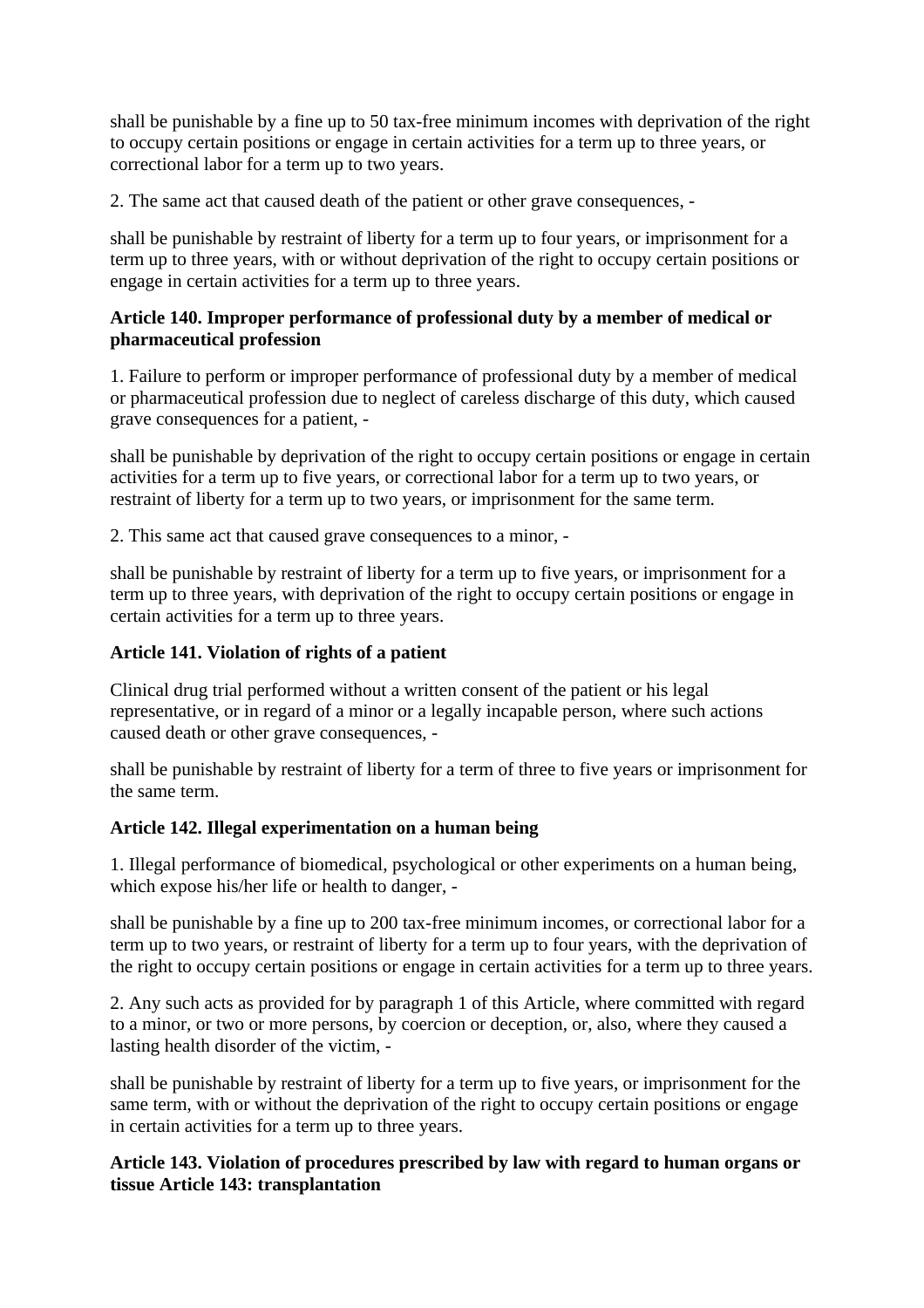1. Violation of procedures prescribed by law with regard to human organs or tissue transplantation, -

shall be punishable by a fine up to 50 tax-free minimum incomes, or correctional labor for a term up to two years, or restraint of liberty for a term up to three years, with or without the deprivation of the right to occupy certain positions or engage in certain activities for a term up to three years.

2. Removal, by coercion or deception, of a body organ or tissue from a human being for the purpose of their transplantation, -

shall be punishable by restraint of liberty for a term up to three years, or imprisonment for the same term, with the deprivation of the right to occupy certain positions or engage in certain activities for a term up to three years.

3. Any such actions as provided for by paragraph 2 of this Article, where committed in regard of a person who was in helpless condition or financial or any other dependence on the culprit, -

shall be punishable by restraint of liberty for a term up to five years, or imprisonment for the same term, with or without the deprivation of the right to occupy certain positions or engage in certain activities for a term up to three years.

4. Illegal trade in human organs or tissues, -

shall be punishable by restraint of liberty for a term up to five years, or imprisonment for the same term.

5. Any such acts as provided for by paragraphs 2, 3 or 4 of this Article, where committed by a group of persons upon their prior conspiracy, or participation in transnational organizations engaged in such activity, -

shall be punishable by imprisonment for a term of five to seven years with the deprivation of the right to occupy certain positions or engage in certain activities for a term up to three years.

# **Article 144. Forcible donation of blood**

1. Taking of blood from a person by force or deceit for donor purposes, -

shall be punishable by deprivation of the right to occupy certain positions or engage in certain activities for a term up to three years, or correctional labor for a term up to two years, or restraint of liberty for a term up to two years, with or without a fine up to 50 tax-free minimum incomes.

2. Any acts as provided for by paragraph 1 of this Article, where committed in regard of a minor or a person who was in helpless condition or financial or any other dependence on the culprit, -

shall be punishable by restraint of liberty for a term up to five years, or imprisonment for a term up to three years, with or without the deprivation of the right to occupy certain positions or engage in certain activities for a term up to three years.

3. Any such acts as provided for by paragraphs 1 and 2 of this Article, where committed by a group of persons upon their prior conspiracy, or for selling purposes, -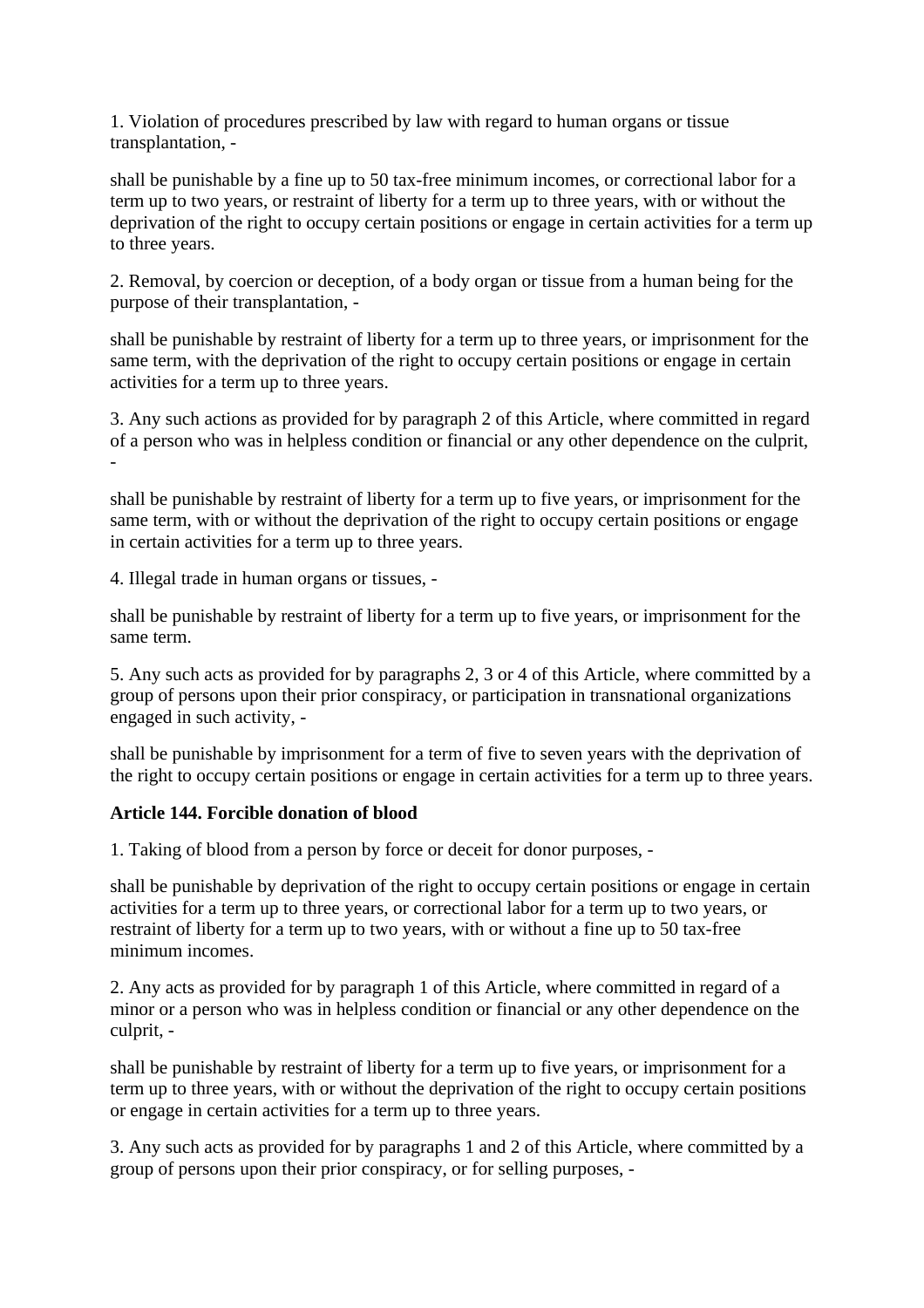shall be punishable by imprisonment of a term up to five years with the deprivation of the right to occupy certain positions or engage in certain activities for a term up to three years.

# **Article 145. Unlawful disclosure of confidential medical information**

Willful disclosure of confidential medical information by a person to whom it was available in connection with his/her professional or official duties, where such disclosure caused any grave consequences, -

shall be punishable by a fine up to 50 tax-free minimum incomes, or community service for a term up to 240 hours, or deprivation of the right to occupy certain positions or engage in certain activities for a term up to three years, or correctional labor for a term up to two years.

# **Chapter III. CRIMINAL OFFENSES AGAINST LIBERTY, HONOR AND DIGNITY OF A PERSON**

# **Article 146. Illegal confinement or abduction of a person**

1. Illegal confinement or abduction of a person, -

shall be punishable by restraint of liberty for a term up to three years, or imprisonment for the same term.

2. The same acts committed in regard of a minor, or for mercenary purposes, or in regard of two or more persons, or by a group of persons upon their prior conspiracy, or by a method dangerous to the victim's life or health, or causing bodily suffering to him or her, or with the use of weapons, or within a lasting period of time, -

shall be punishable by restraint of liberty for a term up to five years, or imprisonment for the same term.

3. Any such acts as provided for by paragraph 1 or 2 of this Article, where committed by an organized group, or where they caused any grave consequences, -

shall be punishable by imprisonment for a term of five to ten years.

# **Article 147. Hostage taking**

1. Taking or holding a person as a hostage with the intent to induce relatives of the hostage, any government agency or other institution, business or organization, any natural person or any official to make or refrain from any action as a condition for release of the hostage

shall be punishable by imprisonment for a term of five to eight years.

2. The same acts committed in respect of a minor, or by an organized group, or accompanied with threats to destroy people, or causing any grave consequences, -

shall be punishable by imprisonment for a term of seven to fifteen years.

# **Article 148. Substitution of a child**

Substitution of a anybody else's child based on mercenary or other personal motives, -

shall be punishable by restraint of liberty for a term up to five years, or imprisonment for the same term.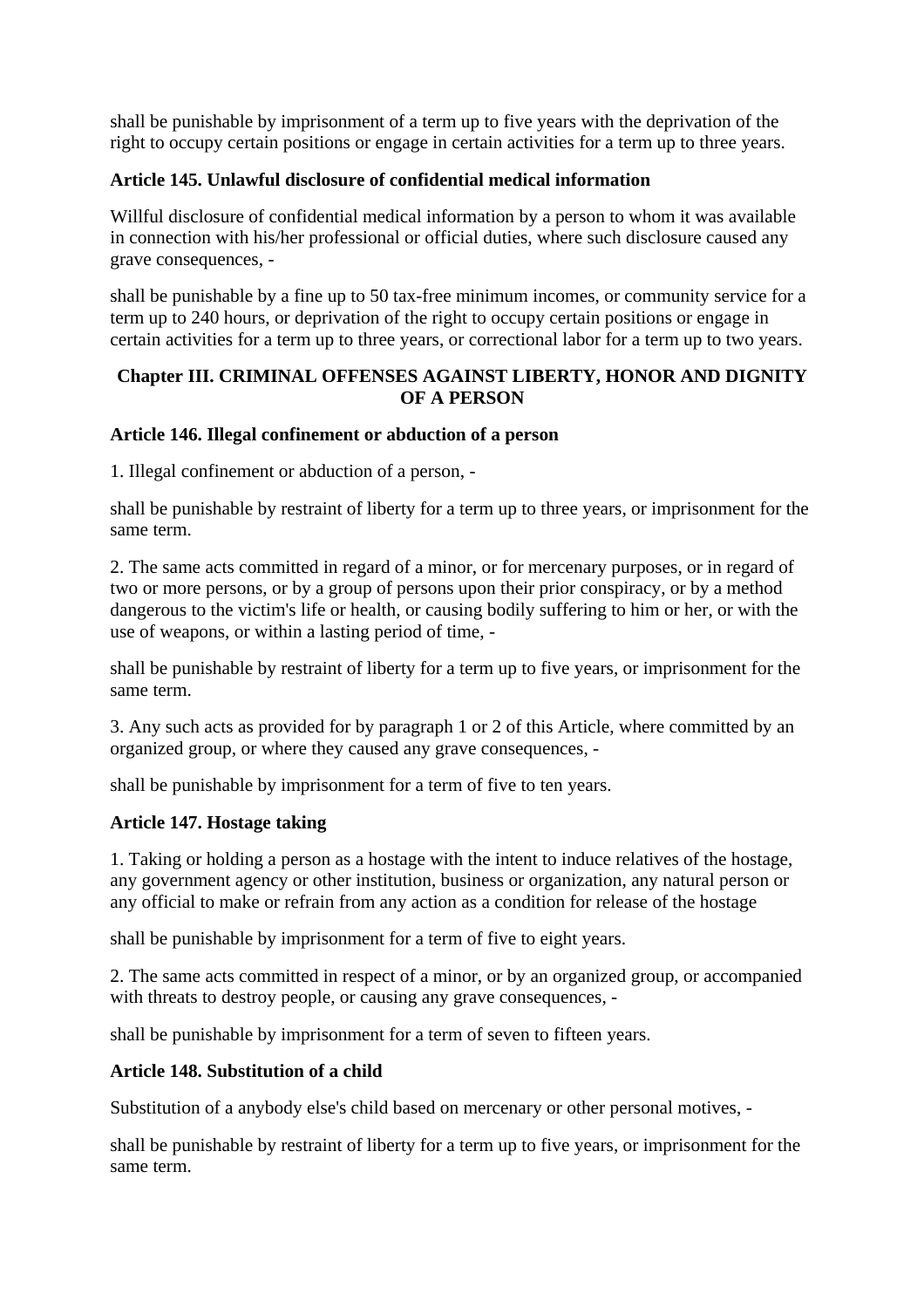# **Article 149. Trafficking in human beings and other illegal transfer deals in respect of a human being**

1. Sale, other transfer for payment or any other illegal deals with regard to a person, involving legal or illegal movement of that person, with or without his/her consent, across the border of Ukraine for further sale or other transfer to any person (or persons) for the purpose of sexual exploitation, use in pornobusiness, engagement in criminal activities, peonage, adoption for commercial purposes, use in armed conflicts, labor exploitation, -

shall be punishable by imprisonment for a term of three to eight years.

2. The same actions committed in respect of a minor, or several persons, or repeated, or committed by a group of persons upon their prior conspiracy, or through abuse of office, or by a person on whom the victim was financially or otherwise dependent, -

shall be punishable by imprisonment for a term of five to twelve years, with or without the forfeiture of property.

3. Any such actions as provided for by paragraphs 1 and 2 of this Article, where committed by an organized group, or involving illegal taking of children abroad or failure to bring them back to Ukraine, or for the purpose of removal of the victim's organs or tissues for transplantation or forcible donor purposes, or where these actions caused any grave consequences, -

shall be punishable by imprisonment for a term of eight to fifteen years with the forfeiture of property.

# **Article 150. Exploitation of children**

1. Exploitation of children, who are under legally employable age, by way of profit-seeking employment, -

shall be punishable by arrest for a term up to six months, or restraint of liberty for a term up to three years, with the deprivation of the right to occupy certain positions or engage in certain activities for a term up to three years.

2. The same actions committed in regard of several children, or where they caused significant harm to health, physical development or educational level of a child, or accompanied with the use of children labor in hazardous production, -

shall be punishable by imprisonment for a term of two to five years with the deprivation of the right to occupy certain positions or engage in certain activities for a term up to three years.

# **Article 151. Illegal placement of a person in a mental institution**

1. Placement of a person, known to be mentally sane, in a mental institution, -

shall be punishable by arrest for a term of three to six months, or restraint of liberty for a term up to two years, or imprisonment for the same term, with the deprivation of the right to occupy certain positions or engage in certain activities for a term up to three years.

2. The same act that caused any grave consequences, -

shall be punishable by imprisonment for a term of two to five years with the deprivation of the right to occupy certain positions or engage in certain activities for a term up to three years.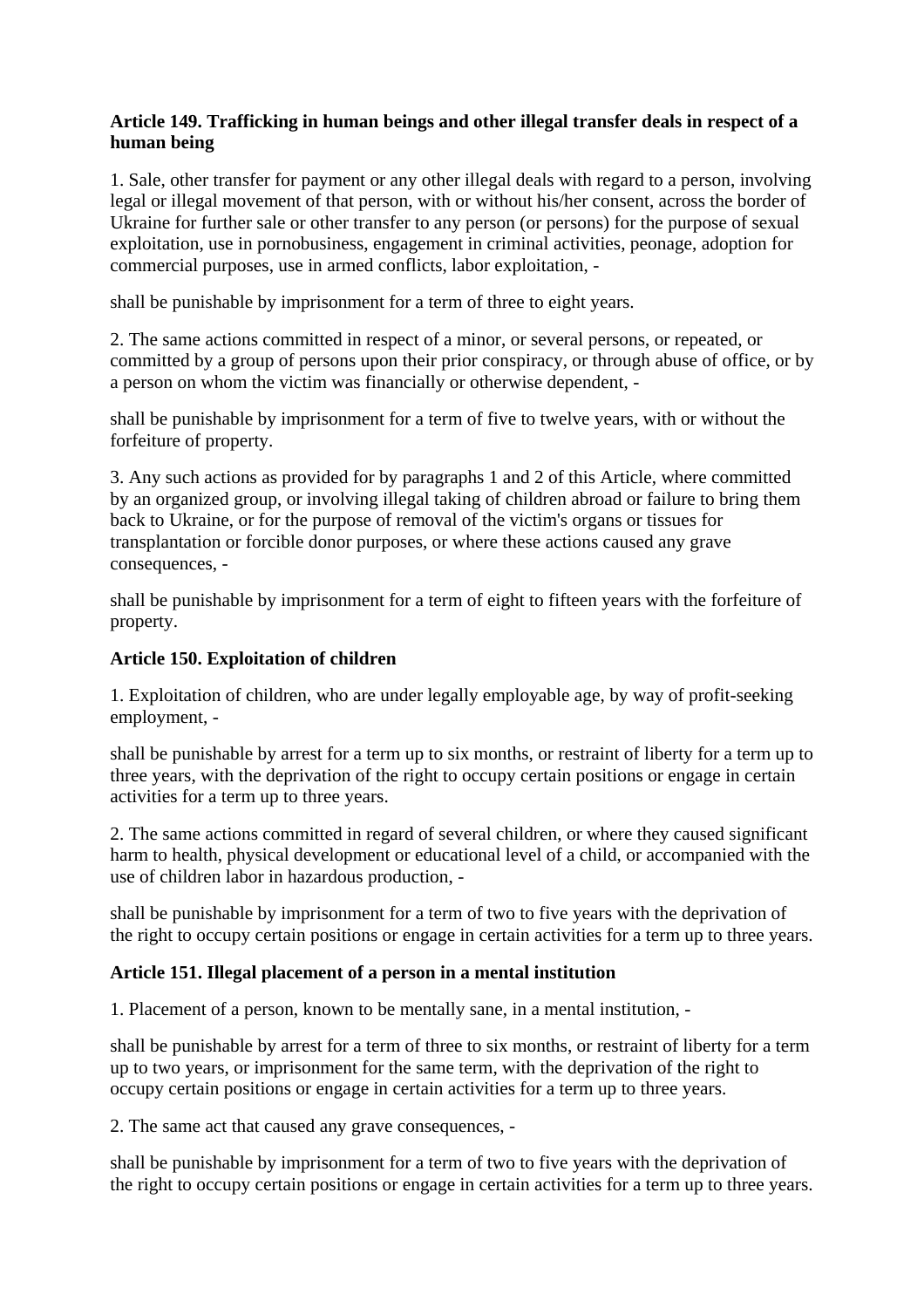# **Chapter IV. CRIMES AGAINST SEXUAL FREEDOM AND SEXUAL INVIOLABILITY OF A PERSON**

#### **Article 152. Rape**

1. Rape, that is sexual intercourse combined with violence, threats of violence, or committed by taking advantage of the victim's helpless condition, -

shall be punishable by imprisonment for a term of three to five years.

2. Rape, where it was repeated, or committed by a person who previously committed any of the offenses provided for by Articles 153 to 155 of this Code, -

shall be punishable by imprisonment for a term of five to ten years.

3. Rape committed by a group of persons, or rape of a minor, -

shall be punishable by imprisonment for a term of seven to twelve years.

4. Rape which caused any grave consequences, and also rape of a young child, -

shall be punishable by imprisonment for a term of eight to fifteen years.

#### **Article 153. Violent unnatural gratification of sexual desire**

1. Violent unnatural gratification of sexual desire combined with physical violence, or threats of violence, or committed by taking advantage of the victim's helpless condition, -

shall be punishable by imprisonment for a term up to five years.

2. The same act, if repeated, or committed by a group of persons, or by a person who previously committed any of the offenses provided for by Articles 152 or 154 of this Code, and also committed in regard of a minor, -

shall be punishable by imprisonment for a term of three to seven years.

3. The same act committed in regard of a young child, where it caused especially grave consequences, -

shall be punishable by imprisonment for a term of eight to twelve years.

#### **Article 154. Compulsion to sexual intercourse**

1. Compulsion of a female or male to natural or unnatural sexual intercourse by a person on whom such female or male is financially or officially dependent, -

shall be punishable by a fine up to 50 tax-free minimum incomes, or arrest for a term up to six months.

2. The same actions accompanied with threats to destroy, damage or seize property of the victim or his/her close relatives, or to disclose information defaming the victim or his/her close relatives, -

shall be punishable by arrest for a term up to six months, or restraint of liberty for a term up to three years.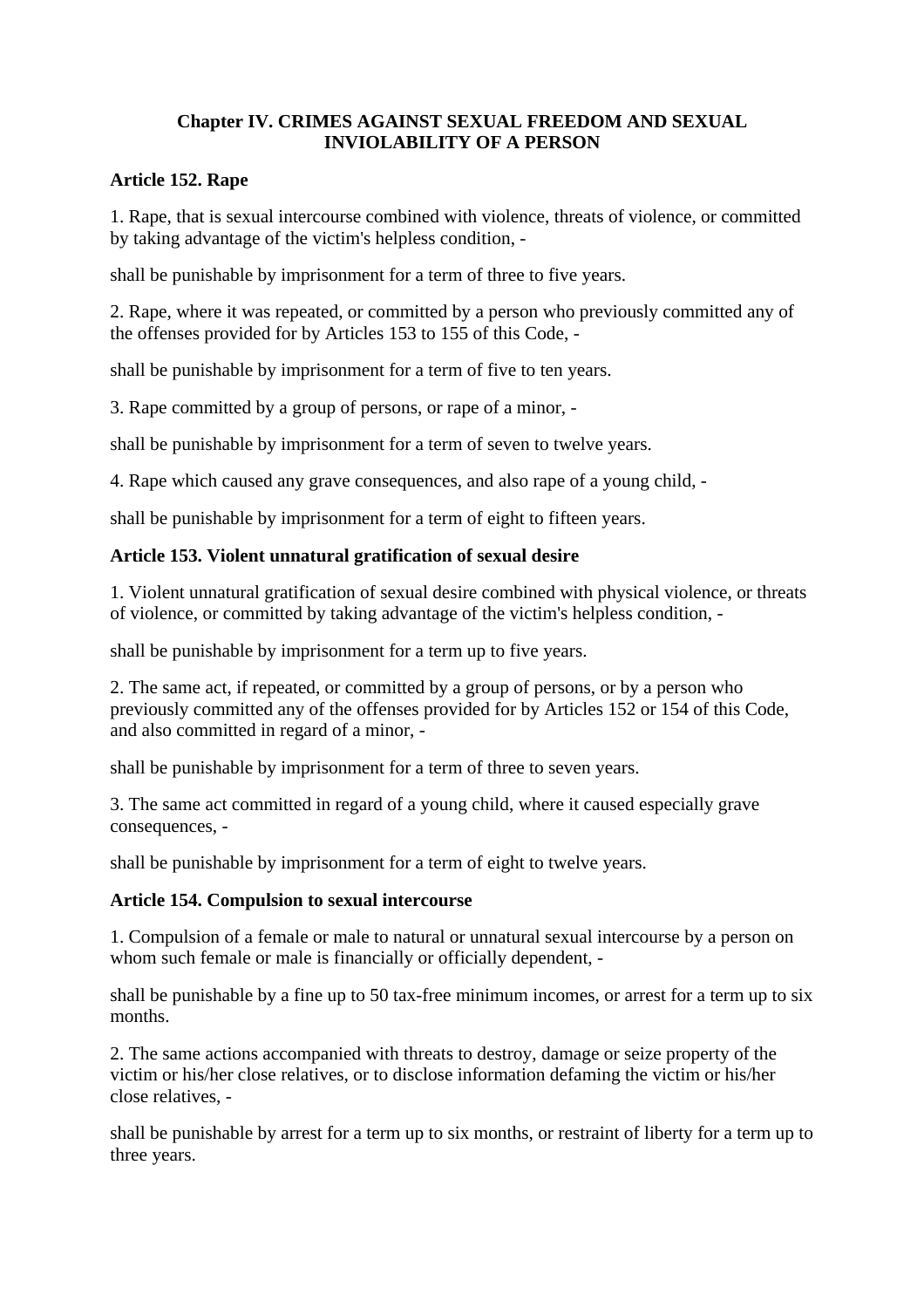## **Article 155. Sexual intercourse with a sexually immature person**

1. Sexual intercourse with a sexually immature person, -

shall be punishable by restraint of liberty for a term up to three years or imprisonment for the same term.

2. The same actions committed by a parent or surrogate parent, or where they caused sterility or other grave consequences, -

shall be punishable by imprisonment for a term of three to five years.

#### **Article 156. Debauchery of minors**

1. Debauched actions committed in regard of a person under 16 years of age, -

shall be punishable by arrest for a term up to six months, or restraint of liberty for a term up to three years.

2. The same actions committed in regard of a young child, or by a parent or surrogate parent, -

shall be punishable by restraint of liberty for a term up to five years, or imprisonment for a term up to three years.

#### **Chapter V. CRIMINAL OFFENSES AGAINST ELECTORAL, LABOR AND OTHER PERSONAL RIGHTS AND FREEDOMS OF THE HUMAN BEING AND THE CITIZEN**

#### **Article 157. Preclusion of the right to vote**

1. Preclusion of a citizen from free exercise of the right to elect and be elected to the office of the President of Ukraine, a National Deputy (Member of Parliament) of Ukraine, a deputy of the Supreme Council of the Autonomous Republic of Crimea, a deputy of a local council, or a village, town or city head (mayor), and to campaign during elections, by means of violence, deception, threats, bribery or in any other way, -

shall be punished by restraint of liberty for a term of three to five years, or imprisonment for a term of two to four years.

2. The same actions committed by a group of persons upon their prior conspiracy, or by a member of election committee or any other official through abuse of authority or office

shall be punishable by imprisonment for a term of three to five years.

3 Any such acts as provided for by paragraph 1 or 2 of this Article, where they affected the voting or election outcome, -

shall be punishable by imprisonment for a term of seven to twelve years.

# **Article 158. Unlawful use of ballots, forgery of election documents, miscount of votes or misreporting of election returns**

1. Giving a ballot, by a member of an election committee, to a person not registered in the list of electors, or giving ballots (or a ballot) to any voter instead of other voters, -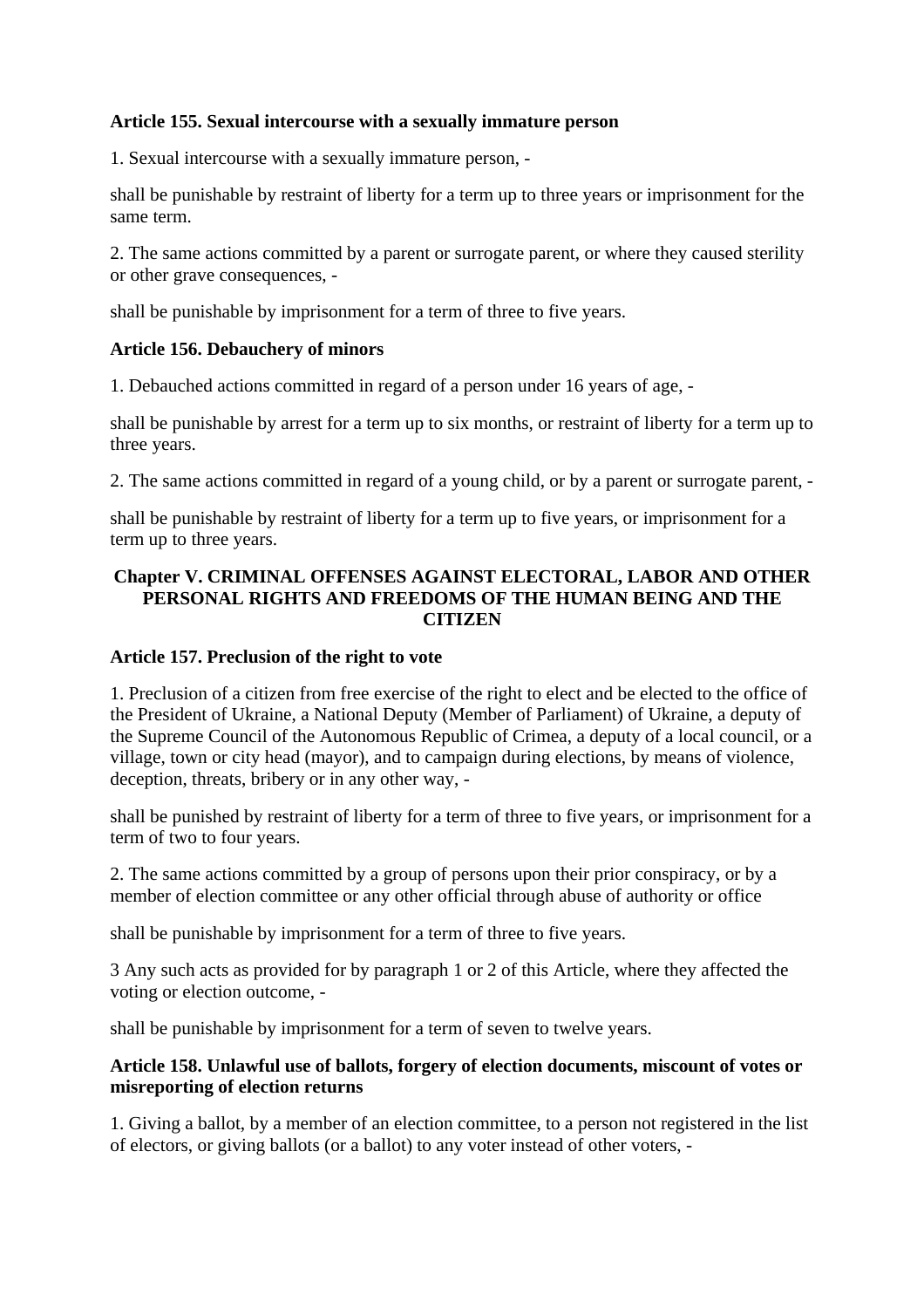shall be punishable by restraint of liberty for a term of three to five years, or imprisonment for a term up to three years.

2. Forgery, that is fabrication of a non-standard election document, or fabrication thereof in a manner not prescribed by law, or putting any knowingly false information in an election document, or any other falsification thereof, and also the use of a knowingly forged election document or any such document fabricated in a manner not prescribed by law, -

shall be punishable by imprisonment for a term of three to five years.

3. Any such actions as provided for by paragraph 2 of this Article, if committed by a member of an election committee or any other officer, and also a willful miscount of votes or willful misreporting of elections returns, -

shall be punishable by imprisonment for a term of five to eight years with the deprivation of the right to occupy certain positions or engage in certain activities for a term up to three years.

# **Article 159. Violation of the secrecy of ballot**

A willful violation of the secrecy of ballot at the time of an elections prescribed by the election law of Ukraine, if committed by a member of an election committee or any other officer through abuse of authority or office, -

shall be punishable by a fine of 500 to 1000 tax-free minimum incomes, or imprisonment for a term of one to three years with the deprivation of the right to occupy certain positions or engage in certain activities for a term up to three years.

# **Article 160. Violation of referendum law**

1. Preclusion of a citizen from free exercise of the right to take or not take part in a referendum, or campaign before the referendum, by means of violence, deception, threats, bribery or in any other way, -

shall be punished by a fine up to 50 tax-free minimum incomes, or correctional labor for a term up to two years, or imprisonment for a term up to three years.

2. The same actions committed by a member of a referendum committee or any other officer, or by a group of persons upon their prior conspiracy, -

shall be punishable by a fine up to 50 tax-free minimum incomes, or correctional labor for a term up to two years, or imprisonment for a term up to five years.

3. Fabrication of referendum documents, distortion of records, willful miscount of votes, or violation of the secrecy of ballot committed by a member of a referendum committee or any other officer, -

shall be punishable by a fine up to 50 tax-free minimum incomes, or correctional labor for a term up to two years, or imprisonment for a term of one to five years.

# **Article 161. Violation of citizens' equality based on their race, nationality or religious preferences**

1. Willful actions inciting national, racial or religious enmity and hatred, humiliation of national honor and dignity, or the insult of citizens' feelings in respect to their religious convictions, and also any direct or indirect restriction of rights, or granting direct or indirect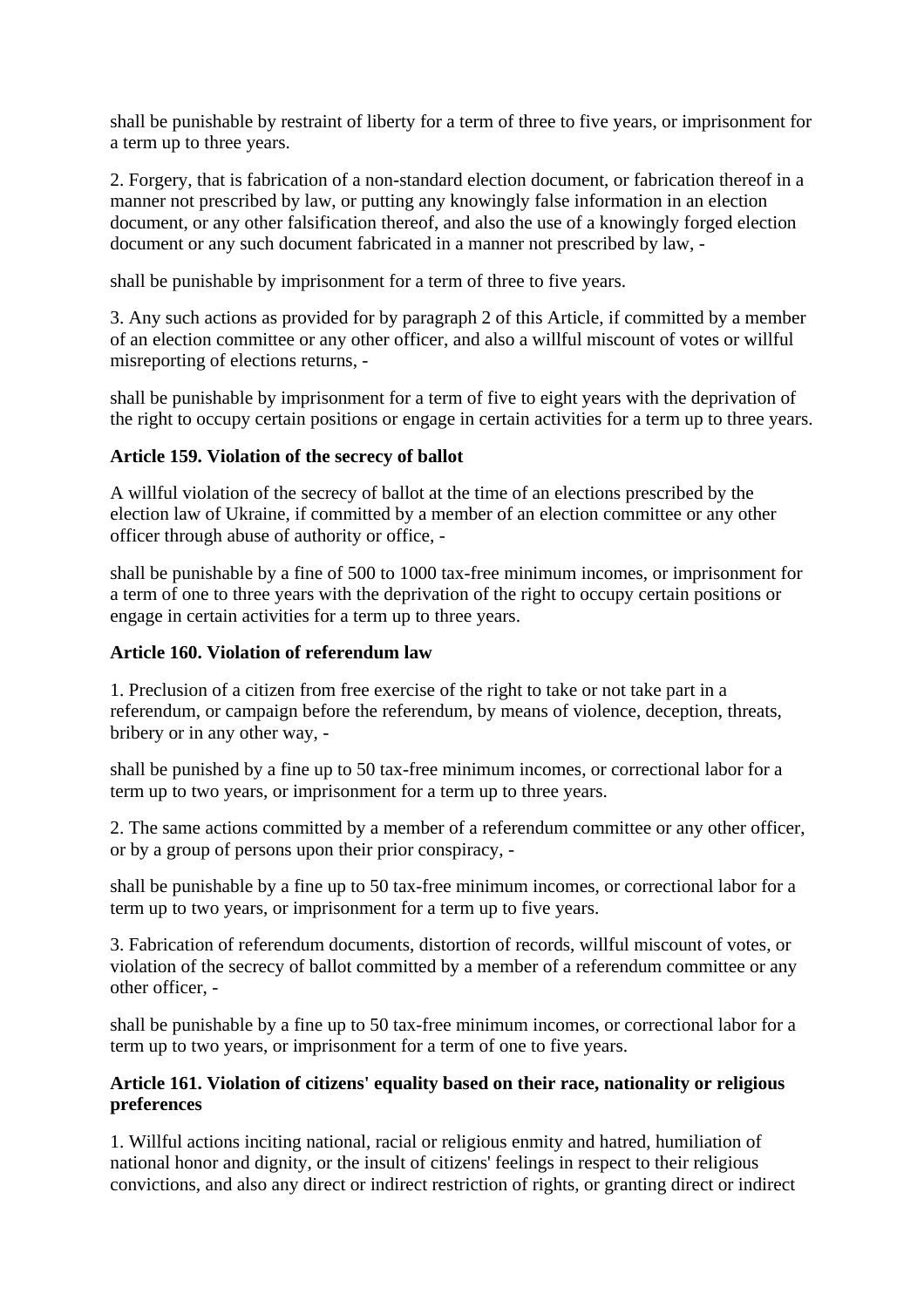privileges to citizens based on race, color of skin, political, religious and other convictions, sex, ethnic and social origin, property status, place of residence, linguistic or other characteristics, -

shall be punishable by a fine up to 50 tax-free minimum incomes, or correctional labor for a term up to two years, or restraint of liberty for a term up to five years, with or without the deprivation of the right to occupy certain positions or engage in certain activities for a term up to three years.

2. The same actions accompanied with violence, deception or threats, and also committed by an official -

shall be punishable by correctional labor for a term up to two years, or imprisonment for a term up to five years.

3. Any such actions as provided for by paragraph 1 or 2 of this Article, if committed by an organized group of persons, or where they caused death of people or other grave consequences, -

shall be punishable by imprisonment for a term of two to five years.

# **Article 162. Violation of security of residence**

1. Unlawful entry into residence or any other property of a person, or unlawful examination or search thereof, and also unlawful eviction or any other actions that violate the security of a citizen's residence, -

shall be punishable by a fine of 50 to 100 tax-free minimum incomes, or correctional labor for a term up to two years, or restraint of liberty for a term up to three years.

2. The same actions committed by an official, or accompanied with violence or threats of violence, -

shall be punishable by imprisonment for a term of two to five years.

#### **Article 163. Violation of privacy of mail, telephone conversations, telegraph and other correspondence conveyed by means of communication or via computers**

1. Violation of privacy of mail, telephone conversations, telegraph and other correspondence conveyed by means of communication or via computers,

shall be punishable by a fine of 50 to 100 tax-free minimum incomes, or correctional labor for a term up to two year, or restraint of liberty for a term up to three years.

2. The same actions committed in respect of statesmen or public figures, by an official, or by use of special devices for secret reading of information, -

shall be punishable by imprisonment for a term of three to seven years.

# **Article 164. Failure to pay alimony for support of children**

1. Persistent failure to pay contributions (alimony) for support of children, as prescribed by a court order, and also parents' persistent failure to support dependent minors or children unable to work, -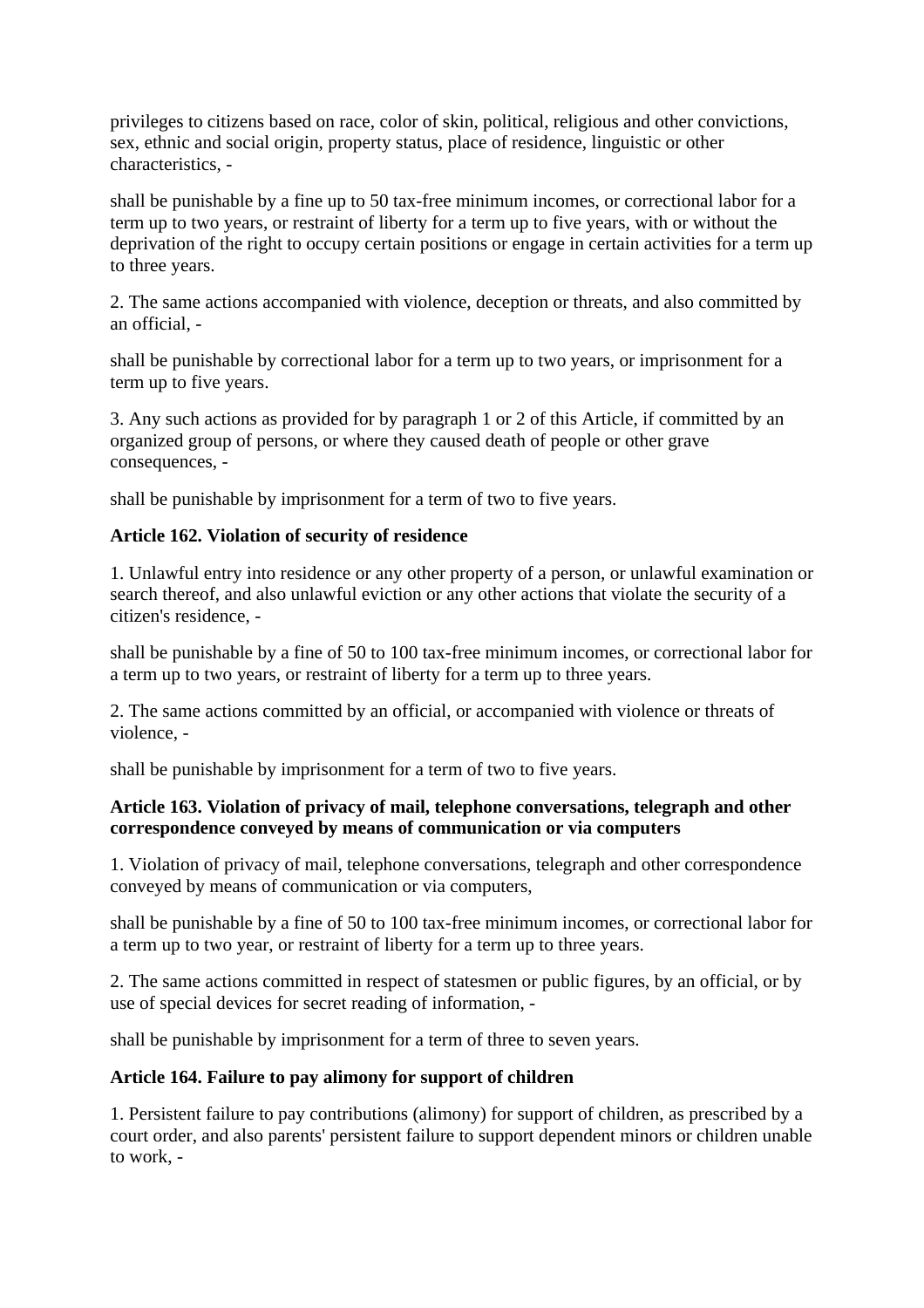shall be punishable by correctional labor for a term up to one year, or restraint of liberty for the same term.

2. The same act committed by a person previously convicted of the offense created by this Article, -

shall be punishable by correctional labor for a term up to two years, or restraint of liberty for a term up to three years.

# **Article 165. Failure to pay contributions for support of parents unable to work**

1. Persistent failure to pay contributions, as prescribed by a court order, for support of parents who are unable to work, -

shall be punishable by a fine up to 50 tax-free minimum incomes, or correctional labor for a term up to one year.

2. The same act committed by a person previously convicted of the offense created by this Article, -

shall be punishable by correctional labor for a term up to two years, or restraint of liberty for the same term.

# **Article 166. Persistent failure to perform duties related to the care of a child or a person under guardianship or in the custody**

1. Persistent failure of parents, guardians or custodians to perform their duties established by law and related to the care of a child or a person under guardianship or in the custody, where it caused any grave consequences, -

shall be punishable by restraint of liberty for a term of two to five years, or imprisonment for the same term.

#### **Article 167. Abuse of the rights of guardian**

Abuse of guardianship or custody for mercenary purposes and to the detriment of the ward (unlawful occupation of residence, use of property, etc.);

shall be punishable by a fine up to 50 tax-free minimum incomes, or correctional labor for a term up to two years.

#### **Article 168. Disclosure of the secrecy of adoption**

1. Disclosure of the secrecy of adoption against the will of an adopter, -

shall be punishable by a fine up to 50 tax-free minimum incomes, or correctional labor for a term up to two years.

2. The same act committed by an official or employee of a medical institution who had the information on adoption available by virtue of office or employment, or where it caused any grave consequences, -

shall be punishable by a fine up to 200 tax-free minimum incomes, or restraint of liberty for a term up to three years, or imprisonment for the same term, with or without the deprivation of the right to occupy certain positions or engage in certain activities for a term up to three years.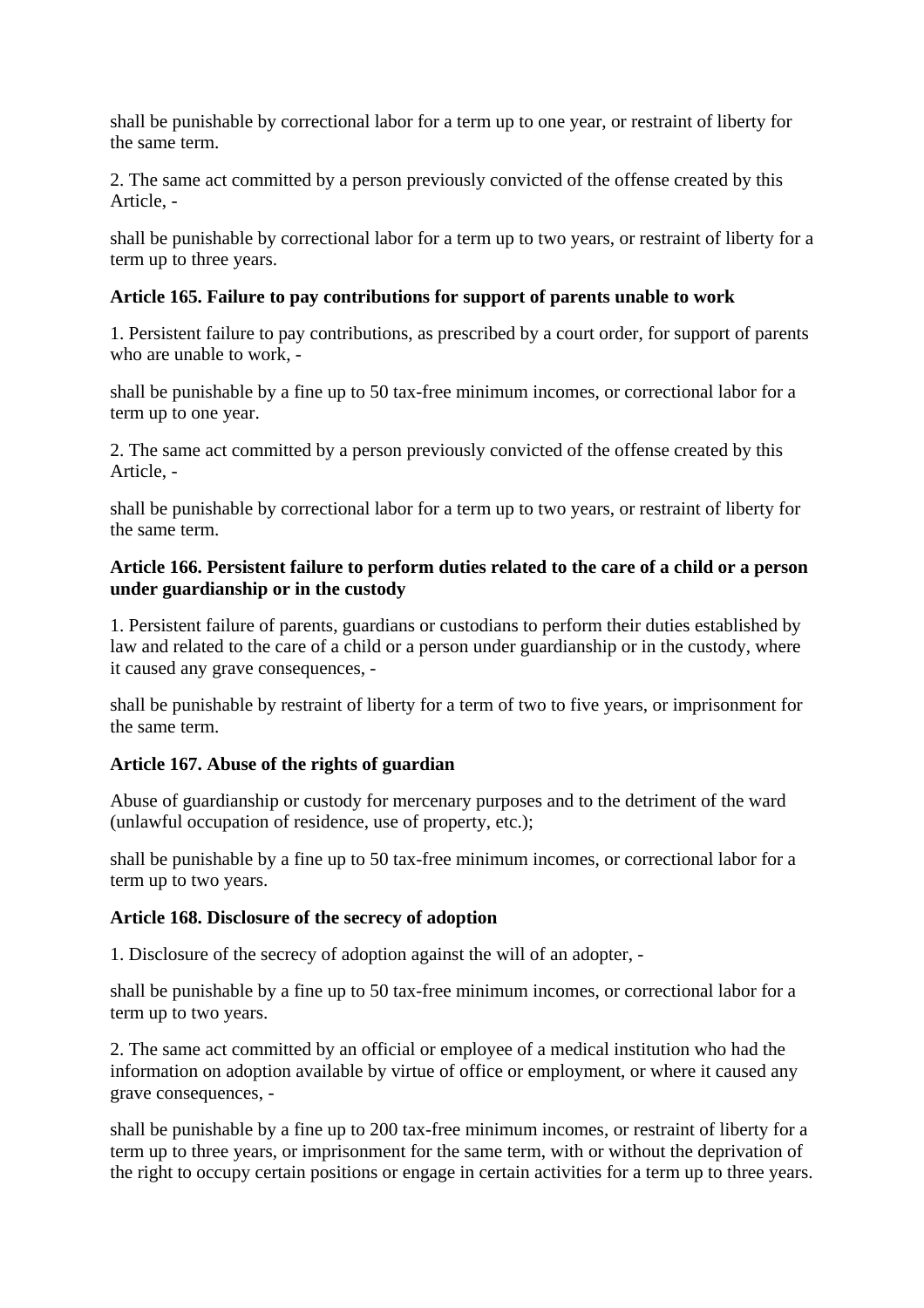# **Article 169. Unlawful actions for the purpose of adoption**

1. Unlawful mediation or other unlawful actions for the purpose of adoption or placement of a child under guardianship (or in the custody) or under foster care, -

shall be punishable by a fine of 50 to 120 tax-free minimum incomes, or correctional labor for a term up to two years.

2. The same actions committed in regard of several children, or repeated, or committed by a group of persons upon their prior conspiracy, or through abuse of office, or where they caused any grave consequences, -

shall be punishable by imprisonment for a term of two to five years.

# **Article 170. Preclusion of legal activities of labor unions, political parties, and nongovernmental organizations**

Willful preclusion of legal activities of labor unions, political parties, and non-governmental organizations or their organs, -

shall be punishable by correctional labor for a term up to two years, or imprisonment for a term up to three years, with the deprivation of the right to occupy certain positions or engage in certain activities for a term up to three years.

# **Article 171. Preclusion of legal professional activities of journalists**

1. Willful preclusion of legal professional activities of journalists, -

shall be punishable by a fine up to 50 tax-free minimum incomes, or arrest for a term up to six months, or restraint of liberty for a term up to three years.

2. Persecution of a journalist for the performance of professional duties and criticism, by an official, or a group of persons upon their prior conspiracy, -

shall be punishable by a fine up to 200 tax-free minimum incomes, or restraint of liberty for a term up to five years, or deprivation of the right to occupy certain positions or engage in certain activities for a term up to three years.

# **Article 172. Gross violation of labor law**

1. Unlawful dismissal of an employee for personal reasons, and also any other gross violation of labor law, -

shall be punishable by a fine up to 50 tax-free minimum incomes, or deprivation of the right to occupy certain positions or engage in certain activities for a term up to three years, or correctional labor for a term up to two years.

2. The same actions committed in regard of a minor, or a pregnant woman, or a mother with a child under 14 years of age or a disabled child, -

shall be punishable by a fine of 50 to 100 tax-free minimum incomes, or deprivation of the right to occupy certain positions or engage in certain activities for a term up to five years, or correctional labor of a term up to two years, or arrest for a term up to six months.

# **Article 173. Gross violation of an employment contract**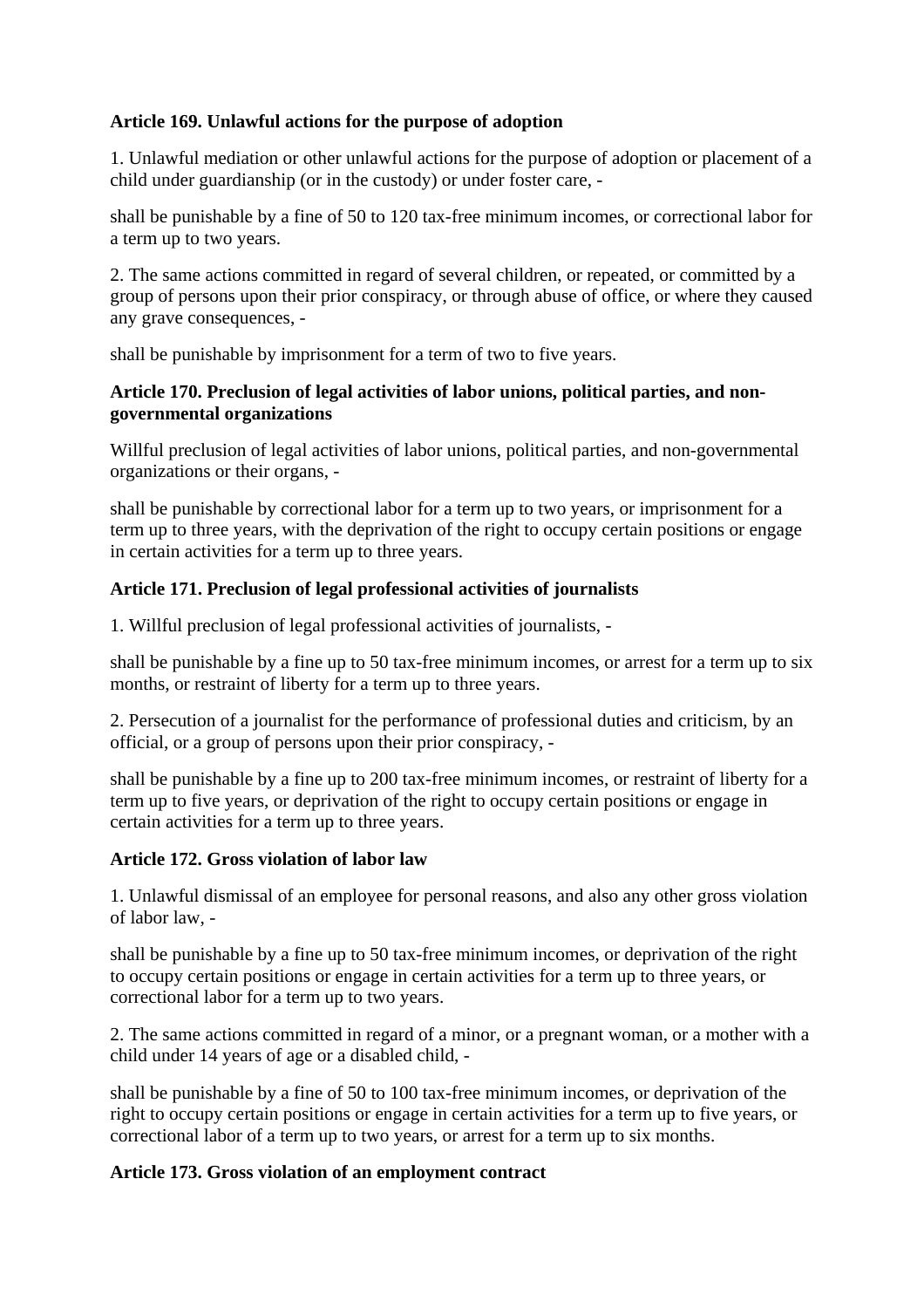1. Any gross violation of an employment contract by any official of an enterprise, institution or organization regardless of their type of ownership, and also by a private person, or their authorized agent, causing a person, by deceit, breach of trust or coercion, to perform any work not provided for in the contract, -

shall be punishable by a fine up to 50 tax-free minimum incomes, or deprivation of the right to occupy certain positions or engage in certain activities for a term up to five years, or arrest for a term up to six months, or restraint of liberty for a term up to two years.

2. The same actions committed in regard of a citizen who was contracted to work outside Ukraine, -

shall be punishable by a fine of 50 to 100 tax-free minimum incomes, or restraint of liberty for a term up to three years.

# **Article 174. Compulsion to participate in a strike or preclusion from participation in a strike**

Compulsion to participate in a strike or preclusion from participation in a strike, by violence or threats of violence or any other unlawful actions, -

shall be punishable by a fine up to 50 tax-free minimum incomes, or arrest for a term up to six months, or restraint of liberty for a term up to three years.

# **Article 175. Failure to pay salary, scholarship, pension or any other statutory payments**

1. Groundless failure of a manager of an enterprise, institution or organization regardless of their type of ownership, to pay salary, scholarship, pension, or any other statutory payment within a period over one month, -

shall be punishable by a fine of 100 to 300 tax-free minimum incomes, or deprivation of the right to occupy certain positions or engage in certain activities for a term up to five years, or correctional labor for a term up to two years, or imprisonment for a term up to two years, with the deprivation of the right to occupy certain positions or engage in certain activities for a term up to three years.

2. The same action committed due to misuse of funds earmarked for salaries, scholarships, pensions, or any other statutory payments, -

shall be punishable by a fine of 500 to 1000 tax-free minimum incomes, or restraint of liberty for a term up to five years, or imprisonment for a term up to three years.

3. A person shall be discharged from criminal liability, if he/she paid to citizens salaries, scholarships, pensions, or any other statutory payments before he/she is criminally prosecuted.

# **Article 176. Violation of copyright and allied rights**

1. Illegal reproduction or distribution of scientific, literary, or art works, computer software or databases, and also illegal reproduction, distribution of performances, phonograms and broadcast programs, making their illegal copies and distribution on audio and video tapes, disks, and other media, and, also, any other use of anybody else's works, computer software and databases, or anything protected by allied rights, without a consent of copyright or allied rights holders, where such actions caused a significant pecuniary loss, -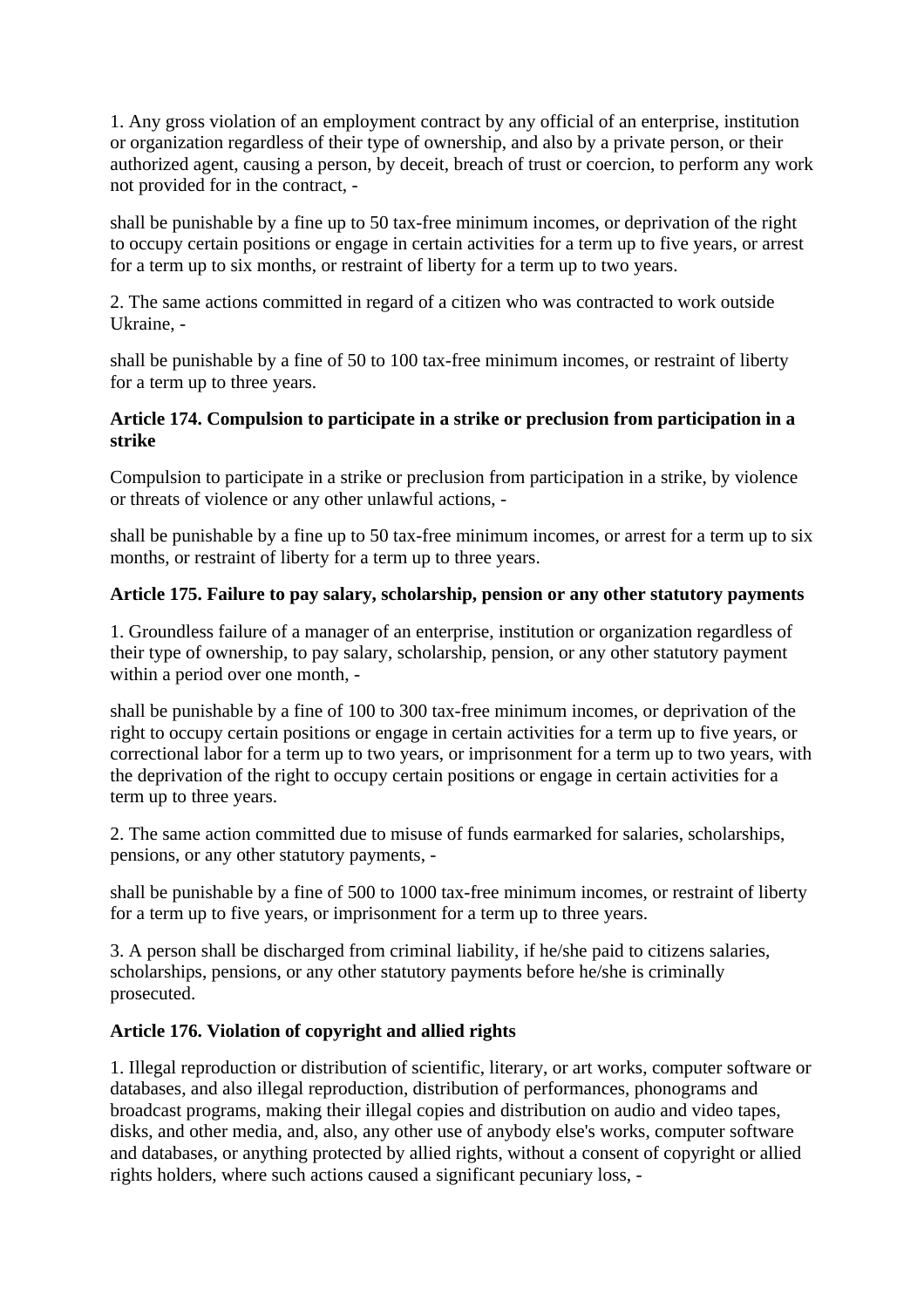shall be punishable by a fine of 100 to 400 tax-free minimum incomes, or correctional labor for a term up to two years, with the forfeiture of all copies of works, material media with computer software, databases, performances, phonograms, broadcast programs, and the equipment and material designated for their production and reproduction.

2. The same actions, if repeated or where they caused a specially significant pecuniary loss, -

shall be punishable by a fine of 200 to 800 tax-free minimum incomes, or correctional labor for a term up to two years, or imprisonment for the same term, with the forfeiture of all copies of works, material media with computer software, databases, performances, phonograms, broadcast programs, and the equipment and material designated for their production and reproduction.

3. Any such actions as provided for by paragraph 1 or 2 of this Article, where committed by an official through abuse of office in regard of a subordinate person, -

shall be punishable by a fine of 500 to 1000 tax-free minimum incomes, or arrest for a term up to six months, or restraint of liberty for a term up to two years, with the deprivation of the right to occupy certain positions or engage in certain activities for a term up to three years.

**Note:** A significant pecuniary loss is caused, if the value of copies of illegally reproduced or distributed works, material media with computer software, databases, performances, phonograms, and broadcast programs, audio and video tapes, disks, and other media, or the amount of proceeds from illegal publication, performance, demonstration or public display of works, computer software, databases, performances, phonograms, or broadcast programs, or from sale of audio and video tapes, disks, and other media exceeds 100 tax-free minimum incomes; and an especially significant pecuniary loss is caused where their value or amount of proceeds exceed 1000 tax-free minimum incomes.

# **Article 177. Violation of industrial property rights**

1. Illegal use of an invention, utility model, industrial design, qualified description of product origin, topography of microelectronic integrated circuits, a variety of plants, where such actions caused a significant pecuniary loss, -

shall be punishable by a fine of 100 to 400 tax-free minimum incomes, or correctional labor for a term up to two years, with the forfeiture of illegally made products and the equipment and material designated for their production.

2. The same actions, if repeated or where they caused a specially significant pecuniary loss, -

shall be punishable by a fine of 200 to 800 tax-free minimum incomes, or correctional labor for a term up to two years, or imprisonment for a term up to two years, with the forfeiture of illegally made products and the equipment and material designated for their production.

**Note:** A significant pecuniary loss is caused, if its amount exceeds 100 tax-free minimum incomes; and an especially significant loss is caused, if its amount exceeds 1,000 tax-free minimum incomes.

#### **Article 178. Damage of religious architecture or houses of worship**

Damage or destruction of a religious architecture or a house of worship, -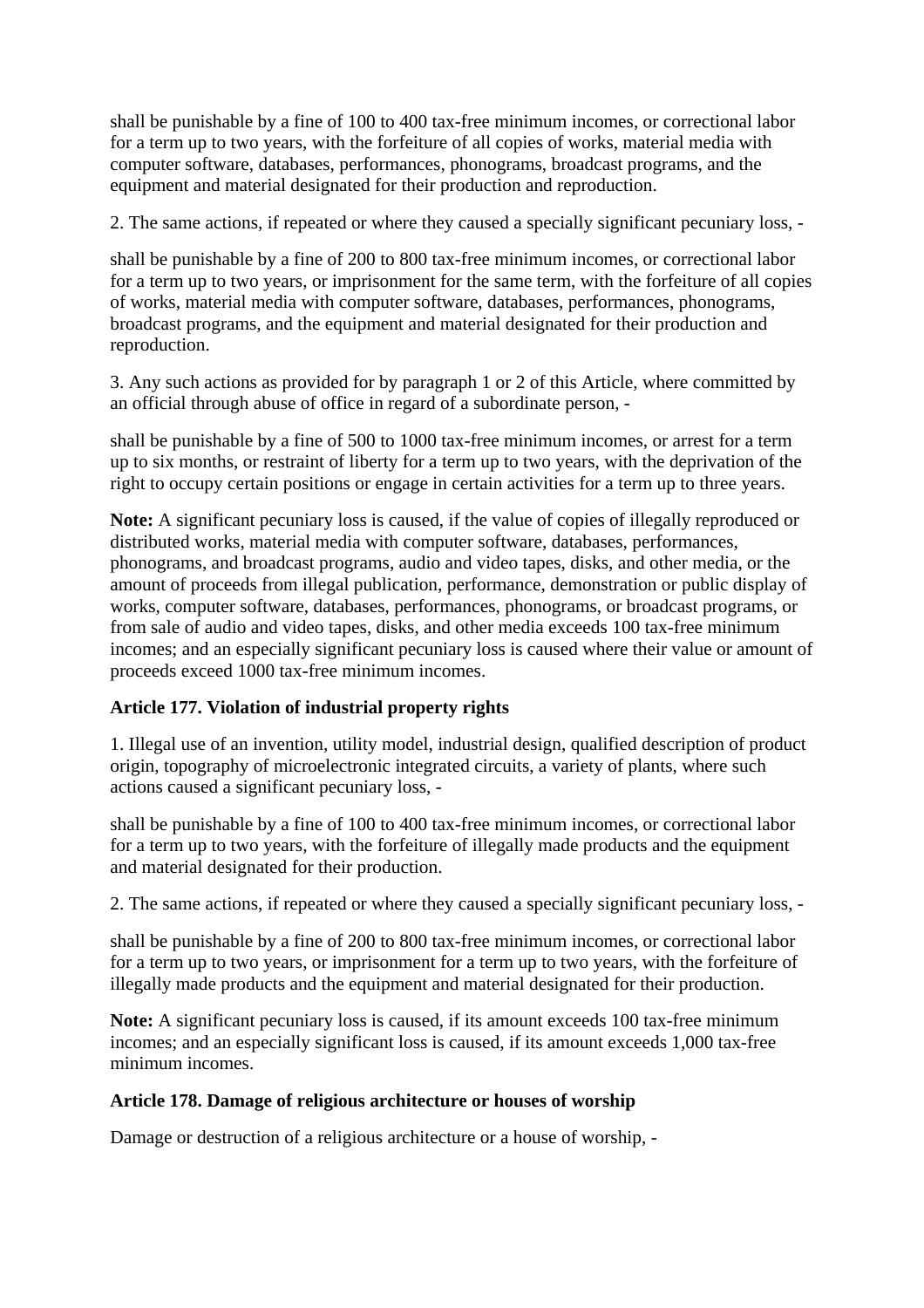shall be punishable by a fine up to 300 tax-free minimum incomes, or imprisonment for a term of one to three years.

#### **Article 179. Illegal retention, desecration or destruction of religious sanctities**

Illegal retention, desecration or destruction of religious sanctities, -

shall be punishable by a fine up to 200 tax-free minimum incomes, or imprisonment for a term up to three years.

#### **Article 180. Preclusion of religious ceremonies**

1. Illegal preclusion of religious ceremonies, where it frustrated or was likely to frustrate a religious ceremony, -

shall be punishable by a fine up to 50 tax-free minimum incomes, or arrest for a term up to six months, or restraint of liberty for a term up to two years.

2. Forcing a clergyman, by violence or psychological pressure, into officiation, -

shall be punishable by a fine up to 50 tax-free minimum incomes, or arrest for a term up to six months, or restraint of liberty for a term up to two years.

#### **Article 181. Trespass against health of persons under pretence of preaching or ministering**

1. Organizing or leading a group, which operates under pretence of preaching or ministering accompanied with the impairment of health of people or sexual dissipation, -

shall be punishable by restraint of liberty for a term up to three years, or imprisonment for the same term.

2. The same actions accompanied with involvement of minors in activities of the group, -

shall be punishable by imprisonment of three to five years.

# **Article 182. Violation of personal privacy**

Illegal collection, storage, use or dissemination of confidential information about a person without his/her consent, or dissemination of such information in a public speech, publicly demonstrated work, or mass media, -

shall be punishable by a fine up to 50 tax-free minimum incomes, or correctional labor for a term up to two years, or arrest for a term up to six months, or restraint of liberty for a term up to three years.

# **Article 183. Violation of the right to education**

1. Unlawful refusal to admit a person to an educational institution of any type of ownership, -

shall be punishable by a fine up to 1000 tax-free minimum incomes, with the deprivation of the right to occupy certain positions or engage in certain activities for a term up to three years.

2. Unlawful request to pay for tuition in public or community educational institutions, -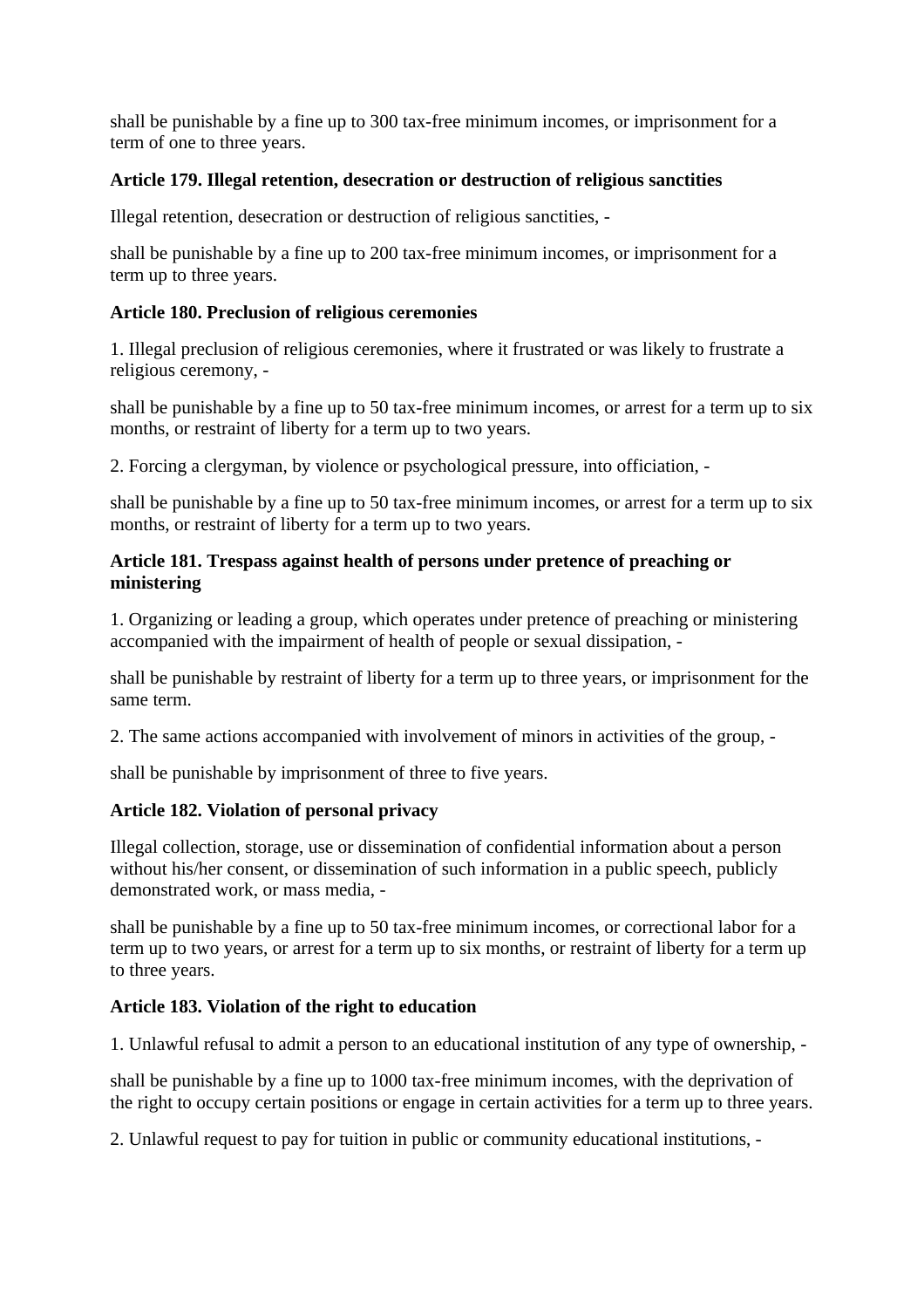shall be punishable by a fine up to 1000 tax-free minimum incomes, or imprisonment for a term up to three years, with the deprivation of the right to occupy certain positions or engage in certain activities for a term up to three years.

# **Article 184. Violation of the right to free medical assistance**

1. Unlawful request to pay for medical assistance in public or community health care institutions, -

shall be punishable by a fine up to 100 tax-free minimum incomes, or arrest for a term up to six months.

2. Illegitimate reduction of the network of public or community health care institutions, -

shall be punishable by a fine up to 1000 tax-free minimum incomes, or correctional labor for a term up to two years.

# **Chapter VI. CRIMINAL OFFENSES AGAINST PROPERTY**

# **Article 185. Theft**

1. A covert stealing of somebody else's property (theft), -

shall be punishable by a fine up to 50 tax-free minimum incomes, or correctional labor for a term up to two years, or imprisonment for a term up to three years.

2. Theft, if repeated or committed by a group of persons upon their prior conspiracy, -

shall be punishable by restraint of liberty for a term up to five years, or imprisonment for the same term.

3. Theft accompanied with unlawful breaking into a residence or any other premises or shelter, or where it caused a significant damage to the victim, -

shall be punishable by imprisonment for a term of three to six years.

4. Theft committed in respect of a gross amount, -

shall be punishable by imprisonment for a term of five to eight years.

5. Theft committed in respect of an especially gross amount or by an organized group

shall be punishable by imprisonment for a term of seven to twelve years with the forfeiture of property.

**Note:** 1. In Articles 185, 186, and 189 through 191, a criminal offense is held to be repeated, if it was committed by a person who had previously committed any of the offenses provided for by these Articles or Articles 187, 262 of this Code.

2. In Articles 185, 186, 189 and 190 of this Code, significant damage shall be determined by taking into account the property status of the victim, and where the value of the inflicted damage is 100 to 250 tax-free minimum incomes.

3. In Articles 185 through 191 of this Code, an offense is held to be committed in respect of a gross amount, if it was committed by one person or a group of persons in respect of an amount exceeding 250 tax-free minimum individual income at the time of the offense.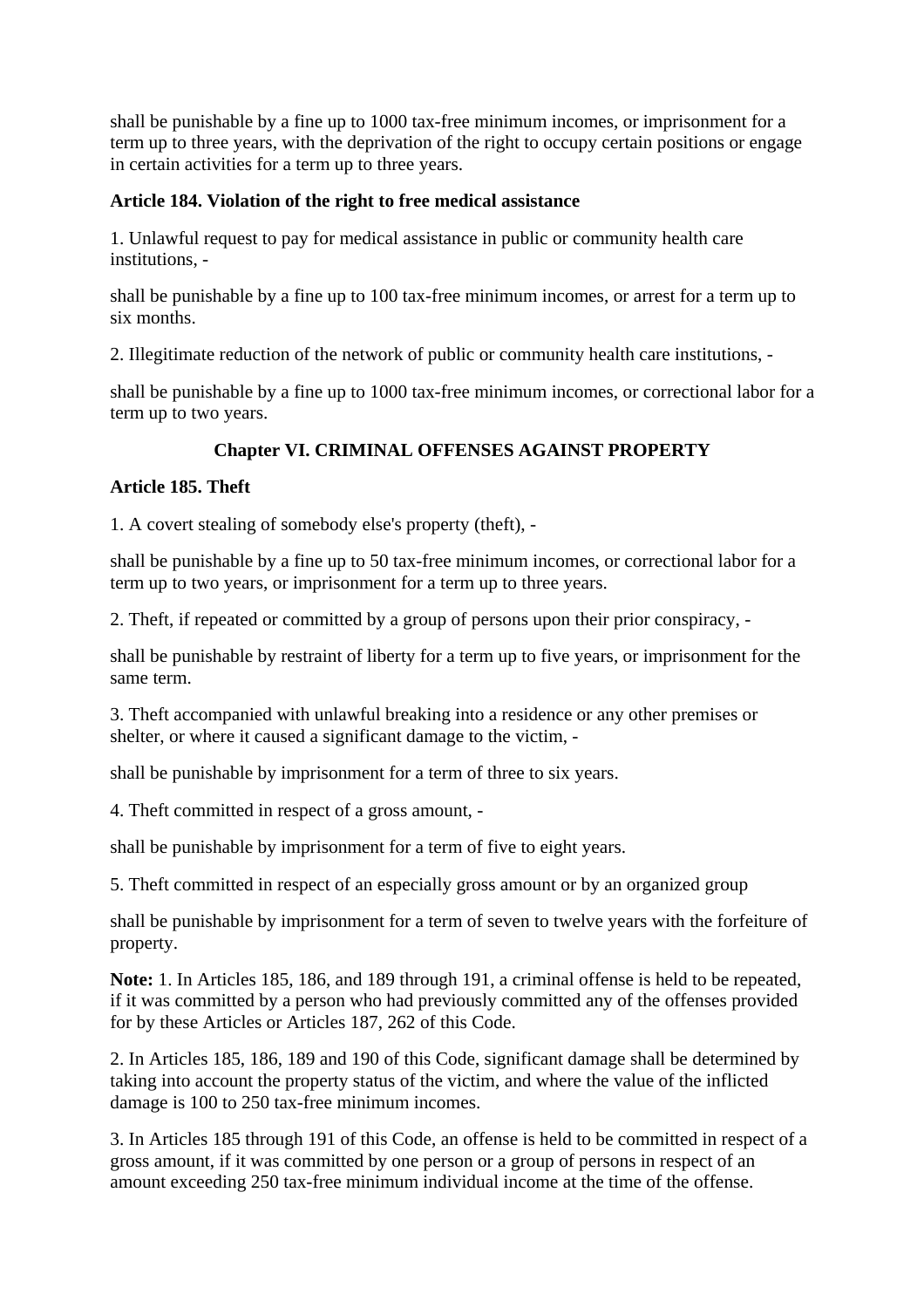4. In Articles 185 through 187 and 189 through 191 of this Code, an offense is held to be committed in respect of an especially gross amount, if it was committed by one person or a group of persons in respect of an amount exceeding 600 tax-free minimum individual income at the time of the offense.

#### **Article 186. Robbery**

1. Overt stealing of somebody else's property (burglary), -

shall be punishable by a fine of 50 to 100 tax-free minimums of citizens' income, or correctional labor for a term up to two years, or imprisonment for a term up to four years.

2. Burglary accompanied with violence that was not dangerous to the victim's life or health, or with threats of violence, or repeated, or committed by a group of persons upon their prior conspiracy, -

shall be punishable by imprisonment for a term of four to six years.

3. Burglary accompanied with breaking into a residence, other premises or shelter, or which caused a significant damage to the victim, -

shall be punishable by imprisonment for a term of four to eight years.

4. Burglary committed in respect of a gross amount, -

shall be punishable by imprisonment for a term of seven to ten years.

5. Burglary committed in respect of an especially gross amount, or by an organized group

shall be punishable by imprisonment for a term of eight to thirteen years with the forfeiture of property.

#### **Article 187. Brigandism**

1. An assault for the purpose of taking possession of somebody else's property, accompanied with violence dangerous to life and health of an assaulted person, or with threats of such violence (brigandism), -

shall be punishable by imprisonment for a term of three to seven years.

2. Brigandism committed by a group of persons upon their prior conspiracy, or by a person who had previously committed an act of brigandism or gangsterism, -

shall be punishable by imprisonment for a term of seven to ten years with the forfeiture of property.

3. Brigandism accompanied with braking into a residence, other premises or shelter, -

shall be punishable by imprisonment for a term of seven to twelve years with the forfeiture of property.

4. Brigandism in respect of gross and especially gross amounts, or committed by an organized group, or accompanied with infliction of grievous bodily injury, -

shall be punishable by imprisonment for a term of eight to fifteen years with the forfeiture of property.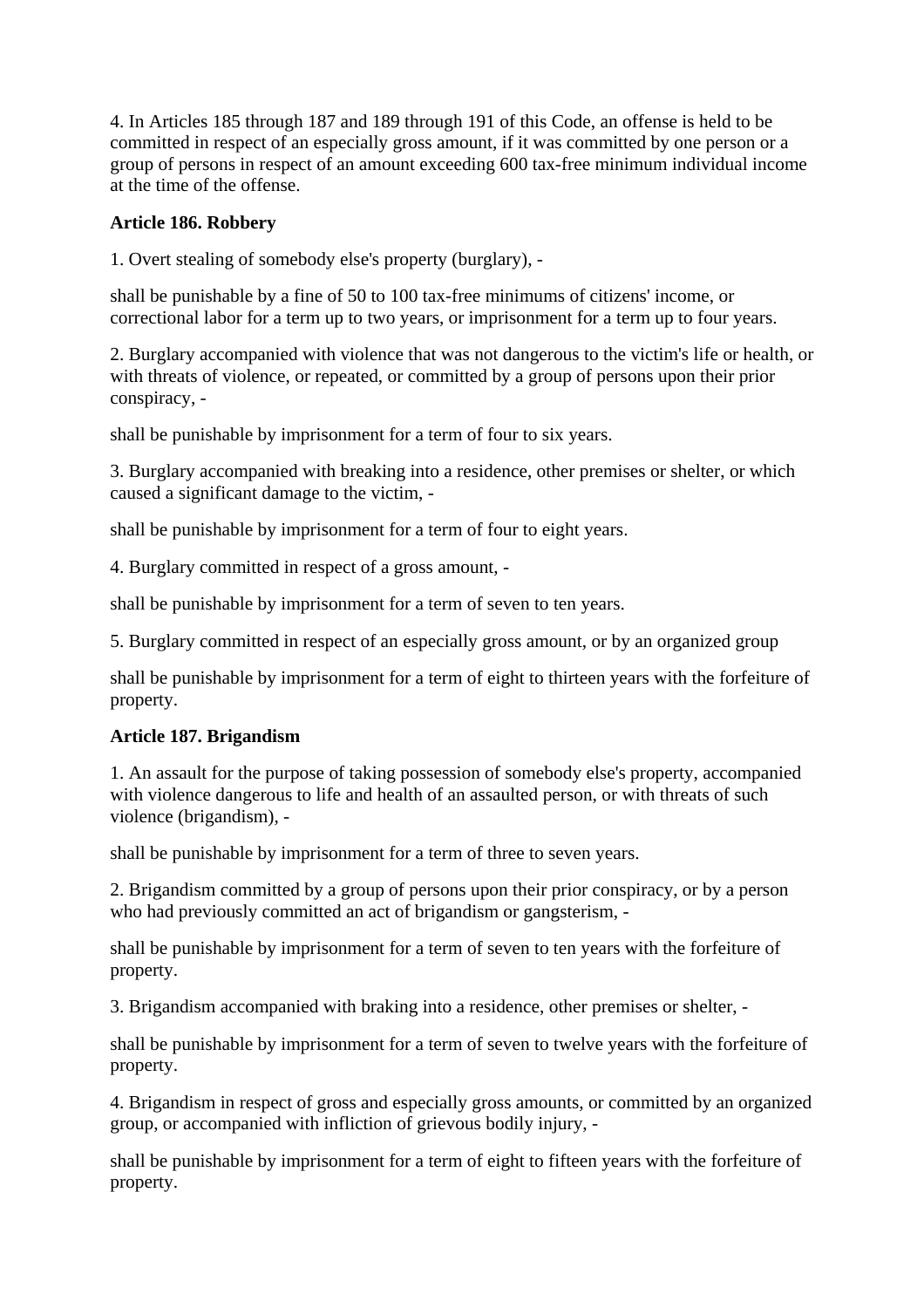## **Article 188. Stealing of power networks, cable communications lines, and related equipment by dismantling or otherwise**

1. Stealing of power networks, cable communications lines, and related equipment by dismantling or otherwise, -

shall be punishable by a fine of 100 to 500 tax-free minimum incomes, or imprisonment for a term up to three years.

2. The same actions committed by a group of persons, or by a person previously convicted of any of the criminal offenses provided for by this Article, or committed in respect of a gross amount, -

shall be punishable by imprisonment for a term of five to ten years.

3. The same actions committed by an organized group, or where they caused especially grave consequences, -

shall be punishable by imprisonment for a term of eight to fifteen years with the forfeiture of property.

**Note:** Any actions are held to have caused especially grave consequences where they caused death of a person, interruption in the provision of electricity or communication services to consumers, stoppages of industrial enterprises, disruptions in the functioning of public authorities, public institutions, hospitals, law enforcement agencies, fire fighting units, the armed forces, rail, sea, river, air, road or electrical transport.

#### **Article 189. Extortion**

1. Demand to transfer somebody else's property or property title, or any other acts in respect of property under threats of violence against the victim or his/her close relatives, or restriction of their rights, freedoms or lawful interests, or damage or destruction of their property or the property entrusted to them or placed into their custody, or disclosure of information that the victim or his close relatives would like to keep secret (extortion), -

shall be punishable by restraint of liberty for a term up to five years, or imprisonment for the same term.

2. Extortion, if repeated, or committed by a group of persons upon their prior conspiracy, or by an official through abuse of office, or a threat to kill or inflict bodily injury, or accompanied with endamagement or destruction of property, or where it caused significant damages to the victim, -

shall be punishable by imprisonment for a term of three to seven years.

3. Extortion accompanied with violence dangerous to life or health of a person, or where it caused property damage in gross amount, -

shall be punishable by imprisonment for a term of five to ten years with the forfeiture of property.

4. Extortion that caused property damage in especially gross amount, or committed by an organized group, or accompanied with infliction of grievous bodily injury, -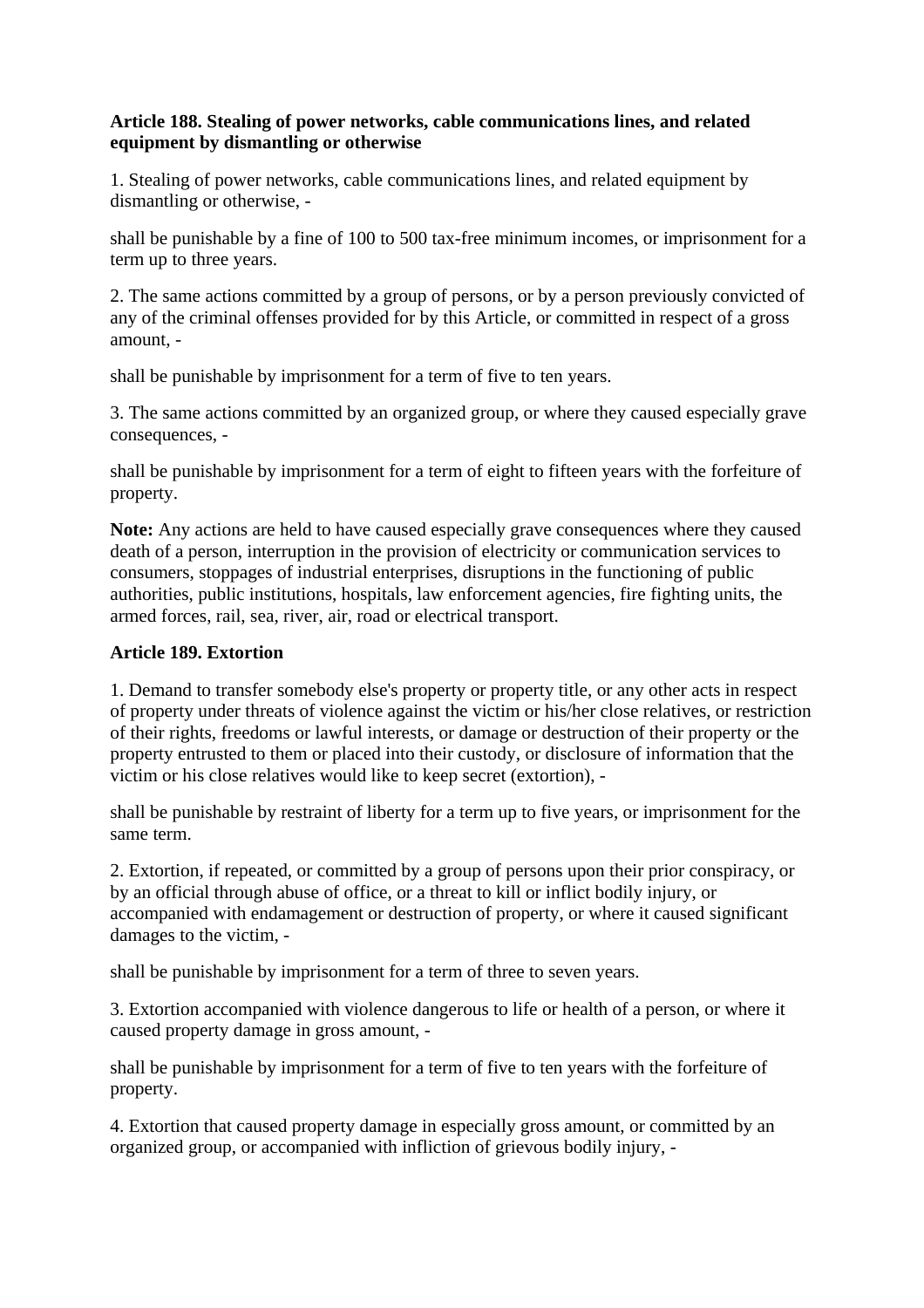shall be punishable by imprisonment for a term of seven to twelve years with the forfeiture of property.

# **Article 190. Fraud**

1. Taking possession of somebody else's property or obtaining the property title by deceit or breach of confidence (fraud), -

shall be punishable by a fine up to 50 tax-free minimum incomes, or correctional labor for a term up to two years, or restraint of liberty for a term up to three years.

2. Fraud, if repeated, or committed by a group of persons upon their prior conspiracy, or where it caused a significant damages to the victim, -

shall be punishable by a fine of 50 to 100 tax-free minimum incomes, or correctional labor for a term of one to two years, or restraint of liberty for a term up to five years, or imprisonment for a term up to three years.

3. Fraud committed in respect of a gross amount or by unlawful operations involving computerized equipment, -

shall be punishable by imprisonment for a term of three to eight years.

4. Fraud committed in respect of an especially gross amount, or by an organized group, -

shall be punishable by imprisonment for a term of eight to fifteen years and forfeiture of property.

# **Article 191. Misappropriation, embezzlement or conversion or property by malversation**

1. Misappropriation or embezzlement of somebody else's property by a person to whom it was entrusted

shall be punishable by a fine up to 50 tax-free minimum incomes, or correctional labor for a term up to two years, or restraint of liberty for a term up to four years, or imprisonment for a term up to four years, with or without the deprivation of the right to occupy certain positions or engage in certain activities for a term up to three years.

2. Misappropriation, embezzlement or conversion of property by malversation -

shall be punishable by restraint of liberty for a term up to five years, or imprisonment for the same term, with the deprivation of the right to occupy certain positions or engage in certain activities for a term up to three years.

3. Any such actions as provided for by paragraph 1 or 2 of this Article, if repeated or committed by a group of person upon their prior conspiracy, -

shall be punishable by restraint of liberty for a term of three to five years, or imprisonment for a term of three to eight years, with the deprivation of the right to occupy certain positions or engage in certain activities for a term up to three years.

4. Any such actions as provided for by paragraphs 1, 2 or 3 of this Article, if committed in respect of a gross amount, -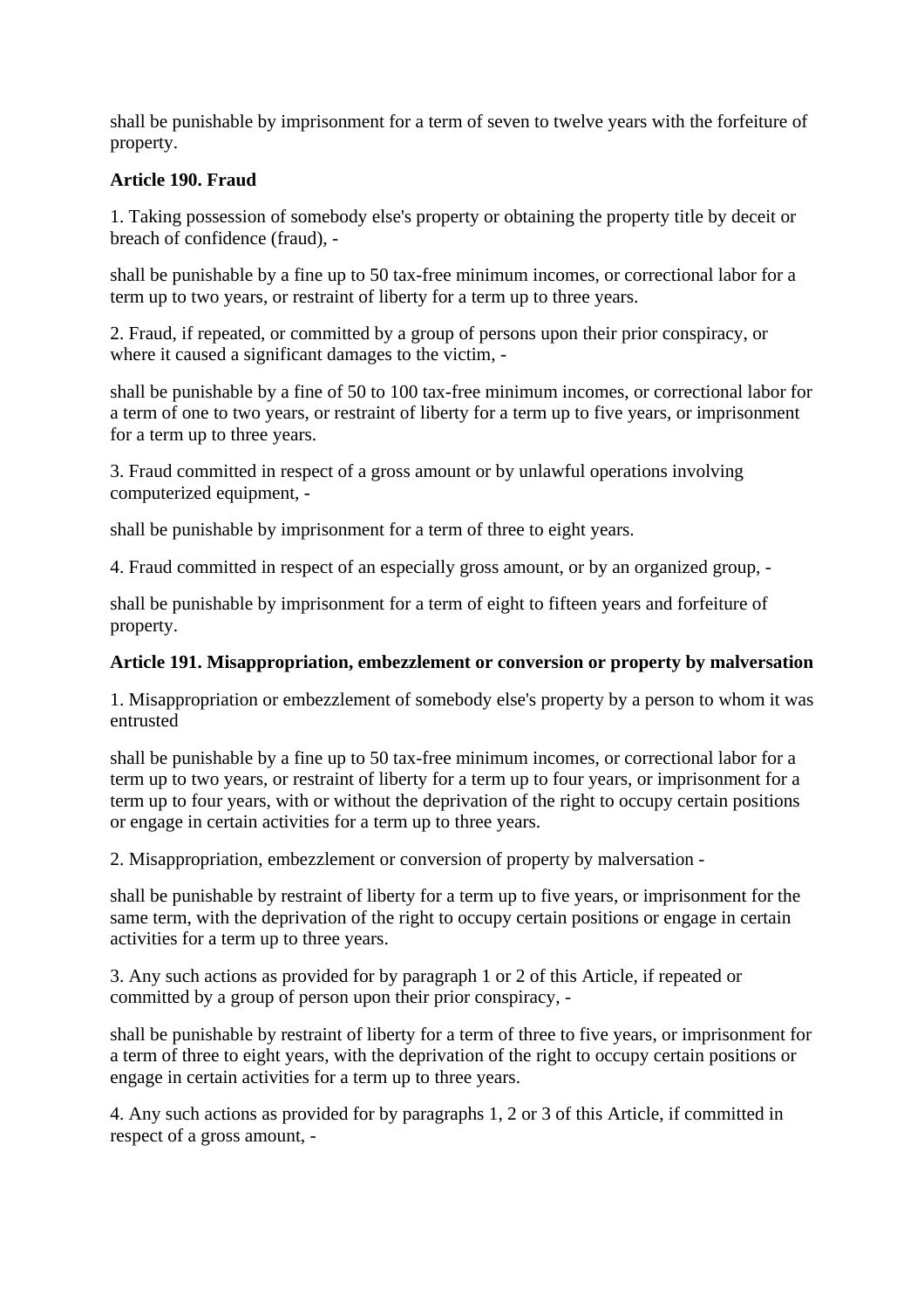shall be punishable by imprisonment for a term of five to eight years, with the deprivation of the right to occupy certain positions or engage in certain activities for a term up to three years.

5. Any such actions as provided for by paragraphs 1, 2, 3 or 4 of this Article, if committed in respect of an especially gross amount, or by an organized group, -

shall be punishable by imprisonment for a term of seven to twelve years, with the deprivation of the right to occupy certain positions or engage in certain activities for a term up to three years and forfeiture of property.

#### **Article 192. Infliction of property damage by deceit or breach of confidence**

1. Infliction of significant property damage by deceit or breach of confidence but without elements of fraud, -

shall be punishable by a fine up to 50 tax-free minimum incomes, or correctional labor for a term up to two years, or arrest for a term up to six months.

2. The same actions committed by a group of persons upon their prior conspiracy, or where these actions caused property damage in respect of a gross amount, -

shall be punishable by a fine of 50 to 100 tax-free minimum incomes, or restraint of liberty for a term up to three years.

**Note:** For the purposes of this Article, property damage is held to be significant where it exceeded 50 tax-free minimum incomes, and is held to be inflicted in respect of a gross amount where it exceeded 100 tax-free minimum incomes.

# **Article 193. Appropriation of found property or somebody else's property that a accidentally occurred to be in possession of a person**

Appropriation of found property or somebody else's property that a accidentally occurred to be in possession of a person and has a special historic, scientific, artistic or cultural value, and also of a treasure trove, -

shall be punishable by a fine up to 50 tax-free minimum incomes, or correctional labor for a term up to two years, or arrest for a term up to six months.

# **Article 194. Willful destruction or endamagement of property**

1. Willful destruction or endamagement of somebody else's property, where it caused gross damage, -

shall be punishable by a fine up to 50 tax-free minimum incomes, or correctional labor for a term up to two years, or deprivation of liberty for a term up to three years.

2. The same act committed by way of setting fire, explosion or by any other generally dangerous method, or where it caused an especially gross damage to property, or death of people, or any other grave consequences, -

shall be punishable by imprisonment for a term of three to fifteen years.

#### **Article 195. Threats to destroy property**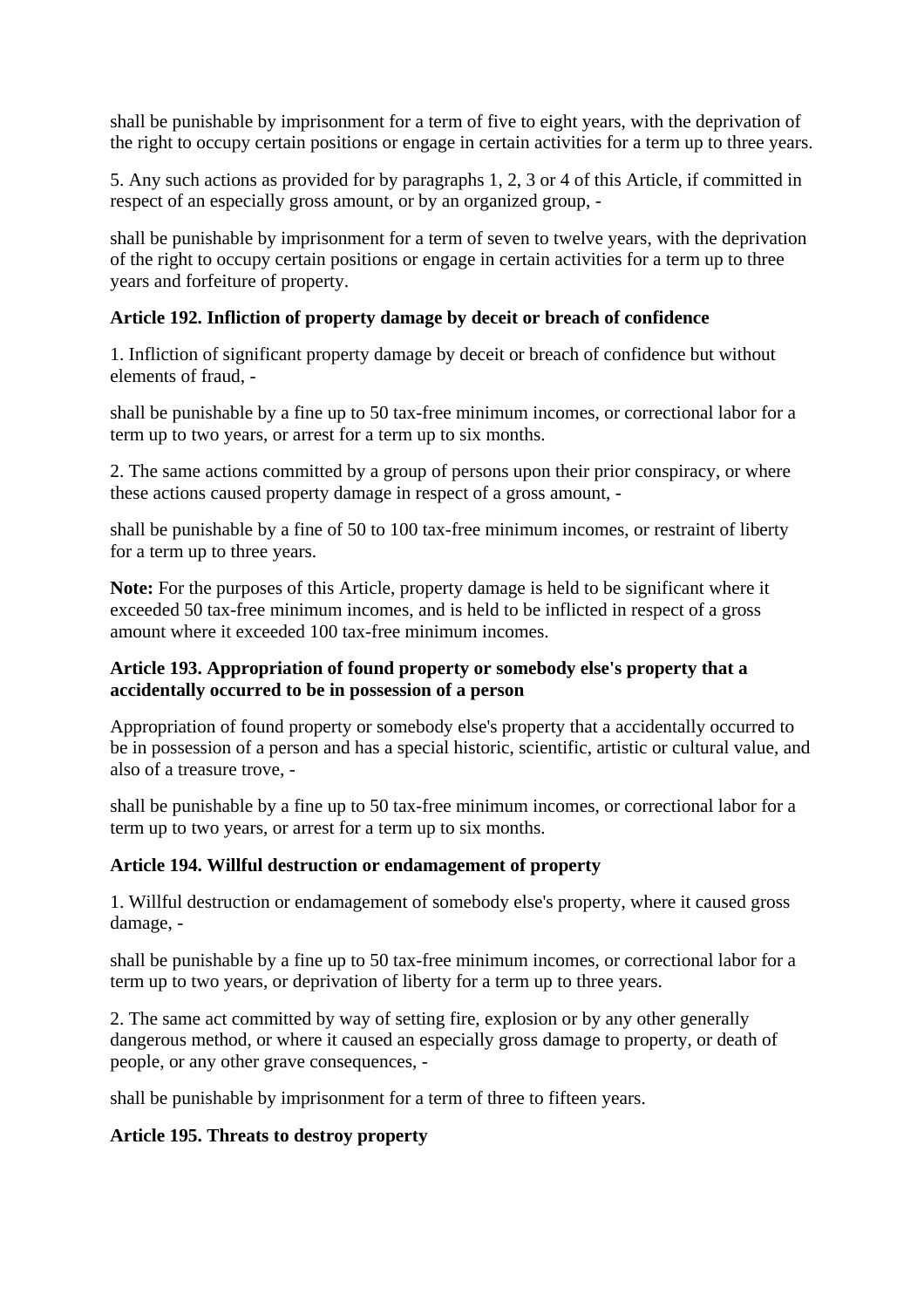Threats of destroy somebody else's property by way of setting fire, explosion or by any other generally dangerous method, where reasonable grounds existed to believe that the threats may be fulfilled, -

shall be punishable by a fine up to 50 tax-free minimum incomes, or correctional labor for a term up to one year, or arrest for a term up to six months.

# **Article 196. Negligent destruction or endamagement of property**

1. Negligent destruction or endamagement of somebody else's property, where it caused grievous bodily injuries or death of people, -

shall be punishable by correctional labor for a term up to two years, or restraint of liberty for a term up to four years, or imprisonment for a term up to three years.

# **Article 197. Breach of duty to protect property**

Failure to comply with duties or improper performance of duties by a person to whom somebody else's property was entrusted or in whose custody it was placed, where it caused grave consequences for the owner of the property, -

shall be punishable by a fine up to 50 tax-free minimum incomes, or correctional labor for a term up to two years, or imprisonment for the same term.

# **Article 198. Acquisition or sale of property known to be proceeds from crime**

Acquisition, sale or storage of property known to be proceeds from crime, where it was not promised in advance, -

shall be punishable by arrest for a term up to six months, or restraint of liberty for a term up to three years, or imprisonment for the same term.

# **Chapter VII. ECONOMIC CRIMINAL OFFENSES**

#### **Article 199. Making, storage, purchase, transportation, mailing, or bringing into Ukraine for selling purposes, or sale of counterfeit money, government securities or state lottery tickets**

1. Making, storage, purchase, transportation, mailing, or bringing into Ukraine for selling purposes, or sale of counterfeit money, public securities or state lottery tickets of counterfeit Ukrainian currency in the form of soft or hard money, or foreign currency, or government securities, or state lottery tickets, -

shall be punishable by imprisonment for a term of three to seven years.

2. The same actions, if repeated or committed by a group of persons upon their prior conspiracy, or in respect of large amount, -

shall be punishable by imprisonment for a term of five to ten years.

3. Any such actions as provided for by paragraph 1 or 2 of this Article, if committed by an organized group or in respect of especially large amount, -

shall be punishable by imprisonment of eight to twelve years with forfeiture of property.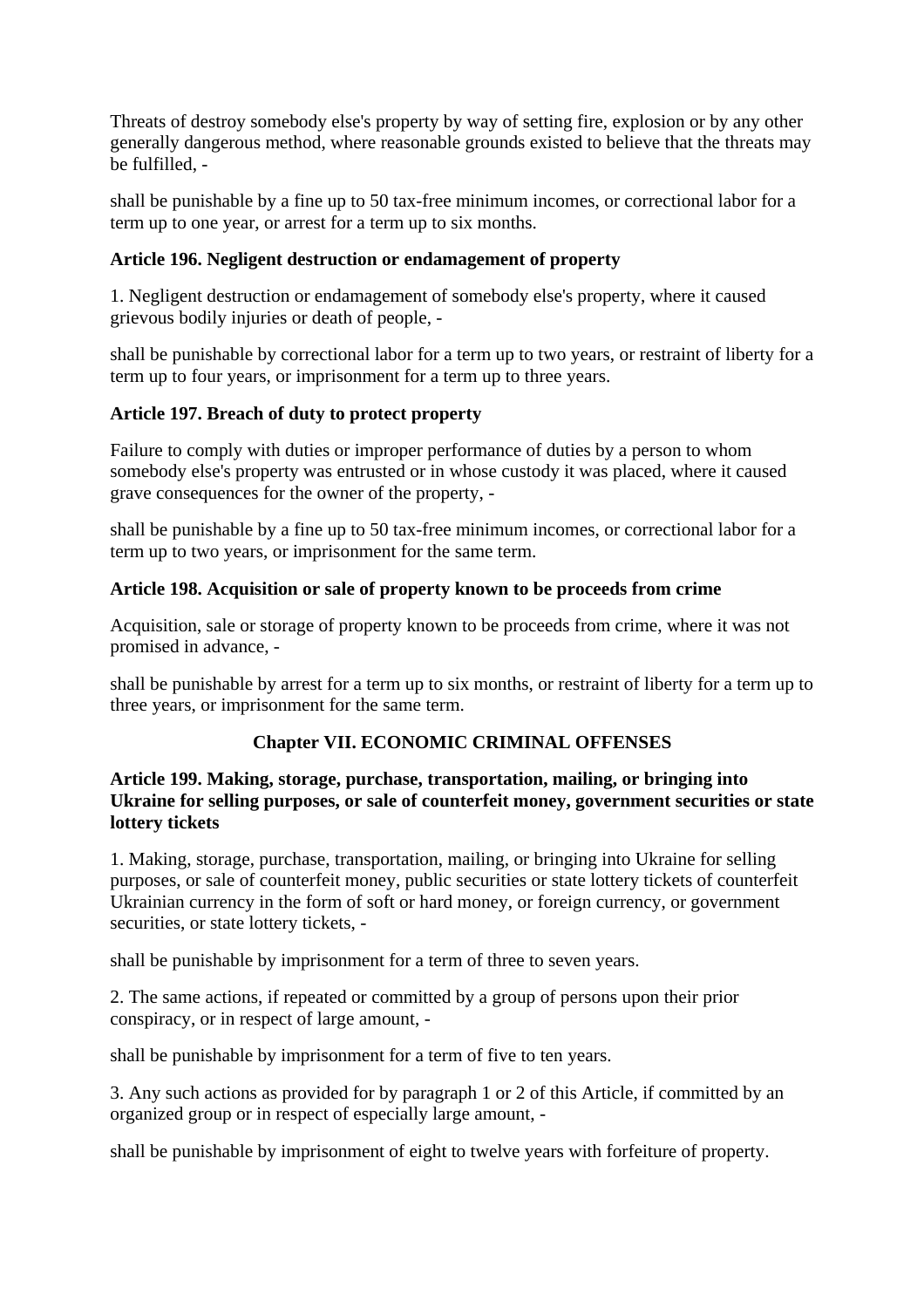**Note:** Actions provided for by this Article shall be deemed to have been committed in respect of large amount, where the amount of a counterfeit equals or exceeds 200 tax-free minimum incomes, and in respect of extremely large amount, where the amount of a counterfeit equals or exceeds 400 tax-free minimum incomes.

# **Article 200. Illegal actions in respect of remittance documents, payment cards and other means providing access to bank accounts, and equipment for their production**

1. Forgery of remittance documents, payment cards and other means providing access to bank accounts, and also purchase, storage, transportation or sending for selling purposes of counterfeit remittance documents or payment cards, or their use or sale, -

shall be punishable by a fine of 500 to 1,000 tax-free minimum incomes, or imprisonment for a term up to three years.

2. The same actions, if repeated or committed by a group of persons upon their prior conspiracy, -

shall be punishable by imprisonment for a term of two to five years.

**Note:** Remittance documents shall mean any paper or electronic documents used by banks or their clients to transfer remittance orders or information between those involved in remittance (payment documents, cash remittance documents, documents used for interbank remittance and payment notice, etc.)

#### **Article 201. Smuggling**

1. Smuggling, that is the movement of goods across the customs border of Ukraine bypassing the customs control or by concealing from the customs control, if committed in respect of large amounts, and also illegal movement of historic and cultural values, poisonous, strong, radioactive or explosive substances, weapons and ammunition (except smoothbore hunting guns and ammunition thereto), and also smuggling of strategically important basic commodities, export of which outside Ukraine is regulated by appropriate rules established by law, -

shall be punishable by imprisonment for a term of three to seven years with the forfeiture of smuggled items.

2. The same actions committed by a group of persons upon their prior collusion, or by a person previously convicted of the criminal offense under this Article, -

shall be punishable by imprisonment for a term of five to twelve years with the forfeiture of smuggled items and forfeiture of property.

**Note:** Smuggling of goods is committed in respect of large amounts if the value of such goods equals or exceeds 1,000 tax-free minimum incomes.

# **Article 202. Violation of business operation and banking procedures**

1. Carrying out any activities which comprise elements of business, without state registration of a business entity, or performance of any business operations subject to licensing pursuant to the law without having procured such licenses, or performance of any such business in violation of licensing conditions, where it involved the making of significant profits, -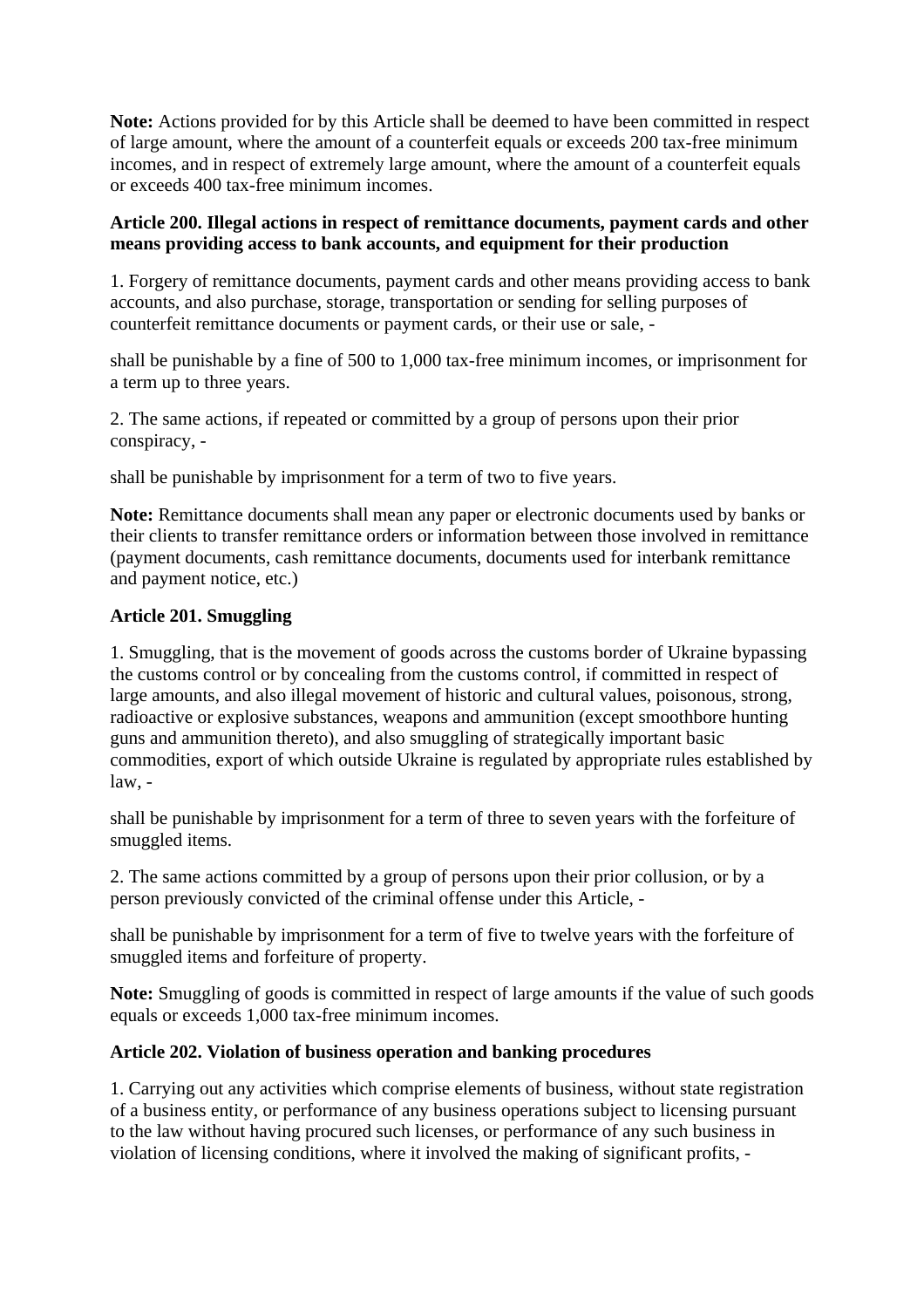shall be punishable by a fine of 100 to 200 tax-free minimum incomes, or correctional labor for a term up to two years, or restraint of liberty for the same term.

2. Carrying out banking activities or banking transactions, and also professional activities in the securities market or transactions in non-banking financial institutions, without state registration or special permit (license) as prescribed by law, or doing the same in violation of licensing conditions, where it involved the making of significant profits, -

shall be punishable by a fine of 200 to 500 tax-free minimum incomes, or restraint of liberty for a term up to three years.

**Note:** Significant profits shall mean the profits amounting to or exceeding 1,000 tax-free minimum incomes.

#### **Article 203. Engagement in prohibited business activities**

1. Carrying out business activities specifically prohibited by law, except as otherwise provided for by other articles of this Code, -

shall be punishable by a fine of 50 to 100 tax-free minimum incomes with the deprivation of the right to occupy certain positions or engage in certain activities for a term up to three years and with or without the forfeiture of property.

2. The same actions where they involved making of significant profits or were committed by a person previously convicted for engagement in prohibited business activities, -

shall be punishable by restraint of liberty for a term up to five years with the deprivation of the right to occupy certain positions or engage in certain activities for a term up to three years.

**Note:** Significant profits shall mean the profits amounting to or exceeding 1,000 tax-free minimum incomes.

#### **Article 204. Unlawful manufacturing, storage, sale or transportation for selling purposes of excisable goods**

1. Unlawful purchase or storage for selling purposes, or sale, or transportation for selling purposes of illegally manufactured alcohol, tobacco or any other excisable goods, -

shall be punishable by a fine of 500 to 1,050 tax-free minimum incomes, or restraint of liberty for a term up to three years, with the forfeiture of illegally manufactured goods and manufacturing equipment.

2. Illegal manufacturing of alcohol, tobacco and other excisable goods by establishing clandestine shops or use of equipment for mass production of such goods, or where it was committed by a person previously convicted under this article, -

shall be punishable by a fine of 1000 to 2000 tax-free minimum incomes, or by imprisonment of 3 to 7 years, with seizure of goods so produced and with forfeiture of assets.

3. Illegal manufacturing of goods specified in paragraphs 1 and 2 of this Article from raw material of poor quality hazardous to human life and health, or where it caused poisoning of people or any other grave consequences, -

shall be punishable by imprisonment for a term of five to ten years with seizure and destruction of goods so manufactured and forfeiture of manufacturing equipment.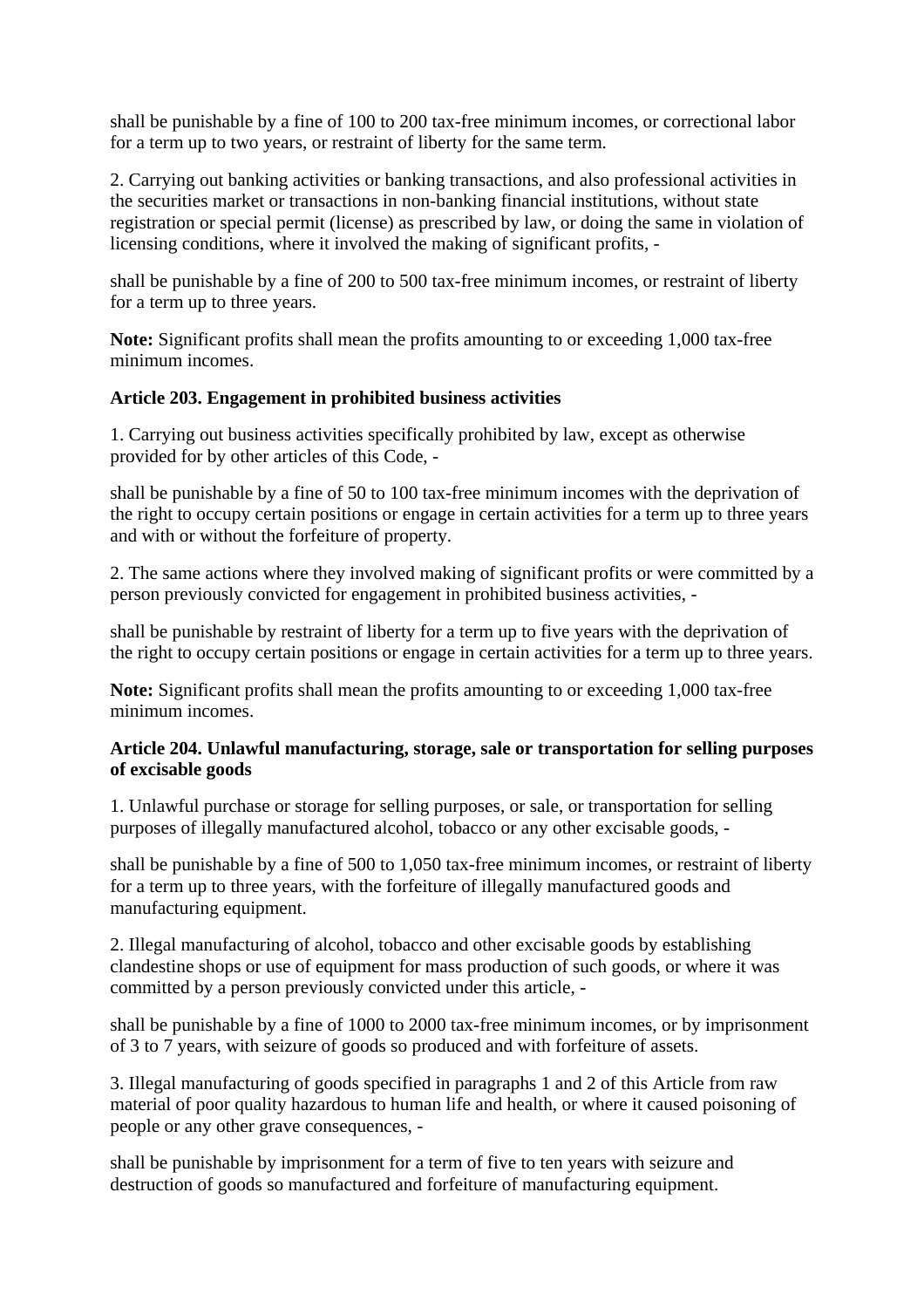#### **Article 205. Sham business**

1. Sham business, that is the establishment or acquisition of businesses entities (legal entities) to cover illegal activities or engage in prohibited types of business, -

shall be punishable by a fine of 300 to 500 tax-free minimum incomes, or restraint of liberty for a term up to three years.

2. The same acts, if repeated or where they caused a significant pecuniary damage to the State, a bank, lending institution, other legal entities or citizens, -

shall be punishable by imprisonment for a term of three to five years.

Note: Pecuniary damage inflicted upon individuals is significant where it equals or exceeds 200 tax-free minimum incomes, whereas pecuniary damage inflicted upon the State or a legal entity is significant where it equals or exceeds 1,000 tax-free minimum incomes.

#### **Article 206. Obstruction of legitimate business activity**

1. Obstruction of legitimate business activity, that is unlawful demand to discontinue or restrain business operations, make a contract or fail to fulfil a concluded contract, if the fulfillment (or failure to fulfil) of such contract may cause pecuniary damages or derogate legitimate rights or interests of the person involved in business, and where it involves a threat of violence in regard of the victim or his close relatives, or a threat to damage or destroy their property, but is not associated with elements of extortion, -

shall be punishable by correctional labor for a term up to two years, or restraint of liberty for a term up to three years.

2. The same actions, if repeated, or committed by a group of persons upon their prior conspiracy, or combined with a threat of murder or grievous bodily injury, or with violence not dangerous to life and health, or endamagement or destruction of property, -

shall be punishable by imprisonment for a term of three to five years.

3. Obstruction of legitimate business activity, if committed by an organized group or by an official through taking advantage of his/her office, or combined with violence dangerous to life or health, or where it caused a significant damage or any other grave consequences, -

shall be punishable by imprisonment for a term of five to ten years.

Note: Pecuniary damage is significant if it equals or exceeds 500 tax-free minimum incomes.

# **Article 207. Evasion of repatriation of foreign currency proceeds**

1. Willful Evasion, by officials of enterprises, institutions and organizations of any ownership status or by unincorporated entrepreneurs, of repatriation to Ukraine, within time limits prescribed law, of any foreign currency proceeds gained from export sale of goods (work, services), or any other material values acquired for such proceeds, and also willful concealment in any manner of such proceeds, goods or other material values, -

shall be punishable by a fine of 600 to 1,000 tax-free minimum incomes, or correctional labor for a term up to two years, or restraint of liberty for a term up to three years.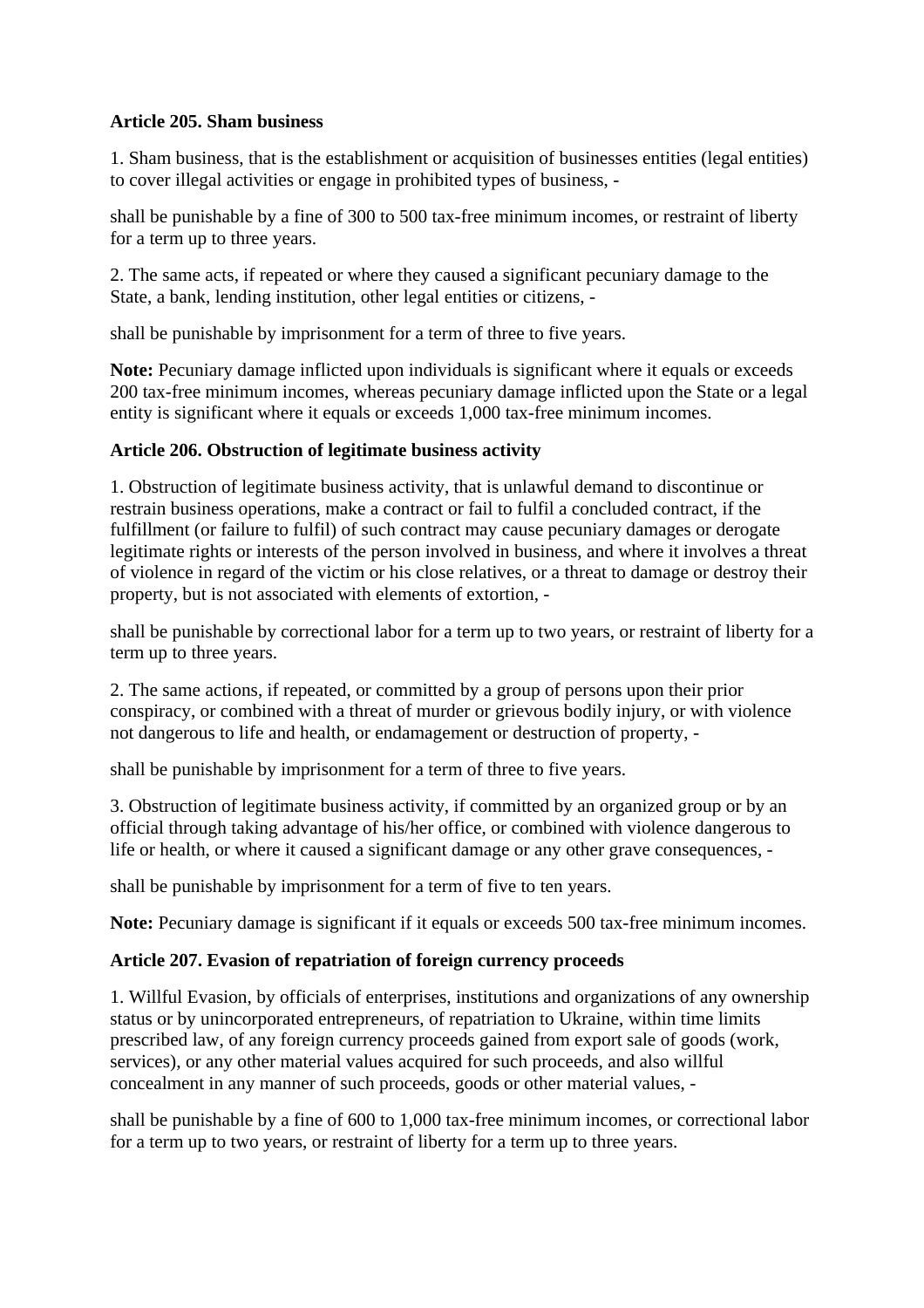2. The same actions, if repeated, or committed by a group of persons upon their prior conspiracy, and also willful evasion of the repatriation of foreign currency proceeds, or goods or any other material values acquired for such proceeds, and willful concealment in any manner of such proceeds, goods or other material values in respect of large amounts, -

shall be punishable by restraint of liberty for a term of three to five years, or imprisonment of a term up to three years.

3. Any such actions as provided for by paragraph 1 or 2 of this Article, if committed in respect of especially large amounts, -

shall be punishable by imprisonment for a term of three to seven years.

#### **Note:**

(1) Evasion of repatriation of foreign currency proceeds, or goods or any other material values acquired for such proceeds, and the concealment in any manner of such proceeds, goods or other material values is committed in respect of large amounts where the value of such proceeds, or goods or other material values equals or exceeds 1,000 tax-free minimum incomes (as calculated in the Ukrainian currency on the basis of the official exchange rate of the national currency established by the National Bank of Ukraine for the last day of the legally prescribed time limit for the transfer of foreign currency proceeds from abroad).

(2) Evasion of repatriation of foreign currency proceeds, or goods or any other material values acquired for such proceeds, and the concealment in any manner of such proceeds, goods or other material values is committed in respect of especially large amounts where the value of such proceeds, or goods or other material values equals or exceeds 3,000 tax-free minimum incomes (as calculated in the Ukrainian currency on the basis of the official exchange rate of the national currency established by the National Bank of Ukraine for the last day of the legally prescribed time limit for the transfer of foreign currency proceeds from abroad).

# **Article 208. Illegal opening or use of currency accounts outside Ukraine**

1. Illegal opening or use, contrary to the procedures established by law, of currency accounts of private persons outside Ukraine by a Ukrainian citizen permanently residing on its territory, and also currency accounts of legal entities operating on the territory of Ukraine by an official of an enterprise, institution or organization, or by any other person acting on request of such official, and also any such actions committed by an unincorporated entrepreneur, -

shall be punishable by a fine of 500 to 1,000 tax-free minimum incomes, or correctional labor for a term up to two years, or restraint of liberty for a term of two to four years, with or without the forfeiture of currency values placed on such accounts.

2. The same actions, if repeated, or committed by a group of persons upon their prior conspiracy, -

shall be punishable by imprisonment of three to seven years with the deprivation of the right to occupy certain positions or engage in certain activities for a term up to three years and the forfeiture of currency values placed on such accounts.

# **Article 209. Legalization (laundering) of criminally obtained money and other property**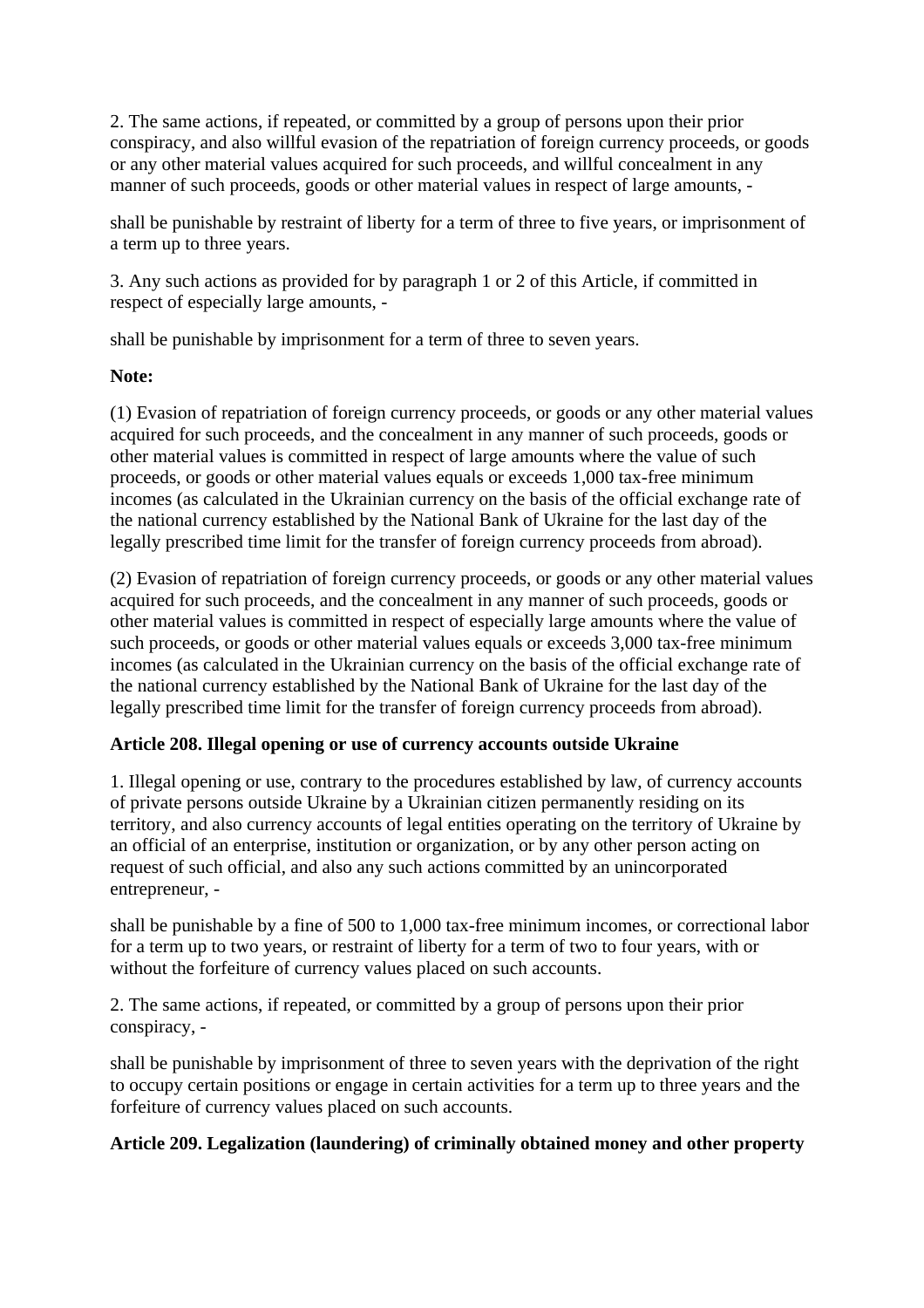1. Effecting financial transactions and other deals involving money or other property known to be proceeds from crime, and also use of such money and other property in business or other economic activities, and creation of organized groups in or outside Ukraine for the purpose of legalization (laundering) of money and other property known to be proceeds from crime, -

shall be punishable by fine of 500 to 3,000 tax-free minimum incomes, or restraint of liberty for a term of three to five years, or imprisonment for a term up to three years, with the forfeiture of criminally obtained money and other property.

2. The same actions, if repeated, or committed by a group of persons upon their prior conspiracy, -

shall be punishable by imprisonment of five to twelve years with the forfeiture of criminally obtained money and other property and forfeiture of property.

# **Article 210. Violation of law on budget system of Ukraine**

1. Use of budget funds by an official contrary to their target allocation or in amounts exceeding approved expenditure limits, and also failure to comply with requirements related to proportional decrease of budget expenses or proportional financing of expenditure items of budgets of all levels pursuant to applicable budget legislation, where large amounts of budget funds are involved, -

shall be punishable by a fine of 100 to 300 tax-free minimum incomes, or correctional labor for a term up to two years, or restraint of liberty for a term up to three years, with or without the deprivation of the right to occupy certain positions or engage in certain activities for a term up to three years.

2. The same acts committed in respect of especially large amounts of budget funds, or repeated, or committed by a group of persons upon their prior conspiracy, -

shall be punishable by restraint of liberty for a term of two to five years, or imprisonment for a term of two to eight years with the deprivation of the right to occupy certain positions or engage in certain activities for a term up to three years.

# **Note:**

1. Budget funds are the funds of budgets of all levels irrespective of the source of their formation.

2. Large amount of budget funds in Articles 210 and 211 of this Code shall mean the amount that equals or exceeds 1,000 tax-free minimum incomes.

3. Especially large amount of budget funds in Articles 210 and 211 of this Code shall mean the amount that equals or exceeds 3,000 tax-free minimum incomes.

# **Article 211. Making of regulations or directives that modify budget revenues and expenses contrary to the procedures prescribed by law**

1. Making of regulations or directives by an official, which modify budget revenues and expenses contrary to the procedures prescribed by law, where large amounts of budget funds are involved, -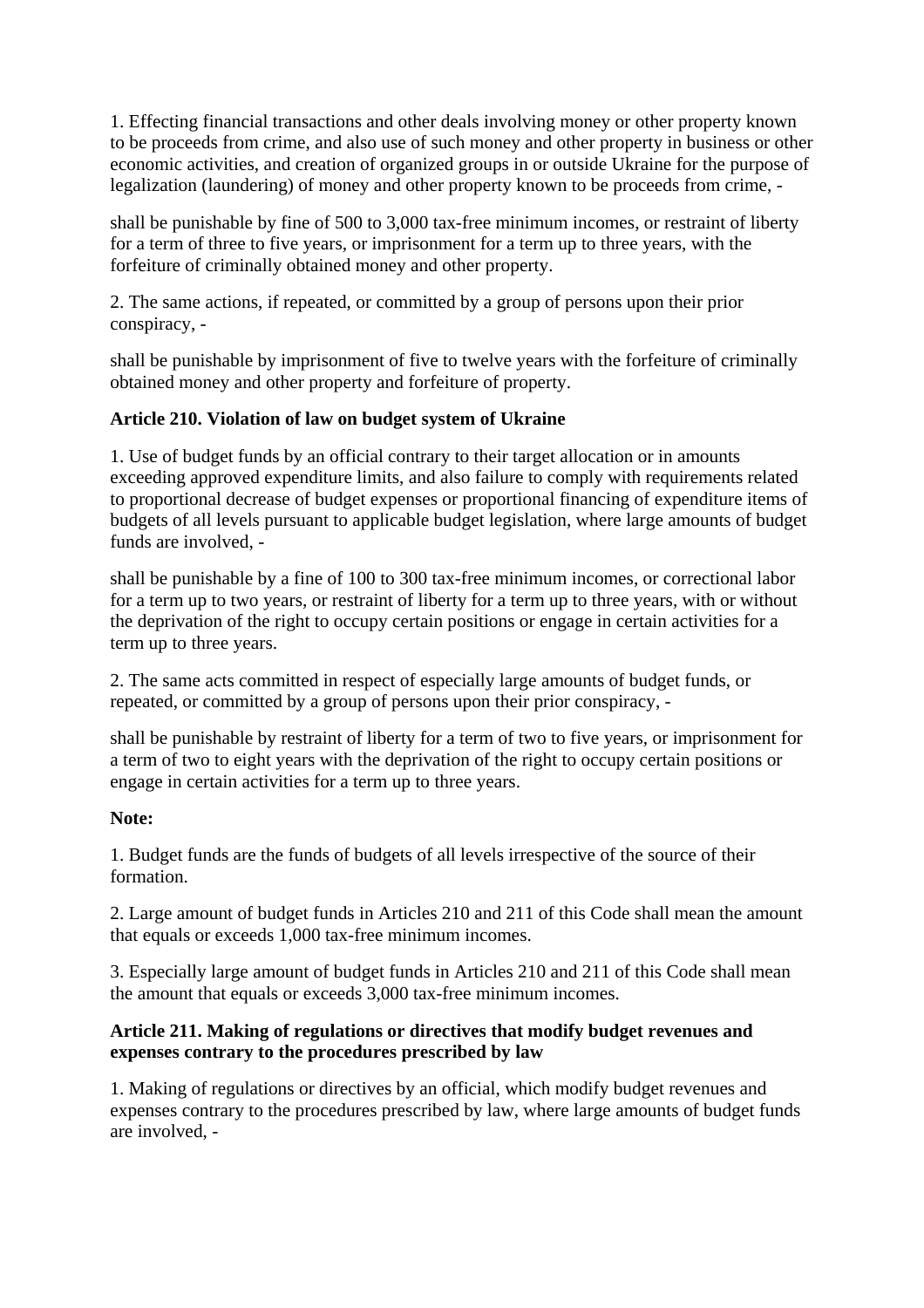shall be punishable by a fine of 100 to 400 tax-free minimum incomes, or correctional labor for a term up to two years, or restraint of liberty for a term up to five years, or imprisonment for a term up to four years, with the deprivation of the right to occupy certain positions or engage in certain activities for a term up to three years.

2. The same actions committed in respect of especially large amounts of budget funds, or repeated, -

shall be punishable by imprisonment for a term of three to ten years with the deprivation of the right to occupy certain positions or engage in certain activities for a term up to three years.

# **Article 212. Evasion of taxes, fees or other compulsory payments**

1. Willful evasion of taxes, fees or other compulsory payments which are part of the taxation system established by law, by an official of an enterprise, institution or organization of any ownership status, or by any unincorporated entrepreneur, or by any other person liable to pay such taxes, fees or other compulsory payments, where such actions resulted in actual nonreceipt of significant amounts of funds by budgets or special state funds, -

shall be punishable by a fine of 300 to 500 tax-free minimum incomes, or deprivation of the right to occupy certain positions or engage in certain activities for a term up to 5 years.

2. The same actions, if committed by a group of persons upon their prior conspiracy, or where they resulted in actual non-receipt of large amounts of funds by budgets or special state funds, -

shall be punishable by a fine of 500 to 2,000 tax-free minimum incomes, or correctional labor for a term of two years, or restraint of liberty for a term of five years, with the deprivation of the right to occupy certain positions or engage in certain activities for a term up to three years.

3. Any such actions as provided for by paragraph 1 or 2 of this Article, if committed by a person previously convicted of evasion of taxes, fees, or other compulsory payments, or where they resulted in actual non-receipt of especially large amounts of funds by budgets or special state funds, -

shall be punishable by imprisonment of five to ten years with the deprivation of the right to occupy certain positions or engage in certain activities for a term up to three years and with the forfeiture of property.

4. A person who committed an act provided for by paragraph 1 of this Article for the first time shall be discharged from criminal liability if he/she paid taxes, fees (compulsory payments) and indemnified the State for the damage caused by late payment (fiscal penalties, fines) prior to the institution of a criminal case against him/her.

**Note:** A significant amount of funds means any amount of taxes, fees or other compulsory payments which equals or exceeds 500 tax-free minimum incomes as established by law; a large amount of funds means any amount of taxes, fees or other compulsory payments which equals or exceeds 3,000 tax-free minimum incomes as established by law; an especially large amount means any amount of taxes, fees or other compulsory payments which equals or exceeds 5,000 tax-free minimum incomes as established by law.

# **Article 213. Violation of procedures related to operations with scrap metal**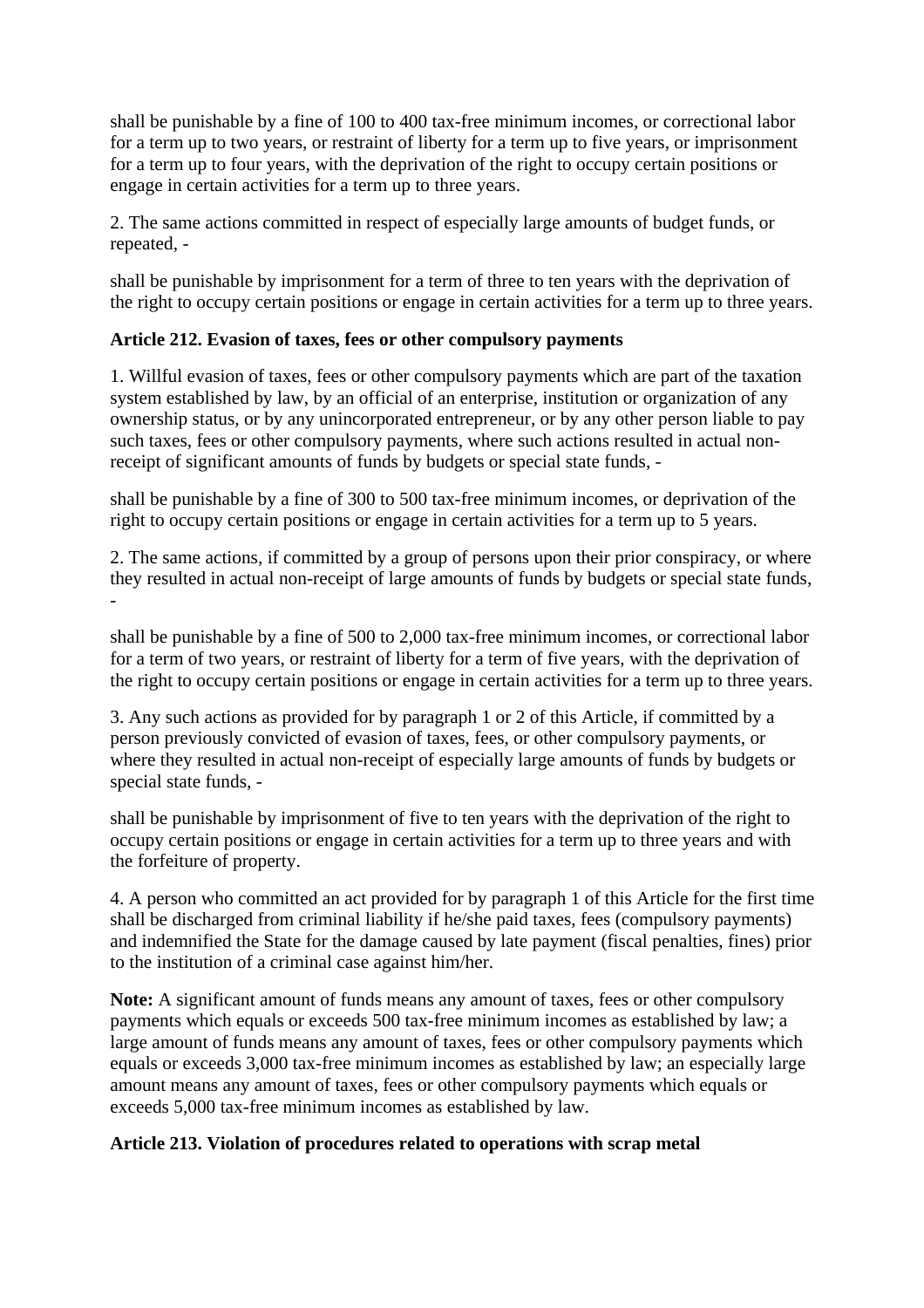1. Operations with non-ferrous and ferrous scrap metal without state registration or special permit (license) as required by law, or letting buildings or constructions for establishment of illegal stations of collection, storage and sale of scrap metal, -

shall be punishable by a fine of 100 to 500 tax-free minimum incomes, or correctional labor of 100 to 200 hours.

2. Any such acts as provided for by paragraph 1 of this Article, if committed by a person previously convicted for a criminal offense under this Article, -

shall be punishable by a fine of 500 to 1,000 tax-free minimum incomes, or restraint of liberty for a term up to three years.

# **Article 214. Violation of rules related to supply of precious metals and precious stones**

Evasion of supply for affinage, compulsory under the law, or compulsory sale of precious metals or precious stones mined, or recovered from secondary raw materials, picked up or found, where any such act was committed in respect of a large amount, and also evasion of compulsory supply for affinage or compulsory sale of bought up precious metals, precious stones, jewelry or products for domestic use made of the above or scrap of such products, -

shall be punishable by a fine of 300 to 1,000 tax-free minimum incomes, or restraint of liberty for a term up to two years.

**Note:** Violation of the rules related to supply of precious metals and precious stones is committed in respect of a large amount if the value of items described in this Article, which were not supplied or sold, exceeds 500 tax-free minimum incomes.

# **Article 215. Counterfeiting of postage stamps and travel documents**

Production for selling purposes, sale or use of knowingly counterfeit postage stamps, labeled products, international postal reply coupons, identification cards for international postal traffic, prints of labeling devices, and also tickets for railway, water, air or motor transport and other travel documents and shipment documents, -

shall be punishable by a fine up to 50 tax-free minimum incomes, or correctional labor for a term up to two years, or restraint of liberty for a term up to three years.

# **Article 216. Illegal production, counterfeiting, use or sale of illegally produced, acquired or counterfeit documentary stamps or check stamps**

1. Illegal production, counterfeiting, use or sale of illegally produced, acquired or counterfeit documentary stamps or check stamps for labeling of packages of copies of audiovisual works and phonograms, or holographic protection elements, -

shall be punishable by a fine of 100 to 300 tax-free minimum incomes, or restraint of liberty for a term up to four years.

2. The same actions, if repeated, -

shall be punishable by a fine of 300 to 1,000 tax-free minimum incomes, or restraint of liberty for a term of three to five years.

# **Article 218. Fraudulent bankruptcy**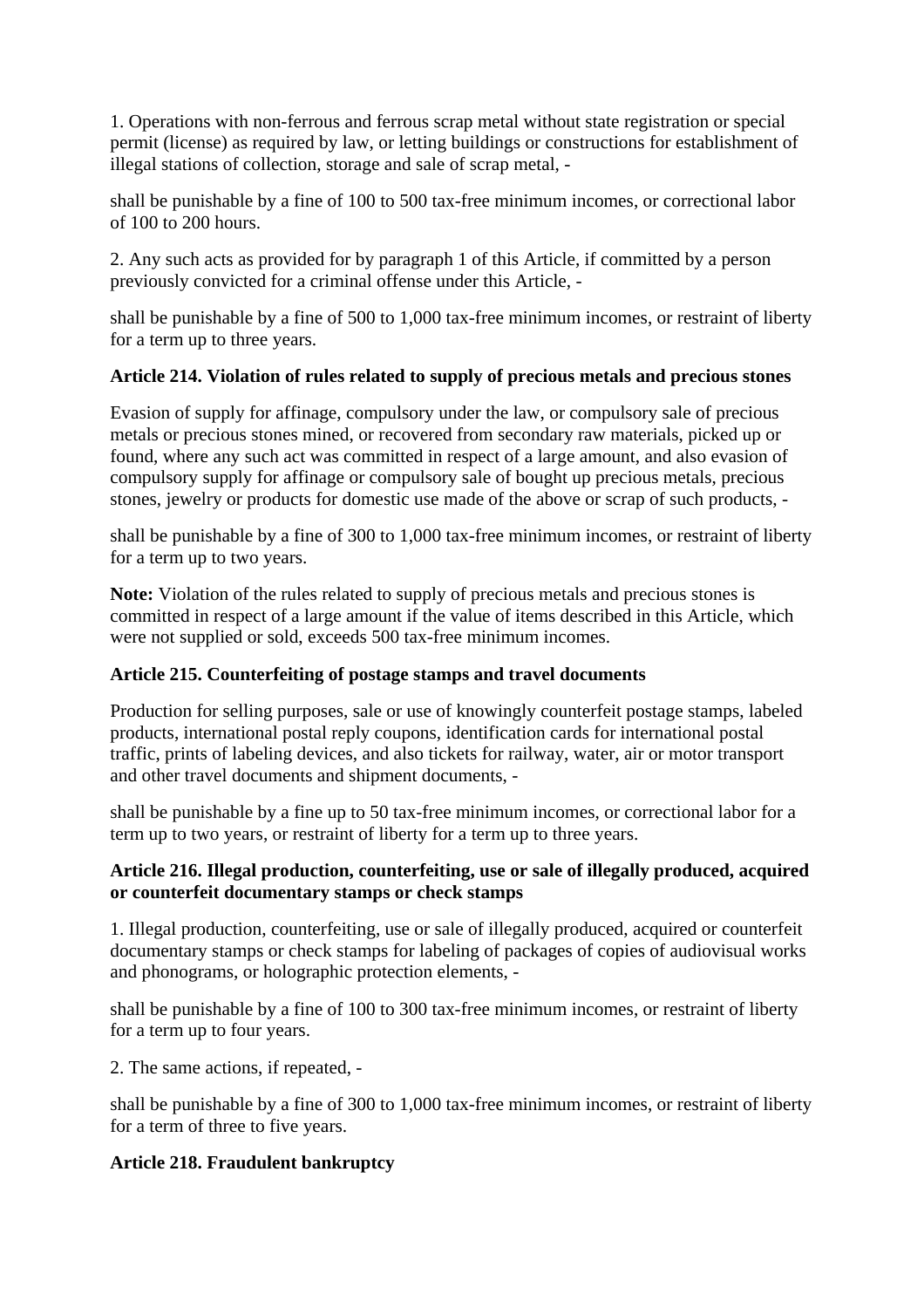A knowingly false official statement made by a citizen, who is a founder or owner of a business entity, or an official of a business entity, or a citizen, who is an individual entrepreneur, declaring the financial incapacity to meet the liabilities with respect to creditors and budget, where such actions caused significant pecuniary damage to creditors or the State, -

shall be punishable by a fine of 750 to 2,000 tax-free minimum incomes, or restraint of liberty for a term up to three years.

**Note:** The pecuniary damage in Articles 218 to 223 of this Code is significant if it equals or exceeds 500 tax-free minimum incomes.

# **Article 219. Making bankrupt**

Making bankrupt, that is willful actions of an owner or official of a business entity taken for selfish motives, other personal interest or interests of any third party and resulting in a lasting financial insolvency of such business, where it caused a significant pecuniary damage to the State or a creditor, -

shall be punishable by a fine of 500 to 800 tax-free minimum incomes with the deprivation of the right to occupy certain positions or engage in certain activities for a term up to 3 years.

#### **Article 220. Concealment of lasting financial insolvency**

Willful concealment of financial insolvency by a citizen, who is the founder or owner or an official of a business entity, by way of filing false reports, where these acts cause a significant pecuniary damage to a creditor, -

shall be punishable by a fine of 2,000 to 3,000 tax-free minimum incomes, or restraint of liberty for a term up to two years, with the deprivation of the right to occupy certain positions or engage in certain activities for a term up to 3 years.

# **Article 221. Illegal actions in case of bankruptcy**

Where a person, who has established, or owns or acts for a business that goes or may go bankrupt,

Willful concealment of assets or property obligations, any information on assets, transfer of titles, alienation or destruction of property, and also fabrication, concealment or destruction of business or financial documents by a citizen who is the founder, owner or official of a business entity in case of bankruptcy, where these actions caused a significant pecuniary damage, -

shall be punishable by a fine of 100 to 500 tax-free minimum incomes, or arrest for a term up to three months with the deprivation of the right to occupy certain positions or engage in certain activities for a term up to three years.

#### **Article 222. Financial fraud**

1. Filing knowingly false information by a private entrepreneur or a founder, owner or official of a business entity to government agencies, authorities of the Autonomous Republic of Crimea or local government authorities, banks or other creditors in order to obtain subsidies, subventions, grants, loans or tax credits, where no elements of criminal offense against property are involved, -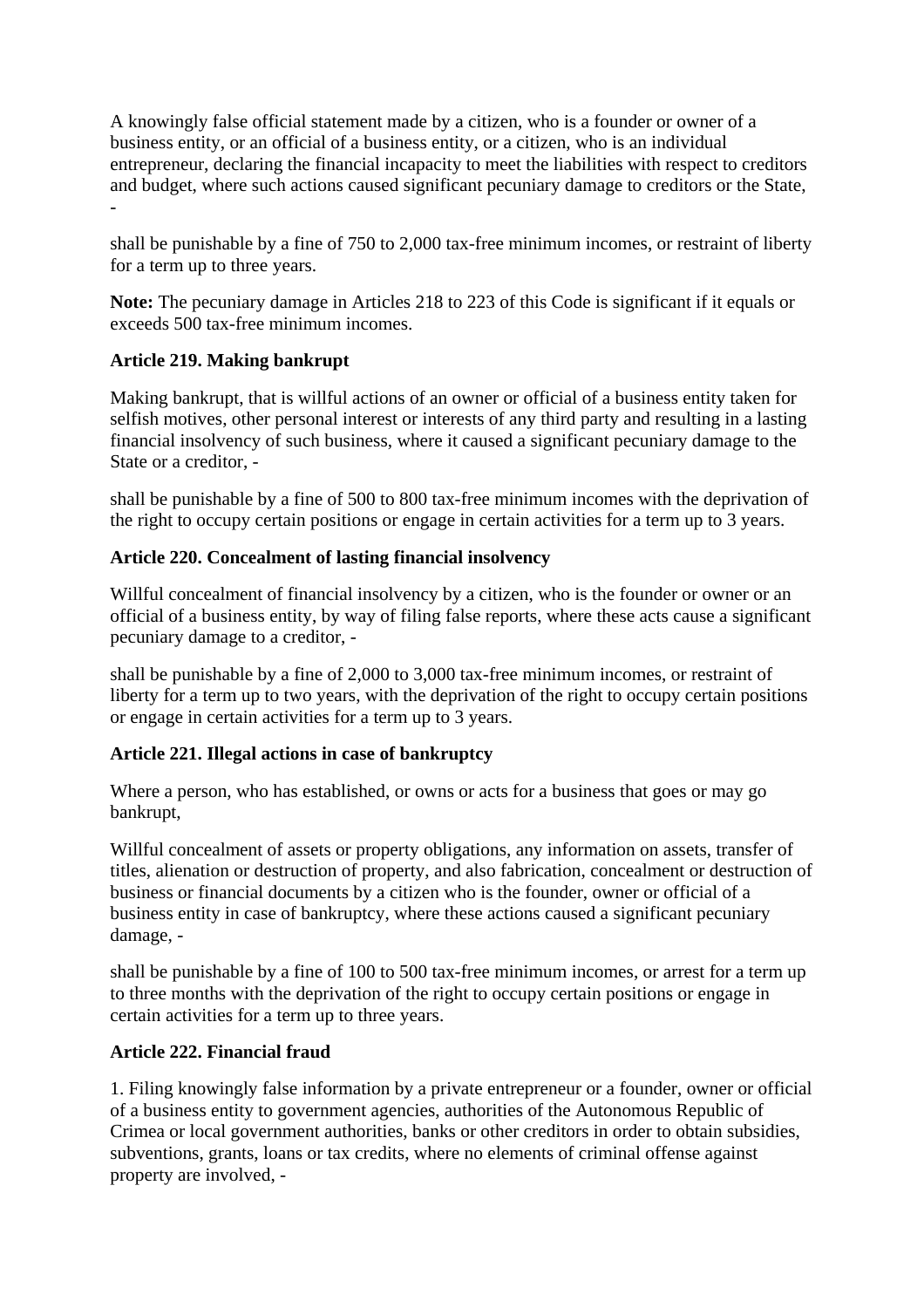shall be punishable by a fine of 500 to 1,000 tax-free minimum incomes, or restraint of liberty for a term up to three years, with the deprivation of the right to occupy certain positions or engage in certain activities for a term up to three years.

2. The same actions, if repeated, or where they caused significant pecuniary damage, -

shall be punishable by imprisonment for a term of two to five years with the deprivation of the right to occupy certain positions or engage in certain activities for a term up to three years.

# **Article 223. Violation of procedures related to emission and circulation of securities**

1. Emission of securities by a citizen or official of a business entity by way of their open distribution without registration of the emission under the procedure established by law, -

shall be punishable by a fine up to 50 tax-free minimum incomes, or deprivation of the right to occupy certain positions or engage in certain activities for a term up to three years, or correctional labor for a term up to two years.

2. Willful distortion of information in documents submitted for registration of securities emission, by a citizen or official of a business entity, and also approval of such documents, where these actions caused a significant pecuniary damage to an investor, -

shall be punishable by a fine up to 50 tax-free minimum incomes, or deprivation of the right to occupy certain positions or engage in certain activities for a term up to three years, or restraint of liberty for a term up to three years.

# **Article 224. Making, sale and use of counterfeit non-government securities**

1. Making for selling purposes, sale or any other use of counterfeit non-government securities, -

shall be punishable by restraint of liberty for a term of two to five years with the deprivation of the right to occupy certain positions or engage in certain activities for a term up to three years.

2. Any such actions as provided for by paragraph 1 of this Article, if repeated or where they caused a significant pecuniary damage, -

shall be punishable by imprisonment for a term of two to five years with the deprivation of the right to occupy certain positions or engage in certain activities for a term up to three years.

3. Any such actions as provided for by paragraph 1 or 2 of this Article, if committed by an organized group or where they caused an especially great pecuniary damage, -

shall be punishable by imprisonment for a term of five to seven years with the deprivation of the right to occupy certain positions or engage in certain activities for a term up to three years.

# **Note:**

(1) The repeated offense in Article 224 is an offense committed by a person who had previously committed a criminal offense created by this Article or Article 199 of this Code.

(2) For the purposes of this Article, the material damage is deemed to be significant, if it equals or exceeds 300 tax-free minimum incomes, and is deemed to be especially great if it equals or exceeds 1,000 tax-free minimum incomes.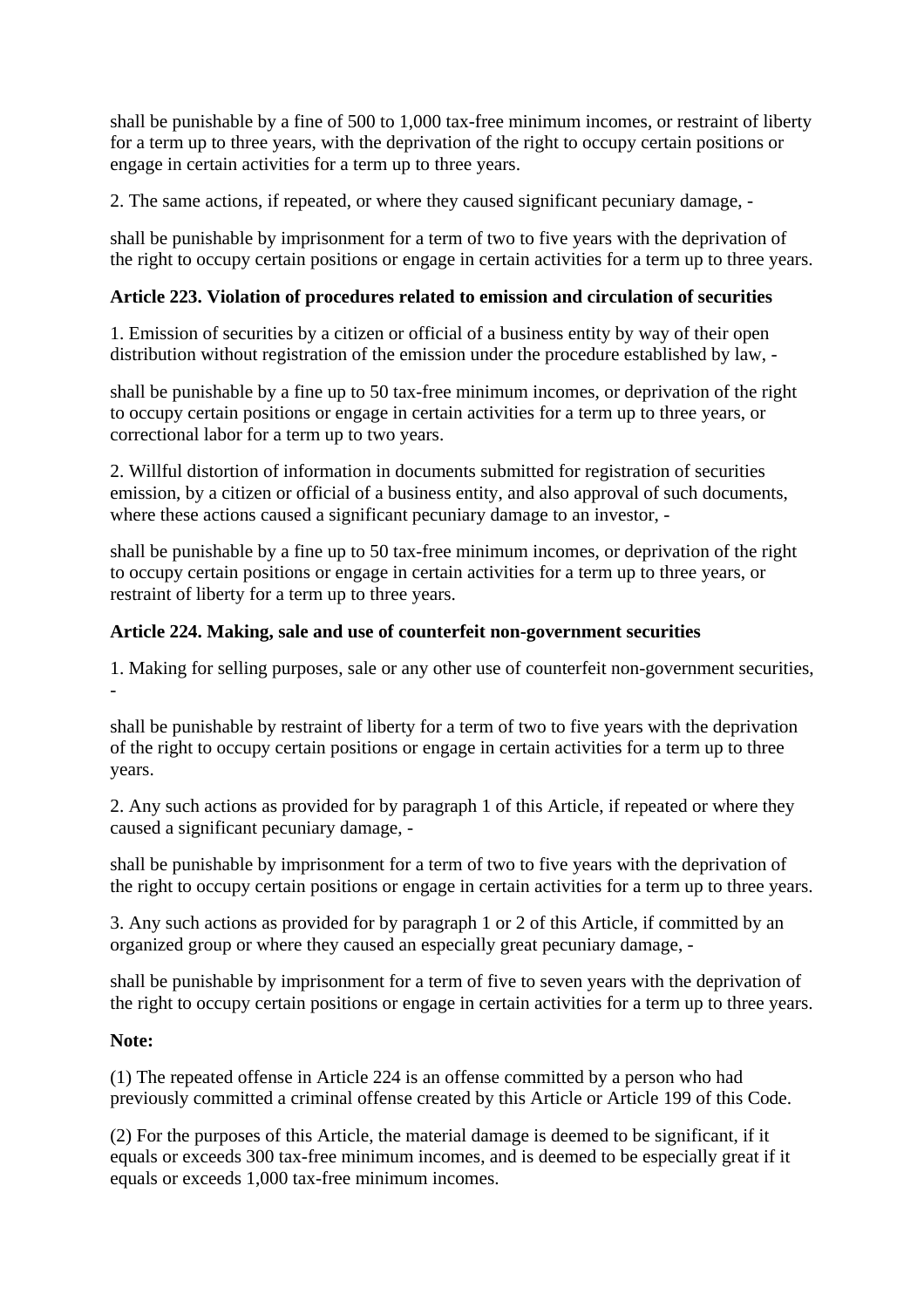# **Article 225. Deceit of customers and clients**

1. Willful cheating on measures, weight or price calculation or any other deceit of customers or clients while selling goods or providing services, where these actions involved a large amount, -

shall be punishable by a fine up to 500 tax-free minimum incomes, or community service for a term of 100 to 200 hours, or correctional labor for a term up to two years, with the deprivation of the right to occupy certain positions or engage in certain activities for a term up to three years.

2. The same acts committed by a person previously convicted for deceit of customers or clients, -

shall be punishable by a fine of 100 to 500 tax-free minimum incomes, or restraint of liberty for a term up to three years, with the deprivation of the right to occupy certain positions or engage in certain activities for a term up to three years.

**Note:** Deceit of customers and clients is deemed to be a deceit in respect of a large amount if it causes pecuniary damages to a citizen, which exceeds three tax free minimum incomes.

# **Article 226. Measuring equipment tampering**

1. Making or remaking for use or sale, and also sale of measuring devices or instruments, -

shall be punishable by a fine up to 100 tax-free minimum incomes, or community service for a term up to 200 hours, or correctional labor for a term up to two years, or arrest for a term up to three months.

2. The same actions committed by a person previously convicted under this Article, -

shall be punishable by a fine of 100 to 200 tax-free minimum incomes, or restraint of liberty up to 3 years.

# **Article 227. Marketing or sale of products of poor quality**

Marketing or sale to consumers of products of poor quality, i.e. products that do not satisfy the established standards, norms, rules and specifications, or incomplete products and goods, where these acts are committed in respect of large amounts, -

shall be punishable by a fine of 100 to 200 tax-free minimum incomes, or correctional labor for a term up to two years, with the deprivation of the right to occupy certain positions and engage in certain activities for a term up to three years.

**Note:** Marketing or sale of products of poor quality is committed in respect of large amounts, if it exceeds 300 tax-free minimum incomes.

# **Article 228. Conspiracy or coercion to change or fix prices**

1. Conspiracy to artificially raise or maintain monopoly prices (tariffs), discounts, extra payments or charges in order to eliminate competition among businesses in contravention of antimonopoly law, -

shall be punishable by a fine of 100 to 300 tax-free minimum incomes, or restraint of liberty for a term up to three years.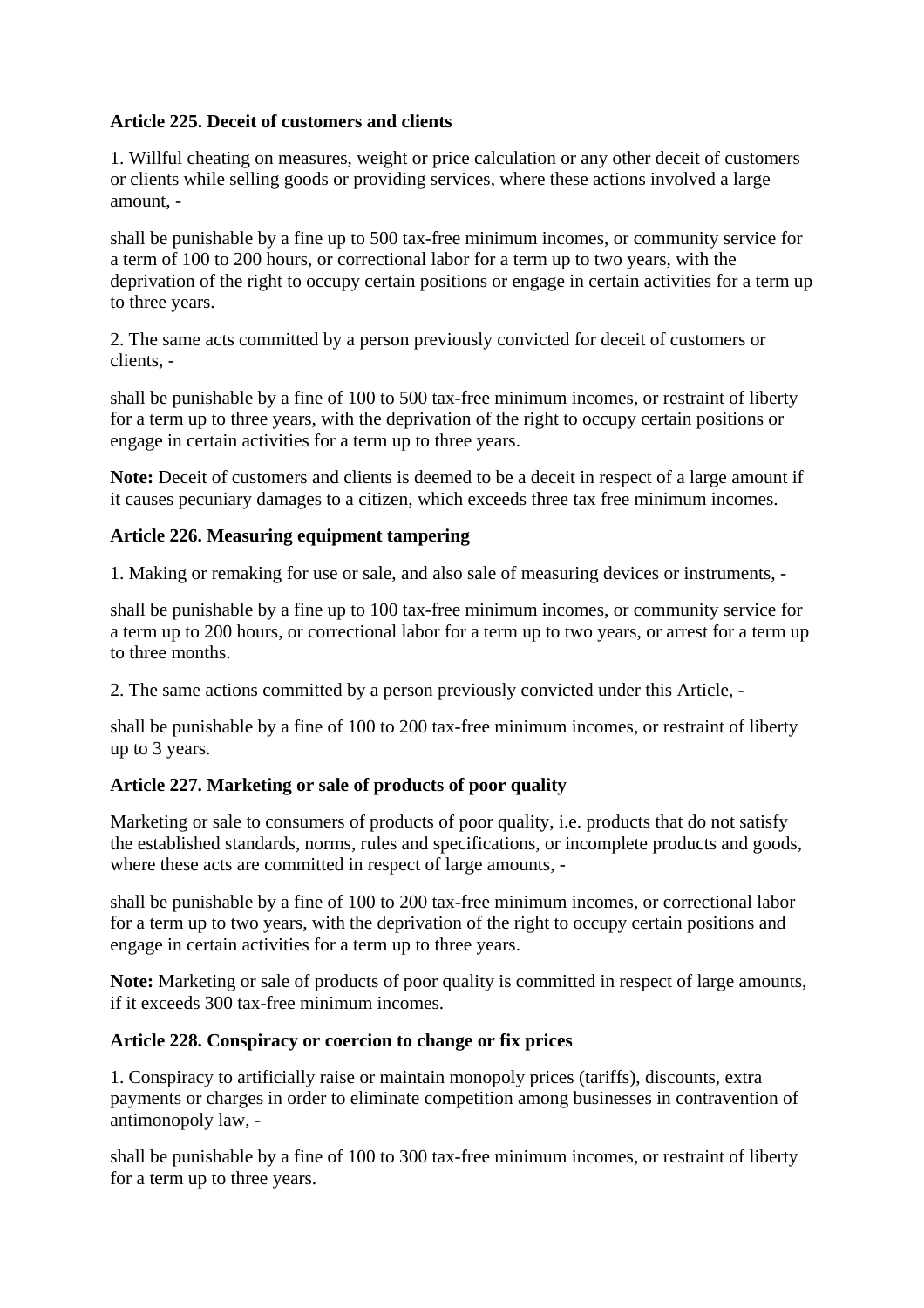2. Violence or infliction of damage, or threats of violence or damage made in order to artificially change or fix prices, -

shall be punishable by a fine of 40 to 100 tax-free minimum incomes, or imprisonment for a term up to three years.

3. Any such acts as provided for by paragraph 2 of this Article, if committed by an organized group or a person previously convicted for criminal offenses under this Article, -

shall be punishable by imprisonment for a term of two to five years.

## **Article 229. Illegal use of trade mark**

Illegal use of a trade (or service) mark, registered trade name, product marking, where it involved making of significant profits, -

shall be punishable by a fine of 100 to 200 tax-free minimum incomes, or community service for a term of 100 to 200 hours, or correctional labor for a term up to two years.

**Note:** Significant profits are made if they equal or exceed 300 tax-free minimum incomes.

## **Article 230. Violation of antimonopoly law**

Willful failure to file or filing of knowingly false documents or any other information with the Antimonopoly Committee of Ukraine or its territorial division, and also failure to comply with legitimate decisions of these authorities, committed by an officer of a government agency, local government authorities, bodies of administrative/economic management and control, enterprise, institution or organization, where it involved making of significant profits, -

shall be punishable by a fine of 100 to 200 tax-free minimum incomes, or deprivation of the right to occupy certain positions and engage in certain activities for a term up to three years, or correctional labor for a term up to two years.

**Note:** Significant profits are made if they equal or exceed 500 tax-free minimum incomes.

## **Article 231. Illegal collection for the purpose of use or use of information on trade secrets**

Willful actions taken to obtain information on trade secrets for the purpose of disclosure of any other use (commercial espionage), and also illegal use of such information, where it caused a significant damage to a business entity, -

shall be punishable by a fine of 200 to 1,000 tax-free minimum incomes, or restraint of liberty for a term up to five years, or imprisonment for a term up to three years.

## **Article 232. Disclosure of commercial secrets**

Willful disclosure of commercial secrets without consent of its owner, by a person who was aware of these secrets in connection with his/her professional or official activity, where it was committed for selfish motives and caused a significant damage to a business entity, -

shall be punishable by a fine of 200 to 500 tax-free minimum incomes with deprivation of the right to occupy certain positions or engage in certain activities for a term up to three years, or by correctional labor up to two years, or imprisonment for the same term.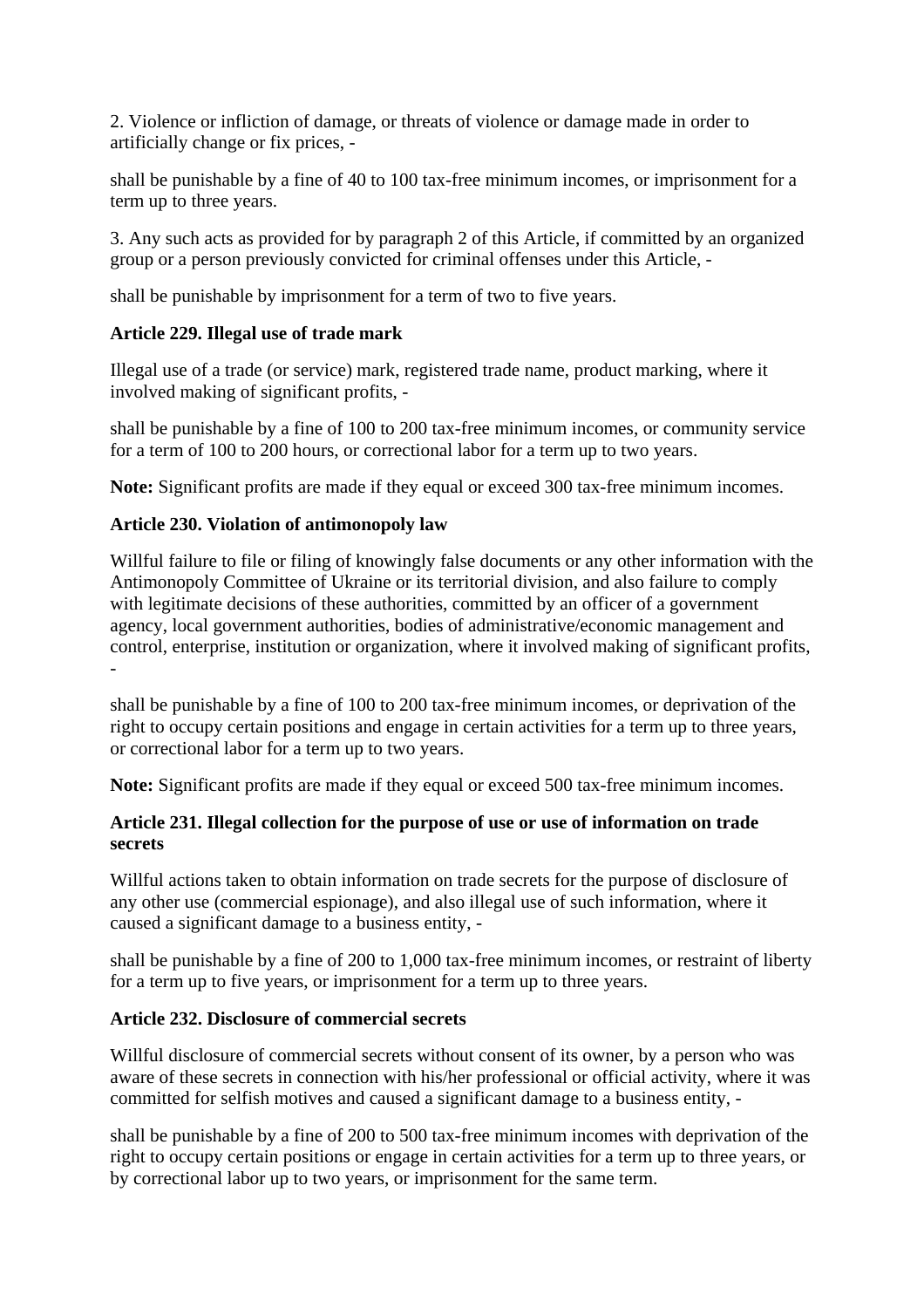# **Article 233. Illegal privatization of public or communal property**

1. Privatization of public or communal property by means of understating its value through use of valuation methods not envisaged by law, or by use of forged privatization papers, and also privatization of property which, under the law, is not subject to privatization, or privatization by an unqualified person, -

shall be punishable by imprisonment for a term of three to five years.

2. Any such action as provided for by paragraph 1 of this Article, where it resulted in illegal privatization of public or communal property in large amounts or was committed by a group of persons upon their prior conspiracy, -

shall be punishable by imprisonment for a term of five to twelve years with or without the forfeiture of property.

**Note:** For the purposes of this Article, privatization of property in large amounts takes place if it equals or exceeds 1,000 tax-free minimum incomes.

### **Article 234. Illegal actions in regard of privatization papers**

1. Sale or any other illegal assignment of privatization papers by a person other than owner of such, and also purchase or placement of or any other transactions involving privatization papers without proper authorization, -

shall be punishable by a fine of 100 to 500 tax-free minimum incomes, or correctional labor for a term up to two years, or imprisonment for the same term.

2. The same actions, if repeated, or committed by a person previously convicted of any criminal offense created by Articles 233 or 235, or by an organized group, or through misuse of office, -

shall be punishable by imprisonment for a term of two to five years.

3. Stealing of privatization papers, -

shall be punishable by imprisonment for a term of three to seven years.

### **Article 235. Failure to comply with mandatory terms of privatization and further use of public or communal property or enterprises**

Providing false information in statements on origin of funds used for the privatization of public or communal property or enterprises and in other documents required for the privatization of such property and enterprises, and failure to comply with the terms of further use and other mandatory conditions pertinent to the privatization, as established by laws and other regulations, -

shall be punishable by a fine of 100 to 400 tax-free minimum incomes, or correctional labor for a term up to two years.

## **Chapter VIII. CRIMINAL OFFENSES AGAINST ENVIRONMENT**

### **Article 236. Violation of environmental safety rules**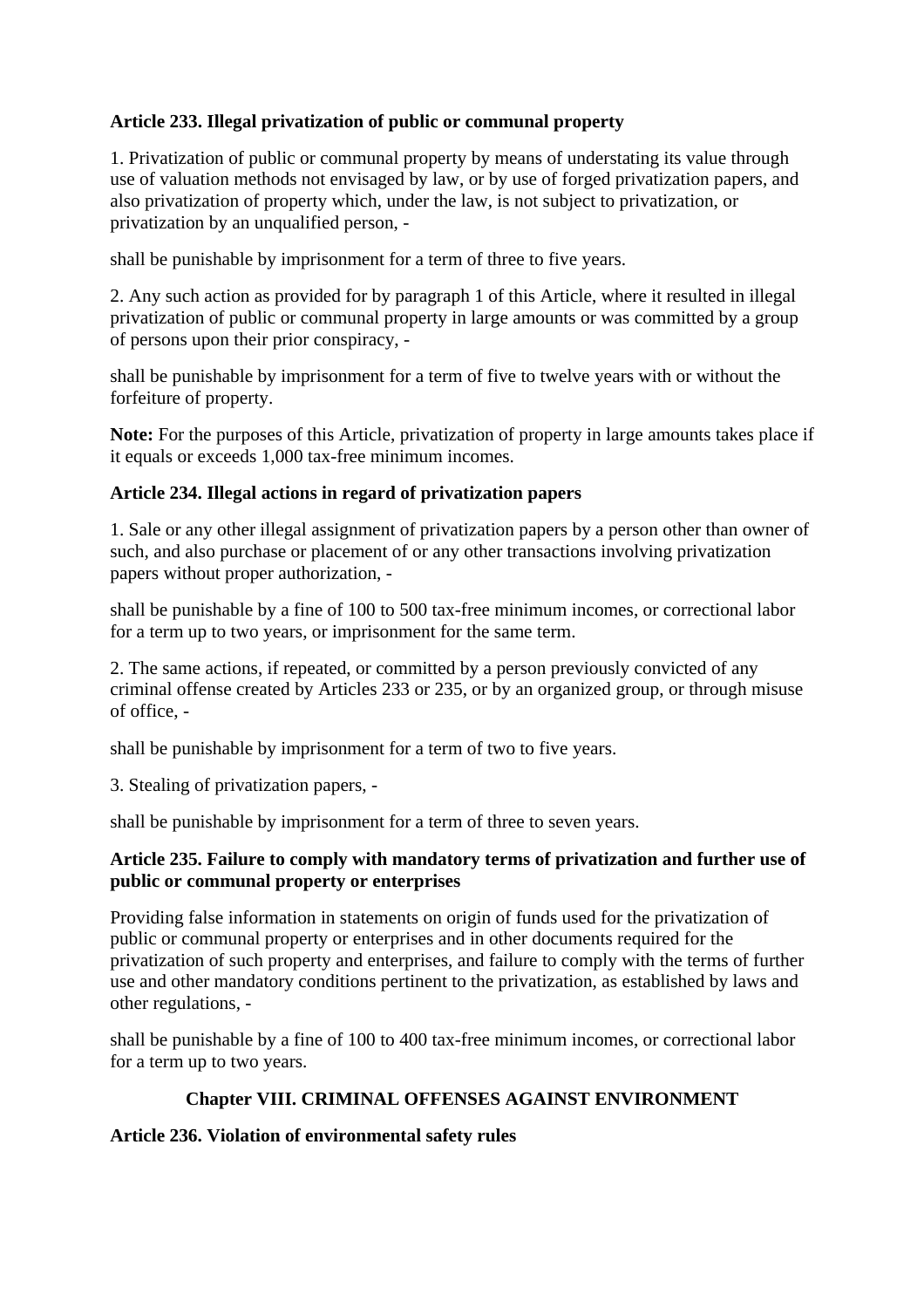Violation of regulations on environmental assessment or environmental safety during designing, location, construction, reconstruction, putting into operation, operation, and closure of industrial plants, facilities, mobile units and other objects, where it caused death of people, or environmental pollution of large areas, or other grave consequences, -

shall be punishable with imprisonment for a term of five to ten years with the deprivation of the right to occupy certain positions or engage in certain activities for a term up to three years.

# **Article 237. Failure to eliminate consequences of environmental pollution**

Failure to perform or improper performance of decontamination or other recreational measures related to elimination of consequences of environmental pollution by a person in discharge of his/her duties on areas contaminated by hazardous substances or exposed to radiation, where it caused death of people or any other grave consequences, -

shall be punishable by restraint of liberty for a term up to five years, or imprisonment for the same term, with the deprivation of the right to occupy certain positions or engage in certain activities for a term not exceeding three years.

## **Article 238. Concealment or misrepresentation of information on environmental status or disease incidence among the population**

1. Concealment or misrepresentation, by an official, of information on environmental status, including the radiation situation which is related to pollution of land, water, air, food or food resources and adversely effects the health of people, flora and fauna, and also the disease incidence among the population in areas of increased environmental concern, -

shall be punishable by a fine up to 100 tax-free minimum incomes, or deprivation of the right to occupy certain positions or engage in certain activities for a term up to three years, or restraint of liberty for a term up to three years.

2. The same acts, if repeated, or committed in an area announced to be an emergency zone, or where they caused death of people or other grave consequences, -

shall be punishable by restraint of liberty for a term of two to five years, or imprisonment for the same term, with or without deprivation of the right to occupy certain positions or engage in certain activities for a term not exceeding three years.

## **Article 239. Contamination or deterioration of land**

1. Contamination or deterioration of land by substances, waste or other materials hazardous to human life and health or the environment, as the result of violation of special rules, where these acts exposed human life and health or environment to danger, -

shall be punishable by a fine of 200 tax-free minimum incomes, or deprivation of the right to occupy certain positions or engage in certain activities for a term up to three years.

2. The same acts that caused death of people or massive spread of disease among them, or any other grave consequences, -

shall be punishable by restraint of liberty for a term of two to five years, or imprisonment for the same term, with or without the deprivation of the right to occupy certain positions or engage in certain activities for a term up to three years.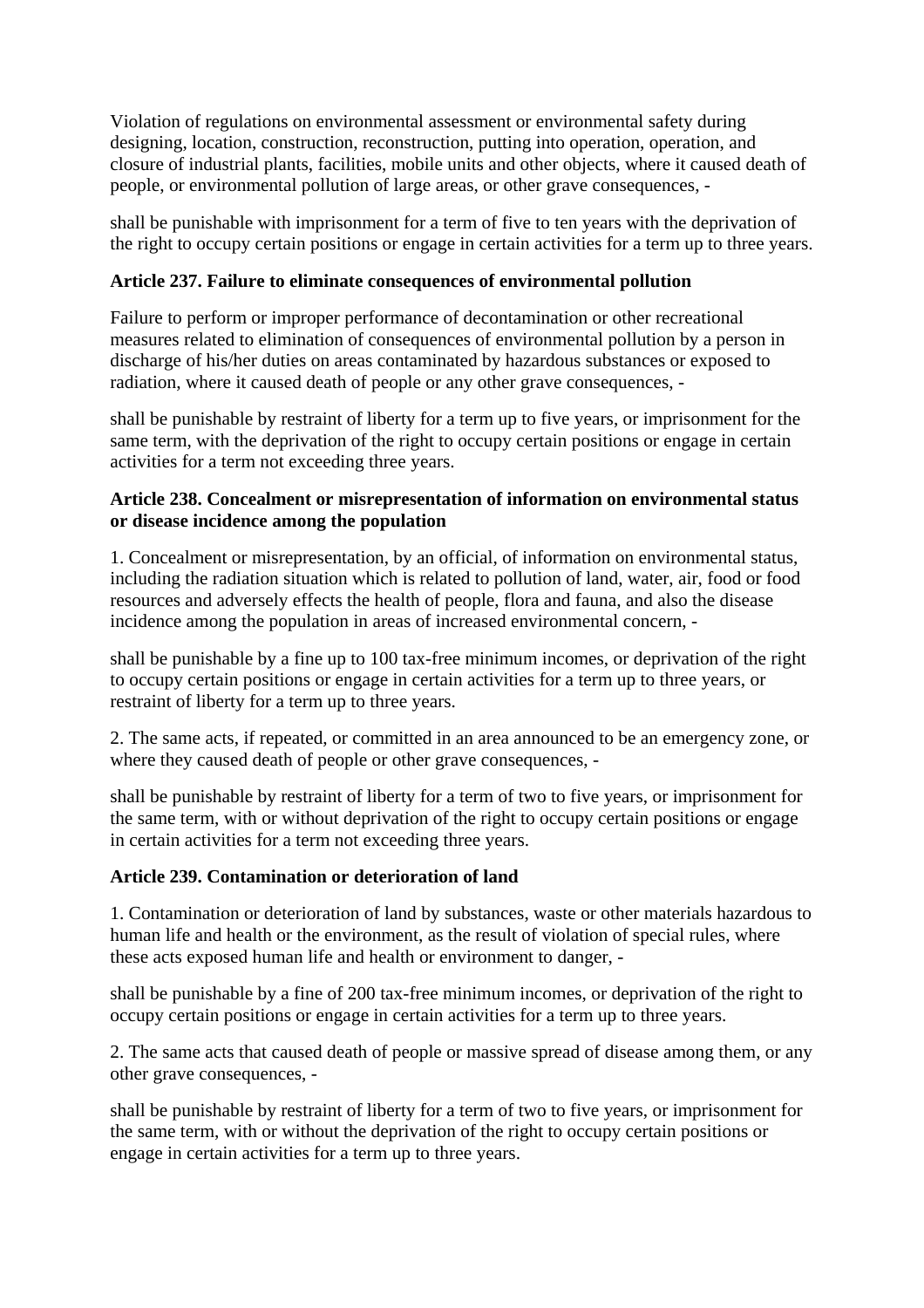# **Article 240. Violation of rules related to the protection of mineral resources**

1. Violation of prescribed rules related to the protection of mineral resources, where it exposed human life and health or environment to danger, and also unlawful mining of mineral resources, -

shall be punishable by a fine up to 50 tax-free minimum incomes, or restraint of liberty for a term up to two years.

2. The same acts committed on territories and sites of natural conservation, or repeated, or where they caused death of people or massive spread of disease among them, or any other grave consequences, -

shall be punishable by restraint of liberty for a term of two to five years, or imprisonment for the same term, with the forfeiture of illegally mined resources and mining equipment.

### **Article 241. Air pollution**

1. Pollution or other change of natural characteristics of air by hazardous substances, waste or other material generated by industrial or other production, as a result of violation of special rules, where these acts exposed human life and health or environment to danger,

shall be punishable by a fine of 100 to 200 tax-free minimum incomes, or restraint of liberty for a term up to three years, with or without the deprivation of the right to occupy certain positions or engage in certain activities for the same term.

2. The same acts that caused death of people or any other grave consequences, -

shall be punishable by restraint of liberty for a term of two to five years, or imprisonment for the same term, with or without the deprivation of the right to occupy certain positions or engage in certain activities for a term up to three years.

## **Article 242. Violation of rules related to water protection**

1. Violation of rules related to the protection of water (water reservoirs), where it resulted in contamination of surface or underground water and water-bearing horizons, potable or curative water springs, or caused changes in their natural characteristics, or caused exhaustion of water springs and exposed human life and health or environment to danger, -

shall be punishable by a fine of 100 to 200 tax-free minimum incomes, or deprivation of the right to occupy certain positions or engage in certain activities for a term up to five years, or restraint of liberty for the same term.

2. The same acts that caused death of people or massive spread of disease among them, or mass destruction of flora and fauna, or any other grave consequences, -

shall be punishable by restraint of liberty for a term up to five years, or imprisonment for the same term.

## **Article 243. Marine pollution**

1. Marine pollution within internal sea or territorial waters of Ukraine or within waters of the exclusive (marine) economic zone of Ukraine by materials or substances hazardous to human life and health, or by waste due to violation of special rules, where it exposed human life and health or sea life to danger, or could obstruct other lawful marine operations, and also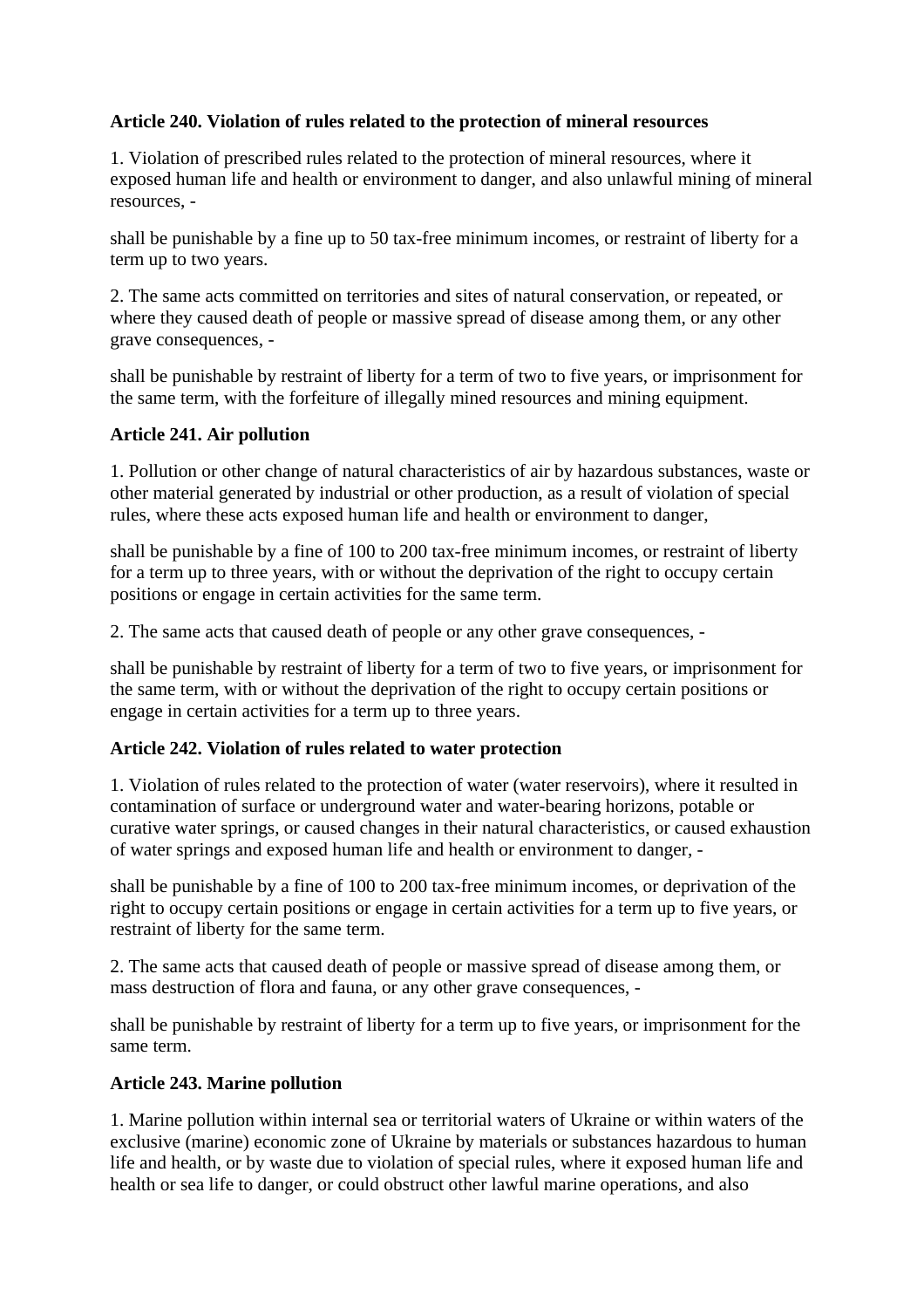unlawful discharge or burial of the said materials, substances or waste within internal sea or territorial waters of Ukraine or in the open sea,

shall be punishable by a fine of 300 to 800 tax-free minimum incomes, or restraint of liberty for a term up to three years, or imprisonment for the same term, with or without the deprivation of the right to occupy certain positions or engage in certain activities for a term up to three years.

2. The same acts that caused death of people or spread of disease among them, or mass destruction of flora and fauna, or any other grave consequences, -

shall be punishable by imprisonment for a term of two to five years with or without the deprivation of the right to occupy certain positions or engage in certain activities for a term up to three years.

3. Failure of authorized officers of any water or air craft or any other facility or construction located in the sea to report information on prepared or completed emergency dumping of hazardous substances or mixtures that contain any such substances in excess of prescribed limits, or any other waste, and also inevitable damage caused thereby within internal sea or territorial waters of Ukraine or in the open sea, where it exposed human life and health or sea life to danger, or could cause damage to health resorts and rehabilitation zones or obstruct other lawful marine operations, -

shall be punishable by a fine of 100 to 200 tax-free minimum incomes, or deprivation of the right to occupy certain positions or engage in certain activities for a term up to five years, or restraint of liberty for a term up to three years.

## **Article 244. Violation of law on the continental shelf of Ukraine**

1. Violation of law on the continental shelf of Ukraine, where it caused significant damage, and also failure of a person responsible for the operation of technological installations or other sources of risk in a safety zone to take measures for the protection of sea life against hazardous effect of waste or radiation and energy, where it exposed sea life or human life or health to danger, -

shall be punishable by a fine of 100 to 200 tax-free minimum incomes, or restraint of liberty for a term up to three years, or imprisonment for a term up to two years, with or without the forfeiture of all instruments utilized by the culprit to commit this offense.

2. Exploration, prospecting and mining of natural resources or any other operations on the continental shelf of Ukraine carried out by foreign nationals, unless they comply with an agreement concluded between Ukraine and a foreign country concerned, consent to the binding character of which was granted by the Verkhovna Rada (Parliament) of Ukraine, or by a special permit issued in a manner prescribed by law, -

shall be punishable by a fine of 50 to 100 tax-free minimum incomes, or arrest for a term up to six months, with the forfeiture of equipment.

# **Article 245. Destruction or impairment of forests**

1. Destruction or impairment of forests, plantations of trees around populated areas, alongside railroads, or any other such plantation by fire or any other generally dangerous method, -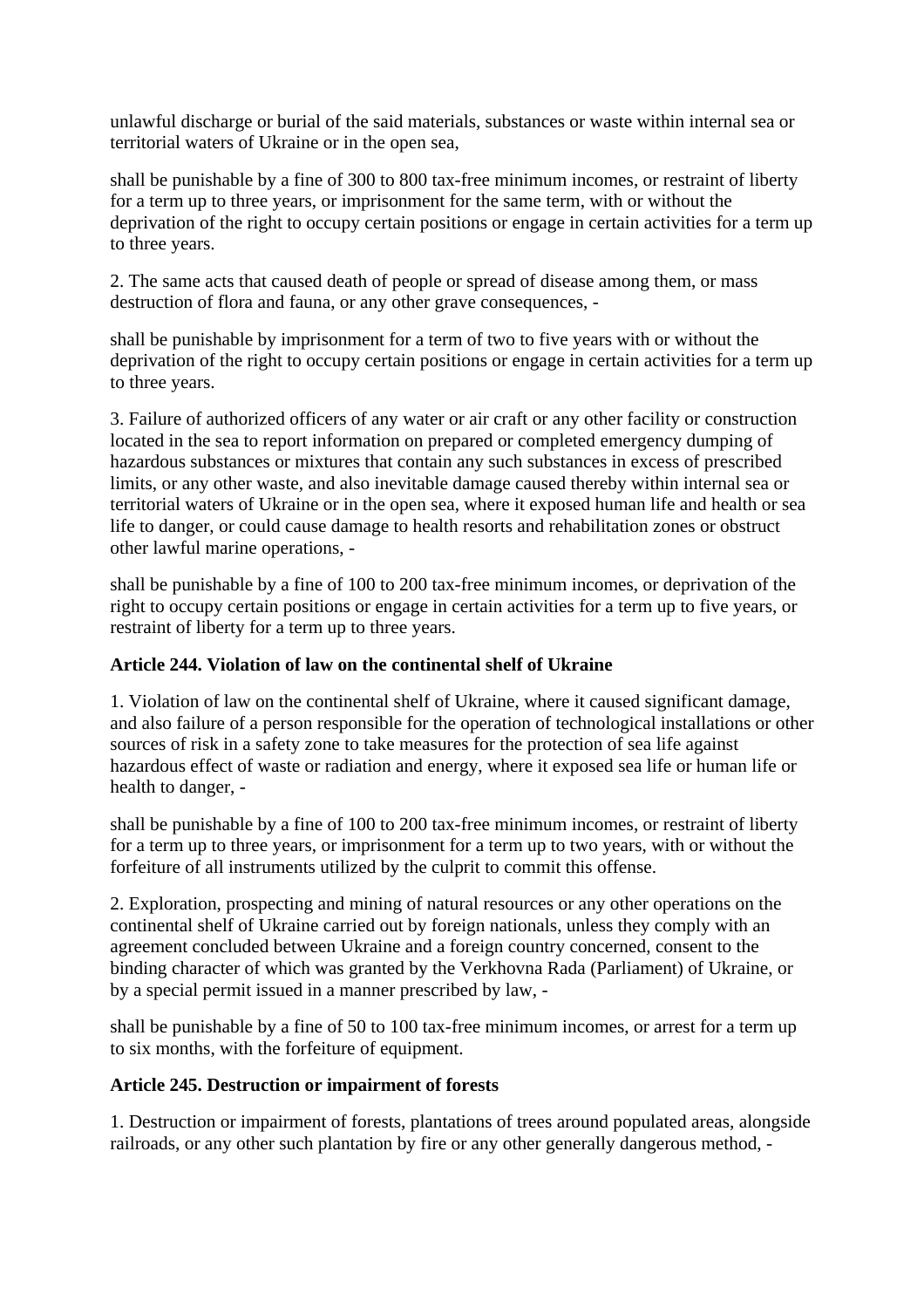shall be punishable by restraint of liberty for a term of two to five years, or imprisonment for the same term.

2. The same actions that caused death of people, mass destruction of animals, or any other grave consequences, -

shall be punishable by imprisonment for a term of five to ten years.

## **Article 246. Illegal cutting of forests**

Illegal cutting of trees and shrubs in forests, forest shelter-belts and other forest implantation, where it caused significant damage, and also any such acts committed in national parks or territories and sites of natural conservation, or in other specially protected forests,

shall be punishable by a fine of 50 of 100 tax-free minimum incomes, or arrest for a term up to six months, or restraint of liberty for a term up to three years, or imprisonment for the same term, with the forfeiture of the proceeds of crime.

## **Article 247. Violation of law on plants protection**

Violation of rules established with regard to fight against pests and plant diseases and other statutory requirements related to plants protection, where it caused any grave consequences, -

shall be punishable by a fine up to 100 tax-free minimum incomes, or restraint of liberty for a term up to two years.

## **Article 248. Illegal hunting**

1. Violation of rules related to hunting, where it caused a substantial damage, and also illegal hunting in national parks or any territories and sites of natural conservation, or hunting for animals, birds or other species listed in the Red Book of Ukraine, -

shall be punishable by a fine up to 100 tax-free minimum incomes, or restraint of liberty for a term up to three years, with the forfeiture of the hunting tools and all proceeds.

2. The same acts committed by an official through abuse of office, or by a group of persons upon their prior conspiracy, or by a method that caused mass destruction of animals, birds, or any other species, or by use of vehicles, or by a person previously convicted of the offense created by this Article, -

shall be punishable by a fine of 100 to 200 tax-free minimum incomes, or restraint of liberty for a term up to five years, or imprisonment for the same term, with the forfeiture of hunting tools and proceeds.

## **Article 249. Illegal fishing or hunting or any other sea hunting industry**

1. Illegal fishing or hunting or any other sea hunting industry that caused significant damage, -

shall be punishable by a fine up to 100 tax-free minimum incomes, or restraint of liberty for a term up to three years, with the forfeiture of tools and proceeds.

2. The same acts committed by way of mass destruction of fish, animals or other species, or by a person previously convicted of the offense created by this Article, -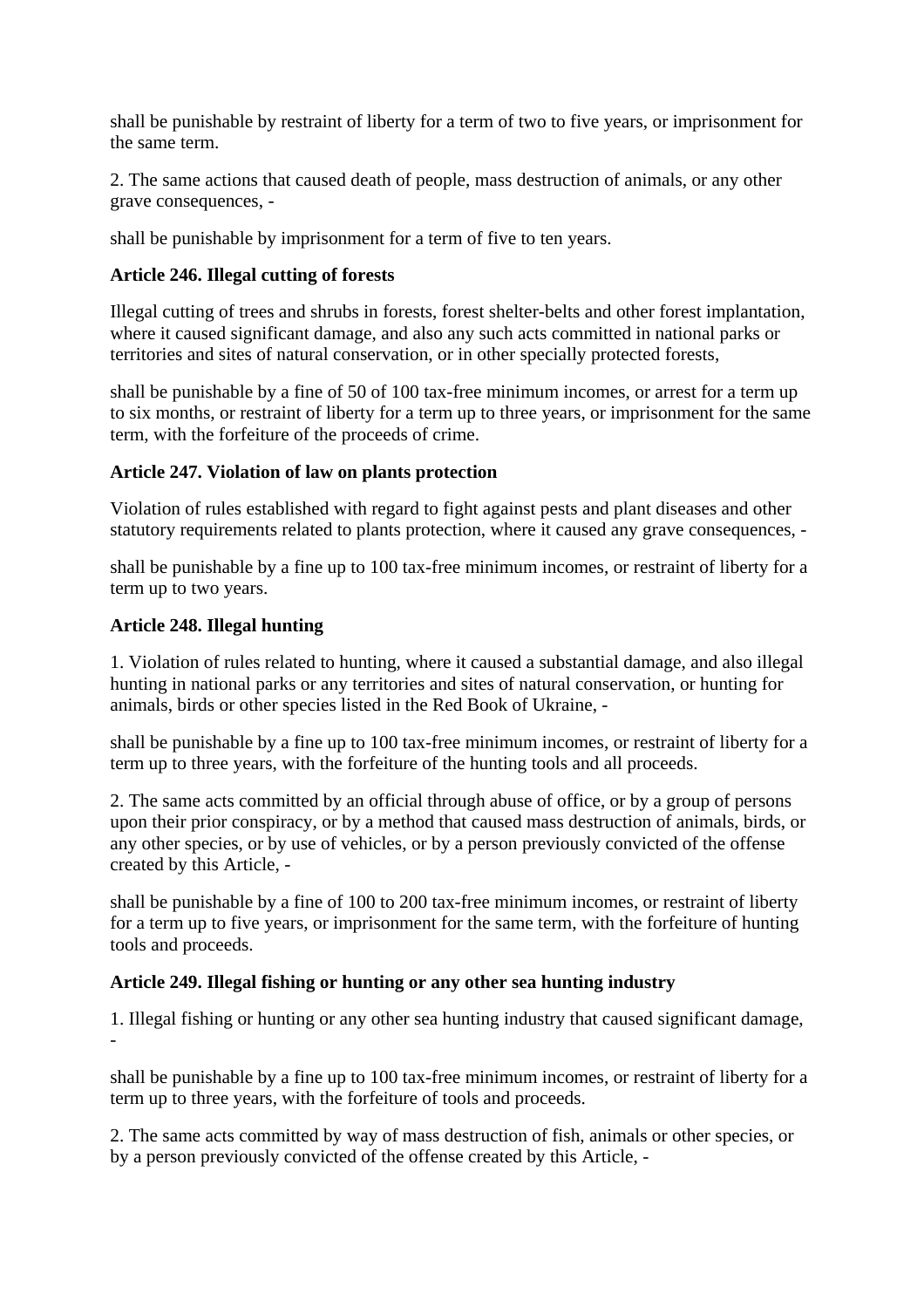shall be punishable with a fine of 100 to 200 tax-free minimum incomes, or restraint of liberty for a term up to three years, or imprisonment for the same term, with the forfeiture of tools and proceeds.

# **Article 250. Blasting in contravention of fishery conservation regulations**

Conducting blasting operations in contravention of fish and water wildlife conservation regulations, -

shall be punishable by a fine up to 50 tax-free minimum incomes, or arrest for a term up to six months, or restraint of liberty of two to five years, or imprisonment for the term of three years.

## **Article 251. Violation of veterinary regulations**

Violation of veterinary regulations that resulted in a spread of epizootic diseases or any other grave consequences, -

shall be punishable by a fine of 100 to 200 tax-free minimum incomes, or deprivation of the right to occupy certain positions or engage in certain activities for a term up to five years, or restraint of liberty for a term up to three years, or imprisonment for the same term.

## **Article 252. Willful destruction or impairment of territories protected by the State and sites of natural conservation**

1. Willful destruction or impairment of territories protected by the State and sites of natural conservation, -

shall be punishable by a fine of 100 to 200 tax-free minimum incomes, or restraint of liberty for a term up to three years.

2. The same acts committed by setting fire or any other generally dangerous method, where they caused death of people or any other grave consequences, -

shall be punishable by imprisonment for a term of five to twelve years.

## **Article 253. Designing or operation of constructions without systems of environmental protection**

1. Making and submitting designs or any other similar documentation to a customer by an official or authorized person without mandatory environmental protection installations, or putting such constructions into operation without such protective installations, where these actions created a risk of serious technological accidents or environmental disasters, destruction or mass spread of diseases among the population, or any other grave consequences, -

shall be punishable by deprivation of the right to occupy certain positions or engage in certain activities for a term up to three years, or restraint of liberty for the same term.

2. The same actions that caused any of the consequences provided for in the first paragraph of this Article, -

shall be punishable by restraint of liberty for three to five years, or imprisonment for a term up to five years.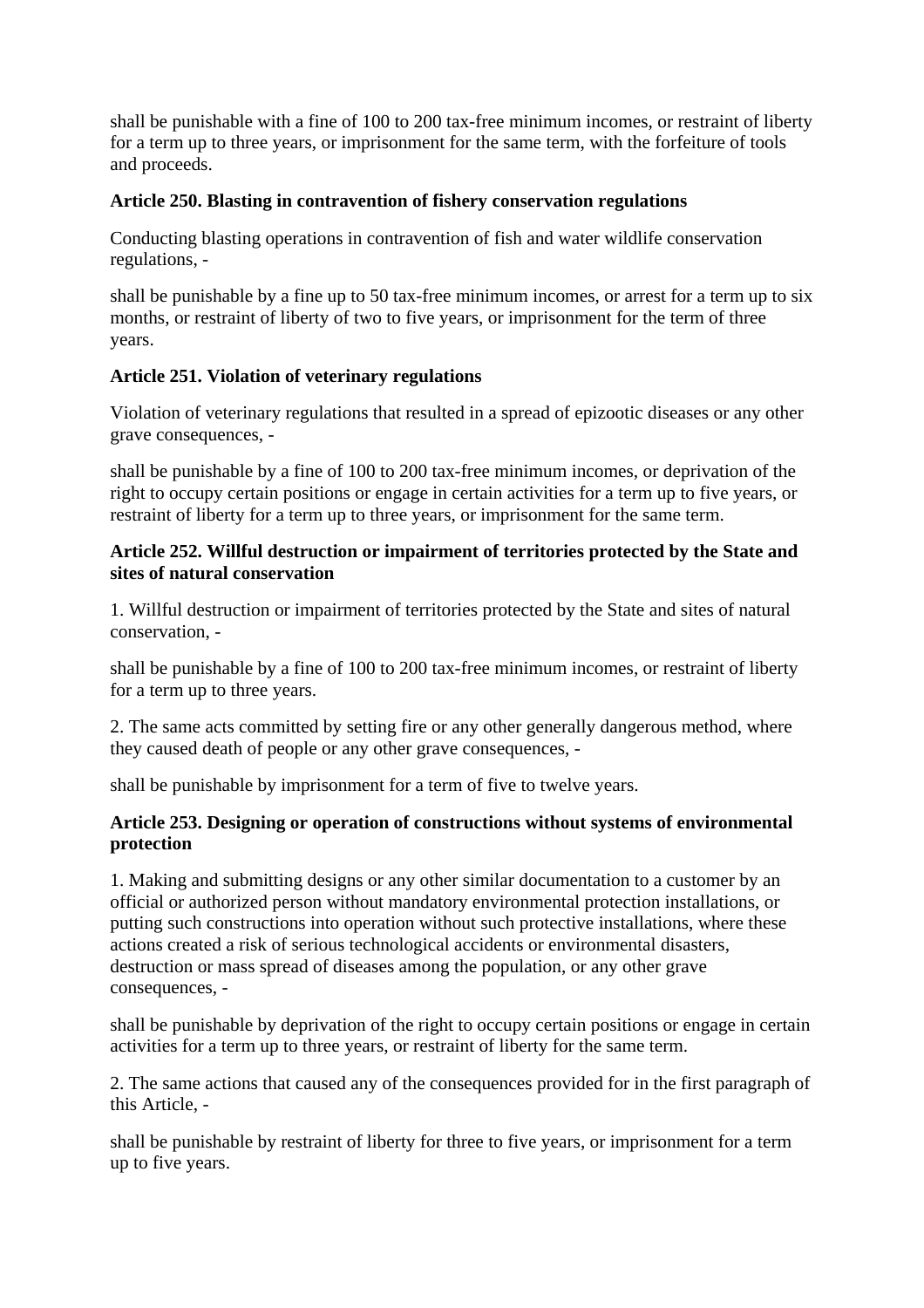## **Article 254. Wasteful use of lands**

Wasteful use of lands that caused a lasting depletion or loss of fertility, exclusion of such lands from the process of agricultural production, washout of humus soil, or deterioration of soil structure, -

shall be punishable by a fine up to 250 tax-free minimum incomes, or restraint of liberty for a term up to two years, or imprisonment of the same term, with or without the deprivation of the right to occupy certain positions or engage in certain activities for a term up to three years.

# **Chapter IX. CRIMES AGAINST PUBLIC SAFETY**

### **Article 255. Creation of a criminal organization**

1. Creation of a criminal organization for the purpose of committing a grave or special grave offense, and also leadership or participation in such organization, or participation of offenses committed by such organization, and also the organizing, running or facilitating a meeting (convention) of members of criminal organizations or organized groups for the purpose of development of plans and conditions for joint commission of criminal offenses, providing logistical support of criminal activities or coordination of activities of so associated criminal organizations or organized groups, -

shall be punishable by imprisonment for a term of five to twelve years.

2. A person, other than an organizer or leader of a criminal organization, shall be discharged from criminal liability for the offense created by this Article, if he/she has voluntary reported the creation of the criminal organization or his/her participation in it, and effectively assisted in uncovering this organization.

### **Article 256. Assistance to members of criminal organizations and covering up of their criminal activity**

1. Assistance, which was not promised in advance, to members of criminal organizations and covering up of their criminal activities by providing premises, shelters, vehicles, information, documents, equipment, money, or securities, and also taking other actions, which were not promised in advance, to create conditions facilitating their criminal activities, -

shall be punishable by imprisonment for a term of three to five years.

2. The same actions committed by an official or repeated, -

shall be punishable by imprisonment for a term of five to ten years with the deprivation of the right to occupy certain positions or engage in certain activities for a term up to three years.

## **Article 257. Gangsterism**

Organizing an armed criminal gang for the purpose of attacking businesses, institutions, organizations or private individuals, and also participation in such gang or its attacks, -

shall be punishable by imprisonment for a term of five to fifteen years with the forfeiture of property.

## **Article 258. Act of terrorism**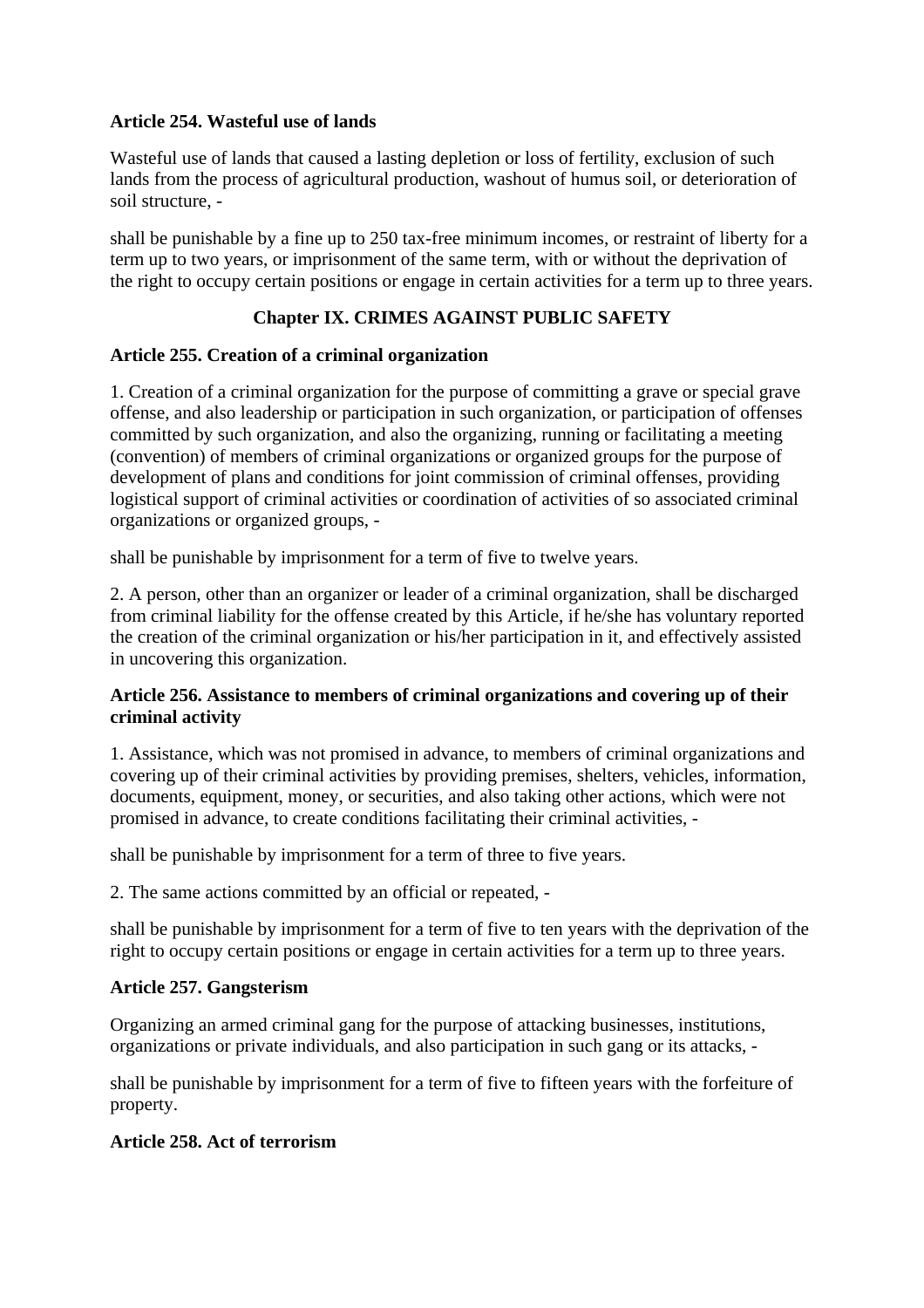1. An act of terrorism, that is the use of weapons, explosions, fire or any other actions that exposed human life or health to danger or caused significant pecuniary damage or any other grave consequences, where such actions sought to violate public security, intimidate population, provoke an armed conflict, or international tension, or to exert influence on decisions made or actions taken or not taken by government agencies or local government authorities, officials and officers of such bodies, associations of citizens, legal entities, or to attract attention of the public to certain political, religious or any other convictions of the culprit (terrorist), and also a threat to commit any such acts for the same purposes, -

shall be punishable by imprisonment for a term of five to ten years.

2. The same actions, if repeated or committed by a group of persons upon their prior conspiracy, or where these actions caused significant property damage or other grave consequences, -

shall be punishable by imprisonment for a term of seven to twelve years.

3. Any such actions as provided for by paragraph 1 or 2 of this Article, where they caused death of people, -

shall be punishable by imprisonment for a term of ten to fifteen years, or life imprisonment.

4. Establishing, leading, or participating in a terrorist group or terrorist organization, and also providing logistical, organizational or any other assistance in order to facilitate the establishment or operation of a terrorist group or terrorist organization, -

shall be punishable by imprisonment of eight to fifteen years.

5. Any person, other than an organizer or leader, shall be discharged from criminal liability for any action provided for in paragraph 4 of this Article, if he/she has voluntarily reported it to a law enforcement authority and assisted in termination of existence or operations of such terrorist group or organization, or in uncovering criminal offenses related to the creation or operation of such terrorist group or organization, unless his/her actions contain no elements of any other offense.

## **Article 259. Knowingly false report of a threat to the safety of citizens, destruction or impairment of property**

1. Knowingly false report of the preparation of an explosion or fire or any other actions that may cause death of people or any other grave consequences, -

shall be punishable by a fine of 50 to 100 tax-free minimum incomes, or arrest for a term up to six months, or restraint of liberty for a term up to three years.

2. The same action that caused any grave consequences or repeated, -

shall be punishable by imprisonment for a term of two to five years.

## **Article 260. Creation of unlawful paramilitary or armed formations**

1. Creation of paramilitary formations in contravention of Ukrainian laws, and participation in the operations, -

shall be punishable by imprisonment for a term of two to eight years.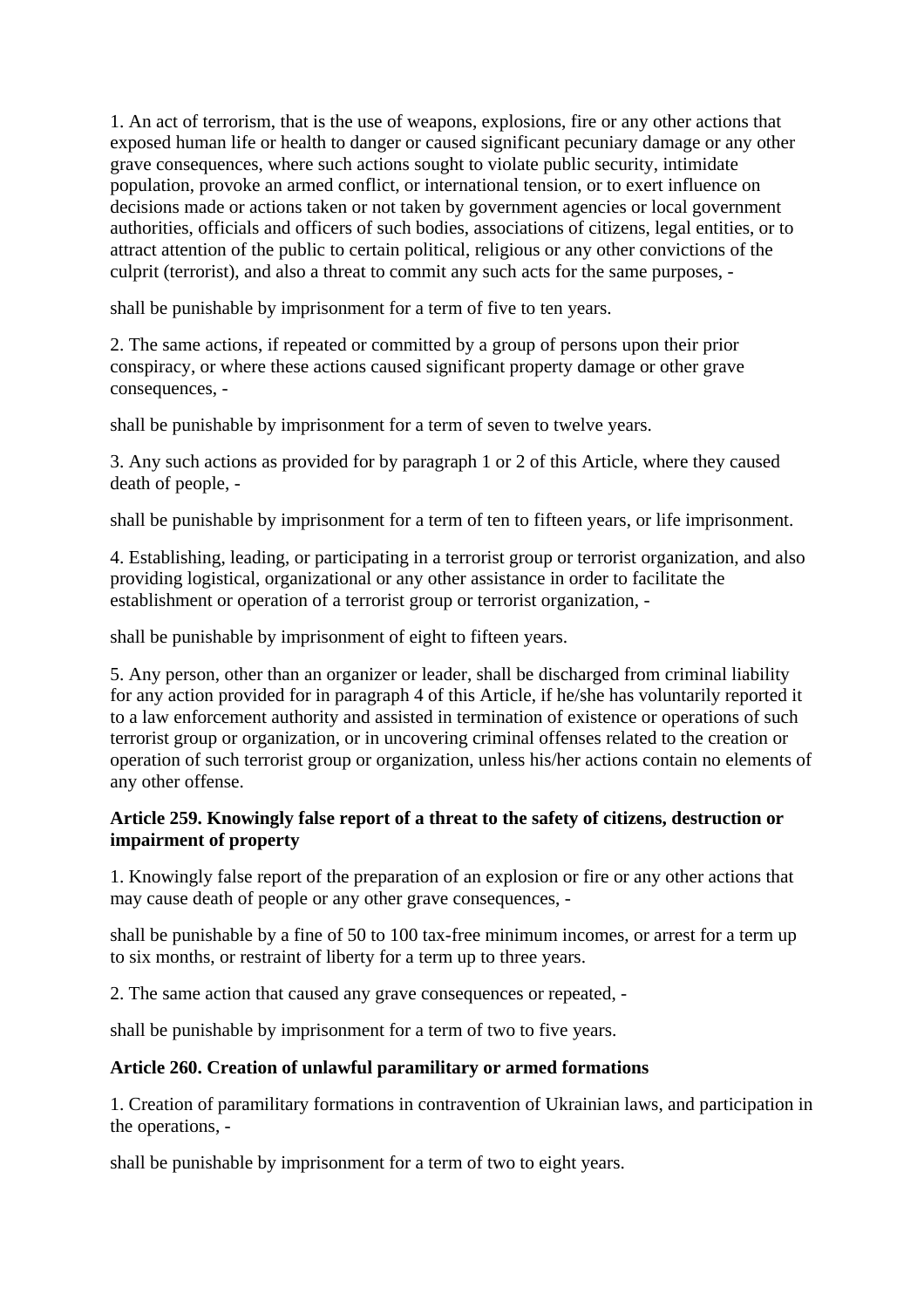2. Creation of armed formations in contravention of Ukrainian laws, and participation in the operations, -

shall be punishable by imprisonment for a term of three to eight years.

3. Leadership in the formations specified in paragraphs 1 and 2 of this Article, financing, supplying weapons, ammunition, explosives or military enginery to these formations, -

shall be punishable by imprisonment for a term of five to ten years.

4. Participation in attacks on businesses, institutions, organizations or private individuals, as a member of formations specified in paragraphs 1 and 2 of this Article, -

shall be punishable by imprisonment for a term of seven to twelve years.

5. Any such actions as provided for by paragraph 4 of this Article, where they caused death of people or any other grave consequences, -

shall be punishable by imprisonment for a term of ten to fifteen years.

6. Any person, who was a member of formations specified in this Article, shall be discharged from criminal under this Article for any actions provided for in paragraph 1 or 2 of this Article, if he/she has voluntarily abandoned any such formation and reported its existence to government agencies or local government authorities.

## **Note:**

1. A paramilitary formation shall mean a formation or a group that has a military organizational structure, including the unity of command, subordination and discipline, and performs military exercise, line training and physical drills.

2. An armed formation shall mean a military group that is illegally armed with firearms, explosives or other weapons fit for use.

## **Article 261. Attacks on objects which contain any items of increased danger to the environment**

Attacks on any objects with any radioactive, chemical, biological or explosive materials, substances, or items produced, stored, used or transported therein, for the purpose of seizure, impairment or destruction of any such objects, -

shall be punishable by imprisonment for a term of five to twelve years.

## **Article 262. Stealing, appropriation or extortion of firearms, ammunition, explosives or radioactive material, or obtaining them by fraud of abuse of office**

1. Stealing, appropriation or extortion of firearms (other than smoothbore hunting guns), ammunition, explosive substances, explosive devices or radioactive material, or obtaining them by fraud, -

shall be punishable by imprisonment for a term of three to seven years.

2. The same actions, if repeated, or committed by a group of persons upon their prior conspiracy, and also obtaining items listed in paragraph 1 of this Article through abuse of office, -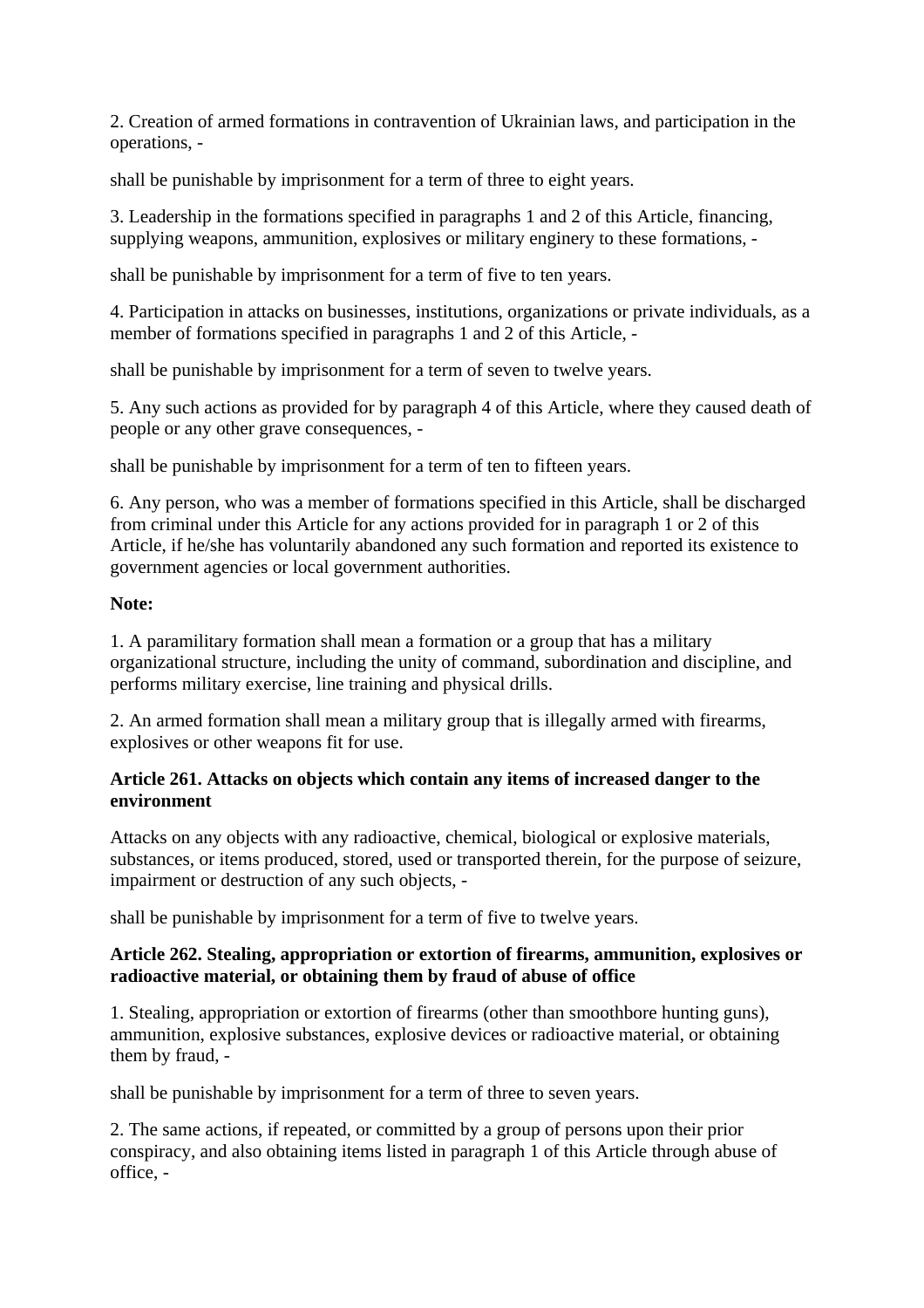shall be punishable by imprisonment for a term of five to ten years.

3. Any such actions as provided for by paragraph 1 or 2 of this Article, where committed by an organized group, and also brigandism for the purpose of stealing firearms (other than smoothbore hunting guns), ammunition, explosives or radioactive materials, and also extortion of any such items accompanied with violence dangerous to human life or health, -

shall be punishable by imprisonment for a term of ten to fifteen years with the forfeiture of property.

### **Article 263. Unlawful handling of weapons, ammunition or explosives**

1. Carrying, storing, purchasing, producing, repairing, transferring or selling firearms (other than smoothbore hunting guns), ammunition, explosive substances or explosive devices without a permit required by law, -

shall be punishable by imprisonment for a term of two to seven years.

2. Carrying, producing, repairing or selling of daggers, Finnish knives, brass knuckles or cold arms without a permit required by law, -

shall be punishable by a fine up to 50 tax-free minimum incomes, or restraint of liberty for a term up of two to five years, or imprisonment for a term up to three years.

3. A person, who committed an offense created by paragraph 1 or 2 of this Article, shall be discharged from criminal liability, if that person voluntarily surrendered weapons, ammunition, explosive substances or explosive devices to the authorities.

### **Article 264. Negligent storage of firearms or ammunition**

Negligent storage of firearms or ammunition that caused death of people or any other grave consequences, -

shall be punishable by restraint of liberty for a term up to three years, or imprisonment for the same term.

### **Article 265. Unlawful handling of radioactive materials**

1. Purchasing, carrying, storing, using, transferring, modifying, destroying, cutting or breaking radioactive materials (sources of ionizing radiation, radioactive substances or nuclear materials in any physical state in any installation or product, or in any other form) without a permit required by law, -

shall be punishable by imprisonment for a term of two to five years.

2. The same actions that caused death of people or any other grave consequences, -

shall be punishable by imprisonment for a term of five to ten years.

### **Article 266. Threats to steal or use radioactive materials**

1. Threats to steal or use radioactive materials for the purpose of forcing a person, or a legal entity, or an international organization, or the State to take or abstain from any action, if there were are reasonable grounds to believe that the threats could be fulfilled, -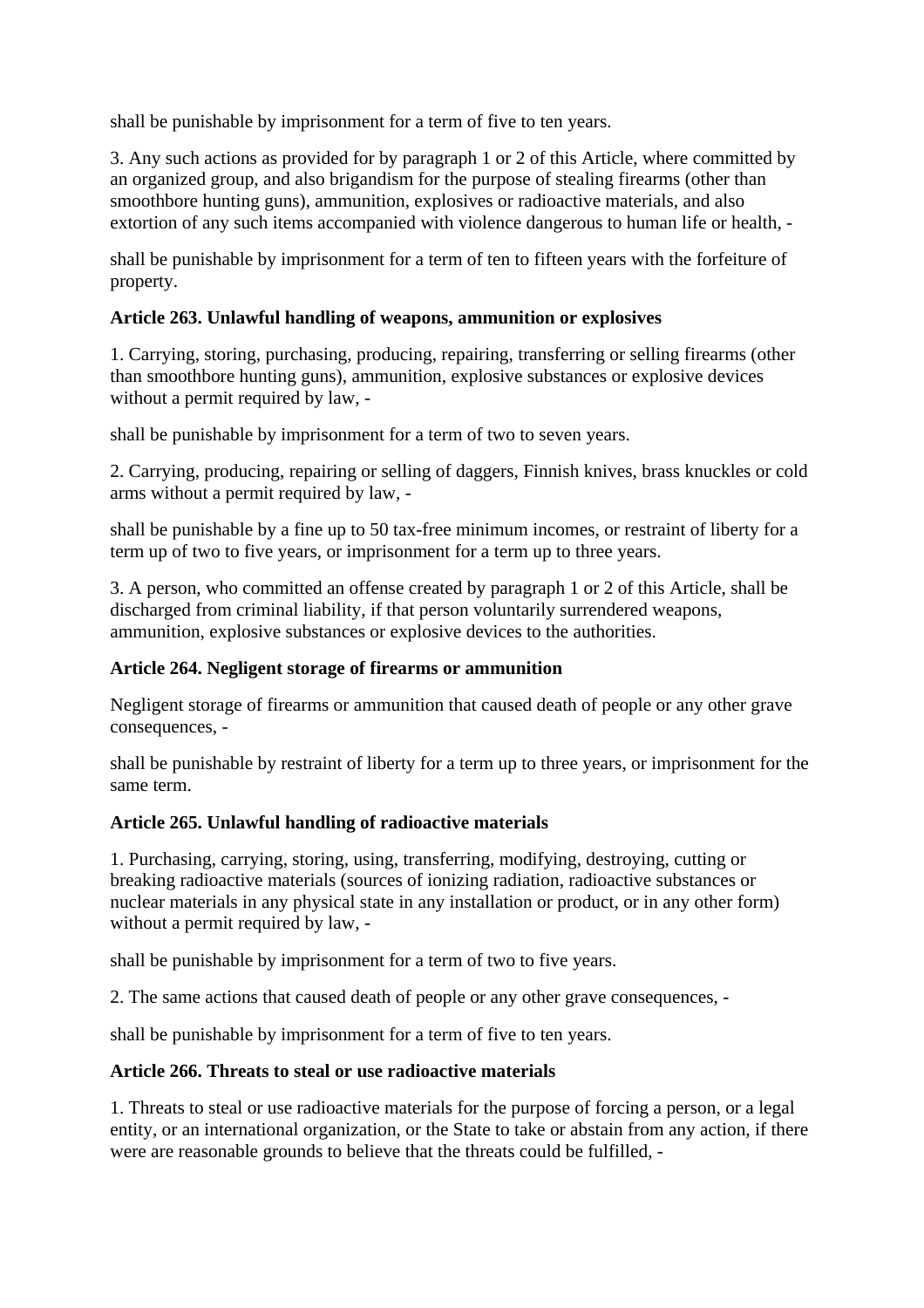shall be punishable by imprisonment for a term up to three years.

2. Threats to use radioactive materials for the purposed of causing death of people or any other grave consequences, if there were reasonable grounds to believe that the threats could be fulfilled, -

shall be punishable by imprisonment for a term up to five years.

### **Article 267. Violation of regulations on handling explosives, flammable and caustic substances, or radioactive materials**

1. Violation of regulations on storing, using, keeping records of, or transporting explosive substances or radioactive materials or any other rules on handling them, and also illegal mailing or shipping of the aforesaid substances, where this violation caused a risk of death of people or any other grave consequences, -

shall be punishable by a fine up to 50 tax-free minimum incomes, or correctional labor for a term up to two years, or restraint of liberty for a term up to three years, or imprisonment for a term up to three years.

2. The same actions and also illegal mailing or shipping of flammable or caustic substances, where they causes death of people or any other grave consequences. -

shall be punishable by imprisonment for a term of three to twelve years.

### **Article 268. Illegal movement of waste and secondary raw materials to Ukraine**

1. Movement of waste or secondary raw materials to or through Ukraine without a proper permit, -

shall be punishable by the fine up to 100 tax-free minimum incomes, or restraint of liberty for a term up to three years.

2. Movement, to or through Ukraine, of substances or materials classified as hazardous waste, movement of which to Ukraine is prohibited, -

shall be punishable by a fine up of 50 to 200 tax-free minimum incomes, or imprisonment for a term up to three years.

### **Article 269. Illegal transportation of explosive or flammable substances by aircraft**

1. Illegal transportation of explosive or flammable substances by aircraft, -

shall be punishable by a fine up to 50 tax-free minimum incomes, or correctional labor for a term up to two years, or imprisonment for the same term.

2. The same actions that caused death of people or any other grave consequences, -

shall be punishable by imprisonment for a term of three to ten years.

### **Article 270. Violation of fire safety requirements established by law**

1. Violation of fire safety requirements established by law, where it caused a fire that resulted in any damage to human health or heavy property damage, -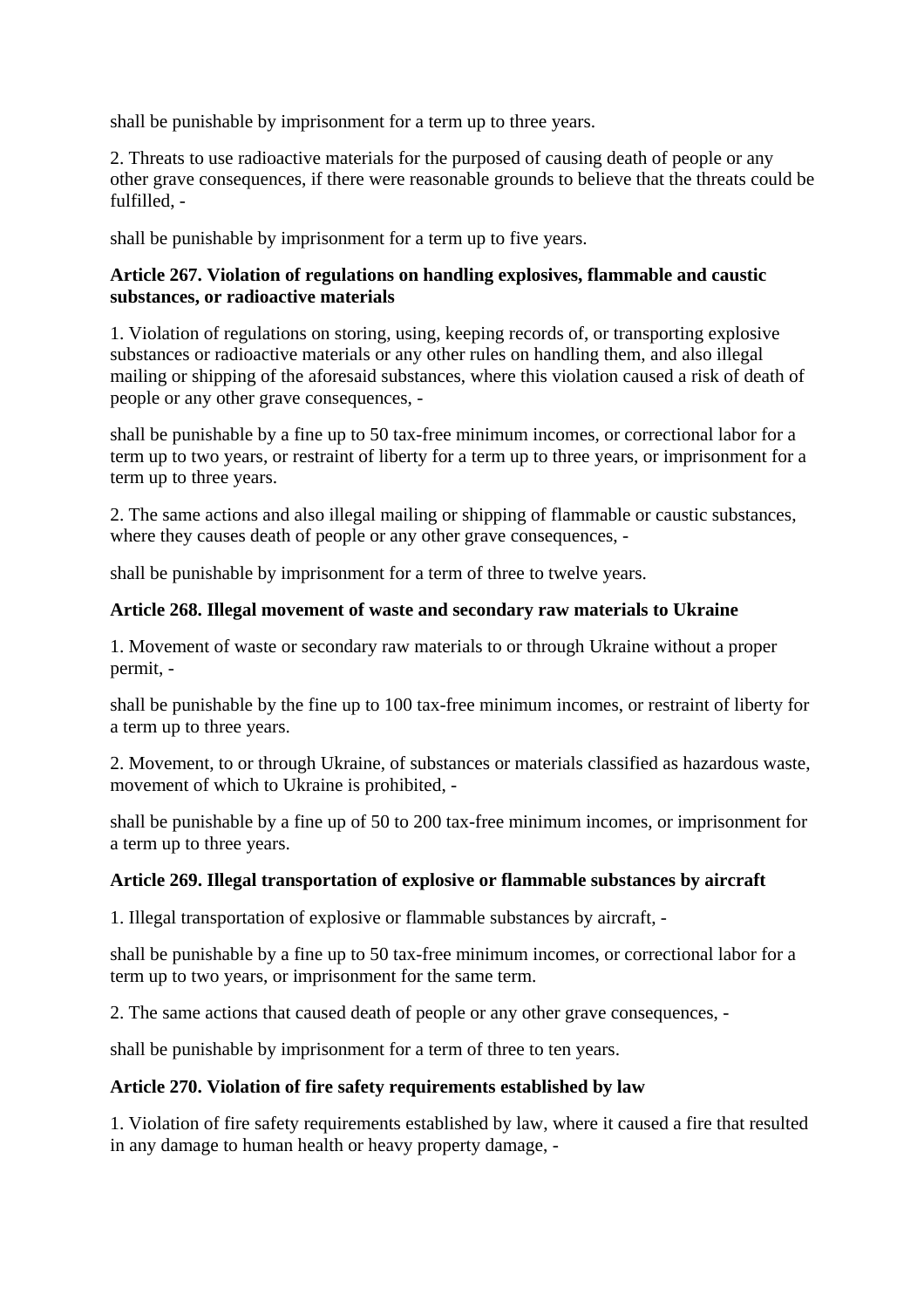shall be punishable by a fine of 50 to 100 tax-free minimum incomes, or correctional labor for a term up to two years, or restraint of liberty for a term up to three years.

2. The same action that caused death of people, especially heavy property damage or any other grave consequences, -

shall be punishable by imprisonment for a term of three to eight years.

**Note:** Property damage is held to be heavy, if direct losses exceed 300 tax-free minimum incomes, and is held to be especially heavy, if direct losses exceed 1000 tax-free minimum incomes.

# **Chapter X. CRIMINAL OFFENSES AGAINST OCCUPATIONAL SAFETY**

## **Article 271. Violation of occupational safety law**

1. Violation of occupational safety requirements set out in laws and other labor safety regulations committed by an official of a business, institution or organization, or by a private entrepreneur, where this violation caused any harm to the victim's health, -

shall be punishable by a fine up to 50 tax-free minimum incomes, or correctional labor for a term up to two years, or restraint of liberty for the same term.

2. The same act that caused death of people or any other grave consequences, -

shall be punishable by correctional labor for a term up to two years, or restraint of liberty for a term up to five years, or imprisonment for a term up to seven years, with or without the deprivation of the right to occupy certain positions or engage in certain activities for a term up to two years.

## **Article 272. Violation of safety rules related to high-risk operations**

1. Violation of safety rules related to high-risk operations in industrial production or at any enterprise by a person obliged to observe them, where this violation caused the risk of death of people or the risk any other grave consequences, or caused any harm to the victim's health,

shall be punishable by a fine up to 50 tax-free minimum incomes, or correctional labor for a term up to two years, or restraint of liberty for a term up to three years, with or without the deprivation of the right to occupy certain positions or engage in certain activities for a term up to three years.

2. The same act that caused death of people or any other grave consequences, -

shall be punishable by restraint of liberty for a term up to five years, or imprisonment for a term up to eight years, with the deprivation of the right to occupy certain positions or engage in certain activities for a term up to three years.

## **Article 273. Violation of safety rules at explosive industries or plants**

1. Violation of safety rules at explosive industries or plants by a person obliged to observe them, where this violation cased a risk of death of people or the risk of any other grave consequences, or caused harm to the victim's health, -

shall be punishable by correctional labor for a term up to two years, or restraint of liberty for a term up to three years, or imprisonment for a term up to three years, with or without the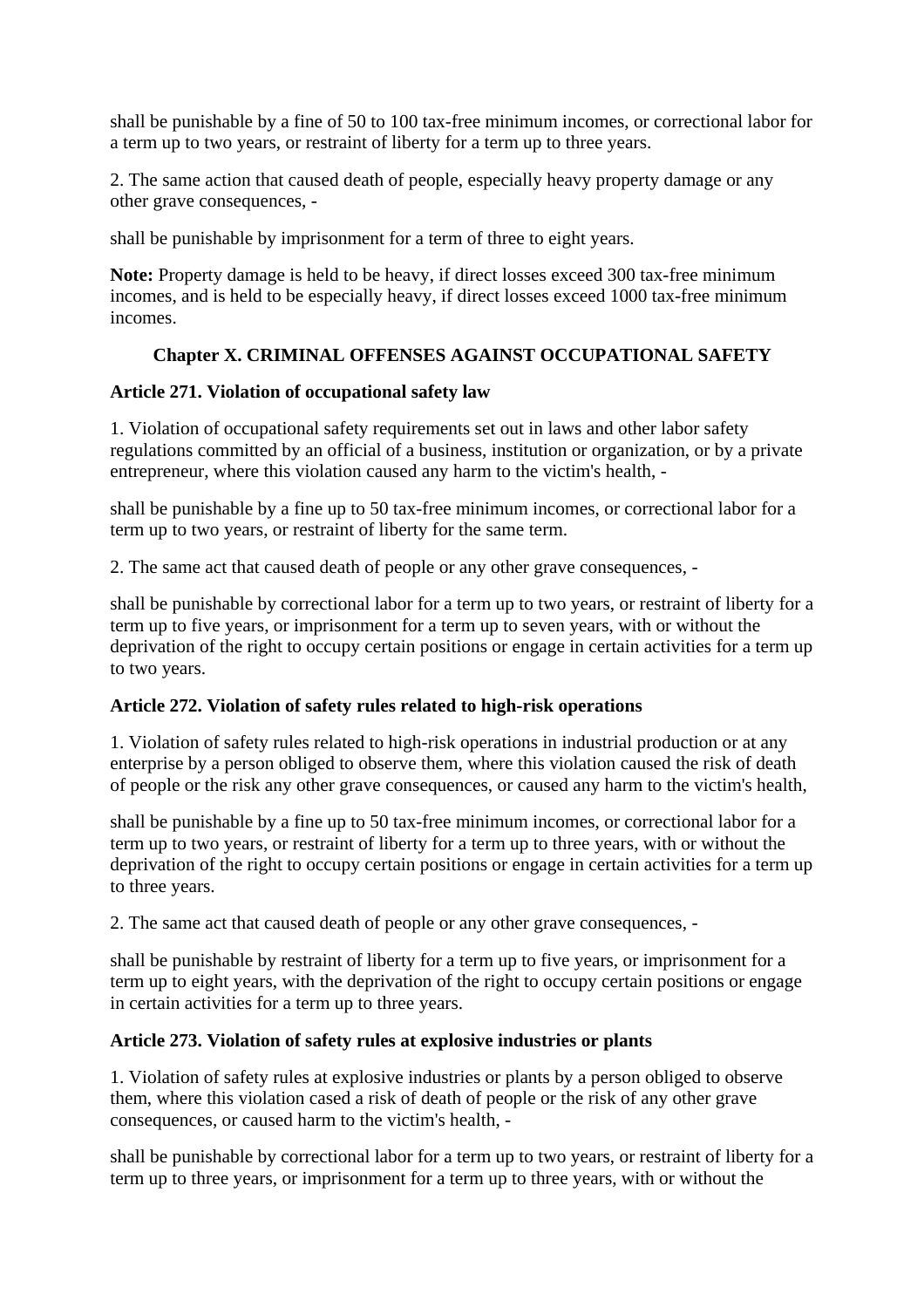deprivation of the right to occupy certain positions or engage in certain activities for a term up two years.

2. The same act that caused death of people or any other grave consequences, -

shall be punishable by restraint of liberty for a term up to five years, or imprisonment for a term of two to ten years, with the deprivation of the right to occupy certain positions or engage in certain activities for a term up to three years.

# **Article 274. Violation of nuclear or radiation safety rules**

1. Violation of nuclear safety rules in the industrial production by a person obliged to observe them, where this violation caused the risk of death of people or the risk of any other grave consequences, or caused harm to the victim's health, -

shall be punishable by restraint of liberty for a term up to four years, or imprisonment for the same term, with the deprivation of the right to occupy certain positions or engage in certain activities for a term up to three years.

2. The same act that caused death of people or any other grave consequences, -

shall be punishable by imprisonment for a term of three to twelve years with the deprivation of the right to occupy certain positions or engage in certain activities for a term up to three years.

# **Article 275. Violation of rules related to safe use of industrial products or safe operation of buildings and constructions**

1. Violation of rules related to safe use of industrial products in the process of developing, designing, manufacturing or storing these products, and also violation of rules related to safe operation of buildings and constructions in the process of designing or constructing them, by a person obliged to observe such rules, where these violations causes the risk of death of people, or the risk of any other grave consequences, or any harm the victim's health, -

shall be punishable by a fine up to 50 tax-free minimum incomes, or correctional labor for a term up to two years, or restraint of liberty for a term up to three years, with or without the deprivation of the right to occupy certain positions or engage in certain activities for a term up to two years.

2. The same act that caused death of people or any other grave consequences, -

shall be punishable by correctional labor for a term up to two years, or restraint of liberty for a term up to five years, or imprisonment for a term of two to five years, with the deprivation of the right to occupy certain positions or engage in certain activities for a term up to three years.

## **Chapter XI. CRIMINAL OFFENSES AGAINST TRAFFIC SAFETY OR SAFETY OF TRANSPORT OPERATIONS**

## **Article 276. Violation of rules related to safety of traffic or operation of railway, water or air transport**

1. Violation of rules related to safety of traffic or transport operations by a worker of railway or water or air transport, and, also repair works of poor quality performed with regard to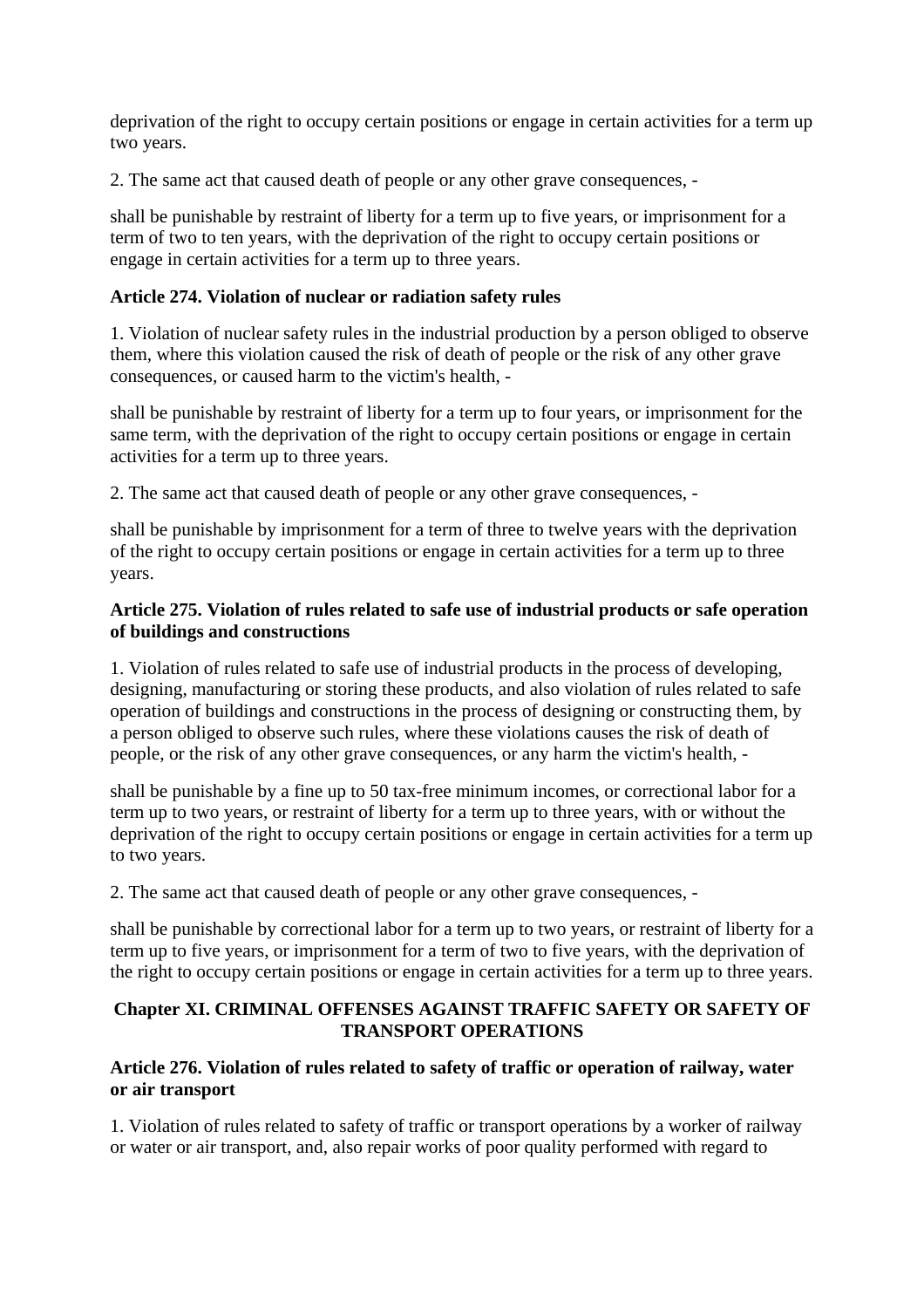transport, railways, signal and communication means, where this violation exposed human lives to danger or caused the risk of any other grave consequences, -

shall be punishable by correctional labor for a term up to two years, or restraint of liberty for a term up to three years.

2. The same acts that caused medium grave or grave injury to a victim, or caused significant pecuniary damage, -

shall be punishable by imprisonment for a term of two to seven years.

3. Any such acts as provided for by paragraph 1 or 2 of this Article, where they caused death of people, -

shall be punishable by imprisonment for a term of seven to fifteen years.

## **Article 277. Endamagement of communication routes and transport means**

1. Willful destruction of or endamagement of communication routes, constructions on these routes, rolling-stock or vessels, signal and communication means, or any other actions taken to render the aforementioned items inoperative, where these actions caused or could cause an accident of a train or a vessel, or disrupted regular transport operations, or caused a exposed human lives to danger or caused the risk of any other grave consequences, -

shall be punishable by a fine up to 100 tax-free minimum incomes, or correctional labor for a term up to two years, or imprisonment for a term up to three years.

2. The same acts that caused medium grave or grave bodily injury to the victim, or caused significant pecuniary damage, -

shall be punishable by imprisonment for a term of three to eight years.

3. Any such acts as provided for by paragraph 1 or 2 of this Article, where they caused death of people, -

shall be punishable by imprisonment for a term of seven to fifteen years.

## **Article 278. Hijacking of a rolling-stock, aircraft or sea/river vessel**

1. Hijacking of a rolling-stock, aircraft or sea/river vessel, -

shall be punishable by imprisonment for a term of three to six years.

2. The same acts committed by a group of persons upon their prior conspiracy, or accompanied with violence not dangerous to the victim's life or health, -

shall be punishable by imprisonment for a term of five to eight years.

3. Any such acts as provided for by paragraph 1 or 2 of this Article, if committed by an organized group, or accompanied with violence dangerous to the victim's life or health of other persons, or caused death of people or any other grave consequences, -

shall be punishable by imprisonment for a term of eight to fifteen years.

## **Article 279. Blocking of transportation routes, and capturing of a transport enterprise**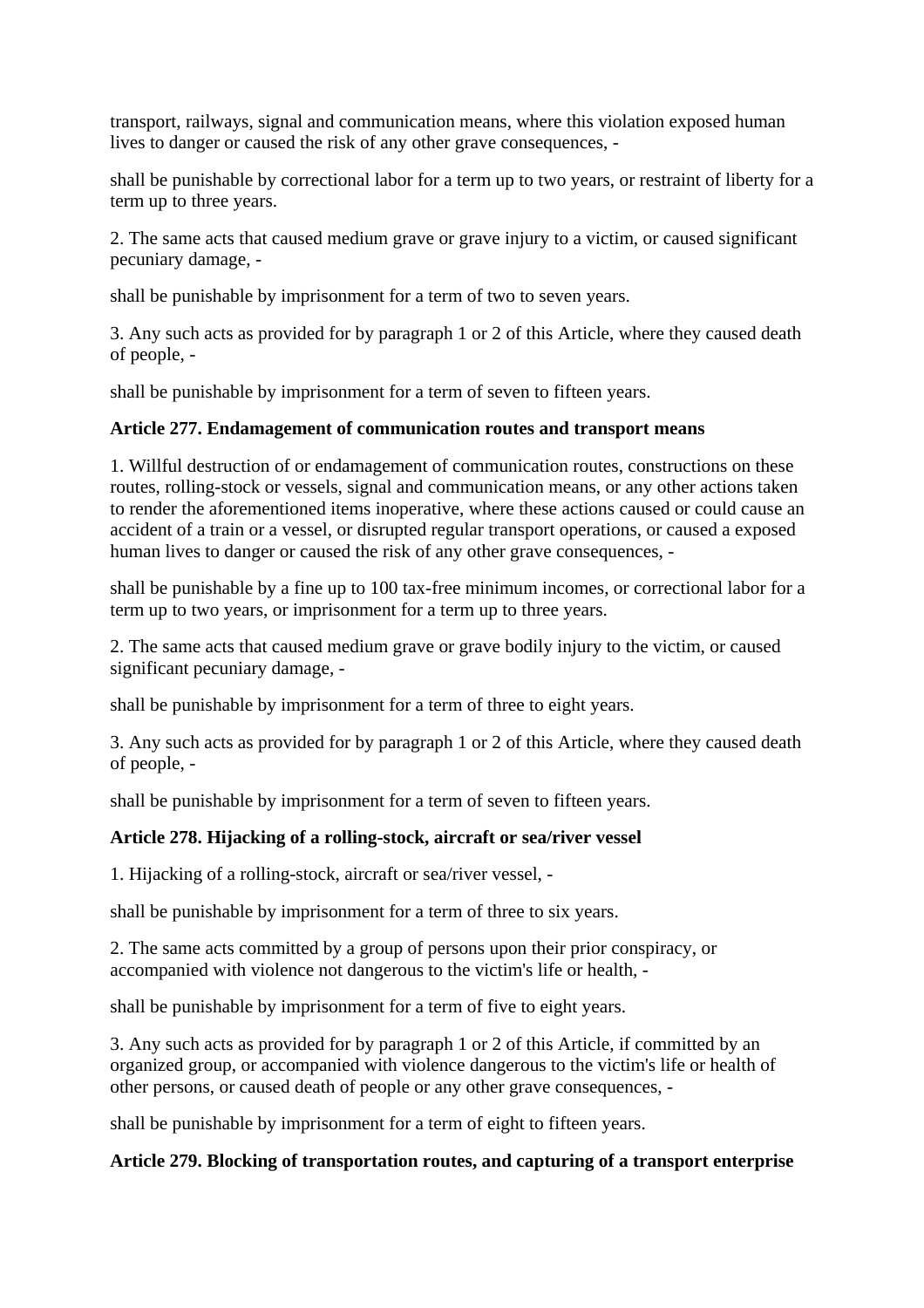1. Blocking of transportation routes by obstructing the traffic, or cutting off electricity, or any other method, where it disrupted normal operations of traffic, or exposed human lives to dander, or caused the risk of any other grave consequences, -

shall be punishable by a fine up to 50 tax-free minimum incomes, or correctional labor for a term up to two years, or arrest for a term up to six months, or imprisonment for a term up to three years.

2. Capturing a railway station, airfield, port, station or any other transportation enterprise, institution or organization, -

shall be punishable by imprisonment for a term of two to five years.

3. Any such acts as provided for by paragraph 1 or 2 of this Article, where they caused death of people or any other grave consequences, -

shall be punishable by imprisonment for a term of five to twelve years.

## **Article 280. Compulsion of a transport worker to misconduct in office**

1. Compulsion of a worker of railway, air, water, motor, municipal transport or trunk pipelines to misconduct in office by threats of murder, grave bodily injuries or destruction of his/her property or close relatives, -

shall be punishable by a fine up to 50 tax-free minimum incomes, or correctional labor for a term up to two years, or arrest for a term up to six months, or imprisonment for a term up to three years.

2. The same actions, if repeated, or committed by a group of persons upon prior conspiracy,

shall be punishable by restraint of liberty for a term up to five years, or imprisonment for the same term.

3. Any such acts as provided for by paragraph 1 or 2 of this Article, if committed by an organized group or attended with violence dangerous to the victim's life or health, or where they caused death of people or any other grave consequences, -

shall be punishable by imprisonment for a term of five to twelve years.

## **Article 281. Violation of rules related to air flight safety**

1. Violation of rules related to safety of aircraft flights by persons other than air transport workers, if it exposed human lives to danger or caused a risk of any other grave consequences, -

shall be punishable by a fine up to 100 tax-free minimum incomes, or arrest for a term up to six months, or restraint of liberty for a term up to three years.

2. The same acts that caused medium grave bodily injury to the victim or significant pecuniary damage, -

shall be punishable by imprisonment for a term of two to five years.

3. Any such acts as provided for by paragraph 1 or 2 of this Article, if they caused death of people, -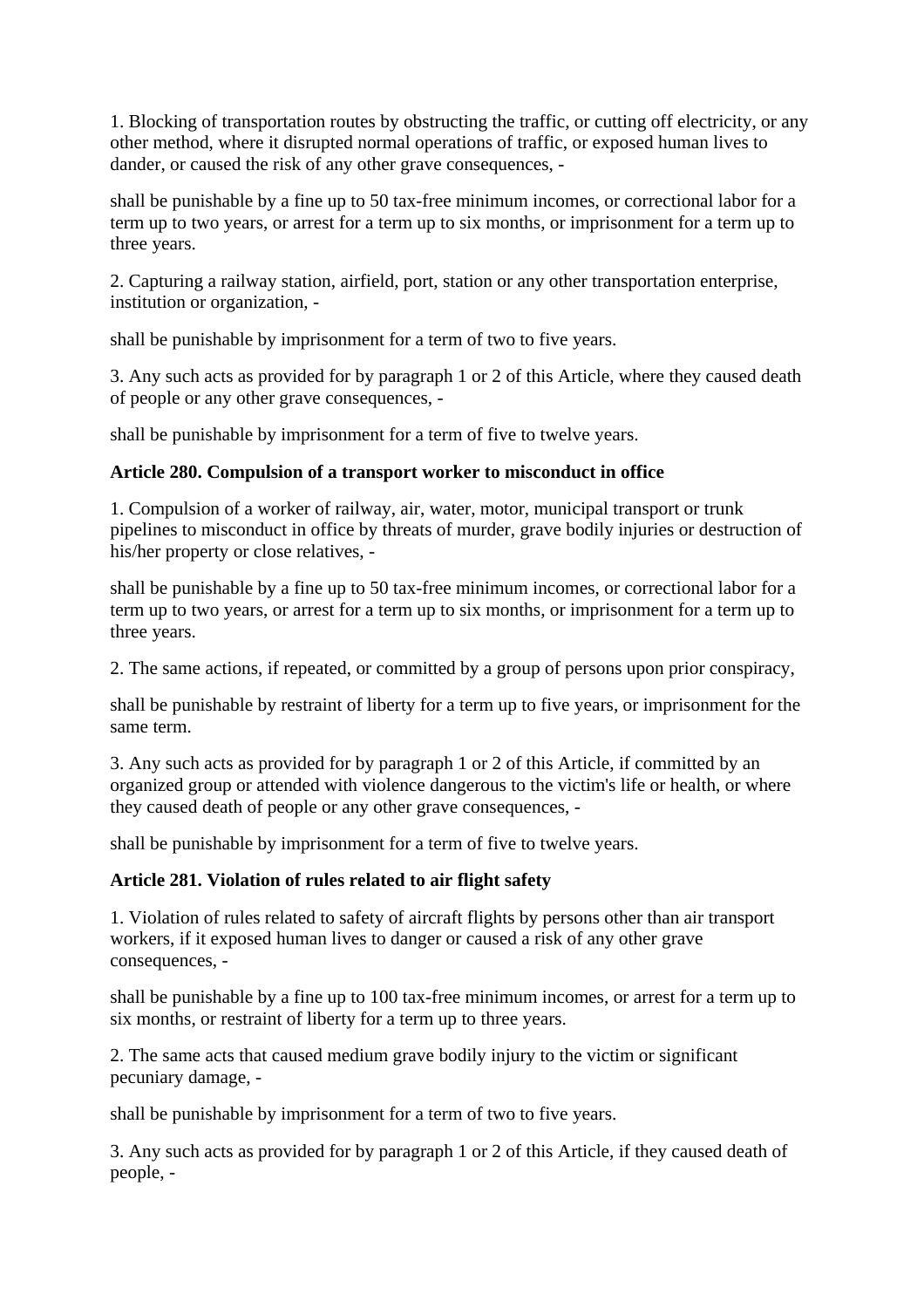shall be punishable by imprisonment for a term of five to twelve years.

## **Article 282. Violation of rules related to the use of airspace**

1. Violation of rules related to the launching of missiles, all types of shooting or blasting operations, or any other actions in the airspace, where it exposed the safety of air flights to risk, -

shall be punishable by a fine up to 100 tax-free minimum incomes, or correctional labor for a term up to two years, or restraint of liberty for a term up to five years.

2. The same acts that caused medium grave or grave bodily injury to the victim or significant pecuniary damage, -

shall be punishable by imprisonment for a term of two to five years.

3. Any such acts as provided for by paragraph 1 or 2 of this Article, if they caused death of people, -

shall be punishable by imprisonment for a term of five to twelve years.

## **Article 283. Unauthorized non-emergency stopping of a train**

1. Unauthorized non-emergency stopping of a train by pulling an emergency stop handle, or disconnecting an overhead break main-line, or any other method, where it exposed human lives to danger to caused the risk of any other grave consequences, or caused damage to the victim's health, -

shall be punishable by a fine up to 50 tax-free minimum incomes, or correctional labor for a term up to two years, or arrest for a term up to six months, or restraint of liberty for a term up to three years.

2. The same actions that caused death of people or any other grave consequences, -

shall be punishable by imprisonment for a term of five to ten years.

## **Article 284. Failure to provide assistance to a wrecked vessel and persons**

Failure of a captain of a vessel to provide assistance to the crew and passengers of another vessel in case of collision with it, and also to any other wrecked persons encountered at sea or any other waterway, where that captain was able to provide such assistance without putting his own vessel, crew and passengers at high risk, -

shall be punishable to a fine up to 100 tax-free minimum incomes, or correctional labor for a term up to two years, or arrest for a term up to six months, or imprisonment for a term up to two years.

## **Article 285. Failure to give the name of a vessel in case of collision**

Failure of a captain of a vessel that came into collision with another vessel to give its vessel's name, the port of commission, point of departure and destination, where it was possible to do so,

shall be punishable by a fine up to 50 tax-free minimum incomes, or correctional labor for a term up to two years, or arrest for a term up to six months.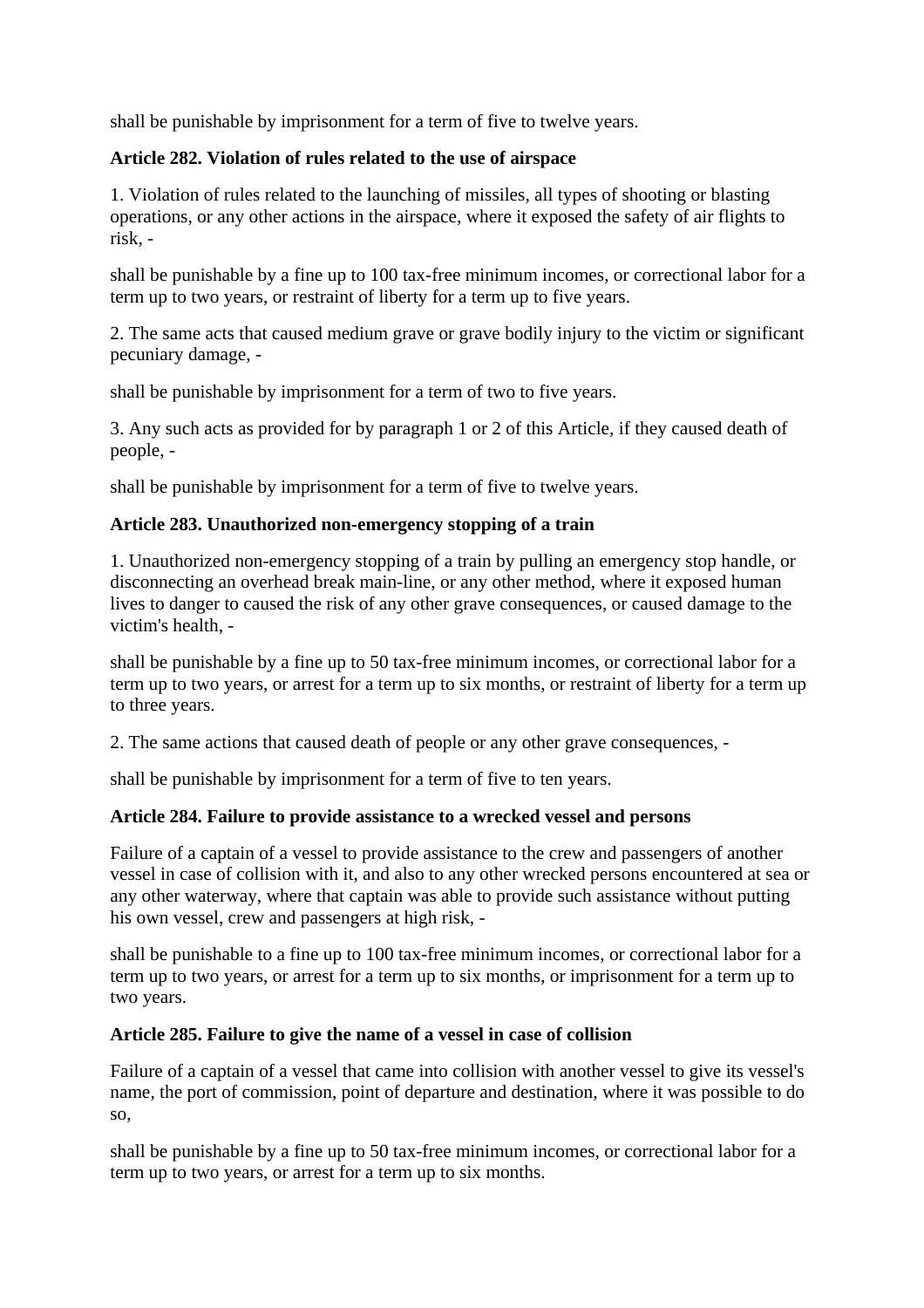# **Article 286. Violation of rules related to traffic or driving safety by drivers**

1. Violation of rules related to traffic or driving safety by a person that drives any vehicle, where it caused medium grave bodily injury to the victim.

shall be punishable by a fine up to 100 tax-free minimum incomes, or correctional labor for a term up to two years, or arrest for a term up to six months, or restraint of liberty for a term up to three years, with or without the deprivation of the right to operate transport for a term up to three years.

2. The same acts that caused death or grave bodily injury of the victim, -

shall be punishable by imprisonment for a term of three to eight years with or without the deprivation of the right to operate transport for a term up to three years.

3. Any such acts as provided for by paragraph 1 of this Article, if they caused death of several persons, -

shall be punishable by imprisonment for a term of seven to twelve years with the deprivation of the right to operate transport for a term up to three years.

**Note:** for the purposes of the present Article and Articles 287, 289 and 290, vehicles shall mean all types of cars, tractors and other self-propelled machines, trams, trolley buses, motor cycles, and other vehicles.

# **Article 287. Authorization of operation of malfunctioned vehicles and other violations of operation procedures**

Authorization of operation of vehicles known to be malfunctioned, or permitting an intoxicated person or a person without a driver's license to drive a vehicle, or any other serious violation of rules related to traffic safety by a person responsible for the technical condition or operation of vehicles, where it caused medium grave or grave bodily injury or death of the victim, -

shall be punishable by a fine up to 100 tax-free minimum incomes, or correctional labor for a term up to two years, or restraint of liberty for a term up to five years, or imprisonment for a term up to five years, with or without the deprivation of the right to occupy positions related to responsibility for technical condition or operation of vehicles for a term up to three years.

## **Article 288. Violation of rules, norms and standards related to traffic safety**

Violation of rules, norms and standards related to traffic safety by a person responsible for construction, reconstruction, repairs or maintenance of roads, highways, streets, railway crossings and other road facilities, or a person who performs any such works, where it caused medium grave or grave bodily injury or death of the victim, -

shall be punishable by a fine up to 100 tax-free minimum incomes, or correctional labor for a term up to two years, or restraint of liberty for a term up to five years, or imprisonment for a term up to five years.

## **Article 289. Unlawful appropriation of a vehicle**

1. Unlawful appropriation of a vehicle for whatever purpose, -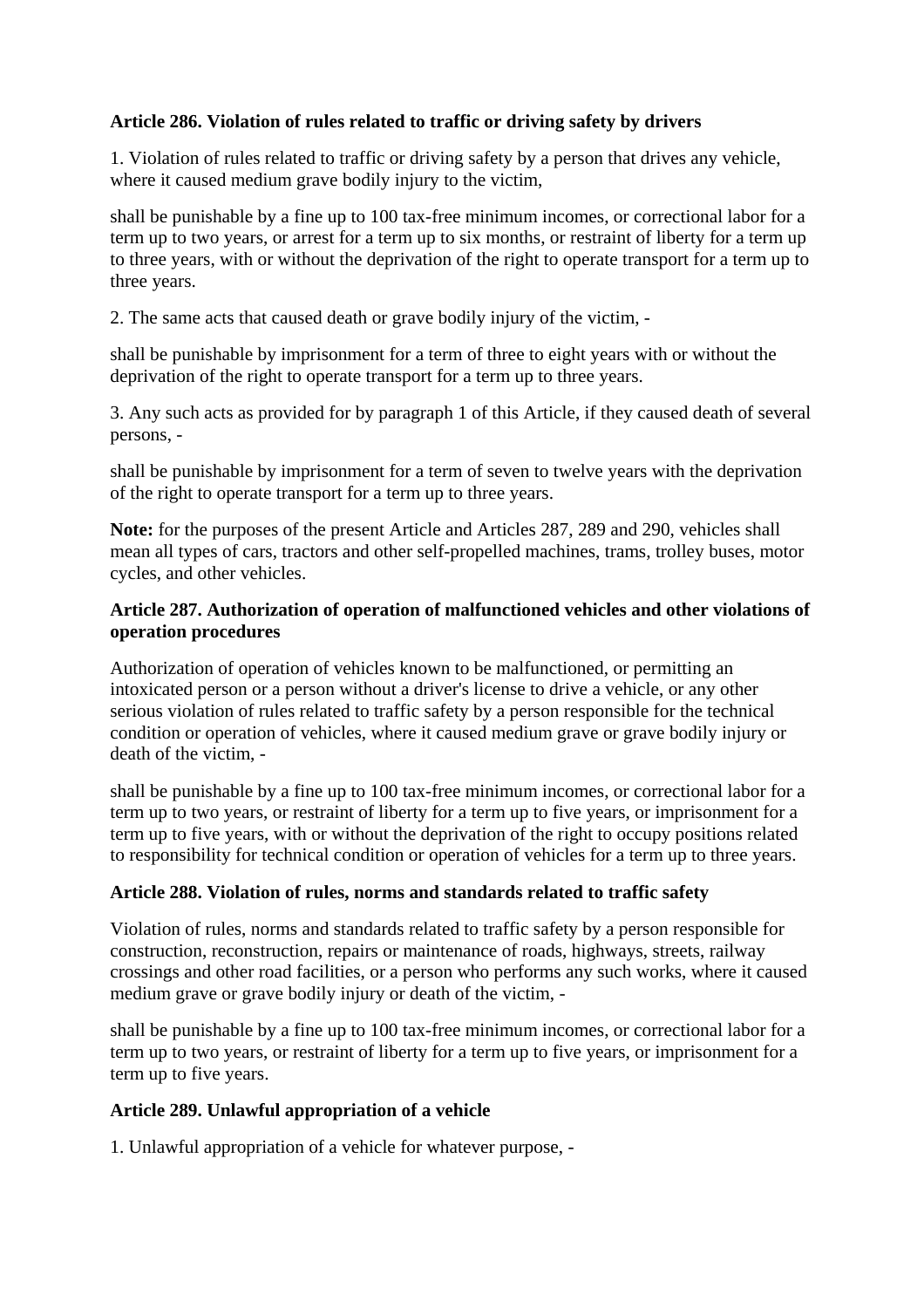shall be punishable by a fine of 1,000 to 1,200 tax-free minimum incomes, or imprisonment for a term of three to five years.

2. The same actions committed by a group of persons upon their prior conspiracy, or repeated, or accompanied with violence dangerous to the victim's life or health, or with threats of such violence, or committed upon entering into a residence or any other shelter, or where they caused a significant pecuniary damage to the victim, -

shall be punishable by imprisonment for a term of five to ten years.

3. Any such acts as provided for by paragraph 1 or 2 of this Article, if accompanied with violence dangerous to the victim's life or health, or threats of such violence, or committed by an organized group, or in regard of a vehicle, the value of which exceeds 250 tax-free minimum incomes, -

shall be punishable by imprisonment of ten to fifteen years with the forfeiture of property.

4. A person shall be discharged from criminal liability, if that person committed for the first time any actions provided for by this Article (except in cases of unlawful appropriation of a vehicle accompanied with violence against the victim or any threats of such violence) and voluntarily reported it to law enforcement authorities, returned the vehicle to its owner and fully repaired the losses inflicted.

**Note:** 1. For the purposes of this Article, an unlawful appropriation of a vehicle shall mean a willful unlawful taking of a vehicle from its owner or user against their will, for whatever purpose and by whatever means.

2. Pursuant to paragraph 2 of this Article, a repeated act shall mean any such act committed by a person who had previously unlawfully appropriated a vehicle or committed any criminal offense created by Articles 185, 186, 187, 189 to 191, and 262 of this Code.

## **Article 290. Obliteration, forgery or replacement of numbers on parts and units of a vehicle**

Obliteration, forgery or replacement of the identification number, engine number, chassis, or body of a vehicle, or replacement, without permission of a competent authority, of plates with the identification number of a vehicle, -

shall be punishable by a fine of 50 to 200 tax-free minimum incomes, or correctional labor for a term up to two years, or restraint of liberty for a term up to three years.

## **Article 291. Violation of transport regulations**

Violation of transport regulations related to traffic safety, where it caused death of people or any other grave consequences, -

shall be punishable by a fine up to 100 tax-free minimum incomes, or correctional labor for a term up to two years, or restraint of liberty for a term up to five years, or imprisonment for a term up to five years.

### **Article 292. Endamagement of facilities on main pipelines for oil, gas, or oil products**

1. Endamagement or destruction of main pipelines for oil, gas, or oil products, or branch pipes, or any technologically related facilities, constructions, or automation, signal and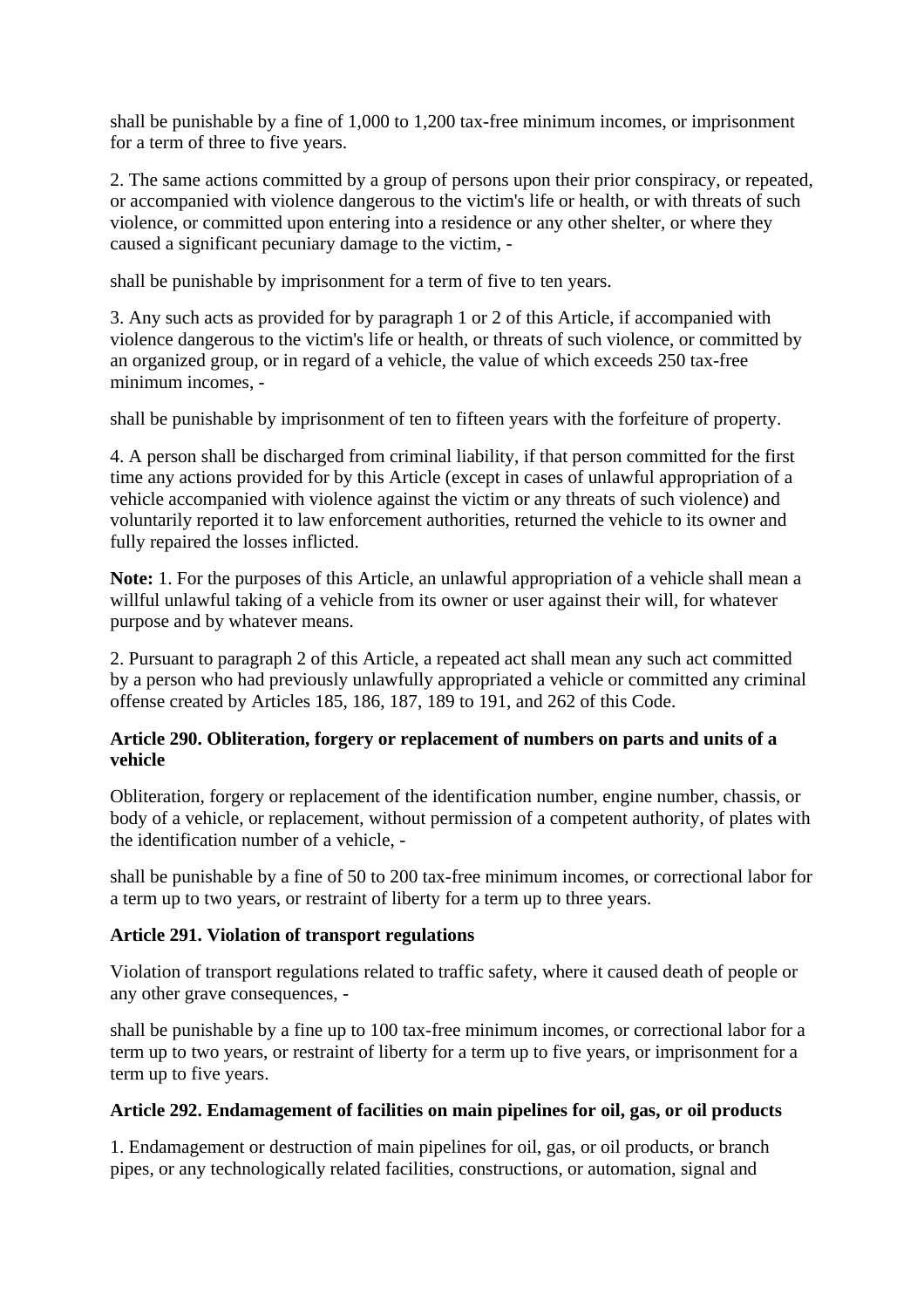communication devices, where it disrupts normal operation of such pipelines or exposes human lives to danger, -

shall be punishable by a fine up to 100 tax-free minimum incomes, or correctional labor for a term up to two years, or restraint of liberty for a term up to five years, or imprisonment for a term up to five years.

2. The same actions, if repeated, or committed by a group of persons upon their prior conspiracy, or by a generally dangerous method, -

shall be punishable by restraint of liberty for a term up to five years, or imprisonment for a term of three to eight years.

3. Any such actions as provided for by paragraph 1 or 2 of this Article, if they caused death of people, or accidents involving people, or industrial accidents, or fire, or significant pollution of environment, or any other grave consequences, -

shall be punishable by imprisonment for a term of five to twelve years.

# **Chapter XII. CRIMINAL OFFENSES AGAINST PUBLIC ORDER AND MORALITY**

## **Article 293. Group violation of public order**

Organizing group actions that seriously disturb public order, or significantly disrupt operations of public transport, any enterprise, institution or organization, and also active participation therein,

shall be punishable by a fine up to 50 tax-free minimum incomes, or arrest for a term up to six months.

## **Article 294. Riots**

1. Organizing riots accompanied with violence against any person, riotous damage, arson, destruction of property, taking control of buildings or construction, forceful eviction of citizens, resistance to authorities with the use of weapons or any other things used as weapons, and also active participation in riots,

shall be punishable by imprisonment for a term of five to eight years.

2. The same actions that caused death of people or any other grave consequences, -

shall be punishable by imprisonment for a term of eight to fifteen years.

### **Article 295. Calls to actions that pose a threat to the public order**

Public calls to riotous damage, arson, destruction of property, taking control of buildings or constructions, forceful eviction of citizens, where these actions pose a threat to the public order, and also distributing, making or storing any material of such content, -

shall be punishable by a fine up to 50 tax-free minimum incomes, or arrest for a term up to six months, or restraint of liberty for a term up to three years.

## **Article 296. Hooliganism**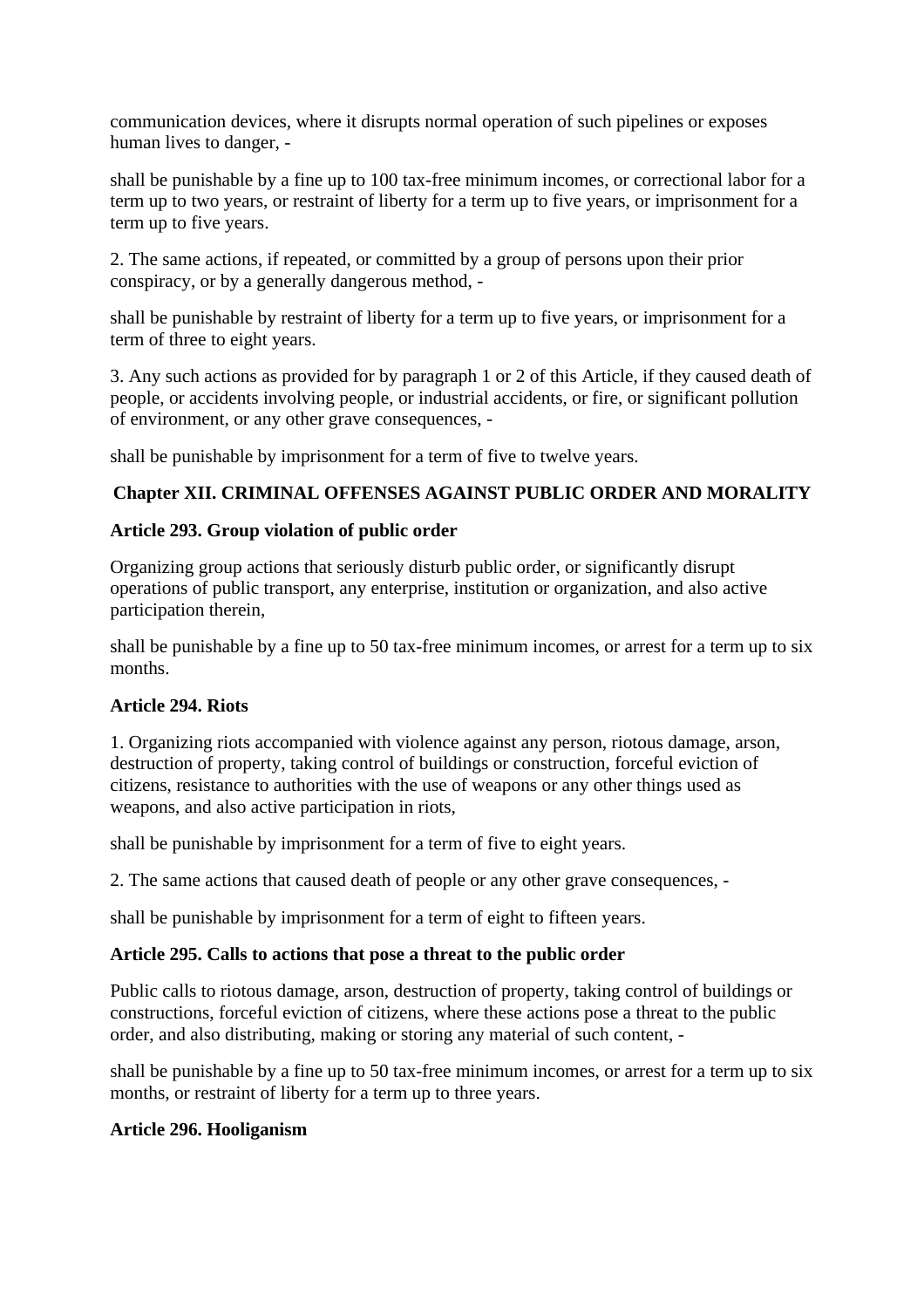1. Hooliganism, that is a serious disturbance of the public order based on motives of explicit disrespect to community in a most outrageous or exceptionally cynical manner, -

shall be punishable by a fine up to 50 tax-free minimum incomes, or arrest for a term up to six months, or restraint of liberty for a term up to three years.

2. The same actions committed by a group of persons, -

shall be punishable by restraint of liberty for a term up to five years, or imprisonment for a term up to three years.

3. Any such actions as provided for paragraphs 1 or 2 of this Article, if committed by a person previously convicted of hooliganism, or accompanied with resistance to authorities or a member of the public who carried out the duty of keeping public order, or to any other citizens who acted to stop the hooligan actions, -

shall be punishable by imprisonment for a term of two to five years.

4. Any such actions as provided for by paragraph 1, 2 or 3 of this Article, if committed with the use of firearms, or any cold arms, or any other thing specially adjusted or prepared in advance to cause bodily injury, -

shall be punishable by imprisonment for a term of three to seven years.

## **Article 297. Vandalizing a grave**

Vandalizing a grave or any other burial place, or a corpse or a funerary urn, and also stealing things from a burial place or a corpse, -

shall be punishable by a fine up to 100 tax-free minimum incomes, or arrest for a term up to six months, or restraint of liberty for a term up to three years, or imprisonment for the same term.

## **Article 298. Spoiling, destruction or impairment of historical or cultural monuments**

1. Willful spoiling, destruction of or impairment of historical or cultural monuments, -

shall be punishable by a fine up to 100 tax-free minimum incomes, or restraint of liberty for a term up to three years.

2. The same actions committed in respect of monuments of special historical or cultural value, -

shall be punishable by imprisonment for a term of two to five years.

3. Any such acts as provided for by paragraph 1 or 2 of this Article, if committed by an official through abuse of office, -

shall be punishable by imprisonment for a term of three to eight years.

## **Article 299. Cruelty to animals**

1. Abuse of vertebrate animals based on cruel or hooligan motives, and also setting such animals against one another based on hooligan or mercenary motives, -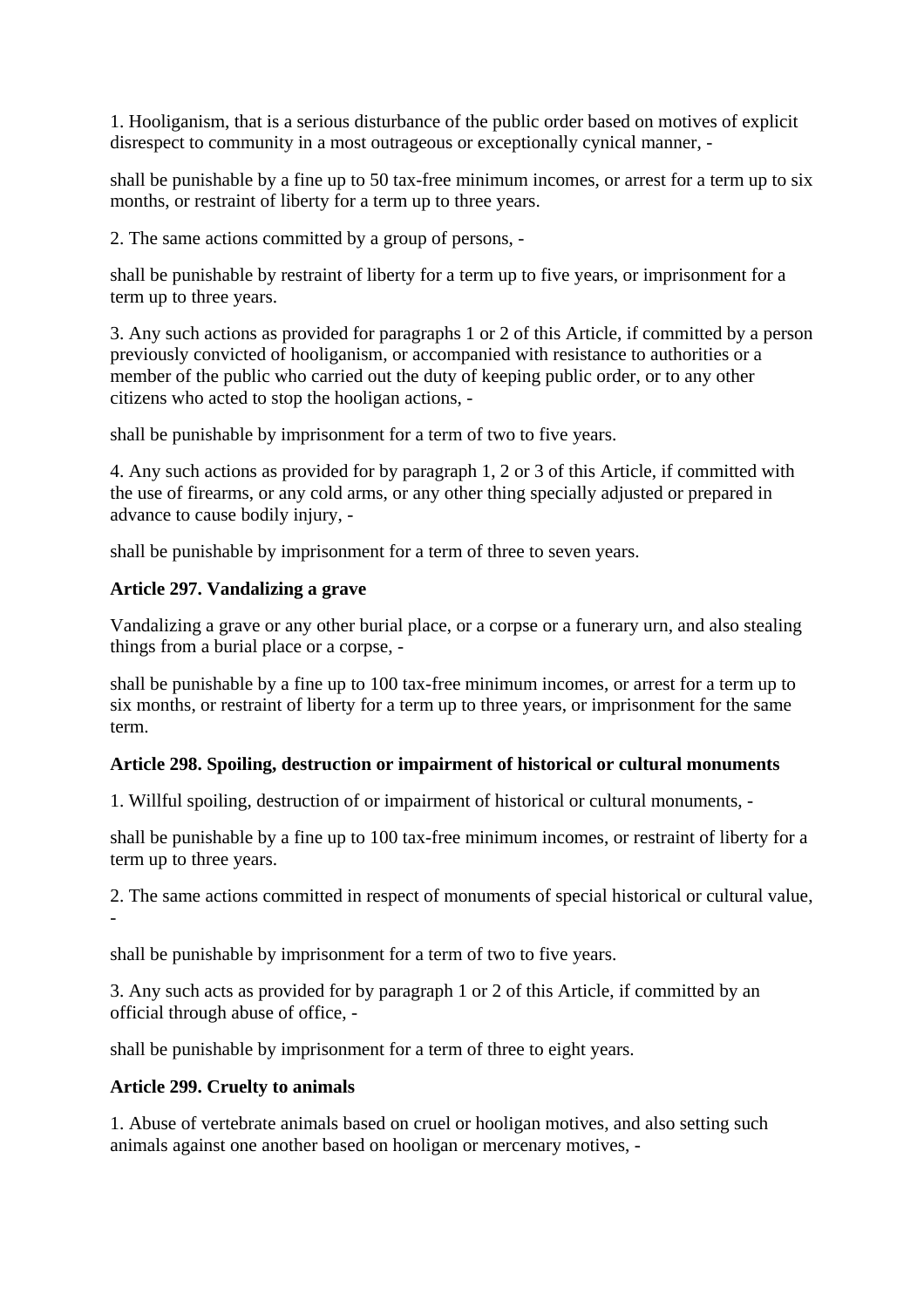shall be punishable by a fine up to 50 tax-free minimum incomes, or arrest for a term up to six months.

2. The same actions committed in the presence of a young child, -

shall be punishable by a fine up to 200 tax-free minimum incomes, or restraint of liberty for a term up to two years.

### **Article 300. Importation, making or distribution of works that propagandize violence and cruelty**

1. Importation into Ukraine for sale or distribution purposes, or making, storage, transportation or other movement for the same purposes, or sale or distribution of works that propagandize violence and cruelty, and also compelling others to participate in creation of such works, -

shall be punishable by a fine up to 100 tax-free minimum incomes, or arrest for a term up to six months, or restraint of liberty for a term up to three years, with the forfeiture of works that propagandize violence and cruelty and means of their making and distribution.

2. The same actions in regard to motion pictures and video films that propagandize violence and cruelty, and also selling works that propagandize violence and cruelty to minors or disseminating such works among minors, -

shall be punishable by a fine of 100 to 300 tax-free minimum incomes, or restraint of liberty for a term up to five years, with the forfeiture of motion pictures and video films that propagandize violence and cruelty and means of their making and showing.

3. Any such acts as provided for by paragraph 1 or 2 of this Article, if repeated, or committed by a group of persons upon their prior conspiracy, and also compelling minors to participate in the creation of works that propagandize violence and cruelty, -

shall be punishable by imprisonment of three to five years with the deprivation of the right to occupy certain positions or engage in certain activities for a term up to three years and forfeiture of works, motion pictures and video films that propagandize violence and cruelty and means of their making and showing.

## **Article 301. Importation, making, sale or distribution of pornographic items**

1. Importation into Ukraine for sale or distribution purposes, or making, transportation or other movement for the same purposes, or sale or distribution of pornographic images or other items, and also compelling others to participate in their making, -

shall be punishable by a fine of 50 to 100 tax-free minimum incomes, or arrest for a term up to six months, or restraint of liberty for a term up to three years, with the forfeiture of pornographic images or other items and means of their making and distribution.

2. The same actions committed in regard to pornographic motion pictures and video films, or computer programs, also selling pornographic images or other items to minors or disseminating such images and items among them, -

shall be punishable by a fine of 100 to 300 tax-free minimum incomes, or restraint of liberty for a term up to five years, or imprisonment for the same term, with the forfeiture of pornographic motion pictures and video films and means of their making and showing.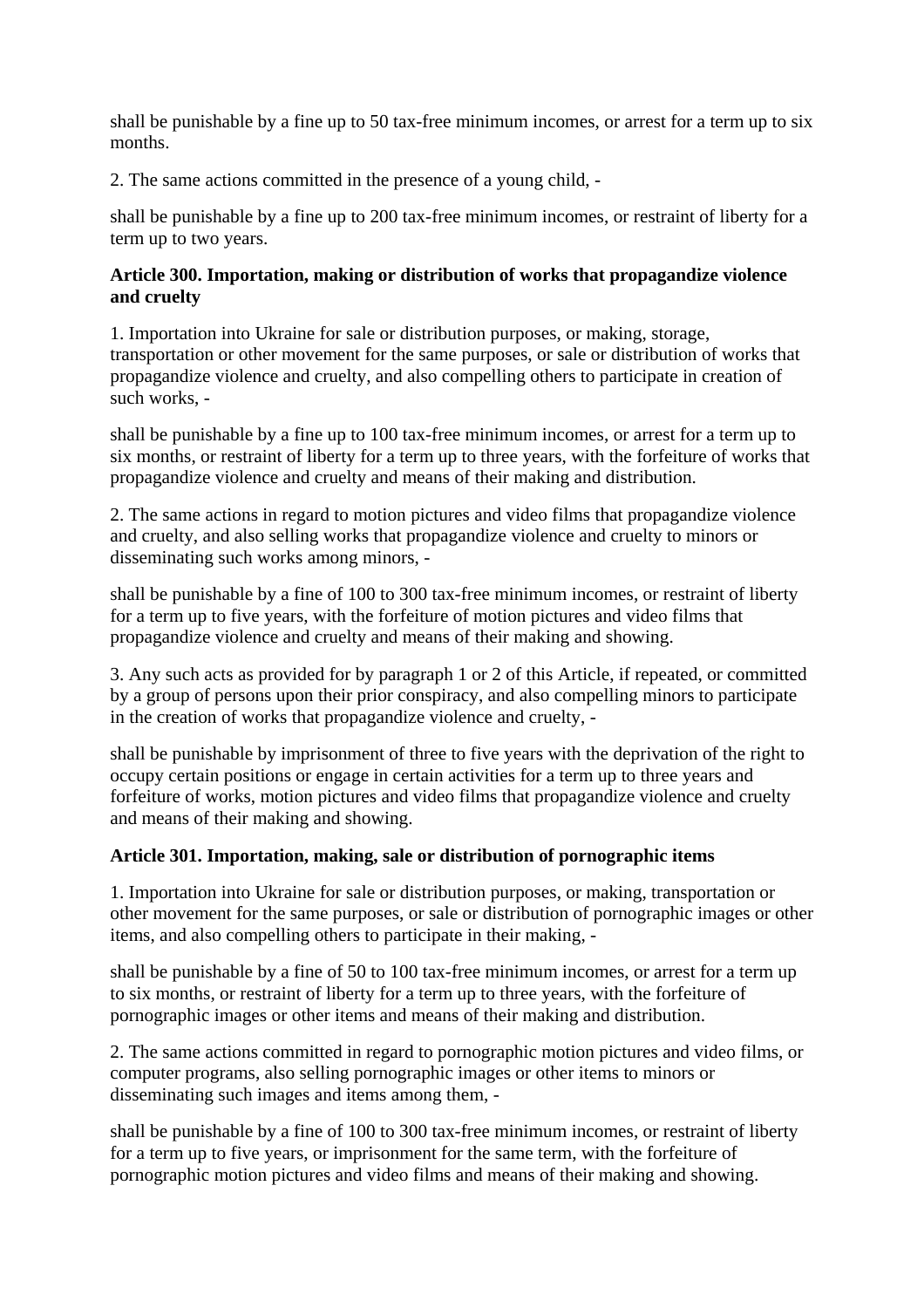3. Any such acts as provided for by paragraph 1 or 2 of this Article, if repeated, or committed by a group of persons upon their prior conspiracy, and also compelling minors to participate in the making of pornographic works, images, motion pictures, video films, or computer programs, -

shall be punishable by imprisonment of three to seven years with the deprivation of the right to occupy certain positions or engage in certain activities for a term up to three years and forfeiture of pornographic items, motion pictures, video films, computer programs, and means of their making, dissemination and showing.

## **Article 302. Creating or running brothels and trading in prostitution**

1. Creating or running brothels, and also trading in prostitution,

shall be punishable by a fine up to 50 tax-free minimum incomes, or restraint of liberty for a term up to two years.

2. The same actions committed for gainful purposes, or by a person previously convicted of this offense, or by an organized group, -

shall be punishable by restraint of liberty for a term up to five years, or imprisonment for the same term.

3. Any such acts as provided for by paragraph 1 or 2 of this Article, if committed by engaging a minor, -

shall be punishable by imprisonment for a term of two to seven years.

### **Article 303. Prostitution or compelling to and engaging in prostitution**

1. Systematic prostitution, that is gainful provision of sexual services, -

shall be punishable by a fine of 50 to 500 tax-free minimum incomes, or community service for a term up to 120 hours.

2. Compelling to or engaging in prostitution, that is to provide sexual services for a fee by use of violence or threats of violence or destruction or endamagement of property, or by blackmail or deceit, -

shall be punishable by a fine of 500 to 1000 tax-free minimum incomes, or arrest for a term up to six months, or imprisonment for a term of one to three years.

3. Any such acts as provided for by paragraph 1 or 2 of this Article, if committed in regard of a minor, or by an organized group, -

shall be punishable by imprisonment for a term of three to five years.

4. Trading in prostitution, that is creating, leading or participating in an organized group which supports activities related to the provision of paid sex services by males and females for gainful purposes, -

shall be punishable by imprisonment for a term of five to seven years.

### **Article 304. Engaging minors in criminal activity**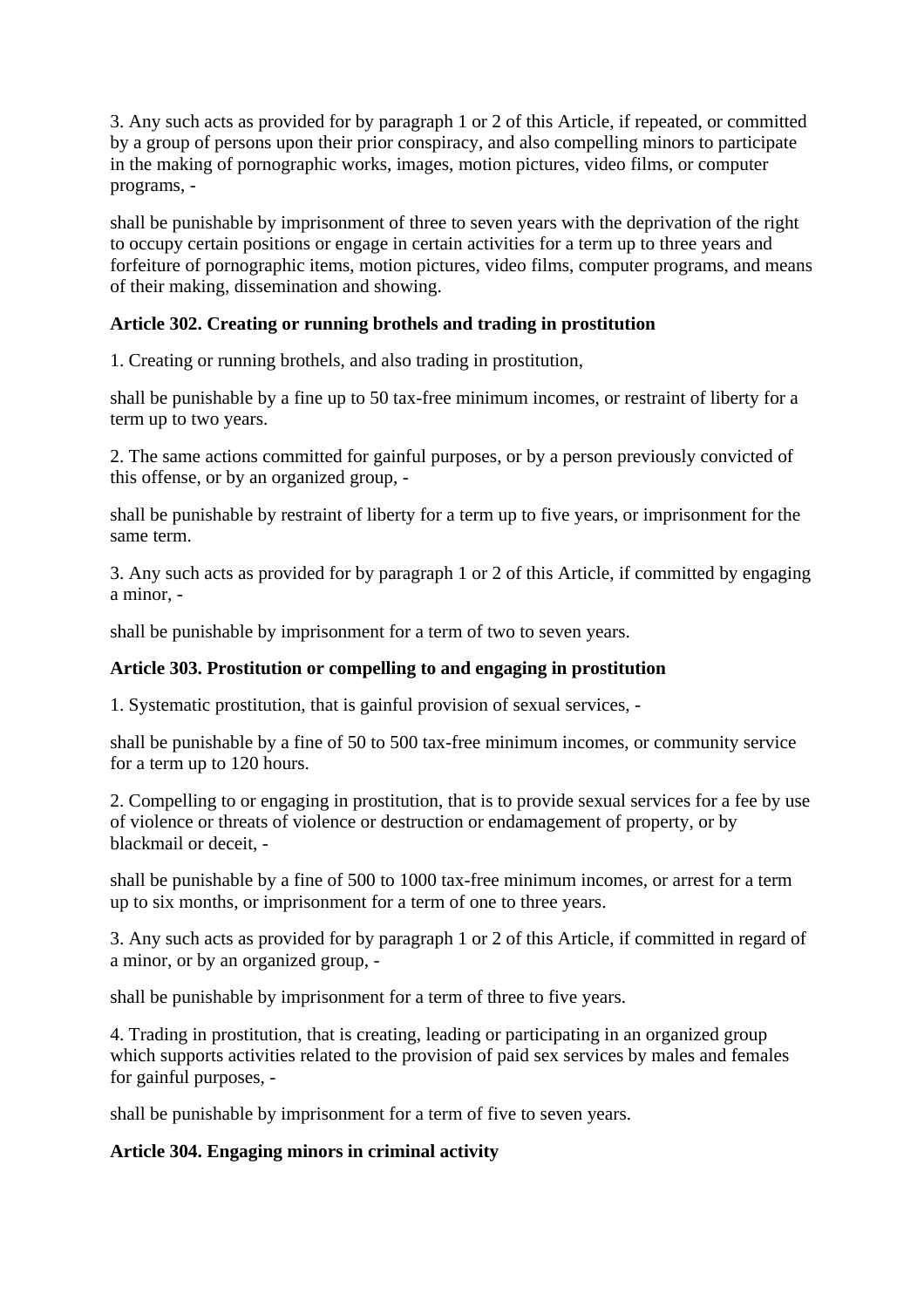Engaging minors in criminal activity, drinking alcohol, begging, or gambling, -

shall be punishable by restraint of liberty for a term up to five years, or imprisonment for the same term.

## **Chapter XIII. CRIMINAL OFFENSES RELATED TO THE CIRCULATION OF NARCOTICS, PSYCHOTROPIC SUBSTANCES, THEIR ANALOGUES OR PRECURSORS, AND OTHER OFFENSES AGAINST PUBLIC HEALTH**

### **Article 305. Smuggling of narcotics, psychotropic substances, their analogues or precursors**

1. Smuggling of narcotics, psychotropic substances, their analogues or precursors, that is their movement across the customs border of Ukraine outside the customs control or by concealing from the customs control, -

shall be punishable by imprisonment of three to eight years with the forfeiture of smuggled narcotics or psychotropic substances, their analogues or precursors.

2. The same actions, if repeated, or committed by a group of persons upon their prior conspiracy, and also where these actions involved especially dangerous narcotics or psychotropic substances, their analogues or precursors in large amounts, -

shall be punishable by imprisonment for a term of five to ten years with the forfeiture of smuggled narcotics or psychotropic substances, their analogues or precursors, and forfeiture of property.

3. Smuggling of narcotics, psychotropic substances, their analogues or precursors committed by an organized group, and also where smuggling involved narcotics or psychotropic substances, their analogues or precursors in especially large amounts, -

shall be punishable by imprisonment for the term of eight to twelve years with the forfeiture of smuggled narcotics or psychotropic substances, their analogues or precursors, and forfeiture of property.

**Note:** For the purposes of this Chapter, "large" and "especially large" amounts of narcotics or psychotropic substances, their analogues or precursors shall be determined by the relevant health authority.

### **Article 306. Use of proceeds from trafficking in narcotics, psychotropic substances, their analogues and precursors**

1. Placing proceeds from trafficking in narcotics, psychotropic substances, their analogues or precursors, into banks, enterprises, institutions, organizations and their divisions, or purchasing facilities and property designated for privatization, or industrial and other equipment, or using these proceeds and property to continue trafficking in narcotics, psychotropic substances, their analogues or precursors, -

shall be punishable by imprisonment for a term of five to twelve years with the forfeiture of property.

2. Any such actions as provided for by paragraph 1 of this Article, if repeated, or committed by a group of persons upon prior conspiracy, or in respect of gross amounts, -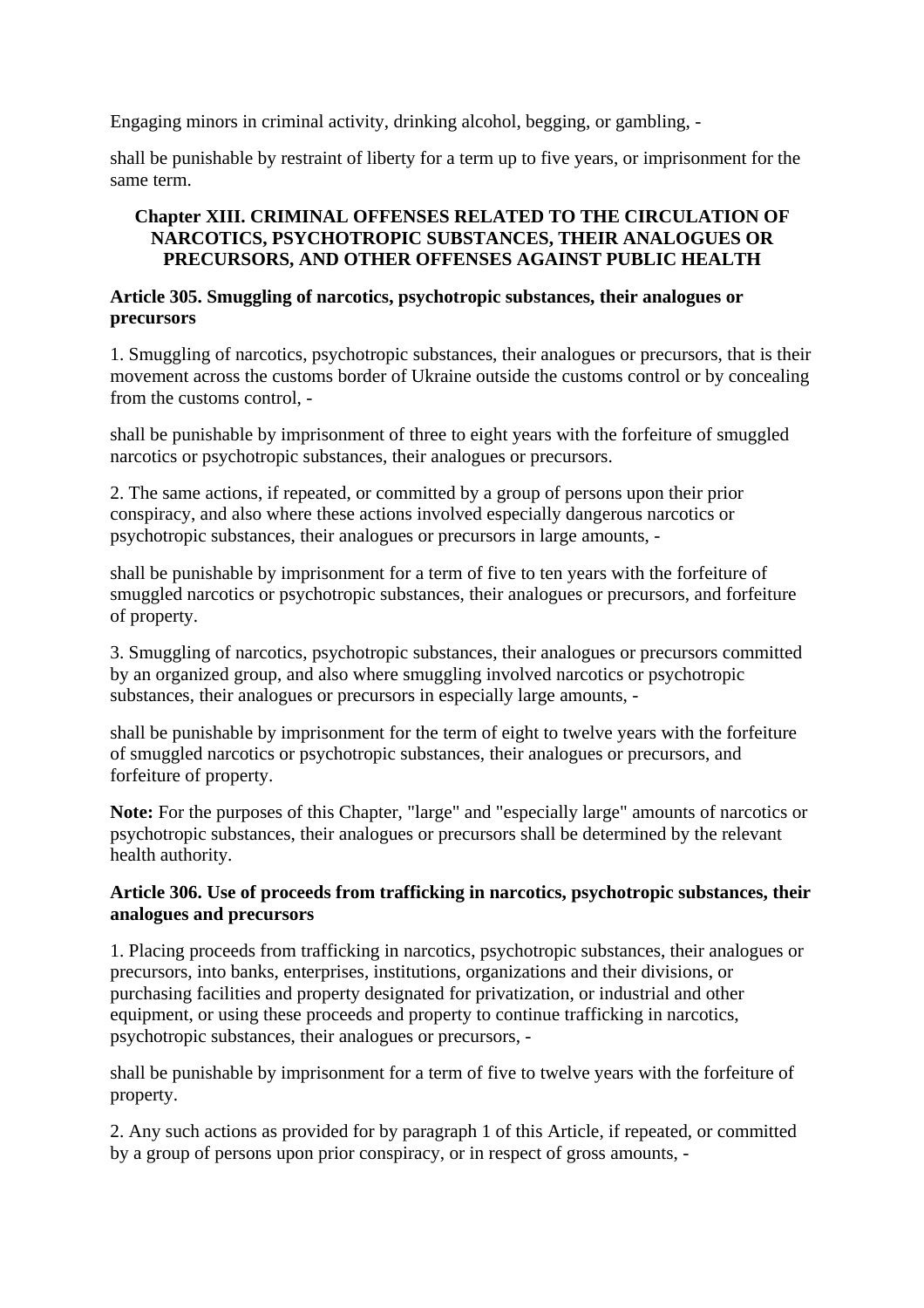shall be punishable by imprisonment for a term of eight to fifteen years with the deprivation of the right to occupy certain positions or engage in certain activities for a term up to three years and forfeiture of property.

**Note:** The gross amount shall mean the amount that equals or exceeds 200 tax-free minimum incomes.

## **Article 307. Illegal production, making, purchasing, storage, transportation, sending or sale of narcotics, psychotropic substances or their analogues**

1. Illegal production, making, purchasing, storage, transportation, sending for selling purposes, and also illegal sale of narcotics, psychotropic substances or their analogues, -

shall be punishable by imprisonment for a term of three to eight years.

2. The same actions, if repeated, or committed by a group of persons upon prior conspiracy, or by a person who had previously committed any of the criminal offenses created by Articles 308 to 310, 312, 314, 315 and 317 of this Code, or by engaging a minor, and also sale of narcotics, psychotropic substances or their analogues in places designated for educational, sports, and cultural purposes, and in other places of wide public attendance, or sale or transfer of these substances to places of imprisonment, or where these actions involved narcotics, psychotropic substances or their analogues in gross amounts or especially dangerous narcotics and psychotropic substances, -

shall be punishable by imprisonment for a term of five to ten years with the forfeiture of property.

3. Any such actions as provided for by paragraphs 1 and 2 of this Article, if committed by an organized group, and also if these actions involved narcotics, psychotropic substances or their analogues in especially gross amounts, or committed by engaging a young child or in respect of a young child, -

shall be punishable by the imprisonment for a term of eight to twelve years with the forfeiture of property.

4. A person, who voluntarily surrendered narcotics, psychotropic substances or their analogues, and disclosed the source from which they were purchased, and assisted in uncovering the criminal offenses related to their trafficking, shall be discharged from criminal liability for their illegal production, making, purchasing, storage, transportation, or sending (paragraph 1 of this Article and paragraph 1 of Article 309 of this Code).

# **Article 308. Stealing, appropriation, extortion of narcotics, psychotropic substances or their analogues, or acquisition of same by fraud or abuse of office**

1. Stealing, appropriation, or extortion of narcotics, psychotropic substances or their analogues, or acquisition of same by fraud, -

shall be punishable by imprisonment for a term of three to six years.

2. The same actions, if repeated, or committed by a group of persons upon their prior conspiracy, or accompanied with violence not dangerous to the victim's life or health, or threats of such violence, or by a person who had previously committed any of the criminal offenses created by Articles 306, 307, 310, 312, 314, 315 and 317 of this Code, or committed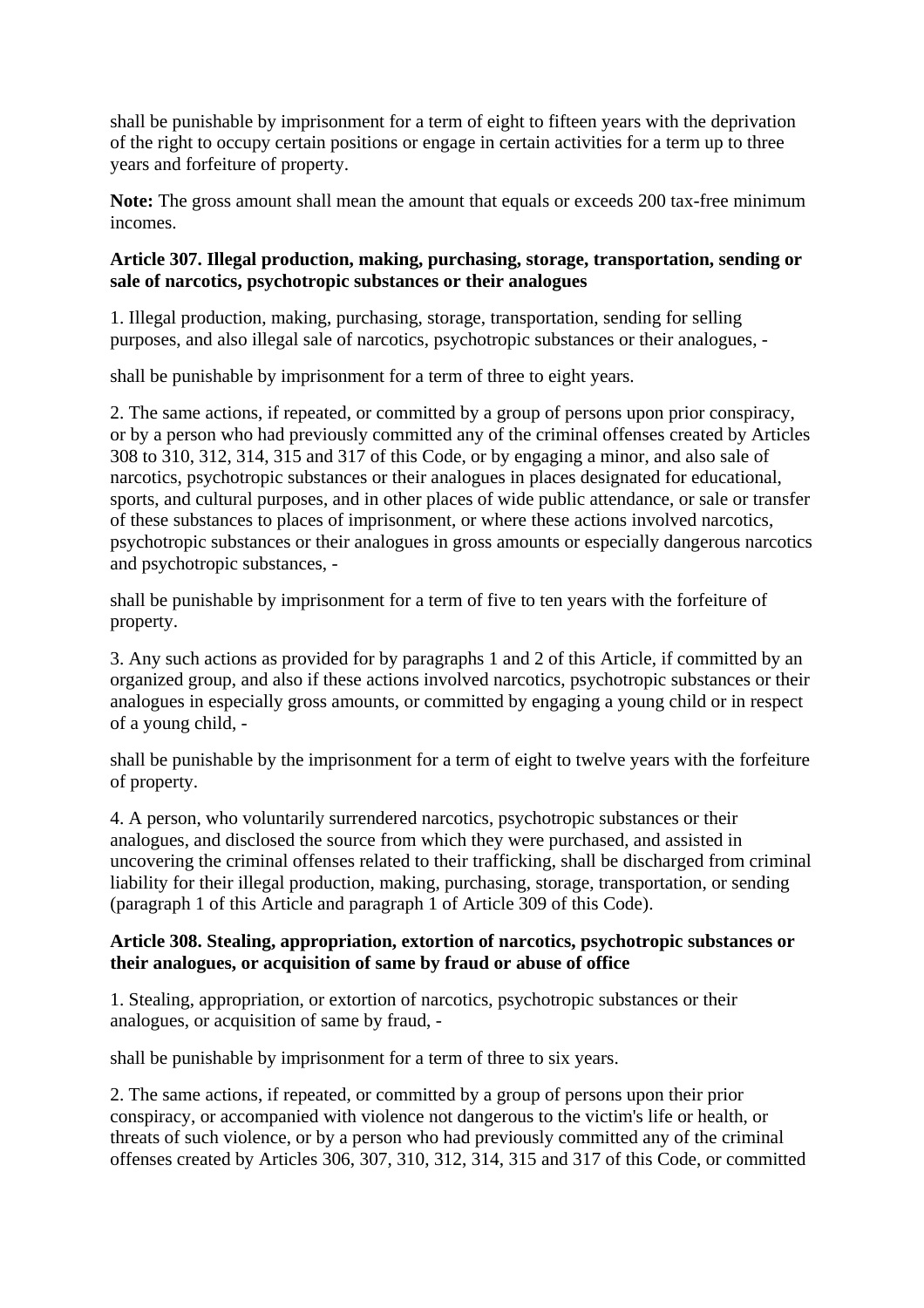in respect of gross amounts, and also acquisition of narcotics, psychotropic substances or their analogues by an official through abuse of office, -

shall be punishable by imprisonment for a term of five to ten years with the deprivation of the right to occupy certain positions or engage in certain activities for a term up to three years and forfeiture of property.

3. Any such acts as provided for by paragraph 1 or 2 of this Article, if committed in respect of especially gross amounts, or by an organized group, and also brigandism for the purpose of stealing of narcotics, psychotropic substances or their analogues, and also extortion of such substances accompanied with violence dangerous to life and health, -

shall be punishable by imprisonment for a term of seven to twelve years with the forfeiture of property.

### **Article 309. Illegal production, making, purchasing, storage, transportation or sending of narcotics, psychotropic substances or their analogues not for selling purposes**

1. Illegal production, making, purchasing, storage, transportation or sending of narcotics, psychotropic substances or their analogues not for selling purposes

shall be punishable by restraint of liberty for a term up to three years, or imprisonment to the same term.

2. The same actions, if repeated, or committed by a group of persons upon their prior conspiracy, or by a person who had previously committed any of the criminal offenses created by Articles 307, 308, 310 and 317 of this Code, or if these actions involved narcotics, psychotropic substances or their analogues in gross amounts, -

shall be punishable by imprisonment for a term of two to five years.

3. Any such actions as provided for by paragraphs 1 and 2 of this Article, if committed by engaging a minor, and also if these actions involved narcotics, psychotropic substances or their analogues in especially gross amounts, -

shall be punishable by imprisonment for a term of five to eight years.

4 A person, who voluntarily applied to a treatment facility and began the treatment of drug addiction, shall be discharged form criminal liability for actions provided for by paragraph 1 of this Article.

## **Article 310. Planting or cultivation of opium poppy or cannabis**

1. Illegal planting or cultivation of opium poppy or cannabis, -

shall be punishable by a fine up to 50 tax-free minimum incomes, or arrest for a term up to six months, or restraint of liberty for a term up to three years.

2. Illegal planting or cultivation of opium poppy or cannabis by a person previously convicted under this Article, or who had previously committed any of the criminal offenses created by Articles 307, 309, 311 and 317 of this Code, or committed by a group of persons upon their prior conspiracy for selling purposes, and also illegal planting or cultivation of five hundred or more plants of opium poppy or cannabis, -

shall be punishable by imprisonment for a term of three to seven years.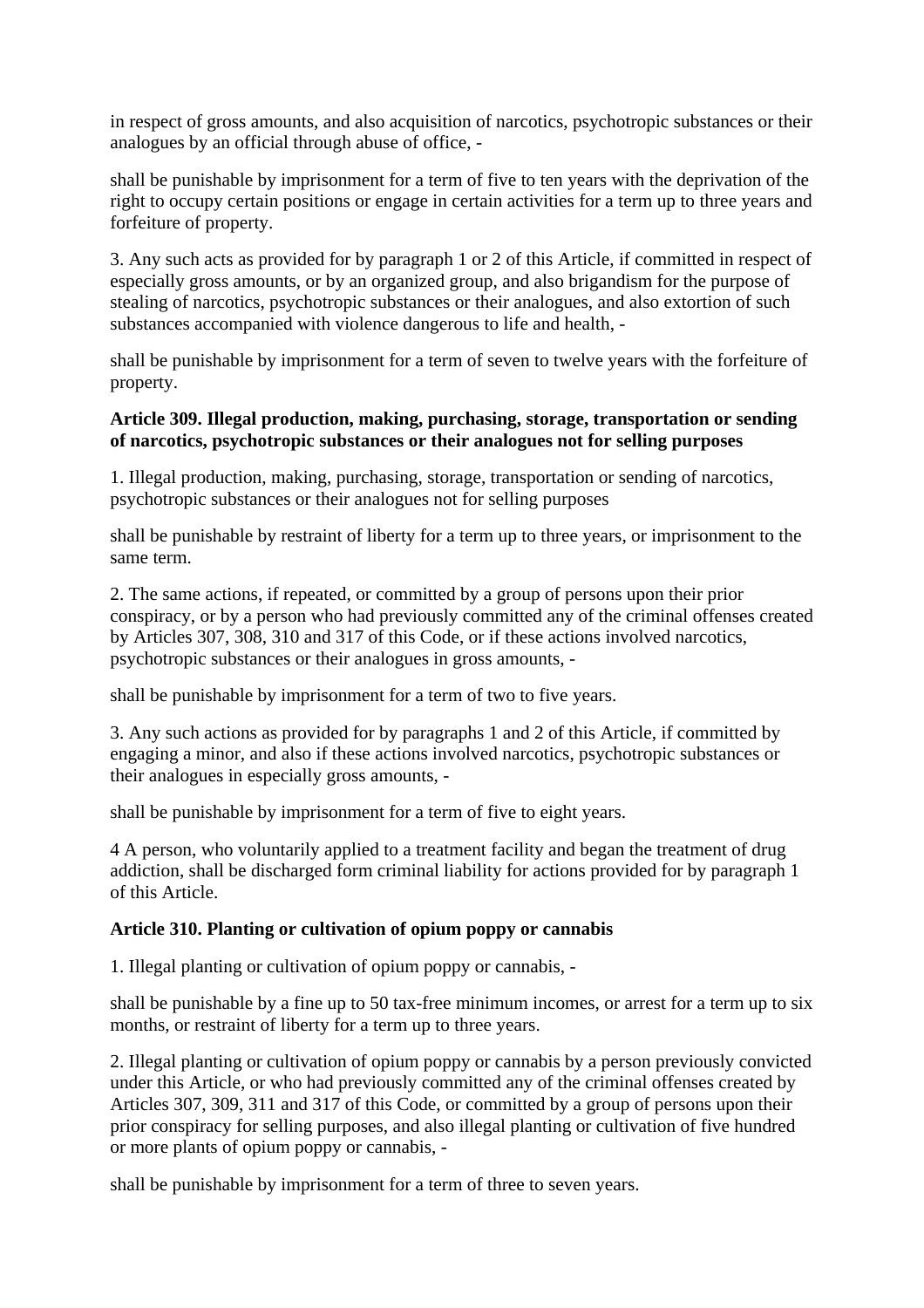# **Article 311. Illegal production, making, purchasing, storage, transportation or sending of precursors**

1. Illegal production, making, purchasing, storage, transportation or sending of precursors for the purpose of using them for production or making of narcotics, or psychotropic substances, -

shall be punishable by a fine up to 50 tax-free minimum incomes, or restraint of liberty for a term up to three years.

2. The same acts, if repeated, or committed by a group of persons upon their prior conspiracy, or in respect of gross amounts, or for selling purposes, and also the illegal sale of precursors, -

shall be punishable by imprisonment for a term of three to eight years.

3. Any such acts as provided for by paragraph 1, if committed by an organized group, or in especially gross amounts, -

shall be punishable by imprisonment for a term of six to twelve years with the forfeiture of property.

4. A person, who voluntarily surrendered precursors designated for the production or making of narcotics or psychotropic substances, and disclosed the source from which they were purchased, or assisted in uncovering of criminal offenses related to trafficking of precursors, narcotics, psychotropic substances or their analogues, shall be discharged from criminal liability for illegal production, making, purchasing, storage, transportation, or sending of same (paragraph 1 of this Article).

### **Article 312. Stealing, appropriation, extortion of precursors, or acquisition of precursors by fraud or abuse of office**

1. Stealing, appropriation, or extortion of precursors, or acquisition of precursors by fraud, -

shall be punishable by a fine up to 70 tax-free minimum incomes, or imprisonment for a term up to three years.

2. The same actions, if repeated, or committed by a group of persons upon their prior conspiracy, or accompanied with violence not dangerous to the victim's life or health, or threats of such violence, or committed in respect of gross amounts, and also acquisition of precursors by an official through abuse of office, -

shall be punishable by imprisonment for a term of three to seven years with the deprivation of the right to occupy certain positions or engage in certain activities for a term up to three years.

3. Any such acts as provided for by paragraph 1 or 2 of this Article, if committed by an organized group, or in respect of especially gross amounts, and also brigandism for the purpose of stealing of precursors, and also extortion of precursors accompanied with violence dangerous to life and health, -

shall be punishable by imprisonment for a term of five to twelve years with the deprivation of the right to occupy certain positions or engage in certain activities for a term up to three years and forfeiture of property.

**Article 313. Stealing, appropriation, extortion of equipment devised for making of narcotic or psychotropic substances, or their analogues, or acquisition of such**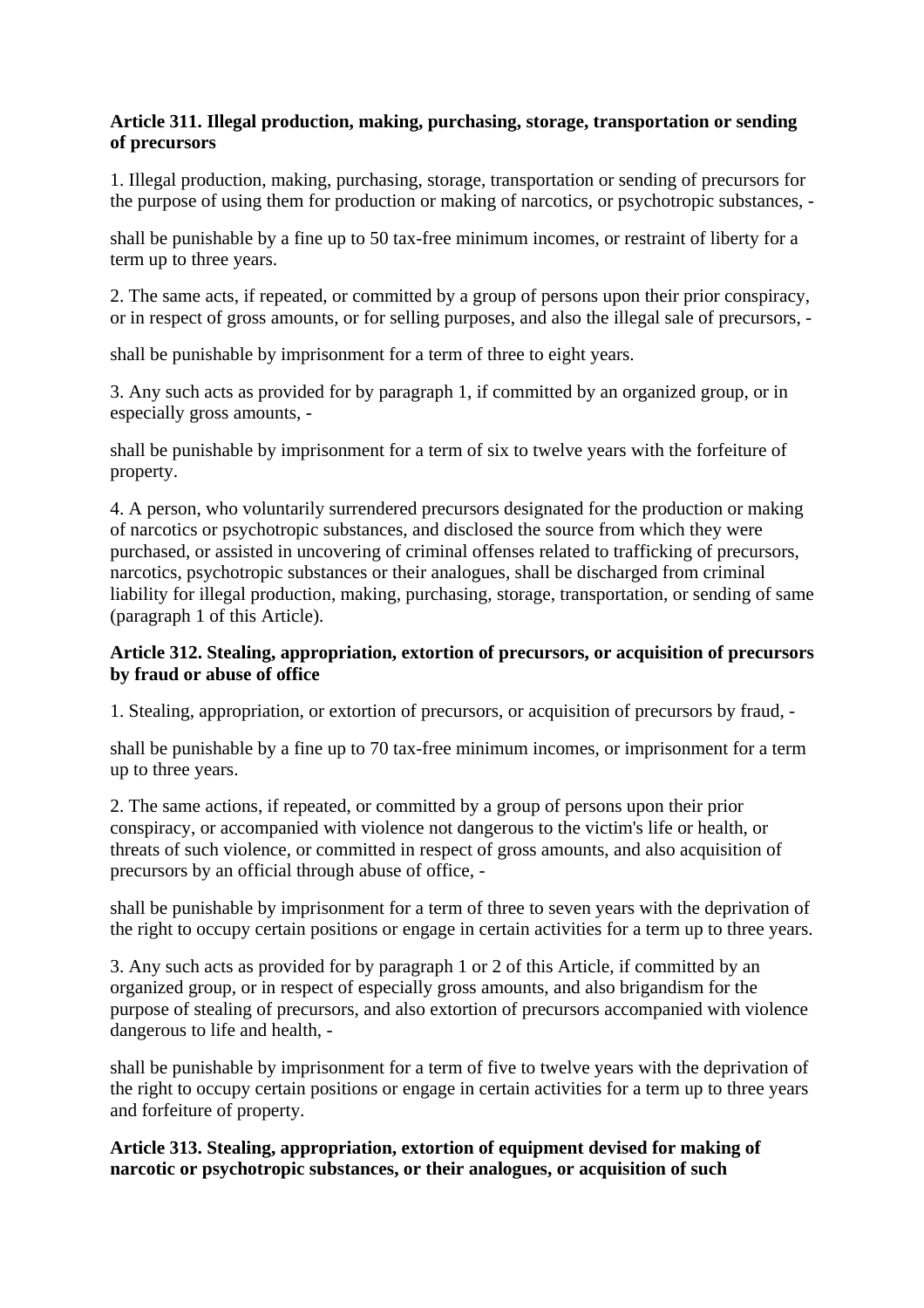# **equipment by fraud or abuse of office, and other unlawful actions involving such equipment**

1. Stealing, appropriation, extortion of equipment devised for making of narcotics, psychotropic substances or their analogues, or acquisition of such equipment by fraud, and also illegal making, purchasing, storage, transfer or sale of such equipment to other persons, -

shall be punishable by a fine of 50 to 200 tax-free minimum incomes, or restraint of liberty for a term up to three years.

2. The same actions, if repeated, or committed by a group of persons upon their prior conspiracy, or by a person who had previously committed any of the criminal offenses created by Articles 306, 312, 314, 315, 317 and 318 of this Code, and also acquisition of equipment devised for making of narcotics, psychotropic substances or their analogues, by an official through abuse of office, -

shall be punishable by imprisonment for a term of two to six years.

3. Any such acts as provided for by paragraph 1 or 2 of this Article, if committed by an organized group or for the purpose of making of especially dangerous narcotics, psychotropic substances or their analogues, and brigandage for the purpose of stealing of equipment devised for making narcotics, psychotropic substances or their analogues, and also extortion of such equipment accompanied with violence dangerous to life and health, -

shall be punishable by imprisonment for a term of five to twelve years with the confiscation of property.

## **Article 314. Illegal injection of narcotics, psychotropic substances or their analogues**

1. Illegal injection of narcotics, psychotropic substances or their analogues in the body of another person against his/her will, -

shall be punishable by imprisonment for a term of two to five years.

2. The same actions, if they caused drug addiction of the victim, or repeated, or committed by a person who had previously committed any of the criminal offenses created by Articles 306 to 312, and 314 to 318 of this Code, or committed in respect of two or more persons, or where they caused medium grave or grave bodily injury to the victim, -

shall be punishable by imprisonment for the term of three to ten years.

3. Any such actions as provided for by paragraphs 1 or 2 of this Article, if committed in respect of a minor or a person in helpless condition or a pregnant women, or involving an injection of especially dangerous narcotics, psychotropic substances or their analogues into the body of another person, and also if these actions caused death of the victim, -

shall be punishable by imprisonment for a term of five to twelve years.

## **Article 315. Inducement to use narcotics, psychotropic substances or their analogues**

1. Inducement of any person to use narcotics, psychotropic substances or their analogues, -

shall be punishable by restraint of liberty for a term up to five years, or imprisonment for a term of two to five years.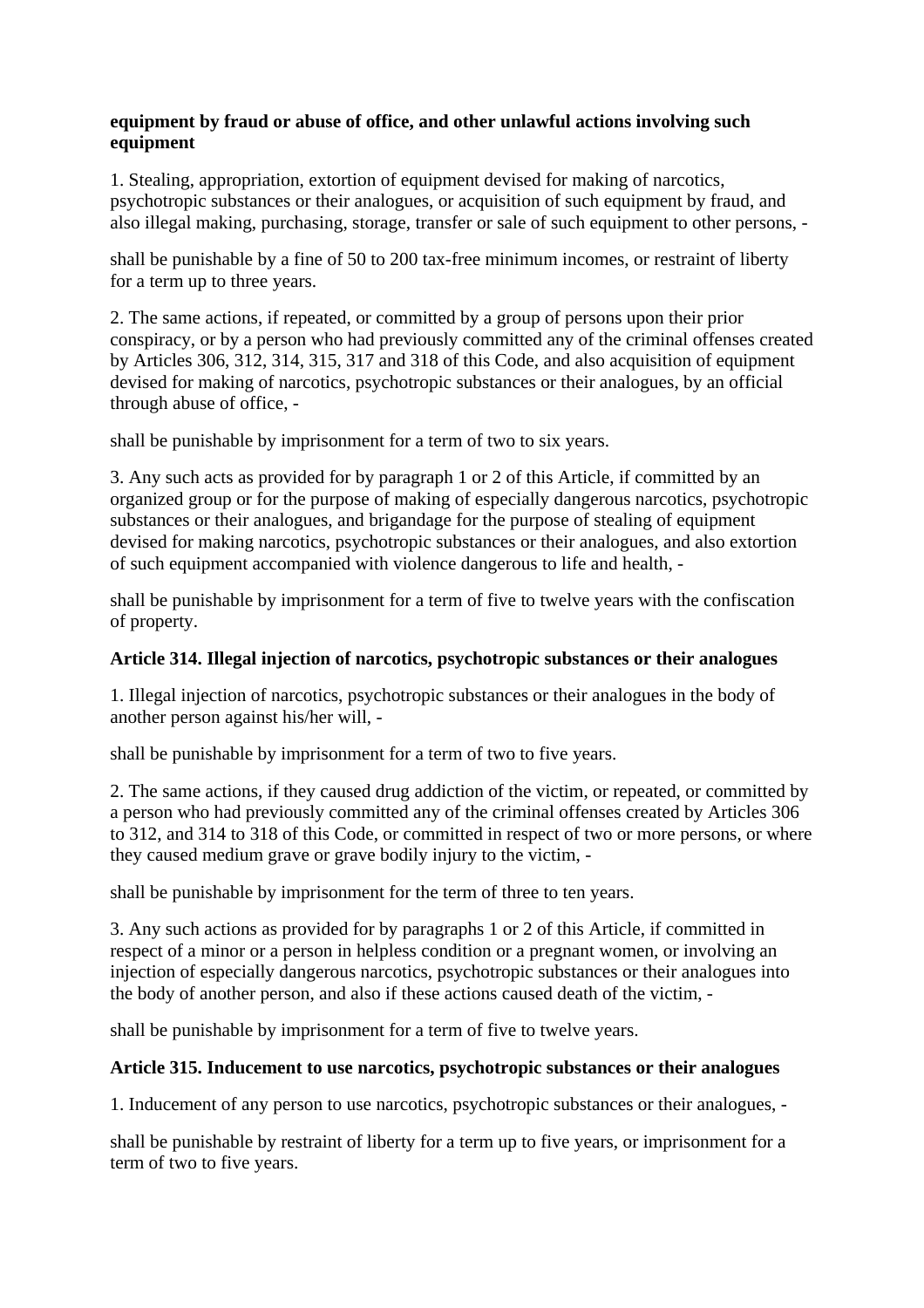2. The same action, if repeated, or committed in respect of two or more persons, or in respect of a minor, or by a person who had previously committed any of the criminal offenses created by Articles 307, 308, 310, 314, and 317 of this Code, -

shall be punishable by imprisonment for a term of five to twelve years.

# **Article 316. Illegal use of narcotics in public**

1. Illegal use of narcotics in public or committed by a group of persons in places designated for educational, sport and cultural purposes, and in other places of wide public attendance, -

shall be punishable by restraint of liberty for a term up to four years, or imprisonment for a term up to three years.

2. The same actions, if repeated, or committed by a person who had previously committed any of the criminal offenses created by Articles 307, 310, 314, 315, 317 and 318 of this Code, -

shall be punishable by imprisonment for a term of three to five years.

### **Article 317. Organizing or running places for illegal use, production or making of narcotics, psychotropic substances or their analogues**

1. Organizing or running places for illegal use, production or making of narcotics, psychotropic substances or their analogues, and also providing any premises for this purpose, -

shall be punishable by imprisonment for a term of three to five years.

2. The same actions, if repeated, or committed for mercenary motives, or by a group of persons, or by engaging a minor, -

shall be punishable by imprisonment for a term of five to twelve years with the forfeiture of property.

## **Article 318. Illegal making, forgery, use or sale of forged documents authorizing the receipt of narcotics, psychotropic substances or precursors.**

1. Illegal making, forgery, use or sale of forged or illegally obtained documents authorizing the receipt of narcotics, psychotropic substances or precursors designated for production or making of such narcotics or substances, -

shall be punishable by a fine up to 50 tax-free minimum incomes, or restraint of liberty for a term up to three years.

2. The same actions, if repeated, or committed by a group of persons upon their prior conspiracy, or by a person who had previously committed any of the criminal offenses created by Articles 306 to 317 of this Code, -

shall be punishable by imprisonment for a term of two to five years.

### **Article 319. Illegal making of a prescription authorizing the purchase of narcotics or psychotropic substances**

1. Illegal making of a prescription authorizing the purchase of narcotics or psychotropic substances for mercenary motives or any other personal interests, -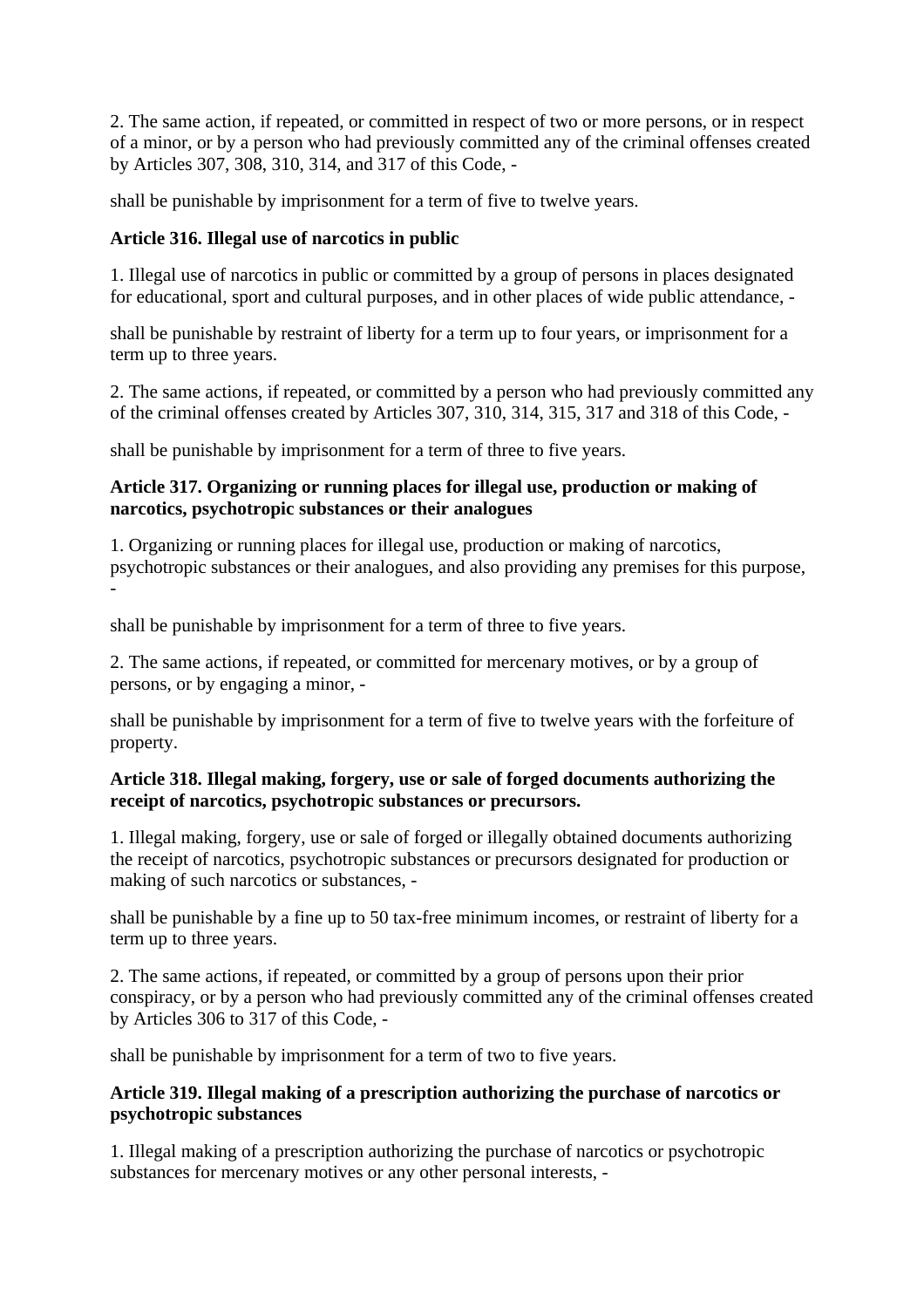shall be punishable by a fine up to 50 tax-free minimum incomes, or restraint of liberty for a term up to three years, with the deprivation of the right to occupy certain positions or engage in certain activities for a term up to three years.

2. The same action, if repeated, -

shall be punishable by imprisonment for a term of two to five years with the deprivation of the right to occupy certain positions or engage in certain activities for a term up to three years.

### **Article 320. Violation of rules related to circulation of narcotics, psychotropic substances, their analogues or precursors**

1. Violation of rules on planting or cultivation of opium poppy or cannabis, and also violation of rules on production, making, storage, inventorying, dispensation, distribution, commercial sale, transportation, sending or use of narcotics, psychotropic substances, their analogues or precursors designated for production or making of such narcotics or substances, -

shall be punishable by a fine up to 50 tax-free minimum incomes, or restraint of liberty for a term up to four years, or imprisonment for a term up to three years, with the deprivation of the right to occupy certain positions or engage in certain activities for a term up to three years.

2. The same actions, if repeated, or where they resulted in shortage of narcotics, psychotropic substances, their analogues or precursors in gross amounts, or in stealing, appropriation, extortion of narcotics, psychotropic substances, their analogues or precursors by fraud or abuse of office, -

shall be punishable by a fine up to 70 tax-free minimum incomes, or imprisonment for a term of three to five years, with the deprivation of the right to occupy certain positions or engage in certain activities for a term up to three years.

# **Article 321. Illegal production, making, purchasing, transportation, sending, storage for selling purposes, or sale of poisonous and drastic substances**

1. Illegal production, making, purchasing, transportation, sending, storage for selling purposes, or sale of poisonous and drastic substances, other than narcotics, psychotropic substances or their analogues, and also any such actions in regard of any equipment devised for the production or making of poisonous or drastic substances, where these actions were not duly authorized, -

shall be punishable by a fine up to 50 tax-free minimum incomes, or imprisonment for a term up to three years.

2. Violation of rules related to production, making, purchasing, storage, dispensation, inventorying, transportation or sending of poisonous or drastic substances, other than narcotics, psychotropic substances or their analogues, -

shall be punishable by a fine up to 100 tax-free minimum incomes, or imprisonment for a term up to two years.

## **Article 322. Illegal organization or running of places for the use of intoxicating substances**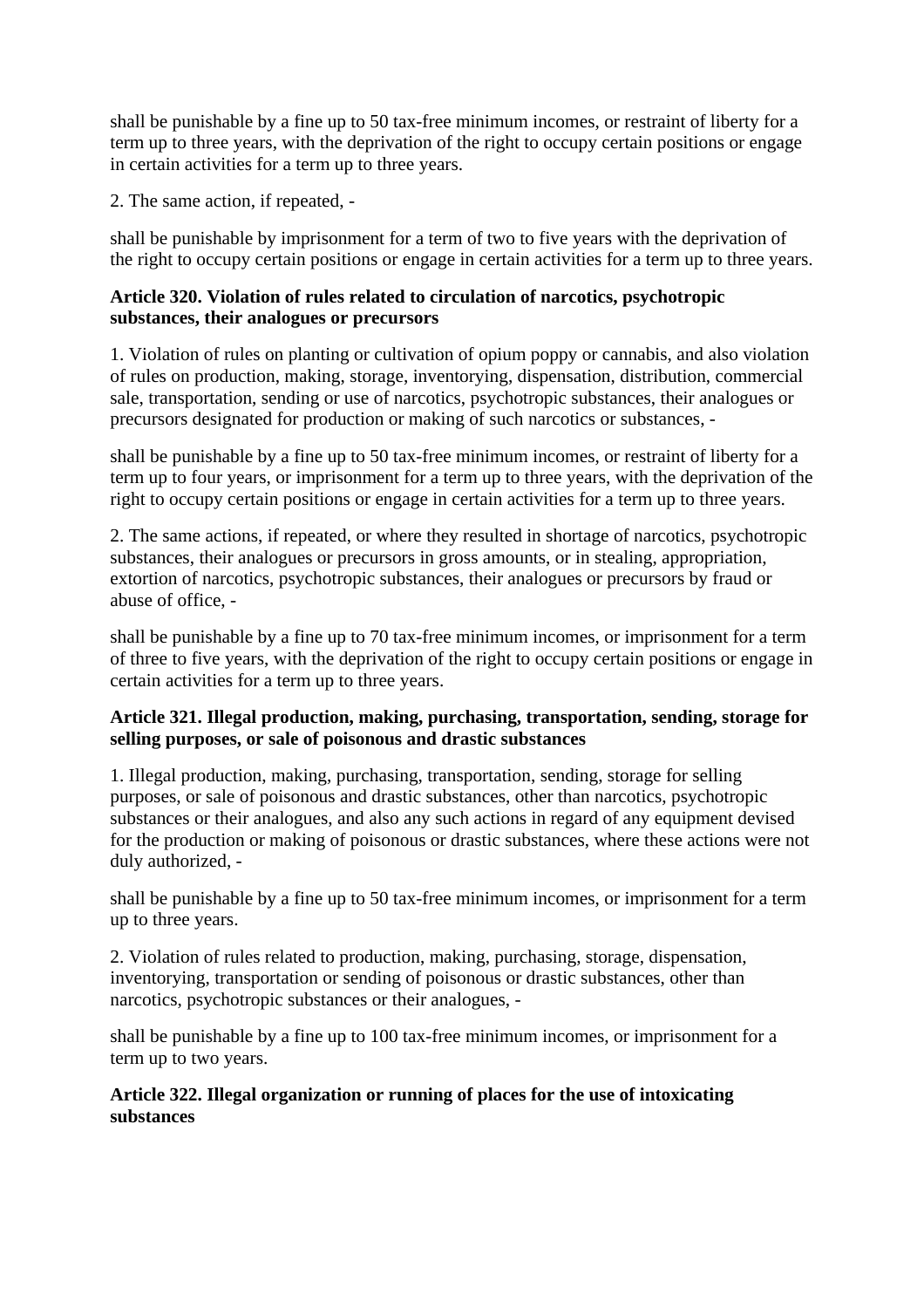Illegal organization or running of places for the use of intoxicating medicines and substances, other than narcotics, psychotropic substances or their analogues, and also providing premises for this purpose, -

shall be punishable by a fine of 50 to 100 tax-free minimum incomes, or imprisonment for a term up to three years.

### **Article 323. Inducement of minors to the use of dope**

1. Inducement of minors to the use of dope, -

shall be punishable by a fine 50 tax-free minimum incomes, or by deprivation of the right to occupy certain positions or engage in certain activities for a term up to three years.

2. The same action, if repeated, or committed in respect of two or more persons, or by a person who had previously committed any of the criminal offenses created by Articles 314, 315, 317 or 324 of this Code, -

shall be punishable by imprisonment for a term up to two years.

3. Any such acts as provided for by paragraph 1 or 2 of this Article, if they caused any grave consequences, -

shall be punishable by imprisonment for a term up to five years.

**Note**: Dope shall mean and substances and methods listed in index prohibited by the Antidope Code of the Olympic Movement.

## **Article 324. Inducement of minors to the use of intoxicating substances**

Inducement of minors to the use of intoxicating substances, other than narcotics, psychotropic substances or their analogues, -

shall be punishable by restraint of liberty for a term up to three years, or imprisonment for the same term.

## **Article 325. Violation of rules related to combating epidemic**

Violations of rules related to the prevention of and combating epidemic and other contagious diseases, where these actions caused or could knowingly cause a spread of these diseases, -

shall be punishable by a fine up to 50 tax-free minimum incomes, or arrest for a term up to six months, or restraint of liberty for a term up to three years.

### **Article 326. Violation of rules related to handling of microbiological or other biological agents or toxins**

1. Violation of rules related to storage, use, inventorying, transportation of microbiological or other biological agents or toxins, and any other rules related to handling of same, where it caused the risk of death of people or any other grave consequences, or caused any harm to the victim's health, -

shall be punishable by a fine up to 50 tax-free minimum incomes, or correctional labor for a term up to two years, or restraint of liberty for a term up to three years, with or without the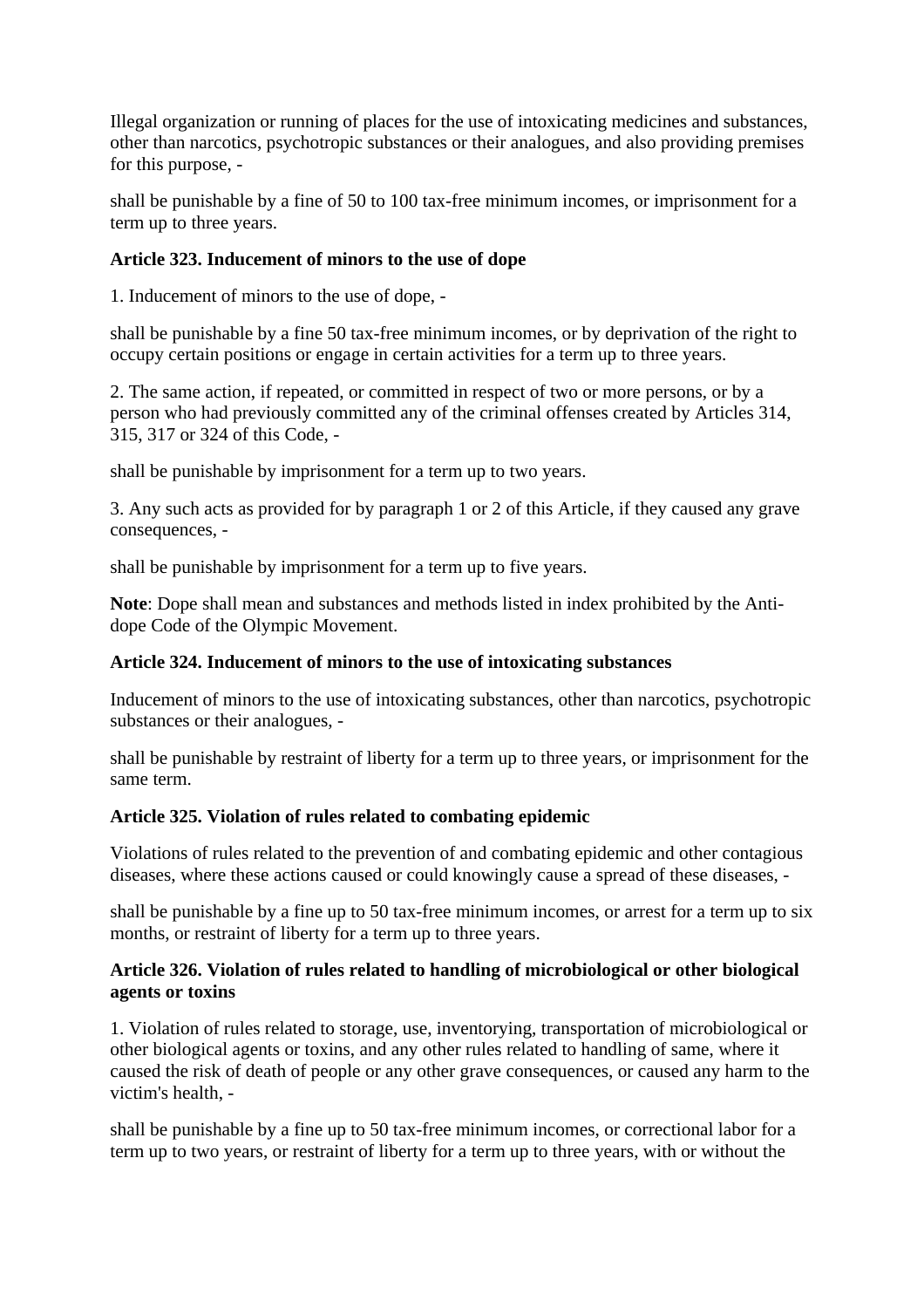deprivation of the right to occupy certain positions and engage in certain activities for a term up to three years.

2. The same act that caused death of people or any other grave consequences, -

shall be punishable by restraint of liberty for a term up to 5 years, or imprisonment for the same term, with the deprivation of the right to occupy certain positions or engage in certain activities for a term up to three years.

### **Article 327. Supply, processing or sale of food stuffs or other products contaminated by radiation**

1. Supply, processing for selling purposes, or sale of food stuffs or other products contaminated by radiation in excess of permissible levels, where it caused the risk of death of people or any other grave consequences, or caused any harm to the victim's health, -

shall be punishable by a fine up to 70 tax-free minimum incomes, or arrest for a term up to six months, or restraint of liberty for a term up to three years.

2. Supply, processing for selling purposes, or sale of food stuffs or other products contaminated by radiation in excess of permissible level, where it caused death of people or any other grave consequences, -

shall be punishable by imprisonment for a term of two to five years.

## **Chapter XIV. CRIMINAL OFFENSES RELATED TO THE PROTECTION OF STATE SECRETS, INVIOLABILITY OF STATE BORDERS, CONSCRIPTION AND MOBILIZATION**

## **Article 328. Disclosure of state secrets**

1. Disclosure of information related to state secrets by a person, to whom this information was entrusted or became available in connection with his/her official duties, provided that no elements of high treason or espionage were involved, -

shall be punishable by imprisonment for a term of two to five years with or without the deprivation of the right to occupy certain positions or engage in certain activities for a term up to three years.

2. The same act that caused any grave consequences, -

shall be punishable by imprisonment for a term of five to eight years.

### **Article 329. Loss of documents that contain state secrets**

1. Loss of documents or any other physical media for secret information that contain state secrets, and also any items that represent state secrets by a person, to whom they were entrusted, where such loss resulted from the violation of regulations established by law with regard to the handling of any such documents and other physical media for secret information or items, -

shall be punishable by imprisonment for a term up to three years with or without the deprivation of the right to occupy certain positions or engage in certain activities for a term up to three years.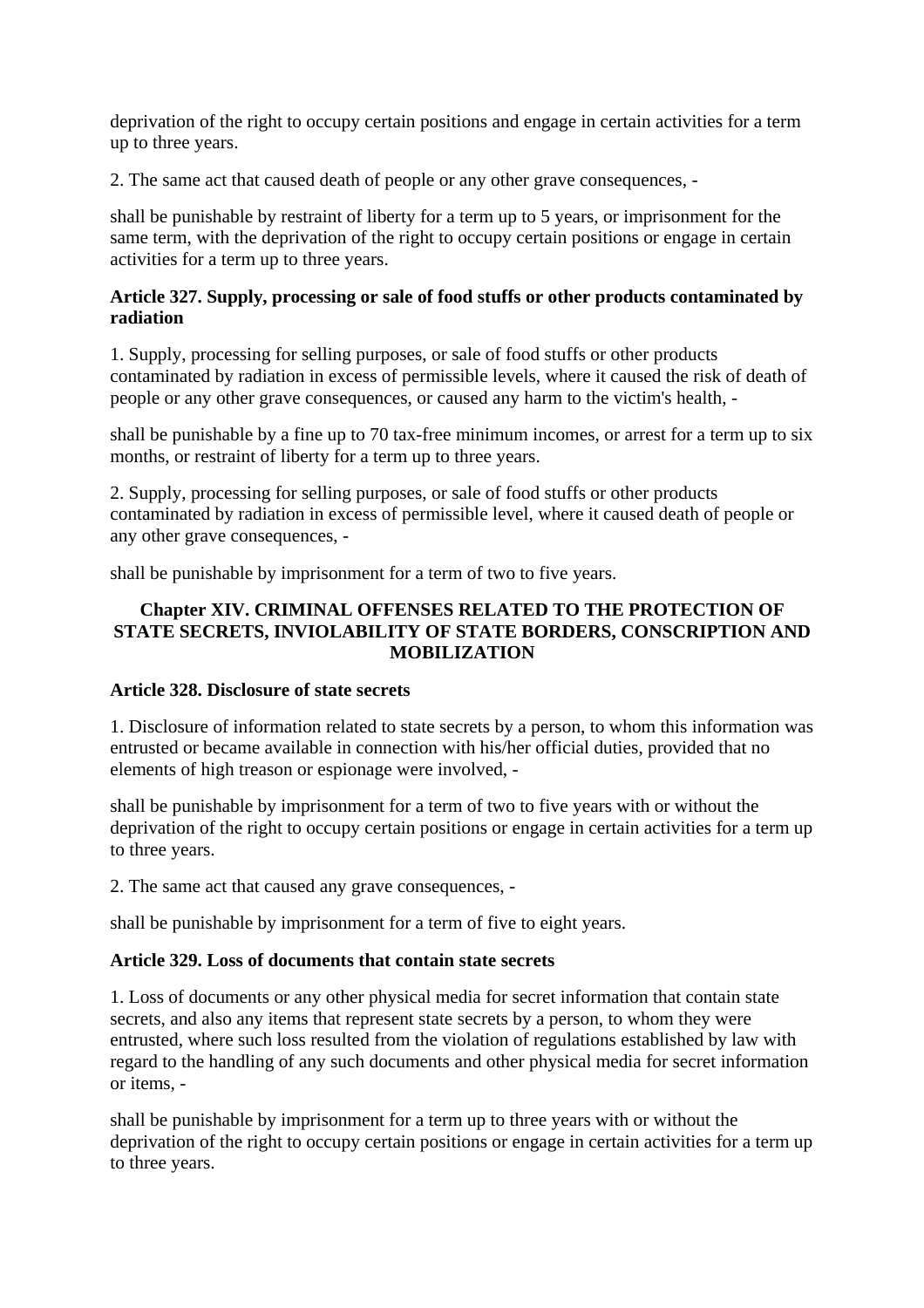2. The same act that caused any grave consequences, -

shall be punishable by imprisonment for a term of two to five years.

## **Article 330. Transfer or collection of confidential information that belongs to the State**

1. Transfer or collection of economic, scientific, technological or other confidential information that belongs to the State for the purpose of transferring it to foreign businesses, institutions, organizations or their representatives by a person, to whom this information was entrusted or became available in connection with his/her official duties, provided that no elements of high treason or espionage were involved, -

shall be punishable by restraint of liberty for a term up to three years or imprisonment for a term of two to five years, with or without the deprivation of the right to occupy certain positions or engage in certain activities for a term up to three years.

2. The same actions committed for mercenary motives, or where they caused any grave consequences for the State, or repeated, or committed by a group of persons upon their prior conspiracy, -

shall be punishable by imprisonment for a term of four to eight years with the deprivation of the right to occupy certain positions or engage in certain activities for a term up to three years.

## **Article 331. Illegal crossing of the state border**

1. Crossing of the state border of Ukraine in any manner beyond the points of entry on the state border of Ukraine or at the points of entry on the state border of Ukraine but without appropriate documents or permission, -

shall be punishable by a fine up to 50 tax-free minimum incomes, or arrest for a term up to six months, or restraint of liberty for a term up to three years.

2. The same actions committed by a person previously convicted for the same offense

shall be punishable by arrest for a term up to six months, or restraint of liberty for a term up to three years.

3. Any such actions as provided for by paragraph 1 or 2 of this Article, if accompanied with the used of weapons, -

shall be punishable by imprisonment for a term of two to five years.

**Note:** This Article shall not apply to cases of foreigners and stateless persons arriving to Ukraine without appropriate documents or permission, who wish to use their right to asylum in accordance with the Ukrainian Constitution, and also to obtain the refugee status, and cases of Ukrainian citizens who arrive to Ukraine without appropriate documents as victims of trafficking in human beings.

## **Article 332. Illegal movement of persons across the state border of Ukraine**

1. Organizing of illegal movement of persons across the state border of Ukraine, coordinating or facilitating any such actions by advice, instructions, provision of means or removal of obstacles, -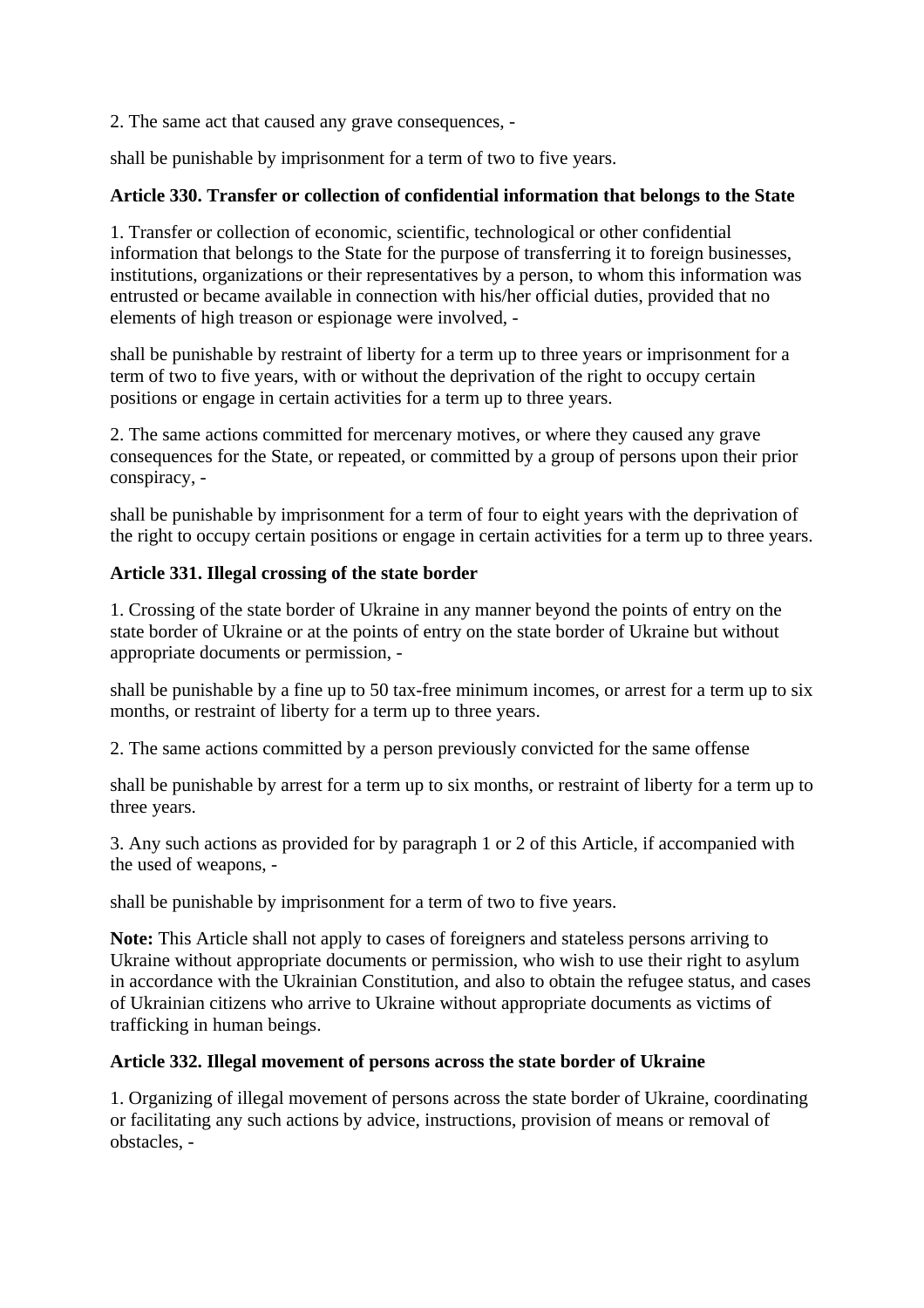shall be punishable by imprisonment for a term of two to five years with the forfeiture of transport or any other means used to commit the offense.

2. The same actions, if repeated, or committed by a group of persons upon their prior conspiracy, -

shall be punishable by imprisonment for a term of three to seven years with the forfeiture of means used to commit the offense.

## **Article 333. Illegal exportation of raw material, materials, equipment and technology for creation of weapons, and also military and special enginery**

1. Violation of established regulations on exportation, outside Ukraine, of raw material, materials, equipment or technology that can be used for the creation of missile, nuclear, chemical or other types of weapons, and military and special enginery, -

shall be punishable by a fine of 100 to 200 tax-free minimum incomes, or restraint of liberty for a term up to three years, or imprisonment for the same term.

## **Article 334. Violation of international flights regulations**

Flying in or out of Ukraine without an appropriate permit, or failure to follow the routes, places of landing, air ways, gates or echelons described in such permit, -

shall be punishable by a fine of 200 to 1000 tax-free minimum incomes, or restraint of liberty for a term up to five years, or imprisonment for the same term, with the forfeiture of the aircraft.

# **Article 335. Avoidance of conscription for active military service**

Avoidance of conscription for active military service, -

shall be punishable by restraint of liberty for a term up to three years.

# **Article 336. Avoidance of mobilization**

Avoidance of mobilization, -

shall be punishable by imprisonment for a term two to five years.

# **Article 337. Avoidance of military registration or special assemblies**

1. Avoidance of military registration by a person bound to military service after notification by an appropriate military commissariat, -

shall be punishable by a fine up to 50 tax-free minimum incomes, or correctional labor for a term up to two years, or arrest for a term up to six months.

2. Avoidance of military training or special assemblies by a person bound to military service, -

shall be punishable by a fine up to 70 tax-free minimum incomes, or arrest for a term up to six months.

# **Chapter XV. CRIMES AGAINST THE AUTHORITY OF GOVERNMENT, LOCAL GOVERNMENT OR ASSOCIATIONS OF CITIZENS**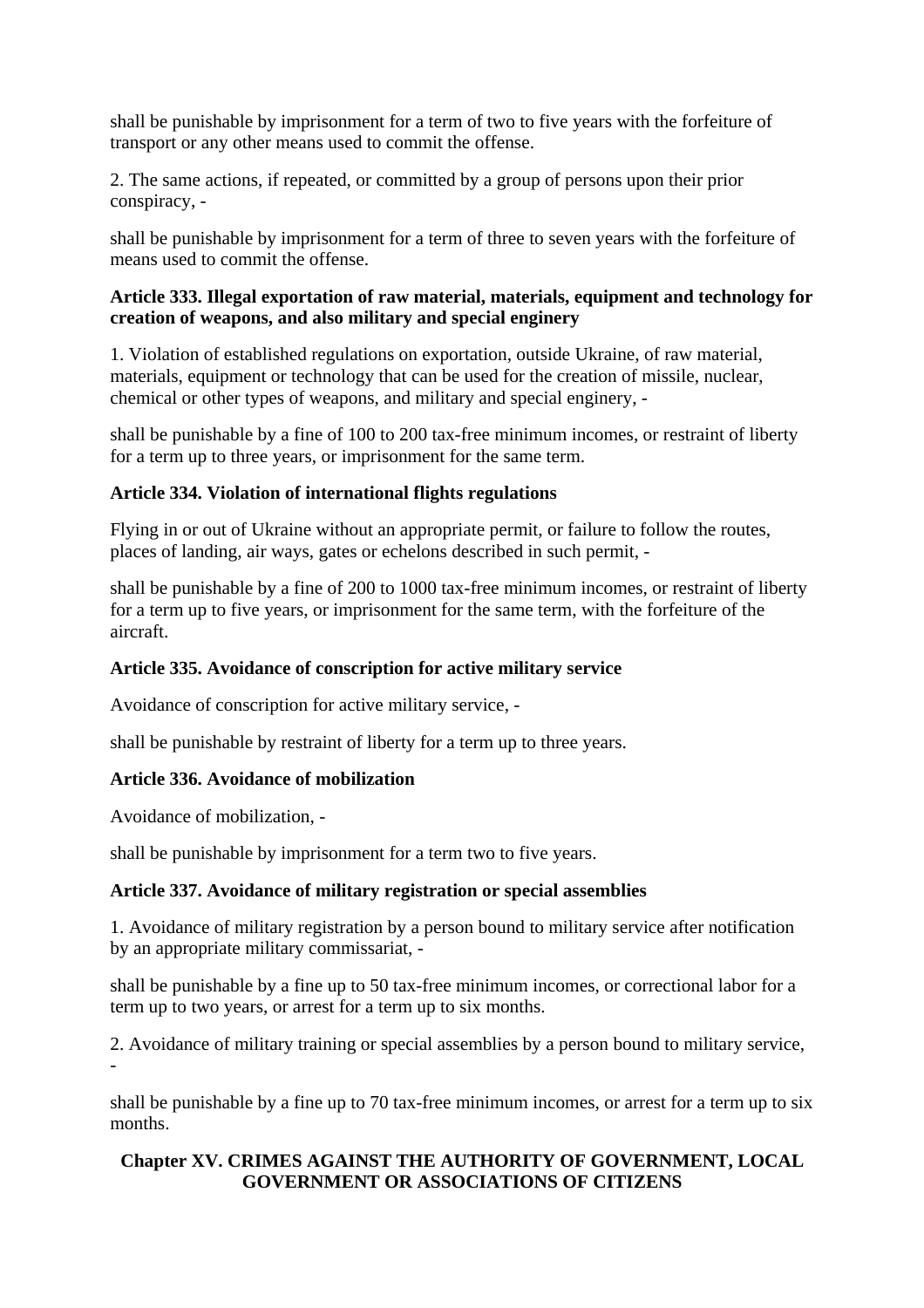### **Article 338. Outrage against state symbols**

-

1. Public outrage against the National Flag of Ukraine, the National Coat of Arms of Ukraine or the National Anthem of Ukraine, -

shall be punishable by a fine up to 50 tax-free minimum incomes, or arrest for a term up to six months.

2. public outrage against an officially installed or raised flag or coat of arms of a foreign state,

shall be punishable by a fine up to 50 tax-free minimum incomes, or arrest for a term up to six months.

### **Article 339. Illegal hoisting of the National Flag of Ukraine at a river or sea vessel**

Hoisting of the National Flag of Ukraine at a river or sea vessel without the right to this Flag, -

shall be punishable by a fine up to 50 tax-free minimum incomes, or arrest for a term up to six months.

### **Article 340. Illegal interference with the organization or holding of assemblies, rallies, marches and demonstrations**

Illegal interference with the organization or holding of assemblies, rallies, marches and demonstrations, where this act was committed by an official or with the use of physical violence, -

shall be punishable by correctional labor for a term up to two years, or arrest for a term up to six months, or restraint of liberty for a term up to five years, or imprisonment for the same term.

### **Article 341. Capturing of government or public buildings or constructions**

Capturing of buildings or constructions of government agencies, local authorities, and associations of citizens, for the purpose of unlawful use of these buildings or constructions, or interference with normal operations of businesses, institutions or organizations, -

shall be punishable by arrest for a term of six months, or restraint of liberty for a term up to three years, or imprisonment for the same term.

### **Article 342. Resistance to a representative of public authorities, law enforcement officer, a member of a community formation for the protection of public order, or a military servant**

1. Resistance to a representative of public authorities in the execution of his/her official duty, -

shall be punishable by a fine up to 70 tax-free minimum incomes, or arrest for a term up to six months, or restraint of liberty for a term of three years.

2. Resistance to a law enforcement officer, a member of a public formation for the protection of public order and state border, or a military servant in the execution of their duties related to the protection of public order, -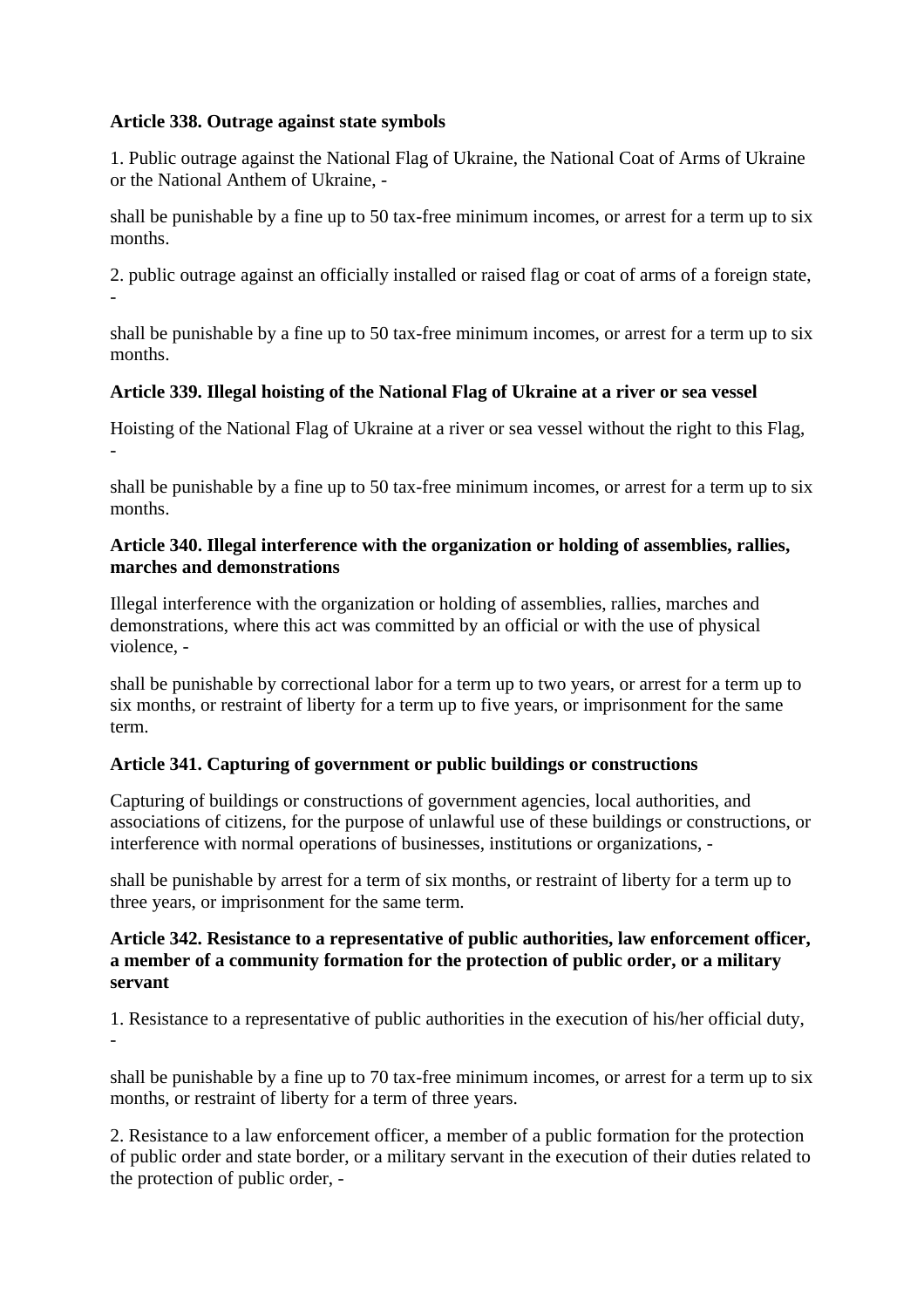shall be punishable by a fine of 50 to 100 tax-free minimum incomes, or arrest for a term up to six months, or restraint of liberty for a term up to four years, or imprisonment for a term up to two years.

3. Any such actions as provided for by paragraph 1 or 2 of this Article, where the above persons were forced to patently illegal actions by violence or threats of violence, -

shall be punishable by restraint of liberty for a term up to five years, or imprisonment for a term of two to five years.

### **Article 343. Interference with activity of a law enforcement officer**

1. Any influence on a law enforcement officer for the purpose of interfering with his official duty or obtaining any unlawful decisions, -

shall be punishable by a fine of 50 to 200 tax-free minimum incomes, or correctional labor for a term up to two years, or arrest for a term up to six months.

2. The same actions that precluded the prevention of a criminal offense or apprehension of an offender, or were committed by an official through abuse of office, -

shall be punishable by the deprivation of the right to occupy certain positions or engage in certain activities for a term up to five years, or arrest for a term up to six months, or imprisonment for a term up to four years.

### **Article 344. Interference with activity of a statesman**

1. Any unlawful influence on the President of Ukraine, the Chairman of the Verkhovna Rada (Parliament) of Ukraine, a National Deputy (Member of Parliament) of Ukraine, the Prime Minister of Ukraine, a member of Cabinet of Ministers of Ukraine, the Human Rights Commissioner of the Verkhovna Rada of Ukraine or his/her representative, the Head or a member of the Accounting Chamber, the Head or a member of the Central Election Committee, the Chairman of the National Bank of Ukraine, a member of the National Broadcast Council of Ukraine, the Head of the Antimonopoly Committee of Ukraine, the Head of the State Property Fund of Ukraine, the Head of the State Broadcast Committee of Ukraine for the purpose of preventing them from performance of their official duty or obtaining any unlawful decisions, -

shall be punishable by imprisonment for a term up to three years.

2. The same actions committed by an official through abuse of office, -

shall be punishable by imprisonment for a term of three to five years.

### **Article 345. Threats or violence against a law enforcement officer**

1. Threats of murder, violence, destruction or impairment of property made in respect of a law enforcement officer, or his close relatives in connection with his official duties, -

shall be punishable by correctional labor for a term up to two years, or arrest for a term up to six months, or restraint of liberty for a term up to three years, or imprisonment for the same term.

2. Willful battery of, or infliction of minor or medium grave bodily injury on a law enforcement officer or his close relatives, in connection with his/her official duties, -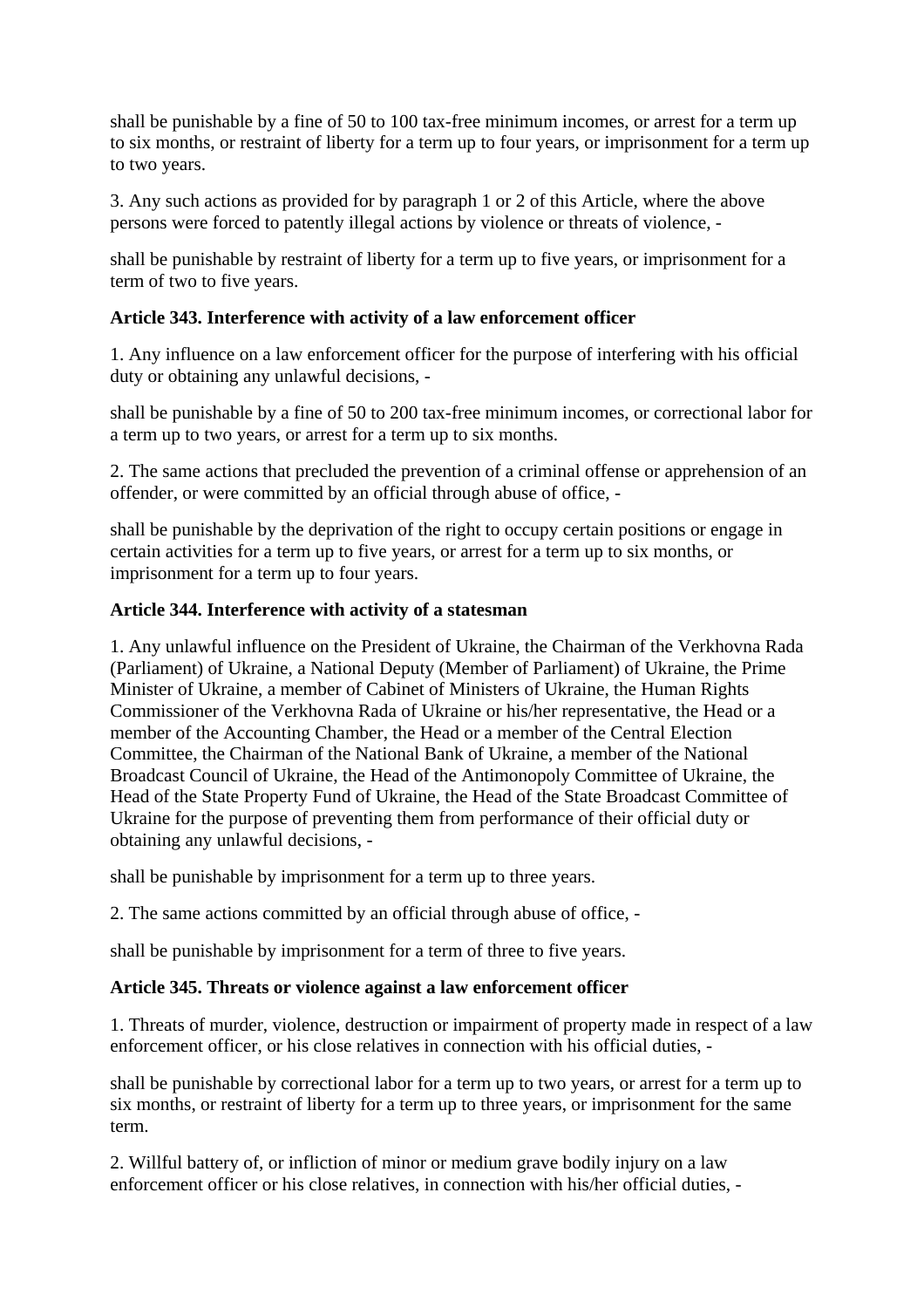shall be punishable by restraint of liberty for a term up to five years, or imprisonment for a term up to six years.

3. Willful infliction of grave bodily injury on a law enforcement officer or his close relatives, in connection with his/her official duties, -

shall be punishable by imprisonment for a term of five to twelve years.

4. Any such actions as provided for by paragraph 1, 2 or 3 of this Article, if committed by an organized group, -

shall be punishable by imprisonment for a term of seven to fourteen years.

## **Article 346. Threats or violence against a statesman or a public figure**

1. Threats of murder, impairment of health, destruction or impairment of property, kidnapping or confinement made in respect of the President of Ukraine, the Chairman of the Verkhovna Rada (Parliament) of Ukraine, a National Deputy (Member of Parliament) of Ukraine, the Prime Minister of Ukraine, a member of Cabinet of Ministers of Ukraine, the Chairman or a judge of the Constitutional Court of Ukraine or the Supreme Court of Ukraine or High Specialized Courts of Ukraine, the Procurator General of Ukraine, the Human Rights Commissioner of the Verkhovna Rada of Ukraine, the Head of the Accounting Chamber, the Chairman of the National Bank of Ukraine, or a leader of a political party, committed in relation to their government or public activity, -

shall be punishable by imprisonment for a term up to five years.

2. Willful infliction of medium grave or minor bodily injury on, or battery of, or any other violent actions committed in respect of the persons named in paragraph 1 of this Article, in connection with their government or public activity, -

shall be punishable by imprisonment for a term of four to seven years.

3. Willful infliction of grave bodily injury on persons named in paragraph 1 of this Article, in connection with their government or public activity, -

shall be punishable by imprisonment for a term of seven to twelve years.

## **Article 347. Willful destruction or impairment of property owned by a law enforcement officer**

1. Willful destruction or impairment of the property owned by a law enforcement officer or his/her close relatives, in connection with his/her official duties, -

shall be punishable by a fine of 50 to 100 tax-free minimum incomes, or arrest for a term up to six months, or imprisonment for a term up to five years.

2. The same actions committed by setting a fire, explosion or any other generally dangerous method, or where they caused death of people or any other grave consequences, -

shall be punishable by imprisonment for a term of six to fifteen years.

## **Article 348. Trespass against life of a law enforcement officer, a member of a community formation for the protection of public order, or a military servant**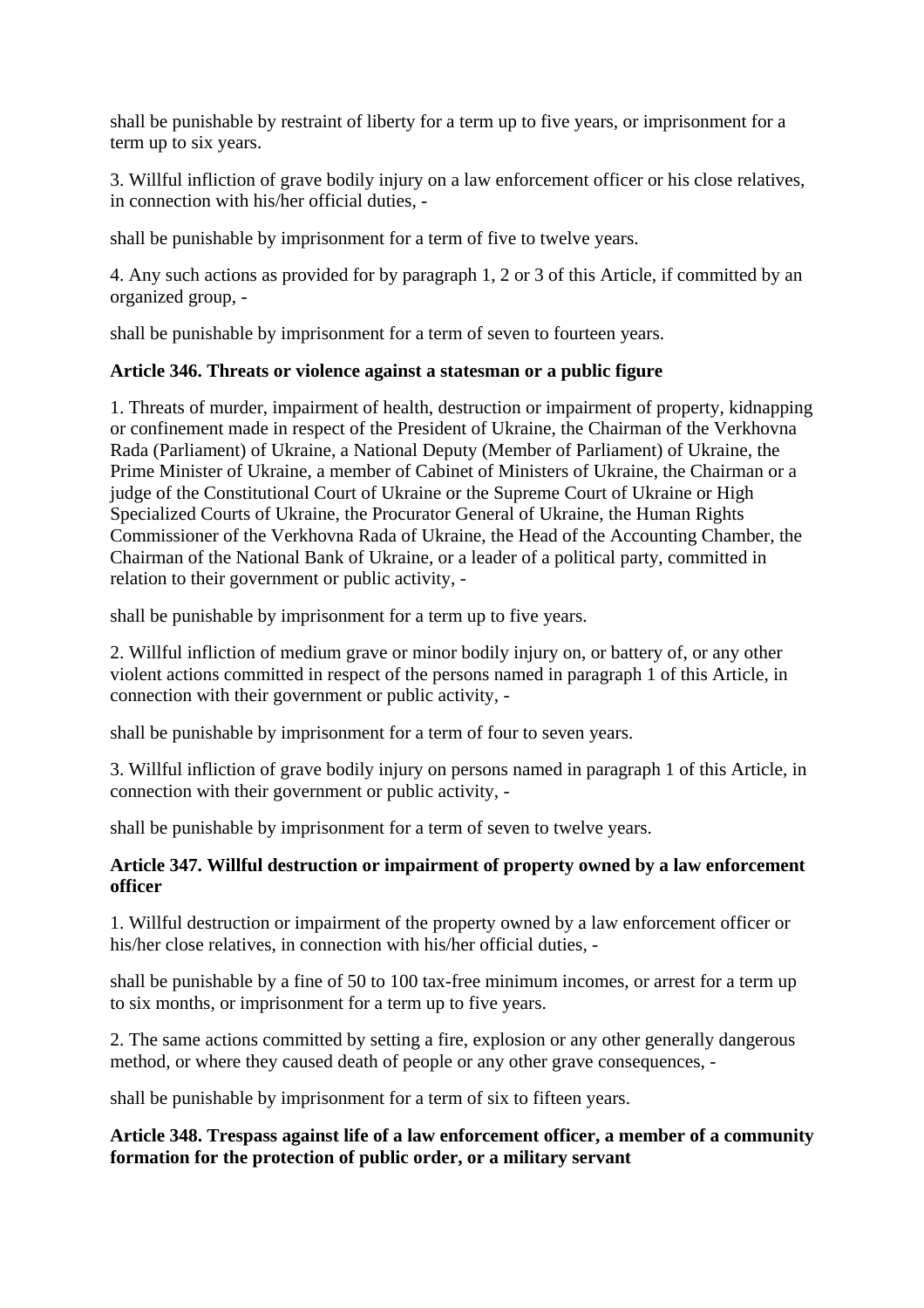Murder or attempted murder of a law enforcement officer or his/her close relatives in connection with his/her official duties, and also of a member of a community formation for the protection of public order, or a military servant in connection with their activities related to the protection of public order, -

shall be punishable by imprisonment for a term of nine to fifteen years, or life imprisonment.

## **Article 349. Hostage taking of a representative of public authorities or a law enforcement officer**

Taking or holding of a representative of public authorities, or a law enforcement officer, or their close relatives as hostages for the purpose of making a public or any other institution, business or organization, or any official to take or refrain from any actions as a condition for release of the hostage, -

shall be punishable by imprisonment for a term of eight to fifteen years.

### **Article 350. Threats or violence against an official or a citizen who performs his/her public duty**

1. Threats of murder, grave bodily injury or destruction or impairment of property by a generally dangerous method, made in respect of an official or his close relatives or a citizen who performs his/her public duty, where these acts are committed to preclude the activities of the official or the citizen who performs his/her public duty, or to change their nature in the interests of the persons who makes such threats, -

shall be punishable with arrest for a term up to six months, or restraint of liberty for a term up to three years, or imprisonment for a term up to two years.

2. Willful battery of or infliction of minor or medium grave bodily injury on an official or a citizen who performs his/her public duty, in connection with their official or public activities, and also any such actions committed in respect of their close relatives, -

shall be punishable by restraint of liberty for a term of three to five years, or imprisonment for the same term.

3. Willful infliction of grave bodily injury on an official or a citizen who performs his/her public duty, in connection with their official or public activities, and also such action committed in respect of their close relatives, -

shall be punishable by imprisonment for a term of five to twelve years.

#### **Article 351. Interference with activity of a National Deputy of Ukraine or a deputy of a local council**

1. Failure of an official to comply with lawful requests of the National Deputy of Ukraine or a deputy of a local council, raising any simulated obstacles to their activities, or providing knowingly false information to them, -

shall be punishable by a fine of 100 to 1,000 tax-free minimum incomes, or arrest for a term up to six months, or restraint of liberty for a term up to three years.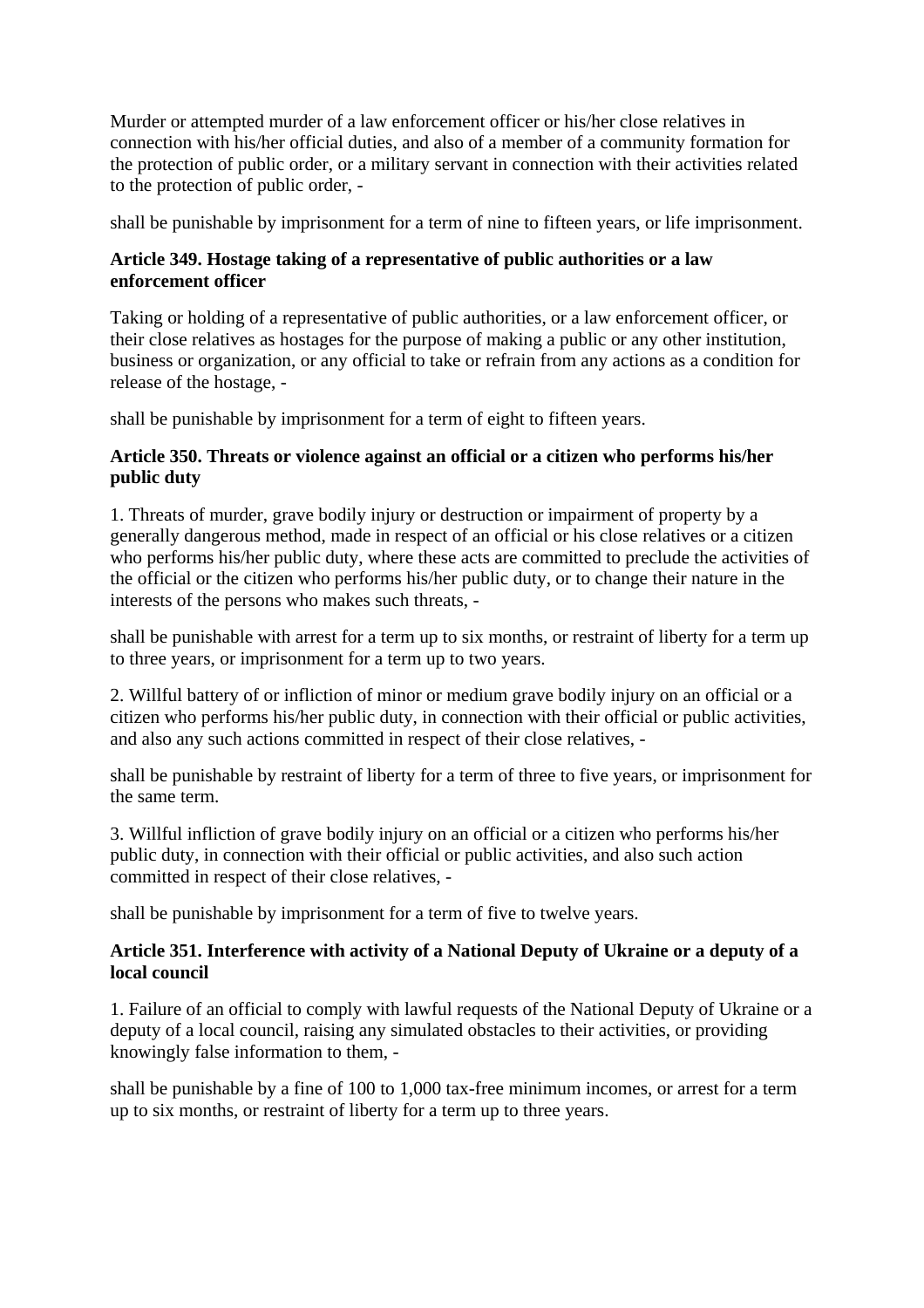2. Failure of an official to comply with lawful requests of Committees of the Verkhovna Rada (Parliament) of Ukraine or ad-hoc investigation commissions of the Verkhovna Rada of Ukraine, raising any simulated obstacles to their activities, or providing false information, -

shall be punishable by a fine 500 to 2,000 tax-free minimum incomes, or restraint of liberty for a term up to five years, or deprivation of the right to occupy certain positions or engage in certain activities for a term up to three years.

## **Article 352. Willful destruction or impairment of property owned by an official or a citizen who acts in discharge of his/her public duty**

1. Willful destruction or impairment of property owned by an official or a citizen who acts in discharge of his/her public duty, in connection with their official or public activity, and also any such actions in respect of their close relatives, -

shall be punishable by a fine of 50 to 200 tax-free minimum incomes, or arrest for a term up to six months, or imprisonment for a term up to four years.

2. Any such actions as provided for by paragraph 1 of this Article, if committed by setting fire, explosion or by any other generally dangerous method, or where they caused death of people or any other grave consequences, -

shall be punishable by imprisonment for a term of five to twelve years.

## **Article 353. Unauthorized assuming of an office or official title**

Unauthorized assuming of an office or official title accompanied with any socially dangerous acts, -

shall be punishable by a fine up to 50 tax-free minimum incomes, or arrest for a term up to six months, or restraint of liberty for a term up to three years.

#### **Article 354. Receiving of illegal benefits by an employee of a state enterprise, institution or organization**

Illegal receiving of any material consideration or benefits of a significant amount, by way of extortion, by an employee of a state enterprise, institution or organization, who is not an official, in return for any actions or omission through abuse of his/her position at the enterprise, institution or organization, -

shall be punishable by the fine up to 70 tax-free minimum incomes, or correctional labor for a term up to two years, or restraint of liberty for a term up to three years, or imprisonment for a term up three years.

**Note:** For the purposes of this Article, illegal benefits of a significant amount shall mean any illegal benefits which equal or exceed 2 tax-free minimum incomes.

#### **Article 355. Compulsion to meet or neglect civil obligations**

1. Compulsion to meet or neglect civil obligations, that is a demand to meet or neglect any contractual or other civil obligations by threats of violence in respect of the victim or his/her close relatives, or impairment or destruction of their property, where no elements of extortion are involved, -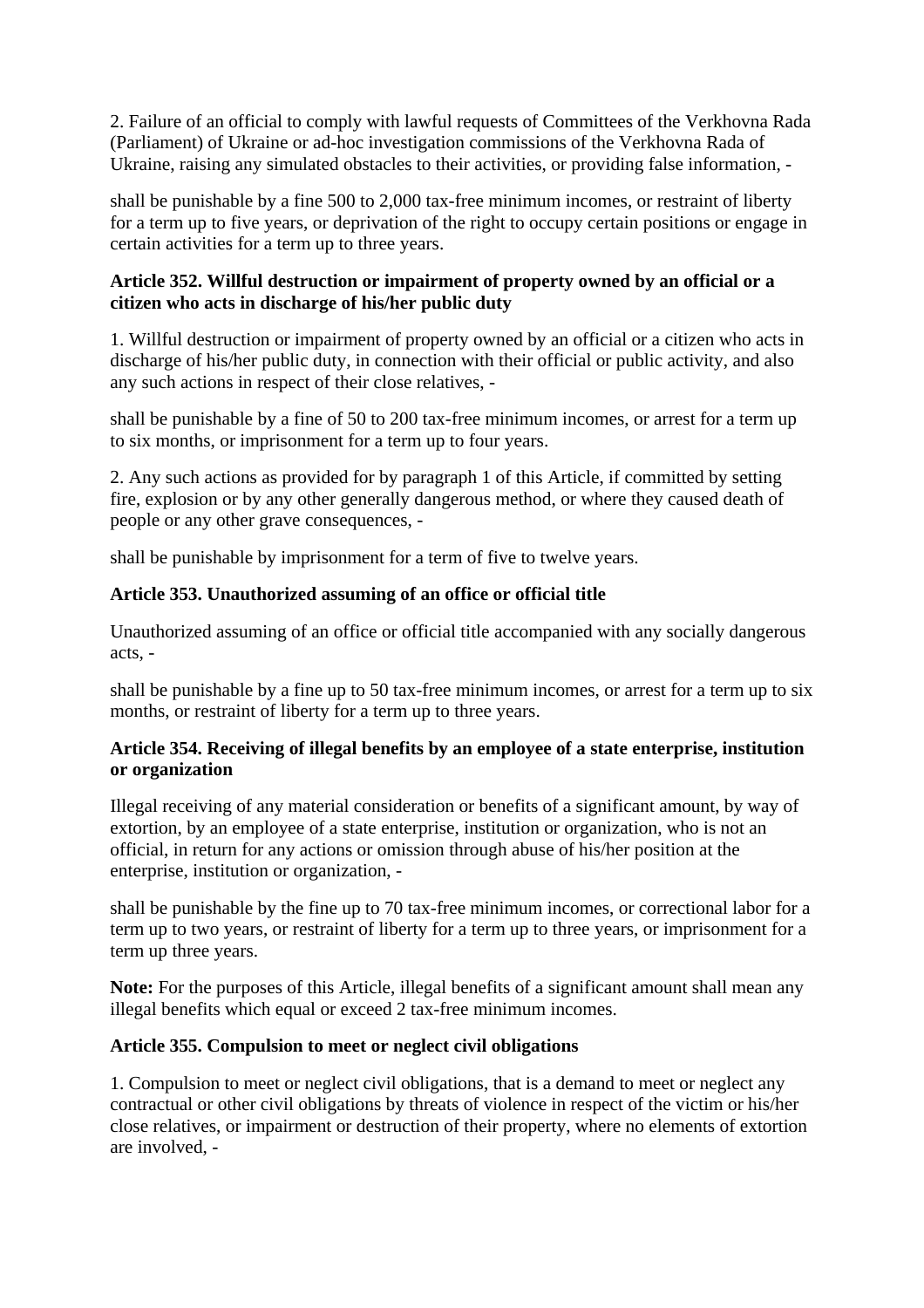shall be punishable by correctional labor for a term up to two years, or arrest for a term up to six months, or imprisonment for a term up to two years.

2. Compulsion to meet or neglect any civil obligations, if repeated, or committed by a group of persons upon their prior conspiracy, or accompanied with threats of murder or infliction of grievous bodily injury, or accompanied with violence not dangerous to the life and health, or impairment or destruction of property, -

shall be punishable by imprisonment of three to five years.

3. Compulsion to meet or neglect any civil obligations, if committed by an organized group, or accompanied with violence dangerous to life and health, or where it caused any significant damage or any other grave consequences, -

shall be punishable by imprisonment for a term of four to eight years.

## **Article 356. Unauthorized action**

Unauthorized action, that is doing anything contrary to the rules established by law, where the lawfulness of such acts is challenged by an individual citizen, an enterprise, institution or organization, and where such acts caused any significant damage to the interests of a citizen, state and public interests, or interests of the owner, -

shall be punishable by a fine up to 50 tax-free minimum incomes, or correctional labor for a term up to two years, or arrest for a term up to three months.

### **Article 357. Stealing, appropriation, or extortion of documents, stamps and seals, or acquiring them by fraud or abuse of office, or endamagement of same**

1. Stealing, appropriation, or extortion of official documents, stamps and seals, or acquiring them by fraud or abuse of office, or willful destruction, endamagement or concealment of same, and also any such actions committed in respect of private documents at enterprises, institutions or organizations of any type of ownership, and committed for mercenary motives or for any other personal benefit, -

shall be punishable by a fine up to 50 tax-free minimum incomes, or restraint of liberty for a term up to three years.

2. The same acts that disrupted the work of an enterprise, institution or organization, or where committed with regard to especially important documents, stamps or seals, -

shall be punishable by a fine up to 70 tax-free minimum incomes, or restraint of liberty for a term up to three years, or imprisonment for the same term.

3. Illegal acquiring of a passport or any other important personal document by any means, -

shall be punishable by a fine up to 50 tax-free minimum incomes, or arrest for a term up to three months, or restraint of liberty for a term up to three years.

#### **Article 358. Forgery of documents, stamps, seals or letterheads, and sale or use of forged documents**

1. Forgery of an identification card or any other document issued or certified by an enterprise, institution, organization, individual entrepreneur, private notary, auditor or any other person authorized to issue or certify such documents, or any document that grants any rights or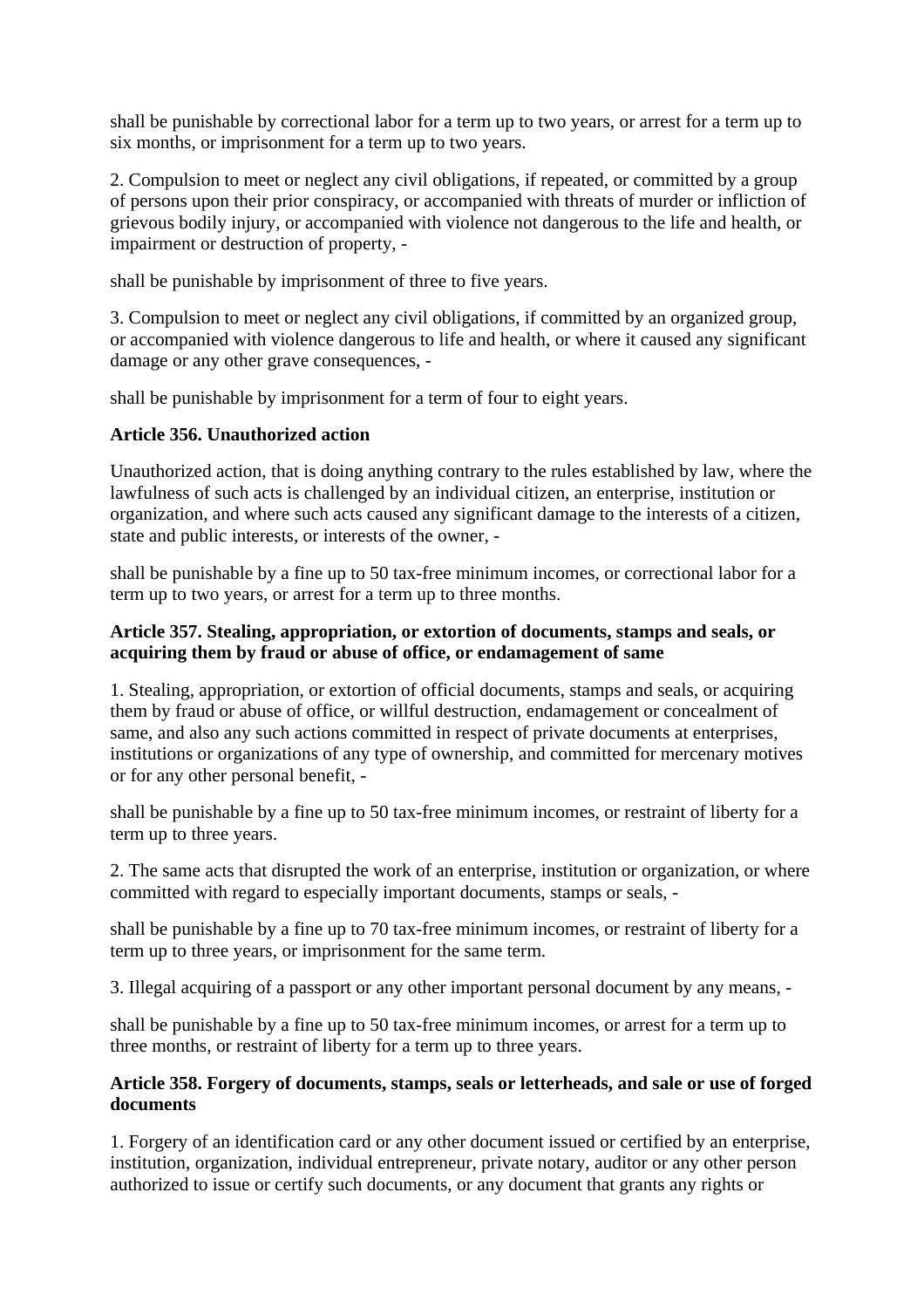discharges from any obligations, for the purpose of using it by the forger or any other person, or sale of any such document, and also making of forged stamps, seals or letterheads of enterprises, institutions or organizations of any type of ownership, and any other official stamps, seals and letterheads for the same purpose, and sale of the same, -

shall be punishable by a fine up to 70 tax-free minimum incomes, or arrest for a term up to six months, or restraint of liberty for a term up to three years.

2. Any such actions as provided for by paragraph 1 of this Article, if repeated, or committed by a group of persons upon their prior conspiracy, -

shall be punishable by restraint of liberty for a term up to five years, or imprisonment for the same term.

3. The use of a knowingly forged document, -

shall be punishable by a fine up to 50 tax-free minimum incomes, or arrest for a term up to six months, or restraint of liberty for a term up two years.

#### **Article 359. Illegal use of special technology for secret obtaining of information**

1. Unlawful use of special technology for secret obtaining of information, -

shall be punishable by a fine of 100 to 200 tax-free minimum incomes, or restraint of liberty for a term up to four years, or imprisonment for the same term.

2. The same actions, if repeated, or committed by a group of persons upon their prior conspiracy, or by an organized group, or if they caused any substantial damage to legally protected rights, freedoms and interests of individual citizens, or state and public interests, or interests of individual legal entities, -

shall be punishable by imprisonment for a term of three to seven years.

#### **Article 360. Willful endamagement of communication lines**

Willful endamagement of cable, radio-relay or air communication lines, wire communications, or any facilities and equipment comprised by the former, where it caused a temporary disruption of communication, -

shall be punishable by a fine of 100 to 200 tax-free minimum incomes, or correctional labor for a term up to one year, or restraint of liberty for a term up to two years.

#### **Chapter XVI. CRIMINAL OFFENSES AGAINST COMPUTERS, COMPUTER SYSTEMS AND NETWORKS**

#### **Article 361. Willful interference with the operation of computers, computer systems and networks**

1. Unlawful interference with the operation of computers, computer systems or networks that resulted in confusion or destruction of computer information or information media, and also dissemination of computer viruses by means of software or hardware devised for unlawful penetration into computers, computer systems or networks and capable of confusing or destroying computer information or information media, -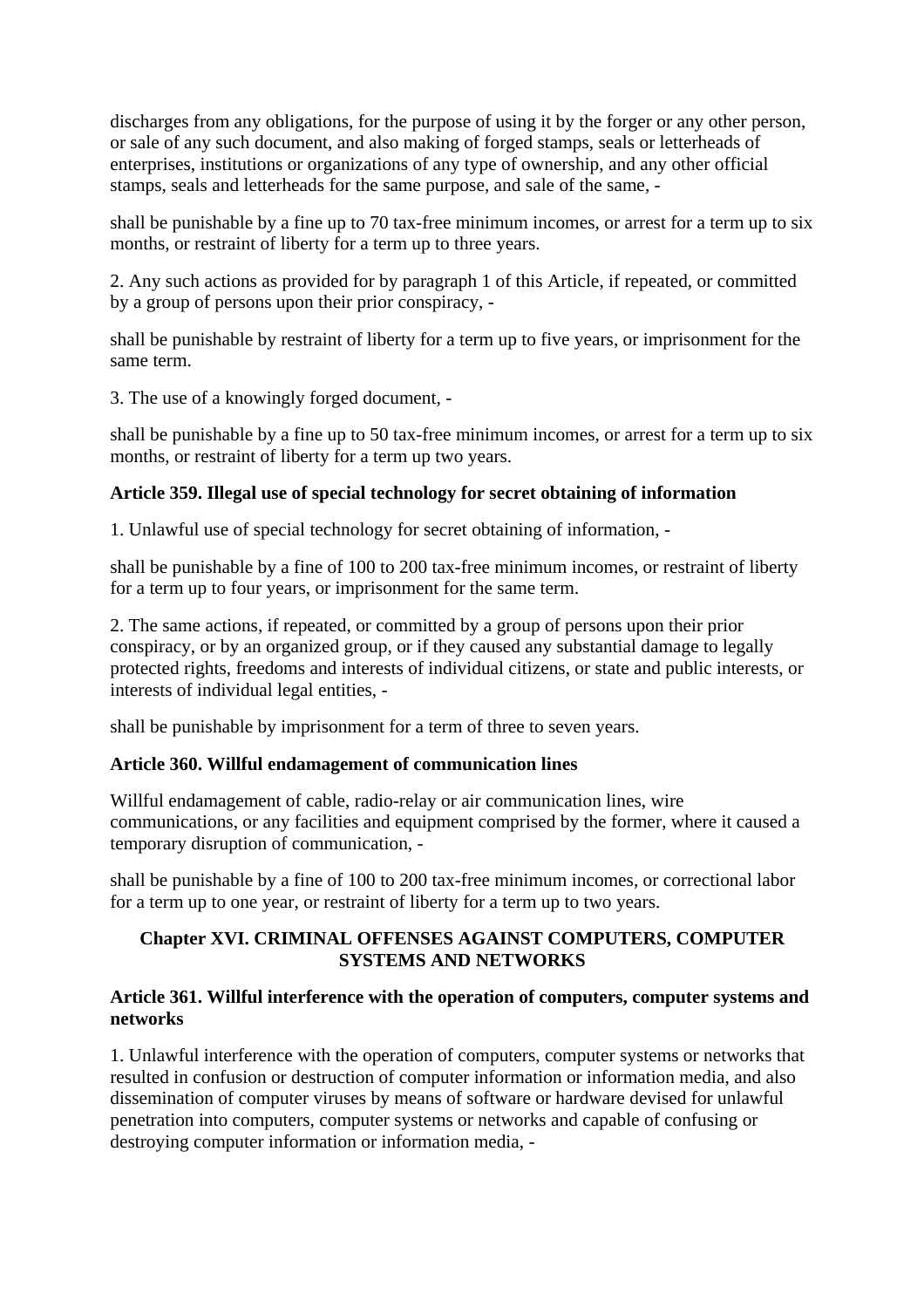shall be punishable by a fine up to 70 tax-free minimum incomes, or correctional labor for a term up to two years, or restraint of liberty for the same term.

2. The same actions that caused any significant damage, or repeated, or committed by a group of persons upon their prior conspiracy,

shall be punishable by restraint of liberty for a term up to five years, or imprisonment for a term of three to five years.

#### **Article 362. Stealing, appropriation, extortion of computer information or acquisition of such information by fraud or abuse of office**

1. Stealing, appropriation, extortion of computer information or acquisition of such information by fraud or abuse of office, -

shall be punishable by a fine of 50 to 200 tax-free minimum incomes, or correctional labor for a term up to two years.

2. The same actions, if repeated, or committed by a group of persons upon their prior conspiracy, -

shall be punishable by a fine of 100 to 400 tax-free minimum incomes, or restraint of liberty for a term up to three years, or imprisonment of the same term.

3. Any such actions as provided for by paragraph 1 or 2 of this Article, if they caused an significant damage, -

shall be punishable by imprisonment of two to five years.

## **Article 363. Violation of rules related to the operation of computer systems**

1. Violation of rules related to the operation of computers, computer systems or networks, by a person responsible for their operation, where it resulted in stealing, confusion or destruction of computer information, means of information protection, or making unlawful copies of computer information, or significant disruption in operation of computers, computer systems or networks, -

shall be punishable by a fine up to 50 tax-free minimum incomes, or deprivation of the right to occupy certain positions or engage in certain activities for a term up to five years, or correctional labor for a term up to two years.

2. The same act that caused any significant damage, -

shall be punishable by a fine up to 100 tax-free minimum incomes or by correctional labor up to two years, or by restraint of liberty for a term up to 5 years, with deprivation of the right to occupy certain positions or engage in certain activities for a term up to three years or without same.

# **Chapter XVII. CRIMINAL OFFENSES IN OFFICE**

## **Article 364. Abuse of authority or office**

1. Abuse of authority or office, that is a willful use of authority or official position contrary to the official interests by an official for mercenary motives or other personal benefit or benefit of any third persons, where it caused any substantial damage to legally protected rights,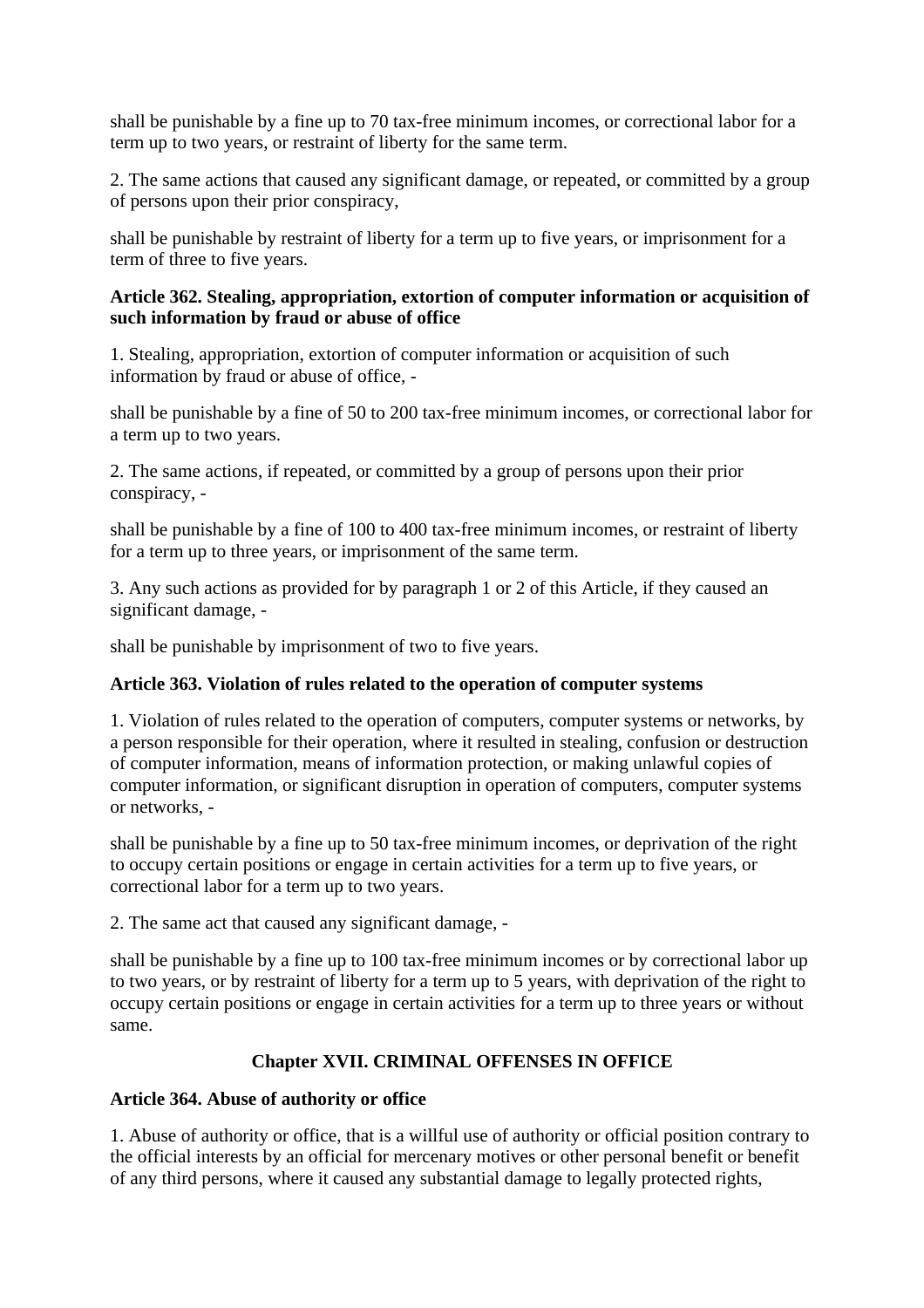freedoms and interests of individual citizens, or state and public interests, or interests of legal entities, -

shall be punishable by correctional labor for a term up to two years, or arrest for a term up to six months, or restraint of liberty for a term up to three years, with the deprivation of the right to occupy certain positions or engage in certain activities for a term up to three years.

2. The same act that caused any grave consequences, -

shall be punishable by imprisonment for a term of five to eight years with the deprivation of the right to occupy certain positions or engage in certain activities for a term up to three years.

3. Any such actions as provided for by paragraph 1 or 2 of this Article, of committed by a law enforcement officer, -

shall be punishable by imprisonment for a term of five to twelve years with the deprivation of the right to occupy certain positions or engage in certain activities for a term up to three years and forfeiture of property.

#### **Note:**

1. Officials shall mean persons who permanently or temporary represent public authorities, and also permanently or temporary occupy positions in businesses, institutions or organizations of any type of ownership, which are related to organizational, managerial, administrative and executive functions, or are specifically authorized to perform such functions.

2. Officials shall also mean foreigners or stateless persons who perform the functions described in paragraph 1 of this Note.

3. For the purposes of Articles 364, 365 and 367, significant damage with reference to any pecuniary losses shall mean any damage that equals or exceeds 100 tax-free minimum incomes.

4. For the purposes of Articles 364 to 367, grave consequences with reference to any pecuniary losses shall mean any such consequences that equal or exceed 250 tax-free minimum incomes.

#### **Article 365. Excess of authority or official powers**

1. Excess of authority or official powers, that is a willful commission of acts, by an official, which patently exceed the rights and powers vested in him/her, where it caused any substantial damage to the legally protected rights and interest of individual citizens, or state and public interests, or interests of legal entities, -

shall be punishable by the correctional labor for a term up to two years, or restraint of liberty for a term up to five years, or imprisonment for a term of two to five years, with the deprivation of the right to occupy certain positions or engage in certain activities for a term up to three years.

2. Excess of authority or official powers accompanied with violence, use of weapons, or actions that caused pain or were derogatory to the victim's personal dignity, -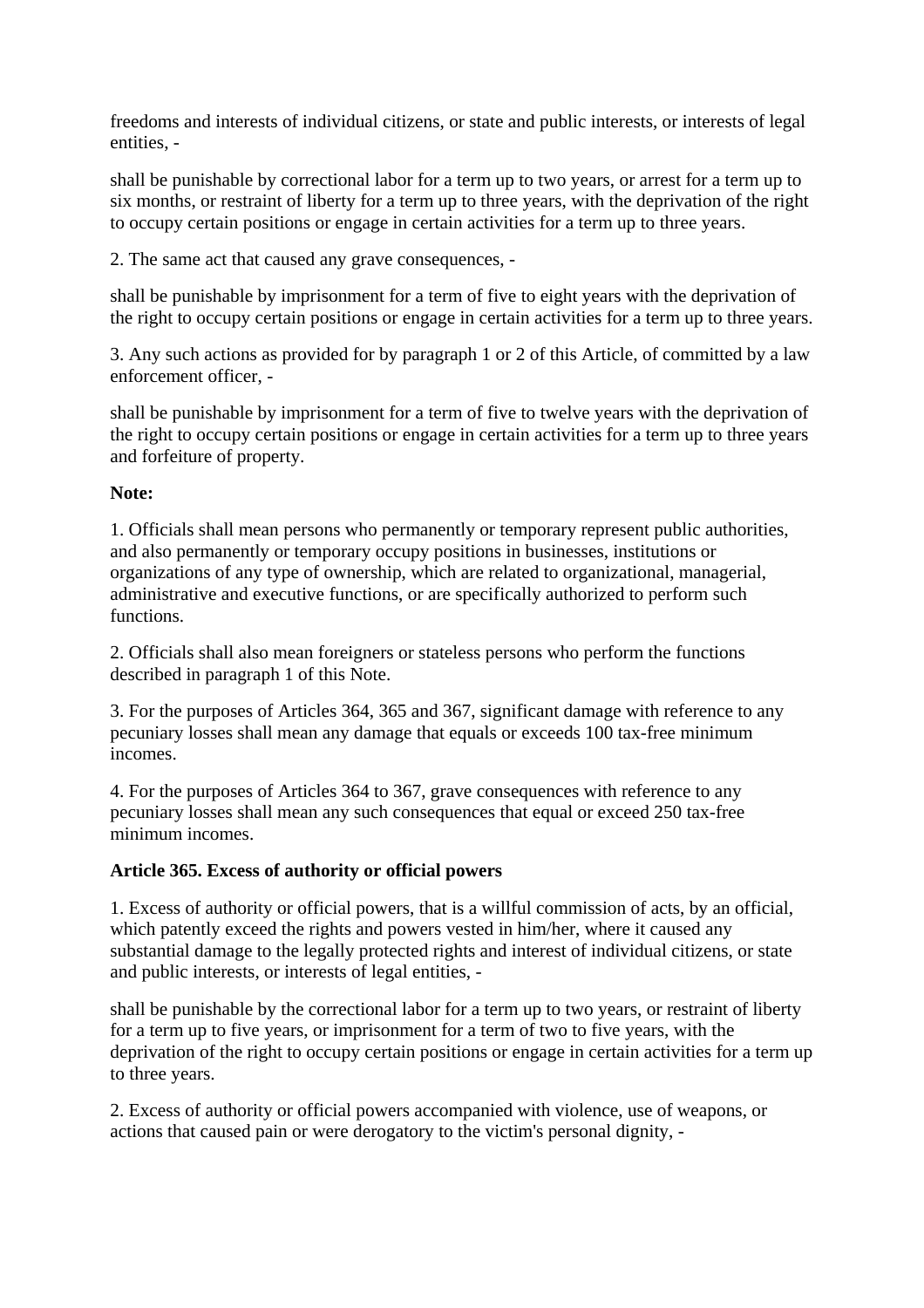shall be punishable by imprisonment for a term of three to eight years with the deprivation of the right to occupy certain positions or engage in certain activities for a term up to three years.

3. Any such actions as provided for by paragraph 1 or 2 of this Article, if they caused any grave consequences, -

shall be punishable by imprisonment for a term of seven to ten years with the deprivation of the right to occupy certain positions or engage in certain activities for a term up to three years.

## **Article 366. Forgery in office**

1. Forgery in office, that is putting any knowingly false information in any official documents, any other fabrication of documents, and also making and issuing knowingly false documents by an official, -

shall punishable by a fine up to 50 tax-free minimum incomes, or restraint of liberty for a term up to three years, with the deprivation of the right to occupy certain positions or engage in certain activities for a term up to three years.

2. The same act that caused any grave consequences, -

shall be punishable by the imprisonment for a term of two to five years with the deprivation of the right to occupy certain positions or engage in certain activities for a term up to three years.

## **Article 367. Neglect of official duty**

1. Neglect of official duty, that is the failure to perform or improper performance, by an official, of his/her official duties due to negligence, where it caused any significant damage to the legally protected rights and interest of individual citizens, or state and public interests, or interests of legal entities, -

shall be punishable by a fine of 50 to 100 tax-free minimum incomes, or correctional labor for a term up to two years, or restraint of liberty for a term up to three years, with the deprivation of the right to occupy certain positions or engage in certain activities for a term up to three years.

2. The same act that caused any grave consequences, -

shall be punishable by imprisonment for a term of two to five years with the deprivation of the right to occupy certain positions or engage in certain activities for a term up to three years and with or without a fine of 100 to 250 tax-free minimum incomes.

## **Article 368. Taking a bribe**

1. Taking a bribe of any kind, by an official, in return for taking or refraining from any action for the benefit of the person that gave the bribe or for the benefit of any third person by means of authority or official powers entrusted in this official, -

shall be punishable by a fine of 750 to 1,500 tax-free minimum incomes, or imprisonment for a term of two to five years, with the deprivation of the right to occupy certain positions or engage in certain activities for a term up to three years.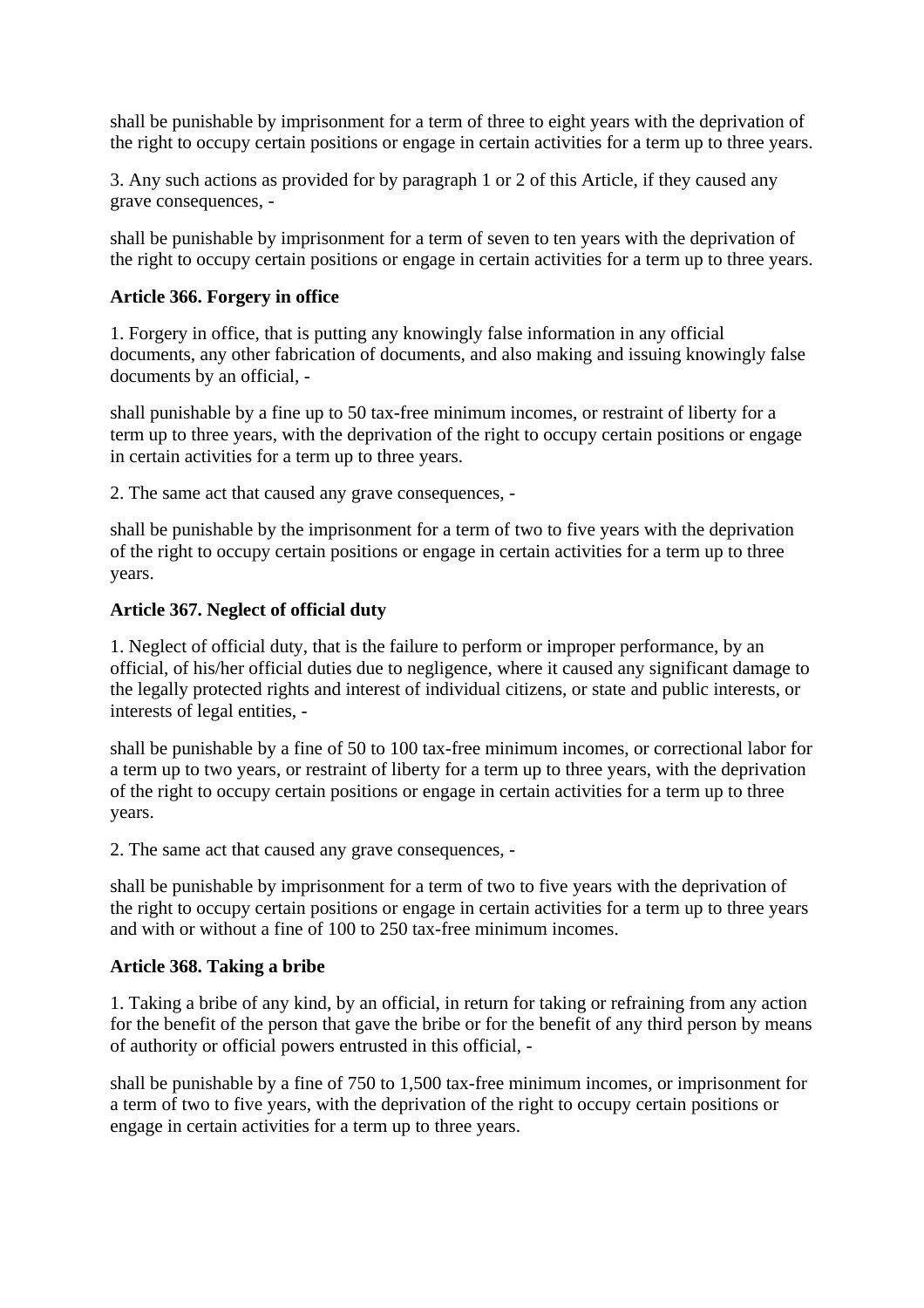2. Taking a bribe of gross amount by an official who occupies a responsible position, or by a group of persons upon their prior conspiracy, or if repeated, or accompanied with requests of a bribe, -

shall be punishable by imprisonment for a term of five to ten years with the deprivation of the right to occupy certain positions or engage in certain activities for a term up to three years and forfeiture of property.

3. Receiving a bribe in especially great amount by an authorized person in responsible position, or by a group of persons upon proceeding conspiracy, or if repeated, or accompanied by the extortion of a bribe,

is punishable by the imprisonment for a term of ten to fifteen years with the forfeiture of property and with the deprivation of the right to occupy certain positions or engage in certain activities for a term up to three years.

#### **Note:**

1. A bribe of gross amount shall mean a bribe that equals or exceeds of 200 tax-free minimum incomes, and a bribe of especially gross amount shall mean a bribe that equals or exceeds 500 tax-free minimum incomes.

2. Officials who occupy responsible positions shall mean persons referred to in paragraph 1 of the Note to Article 364, whose positions pursuant to Article 25 of the Law of Ukraine "On Civil Service" are referred to the third, forth, fifth and sixth categories, and also judges, prosecutors and investigators, heads and deputy heads of government and public agencies, local government organs, their divisions and units. Officials who occupy especially responsible positions shall mean persons referred to in paragraph 1 of Article 9 of the Law of Ukraine "On Civil Service" and persons whose positions are referred to the first and second categories pursuant to Article 25 of this Law.

3. For the purposes of Articles 368 and 369 of this Code, a repeated offense shall mean an offense committed by a person who had previously committed any of the criminal offenses created by these articles.

4. Request of a bribe shall mean a demand of a bribe by an official accompanied with a threat to take or refrain from any actions through abuse of authority or official position, which may cause any harm to the rights and legal interests of the person who gives the bribe, or willful creation of conditions, by an official, in which a person is compelled to give a bribe to prevent any harmful consequences to his/her rights and legal interests.

#### **Article 369. Giving a bribe**

1. Giving a bribe, -

shall be punishable by a fine of 200 to 500 tax-free minimum incomes, or restraint of liberty for a term of two to five years.

2. Repeated giving of a bribe, -

shall be punishable by the imprisonment for a term of three to eight years with or without the forfeiture of property.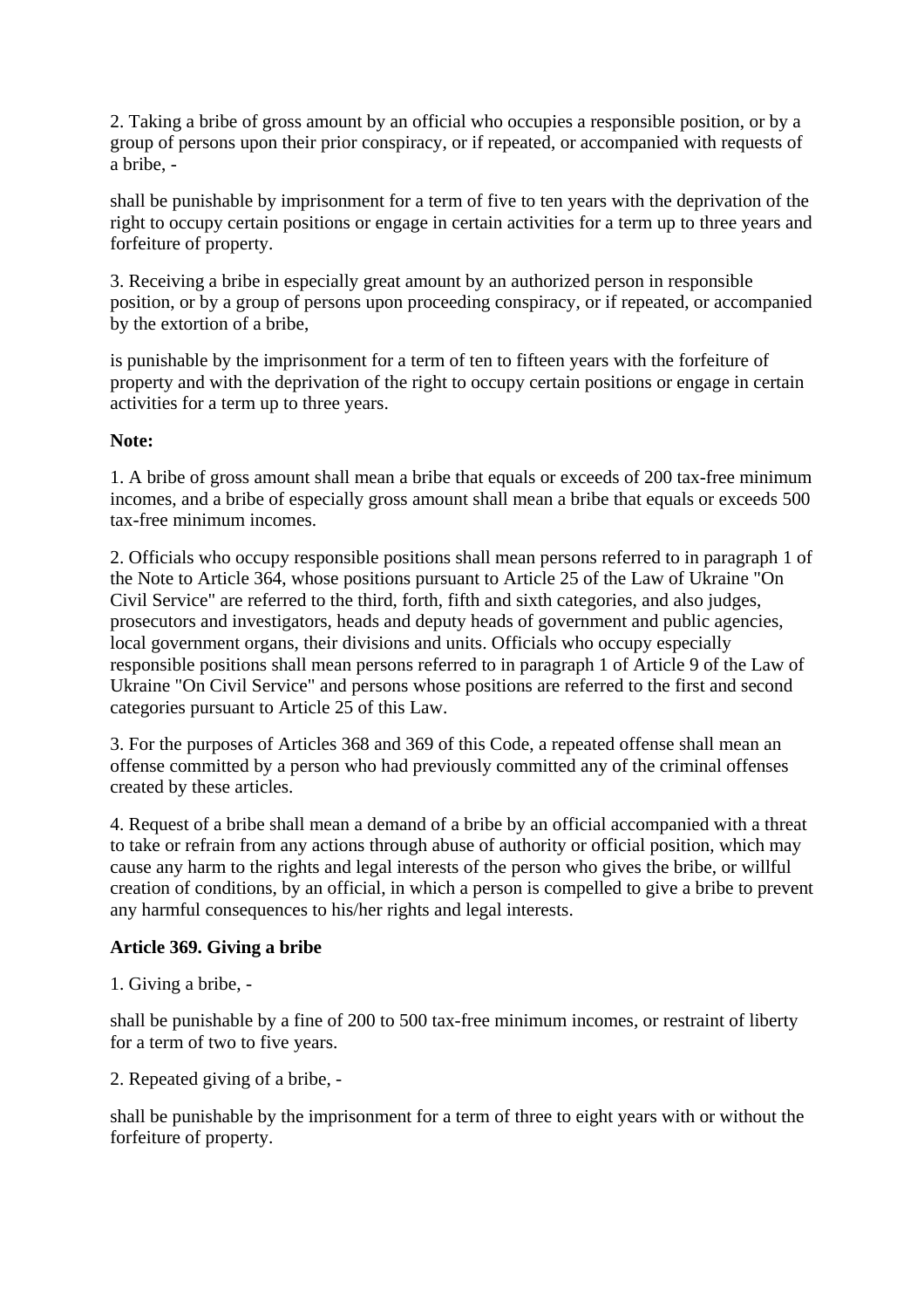3. A person who gave a bribe shall be discharged from criminal liability, if the bribe was requested from this person, or if, after giving the bribe and before any criminal prosecution was initiated against him/her, this person voluntarily reported the fact of bribing to the agency competent to undertake criminal prosecution.

## **Article 370. Provocation of bribery**

1. Provocation of bribery, that is an intentional creation, by an official, of circumstances and conditions that cause the giving or taking of a bribe, for the purpose of uncovering those who gave or took the bribe, -

shall be punishable by restraint of liberty for a term up to five years, or imprisonment for a term of two to five years.

2. The same act committed by a law enforcement official, -

shall be punishable by imprisonment for a term of three to seven years.

## **Chapter XVIII. CRIMINAL OFFENSES AGAINST JUSTICE**

#### **Article 371. Knowingly unlawful apprehension, taking into custody or arrest**

1. Knowingly unlawful apprehension or unlawful taking into custody, -

shall be punishable by deprivation of the right to occupy certain positions or engage in certain activities for a term up to five years, or to restraint of liberty for a term up to three years.

2. Knowingly unlawful arrest or detention, -

shall be punishable by restraint of liberty for a term of three to five years, or imprisonment for the same term.

3 Any such acts as provided for by paragraph 1 or 2 of this Article, where these caused any grave consequences, or were committed for mercenary motives or any other personal benefit, -

shall be punishable by imprisonment of a term of five to ten years with the deprivation of the right to occupy certain positions or engage in certain activities for a term up to three years.

## **Article 372. Prosecution of a knowingly innocent person**

1. Criminal prosecution of a knowingly innocent person by an investigator, prosecutor or any other person authorized by law, -

shall be punishable by restraint of liberty for a term up to five years, or imprisonment for the same term.

2. The same act accompanied with charges of a grievous or special grievous offense, and also accompanied with fabrication of prosecution evidence or any other falsification, -

shall be punishable by imprisonment for a term of five to ten years.

## **Article 373. Compelling to testify**

1. Compelling to testify during an interview by means of unlawful actions of a person who conducts the interview or pretrial investigation, -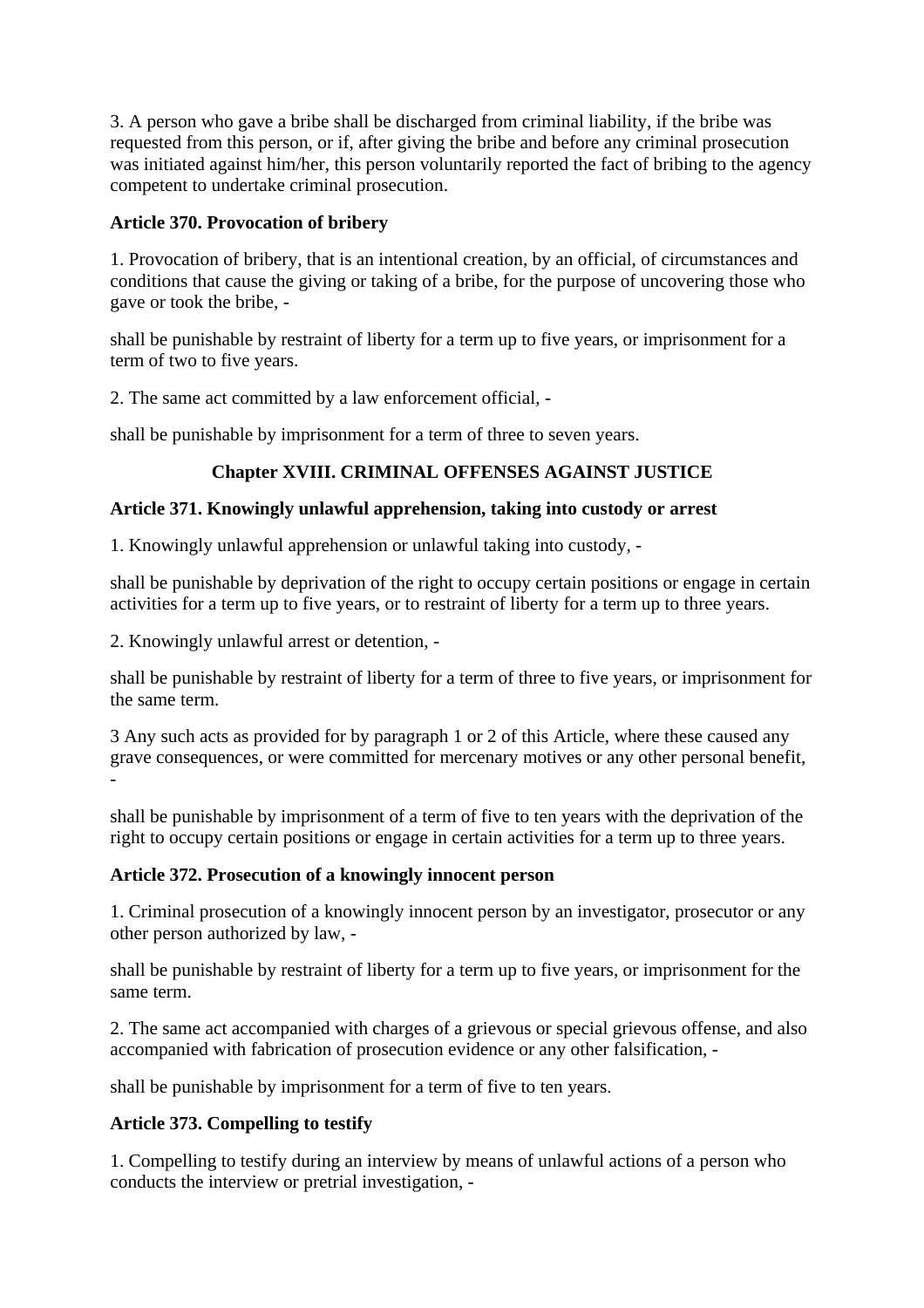shall be punishable by restraint of liberty for a term up to three years, or imprisonment for the same term.

2. The same actions accompanied with violence or insult in regard to a person, -

shall be punishable by imprisonment for a term of three to eight years.

# **Article 374. Violation of the right to defense**

1. Failure to provide access to a defense attorney in a timely manner, and also any other serious violation of the right of a suspected, accused or defendant to defense, if committed by a inquiring officer, investigator, prosecutor or judge, -

shall be punishable by a fine of 300 to 500 tax-free minimum incomes, or correctional labor for a term up to two years, or arrest for a term up to six months, with or without the deprivation of the right to occupy certain positions or engage in certain activities for a term up to three years.

2. The same actions that resulted in conviction of an innocent person, or committed by a group of persons upon their prior conspiracy, or where they caused any grave consequences, -

shall be punishable by imprisonment for a term of three to seven years with the deprivation of the right to occupy certain positions or engage in certain activities for a term up to three years.

## **Article 375. Delivery of a knowingly unfair sentence, judgment, ruling or order by a judge (or judges)**

1. Delivery of a knowingly unfair sentence, judgment, ruling or order by a judge (or judges), -

shall be punishable by restraint of liberty for a term up to five years, or imprisonment for a term of two to five years.

2. The same actions that caused any grave consequences, or committed for mercenary motives or for any other personal benefit, -

shall be punishable by imprisonment for a term of five to eight years.

# **Article 376. Interference with activity of judicial authorities**

1. Any interference with activity of a judge for the purpose of preventing him form performance of his official duties or obtaining an unlawful judgment, -

shall be punishable by a fine up to 50 tax-free minimum incomes, or correctional labor for a term up to two years, or arrest for a term up to six months.

2. The same actions that precluded the prevention of a criminal offence or apprehension of the offender, or committed by a person through abuse of office, -

shall be punishable by deprivation of the right to occupy certain positions or engage in certain activities for a term up to five years, or arrest for a term up to six months, or imprisonment for a term up to three years.

# **Article 377. Threats or violence against a judge, assessor or juror**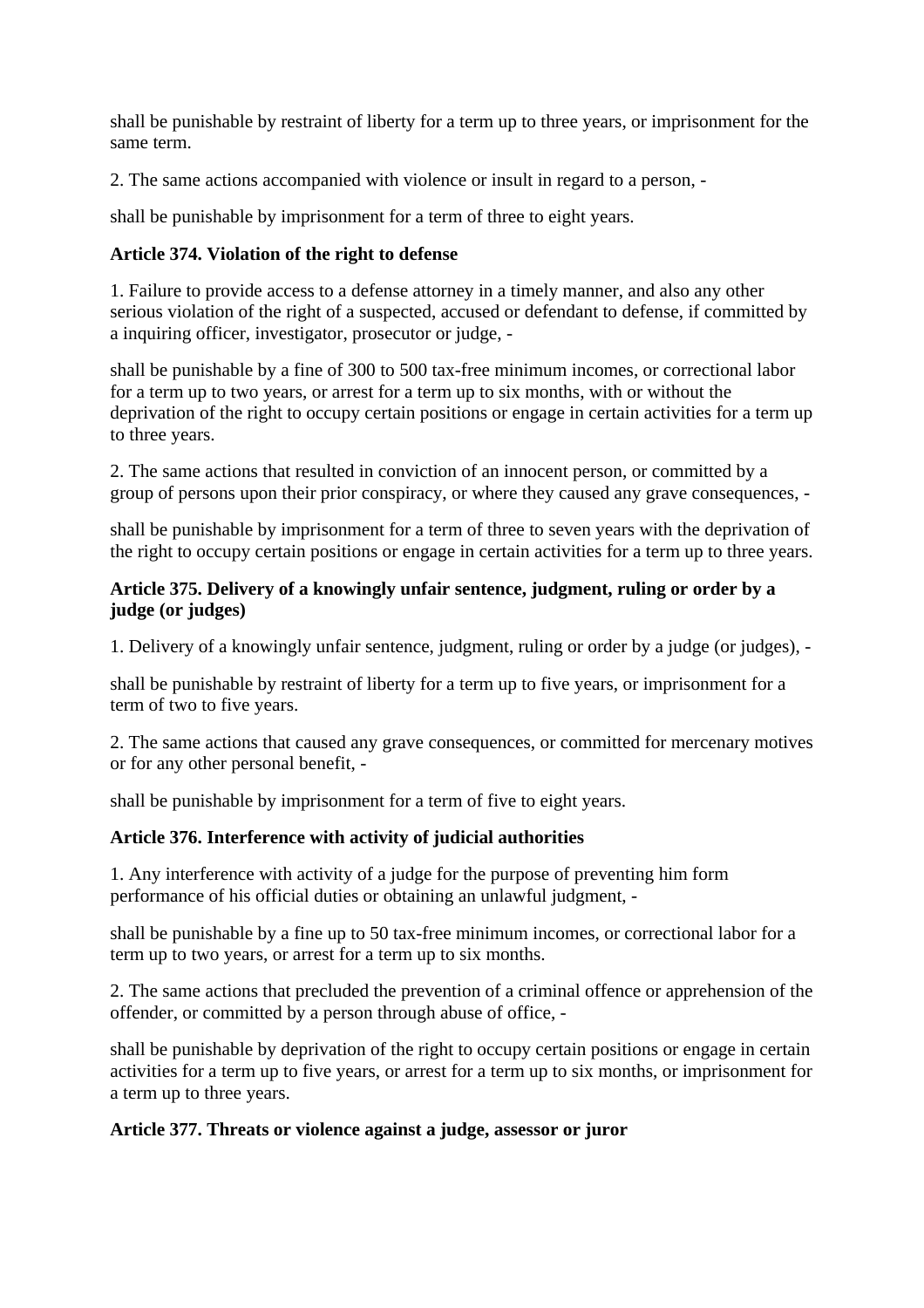1. Threats of murder, violence, destruction or impairment of property made in respect of a judge, assessor or juror, and also their close relatives, in connection with their activity related to the administration of justice, -

shall be punishable by correctional labor for a term up to two years, or arrest for a term up to six months, or restraint of liberty for a term up to three years, or imprisonment for the same term.

2. Willful battery of, or infliction of minor or medium grave bodily injury on a judge, assessor, juror or heir close relatives, in connection with their activity related to the administration of justice, -

shall be punishable by restraint of liberty for a term up to five years, or imprisonment for a term up to six years.

3. Willful infliction of grave bodily injury on a judge, assessor, juror or their close relatives, in connection with their activity related to the administration of justice, -

shall be punishable by imprisonment for a term of five to twelve years.

## **Article 378. Willful destruction or impairment of property owned by a judge, assessor or juror**

1. Willful destruction or impairment of property owned by a judge, assessor or juror or their close relatives, in connection with their activities related to the administration of justice, -

shall be punishable by arrest for a term up to six months, or imprisonment for a term up to five years.

2. The same actions committed by setting fire, explosion, or any other generally dangerous method, or where they caused death of people or any other grave consequences, -

shall be punishable by imprisonment for a term of six to fifteen years.

## **Article 379. Trespass against life of a judge, assessor or juror in connection with their activity related to the administration of justice**

Murder or attempted murder of a judge, assessor, juror or their close relatives, in connection with their activity related to the administration of justice, -

shall be punishable by imprisonment for a term of eight to fifteen years, or life imprisonment.

## **Article 380. Failure to ensure safety of persons taken under protection**

Failure to make a decision or making an untimely or insufficiently grounded decision, and failure to take or untimely taking of measures, which are sufficient to ensure safety of court members, law enforcement officers, persons involved in criminal proceedings, members of their families and their close relatives, by an official of an agency responsible for safety of the above persons, where these acts caused any grave consequences, -

shall be punishable by imprisonment for a term up to five years.

## **Article 381. Disclosure of information on safety measures in respect of a person taken under protection**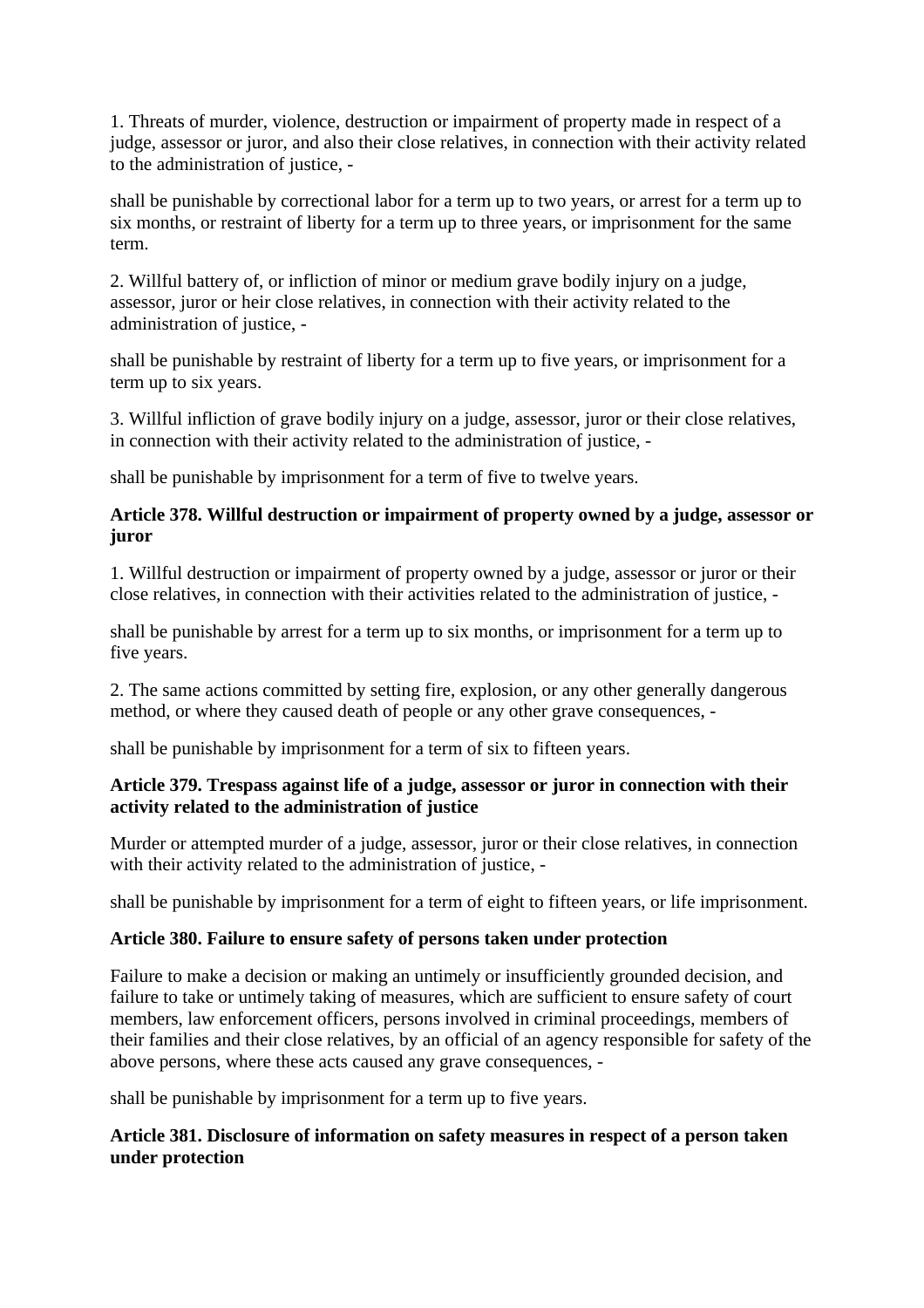1. Disclosure of information on safety measures in respect of a person taken under protection, by an official who made decisions on these measures, a person who implements these decisions, or a person who became aware of these decisions due to his/her official position, and also by a person taken under protection, where these acts caused any harm to the health of a person taken under protection, -

shall be punishable by a fine of 100 to 300 tax-free minimum incomes, or correctional labor for a term up to two years, or restraint of liberty for a term up to three years.

2. The same actions that caused death of a person taken under protection or any other grave consequences, -

shall be punishable by arrest for a term up to six months, or restraint of liberty for a term up to five years, or imprisonment for the same term.

## **Article 382. Failure to comply with a judgment**

1. Willful failure of an official to comply with a sentence, judgment, ruling or order of a court, which has come into effect, or preclusion of their execution, -

shall be punishable by a fine of 500 to 1000 tax-free minimum incomes, or imprisonment for a term up to three years, with the deprivation of the right to occupy certain positions or engage in certain activities for a term up to three years.

2. The same actions committed by an official who occupies a responsible or especially responsible position, or a person previously convicted for the offense created by this Article, or where these actions caused any significant damage to legally protected rights and freedoms of citizens, state and public interests, or interests of legal entities, -

shall be punishable by restraint of liberty for a term up to five years, or imprisonment for the same term, with the deprivation of the right to occupy certain positions or engage in certain activities for a term up to three years.

3. Willful failure of an official to comply with the judgment of the European Court of Human Rights, -

shall be punishable by imprisonment for a term of three to eight years with the deprivation of the right to occupy certain positions or engage in certain activities for a term up to three years.

## **Article 383. Intended misreport of a criminal offense**

1. Intended misreport of a criminal offense to a court, prosecutor, investigator, or inquiring body, -

shall be punishable by correctional labor for a term up to two years, or arrest for a term up to six months, or restraint of liberty for a term up to three years, or imprisonment for a term up to two years.

2. The same actions accompanied with accusation of a person in a grave or special grave offense, or fabrication of prosecution evidence, or committed for mercenary motives, -

shall be punishable by restraint of liberty for a term up to five years, or imprisonment for the same term.

## **Article 384. Knowingly false testimony**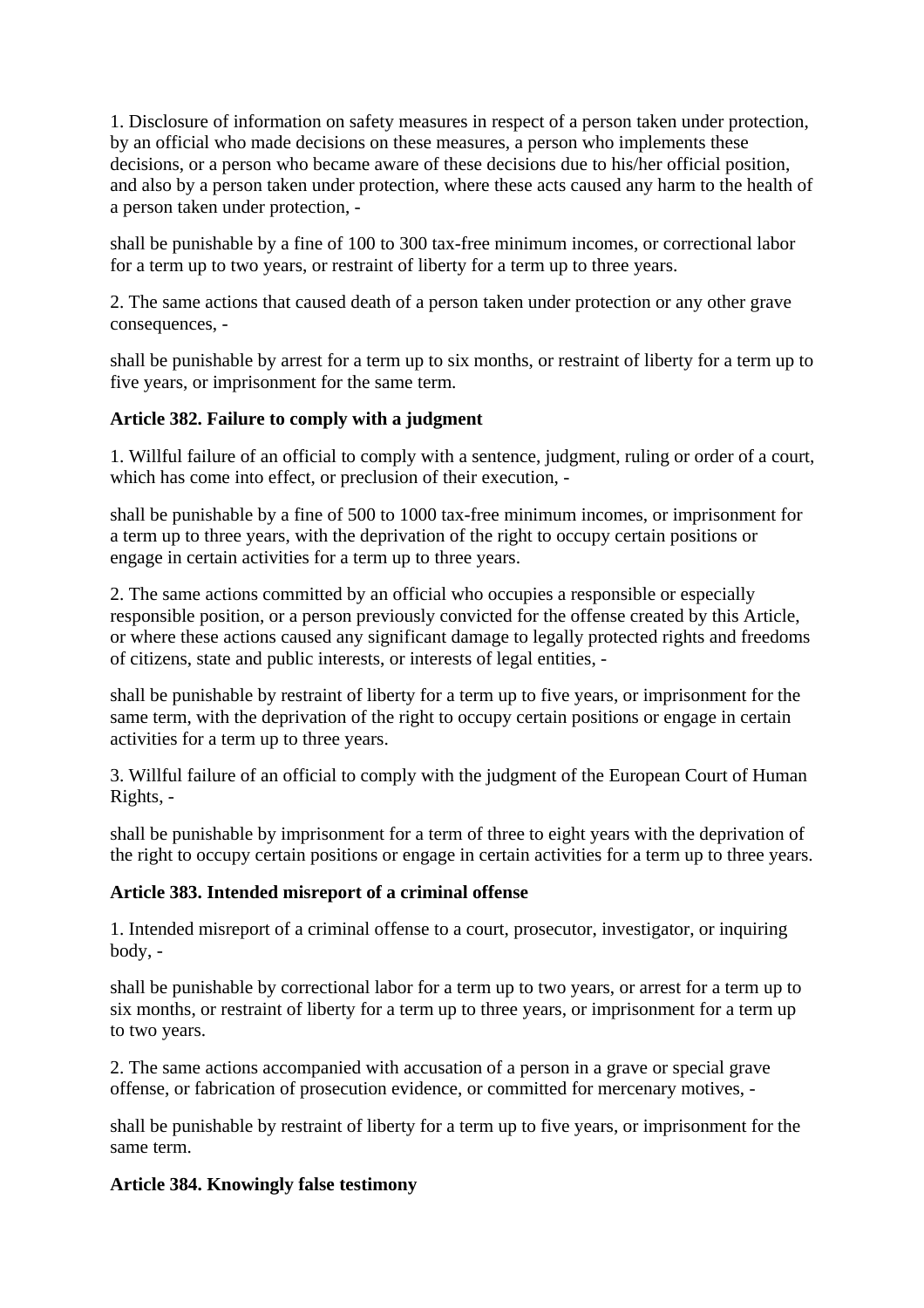1. Any knowingly false testimony by a witness or victim, or any knowingly false opinion presented by an expert during the inquiry, pretrial investigation, investigation by an ad-hoc investigation commission or an ad-hoc special commission of the Verkhovna Rada (Parliament) of Ukraine, or in court, and also any knowingly false interpretation/translation made by an interpreter/translator in the same cases, -

shall be punishable by correctional labor for a term up to two years, or arrest for a term up to six months, or restraint of liberty for a term up to two years.

2. The same actions accompanied with accusations in a grave or special grave offense, or with the fabrication of prosecution or defense evidence, and also committed for mercenary motives, -

shall be punishable by correctional labor for a term up to two years, or restraint of liberty for a term up to five years, or imprisonment for a term of two to five years.

## **Article 385. Refusal of a witness to testify, or refusal of an expert or interpreter/translator to perform their duties**

1. A groundless refusal of a witness to testify, or an expert or interpreter/translator to perform their duties in court or during pretrial investigation, investigation by an ad-hoc investigation commission or an ad-hoc special commission of the Verkhovna Rada (Parliament) of Ukraine, or inquiry, -

shall be punishable by a fine of 50 to 300 tax-free minimum incomes, or arrest for a term up to six months.

2. A person who refuses to testify against himself/herself, members of his/her family or close relatives during an inquiry, pretrial investigation or in court, shall not be criminally liable.

## **Article 386. Preclusion of appearance of a witness, victim or expert, or compulsion to testify or give an opinion**

Preclusion of appearance of a witness, victim or expert before a court, pretrial investigation authorities, ad-hoc investigation commissions and ad-hoc special commissions of the Verkhovna Rada of Ukraine, or inquiry authorities, or compulsion of the above persons to testify or give an opinion, and also give any knowingly false testimony or opinion, by threats of murder, violence, destruction of property of these persons or their close relatives, or disclosure of defamatory information about them, or tampering with a witness, victim or expert for the same purposes, and also any threats to commit any such actions as a revenge for any previously presented testimony or opinion, -

shall be punishable by a fine of 50 to 300 tax-free minimum incomes, or correctional labor for a term up to two years, or to arrest for a term up to six months.

## **Article 387. Disclosure of information on pretrial investigation or inquiry**

1. Disclosure of information on preliminary investigation or inquiry by a person who was notified, in a manner prescribed by law, of his/her obligation not to disclose any such information, provided that this disclosure was not authorized by a prosecutor, investigator, or a person who conducted inquiry or pretrial investigation, -

shall be punishable by a fine of 50 to 100 tax-free minimum incomes, or correctional labor for a term up to two years.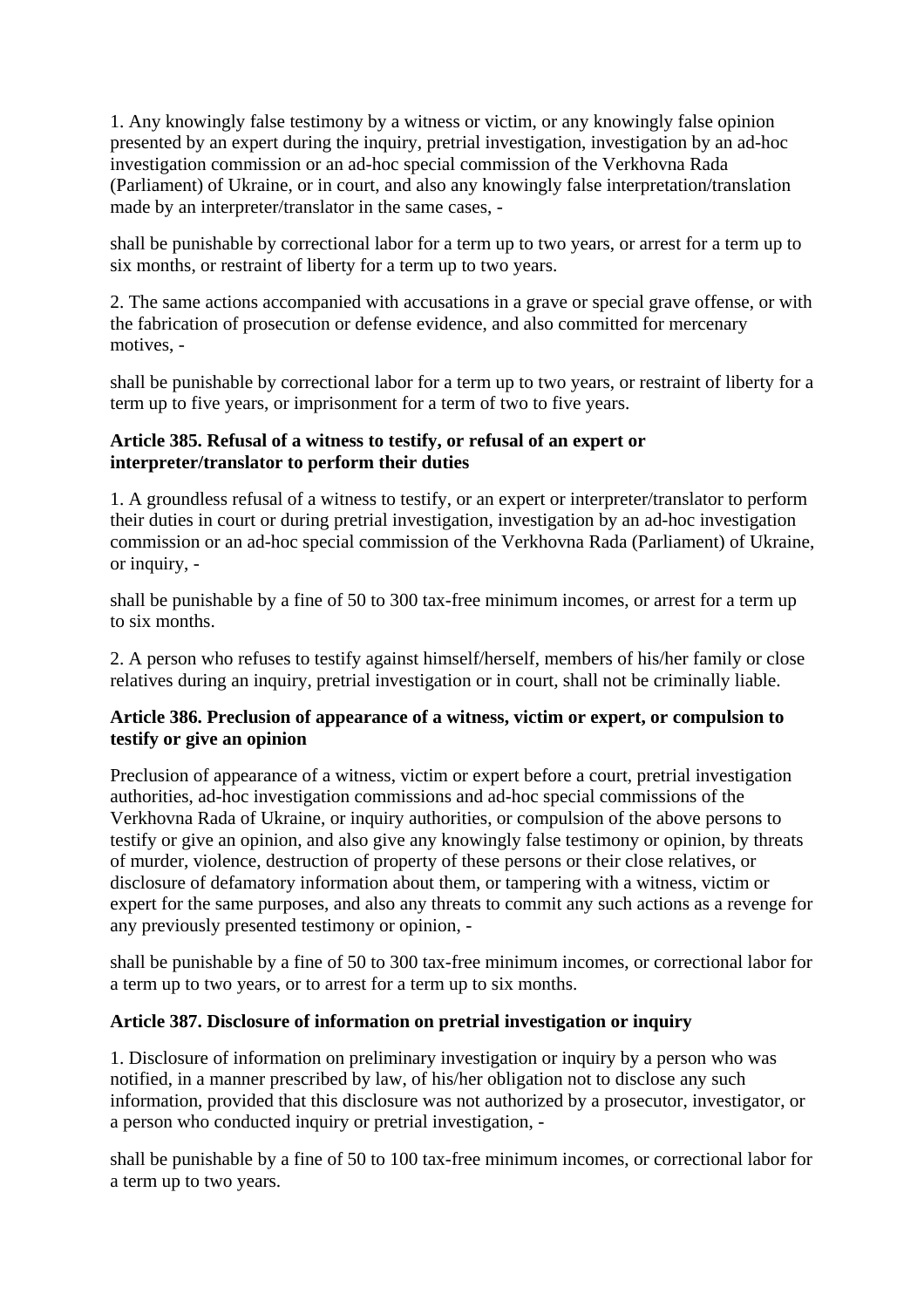2. Disclosure of information on preliminary investigation or inquiry by a judge, prosecutor, investigator, inquiry officer, detective officer, whether on not this person was directly involved in such pretrial investigation or inquiry, where this information defames a person, derogates his/her honor and dignity, -

shall be punishable by a fine of 100 to 300 tax-free minimum incomes, or correctional labor for a term up to two years, or arrest for a term up to six months, with the deprivation of the right to occupy certain positions or engage in certain activities for a term up to three years.

## **Article 388. Concealment of property**

Concealment of property which is to be forfeited, or is under arrest, or has been inventoried, -

shall be punishable by a fine of 100 to 300 tax-free minimum incomes, or correctional labor for a term up to two years, or arrest for a term up to six months, or imprisonment for a term up to two years.

## **Article 389. Avoidance of any punishment other than imprisonment**

1. Avoidance of fine or deprivation of the right to occupy certain positions or engage in certain activities by a person on whom it was imposed, -

shall be punishable by correctional labor for a term up to two years, or restraint of liberty for the same term.

2. Avoidance of community service or correctional labor by a person on whom it was imposed, -

shall be punishable by arrest for a term up to six months, or restraint of liberty for a term up to three years.

## **Article 390. Avoidance of restraint of liberty or imprisonment**

1. Unauthorized leaving of the place of restraint of liberty, or persistent avoidance of work, or systematic violation of public order or established rules of residency, by a person sentenced to restraint of liberty, -

shall be punishable by imprisonment for a term up to three years.

2. Failure of a person sentenced to restraint of liberty, who was allowed to leave for a short period of time, to return to the place of serving the sentence by the end of the leave period, -

shall be punishable by restraint of liberty for a term up to two years, or imprisonment for the same term.

3. Failure of a person sentenced to imprisonment, who was allowed to leave for a short period of time, to return to the place of serving the sentence by the end of the leave period, -

shall be punishable by imprisonment for a term up to three years.

## **Article 391. Persistent disobedience to authorities of a correctional institution**

Persistent disobedience to lawful requirements of authorities of a correctional institution, or any other resistance to lawful actions of such authorities in discharge of their functions, by a person who serves a sentence of restraint of liberty or imprisonment, where that person had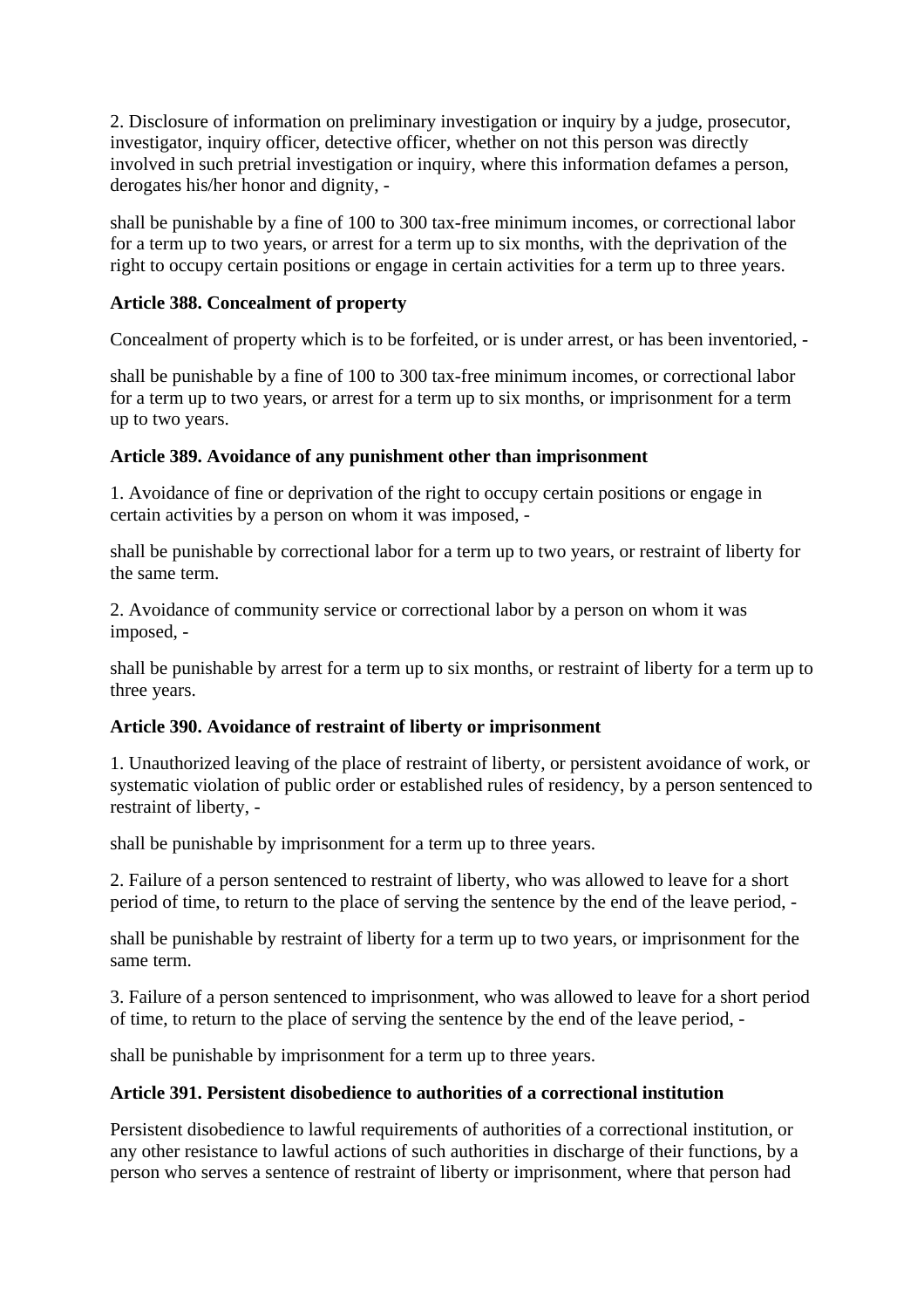been penalized for his/her misconduct by placement in a separate cell or a more restricted regime of service within one year,

shall be punishable by imprisonment for a term up to three years.

## **Article 392. Disorganization of activity of correctional institutions**

Terrorization of inmates or attacks on the authorities of correctional institutions, and also creation of an organized group for any such purposes or active participation in that group, by persons who serve their sentence of imprisonment or restraint of liberty, -

shall be punishable by imprisonment for a term of five to ten years.

## **Article 393. Escape from a penitentiary institution or custody**

1. Escape from a penitentiary institution or custody by a person who serves his/her sentence of imprisonment or arrest, or who is under pretrial detention, -

shall be punishable by imprisonment for a term of three to five years.

2. The same actions, if repeated, or committed by a group of persons upon their prior conspiracy, or by a method dangerous to lives and health of other persons, or accompanied with capturing or use of weapons, or violence, or threats of violence, or undermining, and also with endamagement of technical security facilities, -

shall be punishable by imprisonment for a term of five to eight years.

#### **Article 394. Escape from a specialized treatment facility**

Escape from a specialized treatment facility, or on the way to it, -

shall be punishable by arrest for a term up to six months, or imprisonment for a term up to two years.

## **Article 395. Violation of rules related to administrative supervision**

Unauthorized leaving of a place of residence by a person for the purpose of avoidance of administrative supervision, and also ungrounded failure of a person, who was placed under administrative supervision after release from a penitentiary institution, to arrive at the appointed time to the determined place of residence, -

shall be punishable by arrest for a term up to six months.

## **Article 396. Concealment of a criminal offense**

1. Unpromised concealment of a grave or special grave criminal offense, -

shall be punishable by arrest for a term up to three months, or restraint of liberty for a term up to three years, or imprisonment for the same term.

2. Family members or close relatives of an offender, as determined by law, shall not be subject to criminal liability for unpromised concealment of a criminal offense.

## **Article 397. Interference with activity of a defense attorney or legal agent**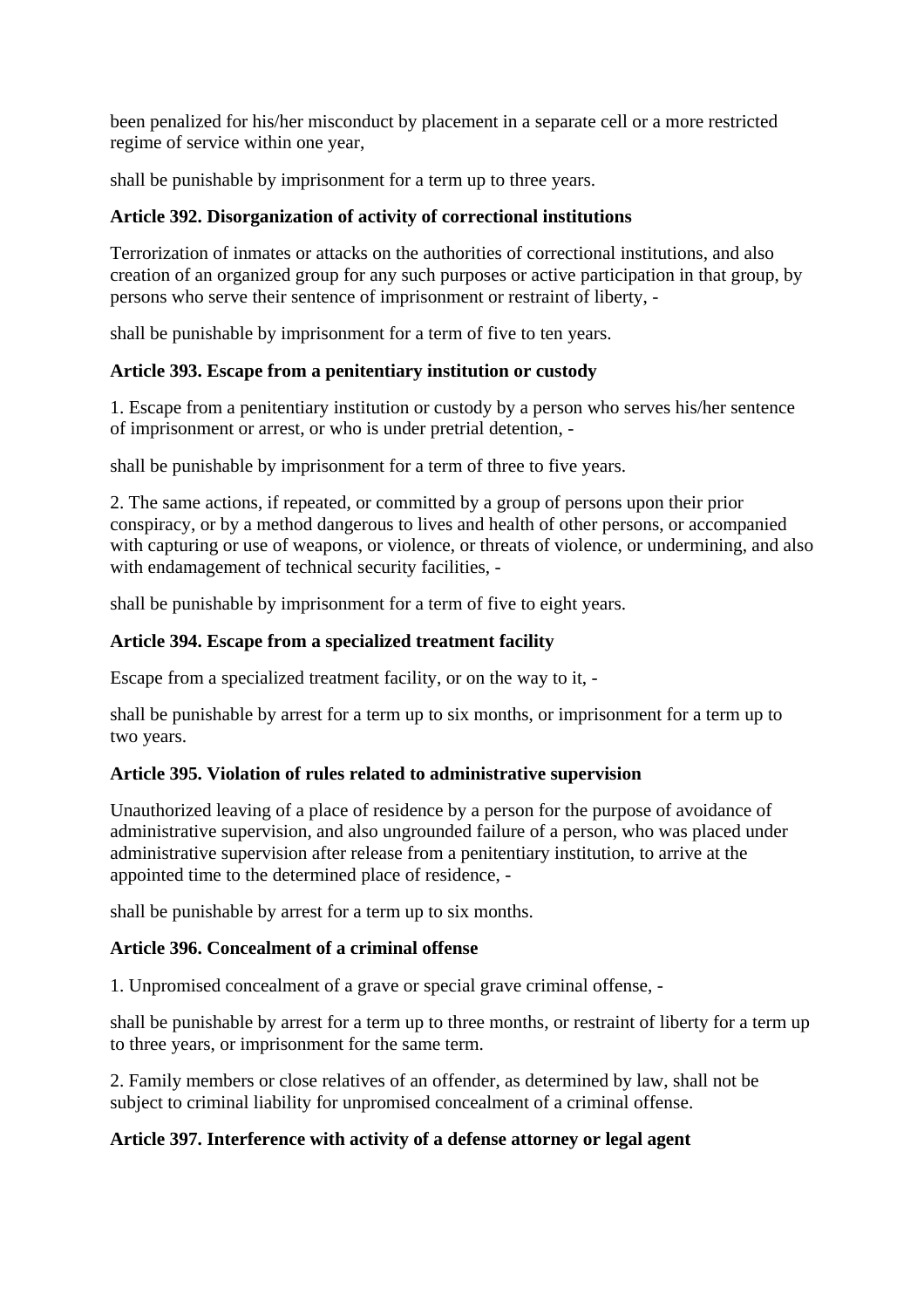1. Any interference with lawful activity of a defense attorney or legal agent, or violation of legal guaranties of their activity and professional secrets, -

shall be punishable by a fine of 100 to 200 tax-free minimum incomes, or correctional labor for a term up to two years, or arrest for a term up to six months, or restraint of liberty for a term up to three years.

2. The same actions committed by a person through abuse of office, -

shall be punishable by a fine of 300 to 500 tax-free minimum incomes, or restraint of liberty for a term up to three years, with the deprivation of the right to occupy certain positions or engage in certain activities for a term up to three years.

#### **Article 398. Threats or violence against a defense attorney or legal agent**

1. Threats of murder, violence, destruction or impairment of property made in respect of a defense attorney or legal agent, and also their close relatives, in connection with their legal assistance, -

shall be punishable by arrest for a term up to six months, or restraint of liberty for a term up to three years, or imprisonment for the same term.

2. Willful battery of, or infliction of minor or medium grave bodily injury on a defense attorney or legal agent or heir close relatives, in connection with their legal assistance, -

shall be punishable by restraint of liberty for a term of three to five years, or imprisonment for the same term.

3. Willful infliction of grave bodily injury on the same persons, in connection with their legal assistance, -

shall be punishable by imprisonment for a term of seven to twelve years.

#### **Article 399. Willful destruction or impairment of property owned by a defense attorney or legal agent**

1. Willful destruction or impairment of property owned by a defense attorney or legal agent or their close relatives, in connection with their legal assistance, -

shall be punishable by a fine of 50 to 100 tax-free minimum incomes, or arrest for a term up to six months, or restraint of liberty for a term up to three years, or imprisonment for the same term.

2. The same actions committed by setting fire, explosion, or any other generally dangerous method, or where they caused damages in especially gross amount, -

shall be punishable by imprisonment for a term of five to eight years.

2. Any such actions as provided for by paragraph 1 or 2 of this Article, if they caused death of people, grave bodily injuries or any other grave consequences, -

shall be punishable by imprisonment for a term of eight to fifteen years.

#### **Article 400. Trespass against life of a defense attorney or legal agent in connection with their activity related to the administration of justice**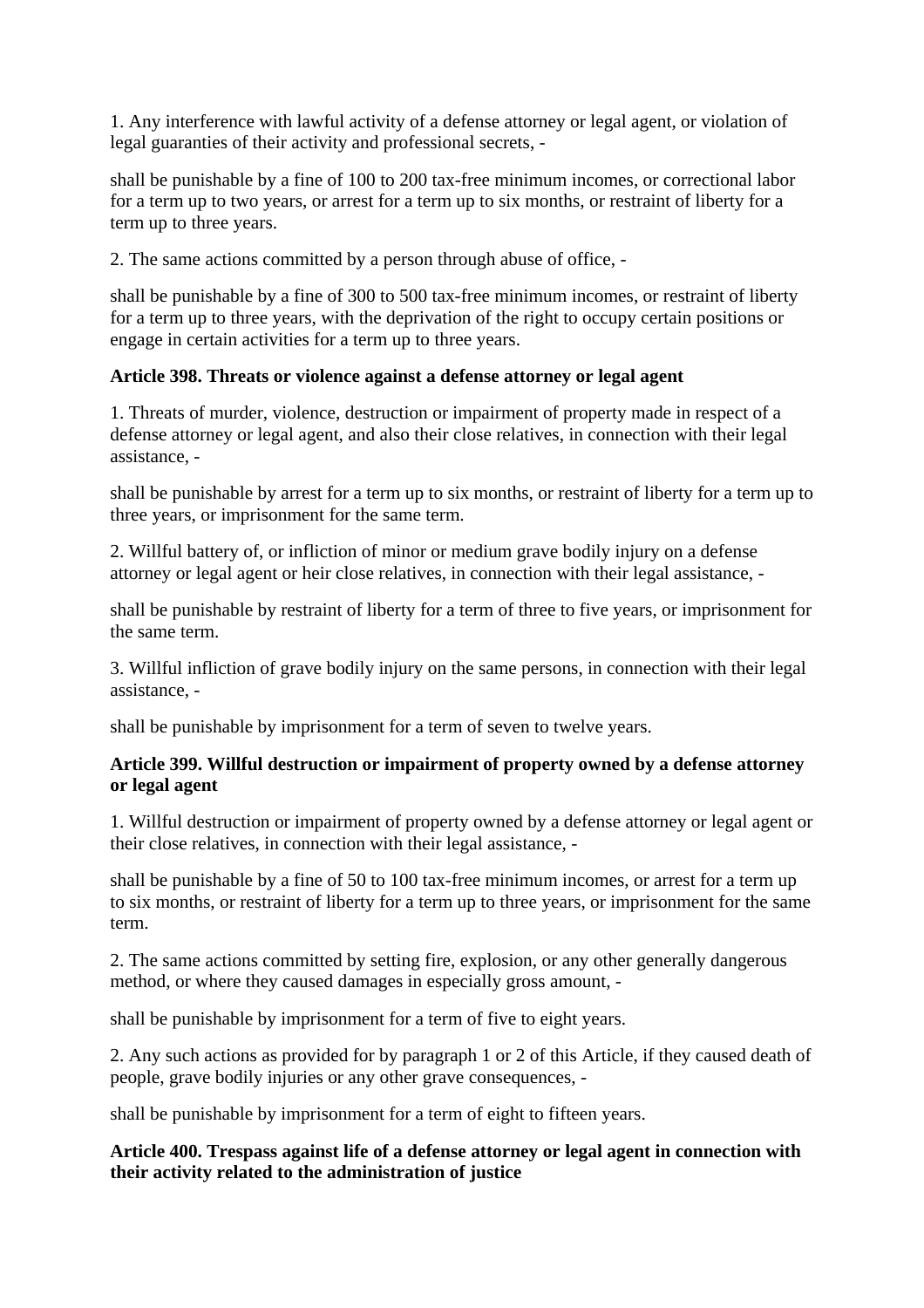Murder or attempted murder of a defense attorney or legal agent or their close relatives, in connection with their legal assistance, -

shall be punishable by imprisonment for a term of eight to fifteen years, or life imprisonment.

### **Chapter XIX. CRIMINAL OFFENSES AGAINST THE ESTABLISHED PROCEDURE OF MILITARY SERVICE (MILITARY OFFENSES)**

### **Article 401. Definition of a military offense**

1. Military offenses are the offenses created by this Chapter and committed by military servants, and also registrants during their training (or checkup) or special sessions, in violation of the established procedure of military service.

2. Appropriate articles of this Chapter establish the liability of members of the Armed Forces of Ukraine, the Security Service of Ukraine, the Border Troops of Ukraine, Internal Troops of the Ministry of Internal Affairs of Ukraine, and other military formations established in compliance with the laws of Ukraine, and also other persons specified in the law.

3. Persons not specified in this Article shall be criminally liable for complicity in military offenses under appropriate articles of this Chapter.

4. Persons, who committed a criminal offense created by this Chapter, may be discharged from criminal liability under Article 42 of this Code subject to imposition of measures provided for by the Disciplinary Statute of the Armed Forces of Ukraine.

#### **Article 402. Disobedience**

1. Disobedience, that is an open refusal to comply with orders of a commander, and also any other willful failure to comply with orders, -

shall be punishable by service restrictions for a term up to two years, or custody in a penal battalion for a term up to two years, or imprisonment for a term up to three years.

2. The same acts committed by a group of persons, or where they caused any grave consequences, -

shall be punishable by imprisonment for a term of three to seven years.

3. Disobedience committed in state of martial law or in a battle, -

shall be punishable by imprisonment for a term of five to ten years.

## **Article 403. Failure to comply with orders**

1. Failure to comply with orders of a commander upon absence of elements specified in paragraph 1 of Article 402 of this Code, where it caused any grave consequences, -

shall be punishable by service restrictions for a term up to two years, or custody in a penal battalion for a term up to one year, or imprisonment for a term up to two years.

2. The same acts committed in state of martial law or in a battle, -

shall be punishable by imprisonment for a term of three to seven years.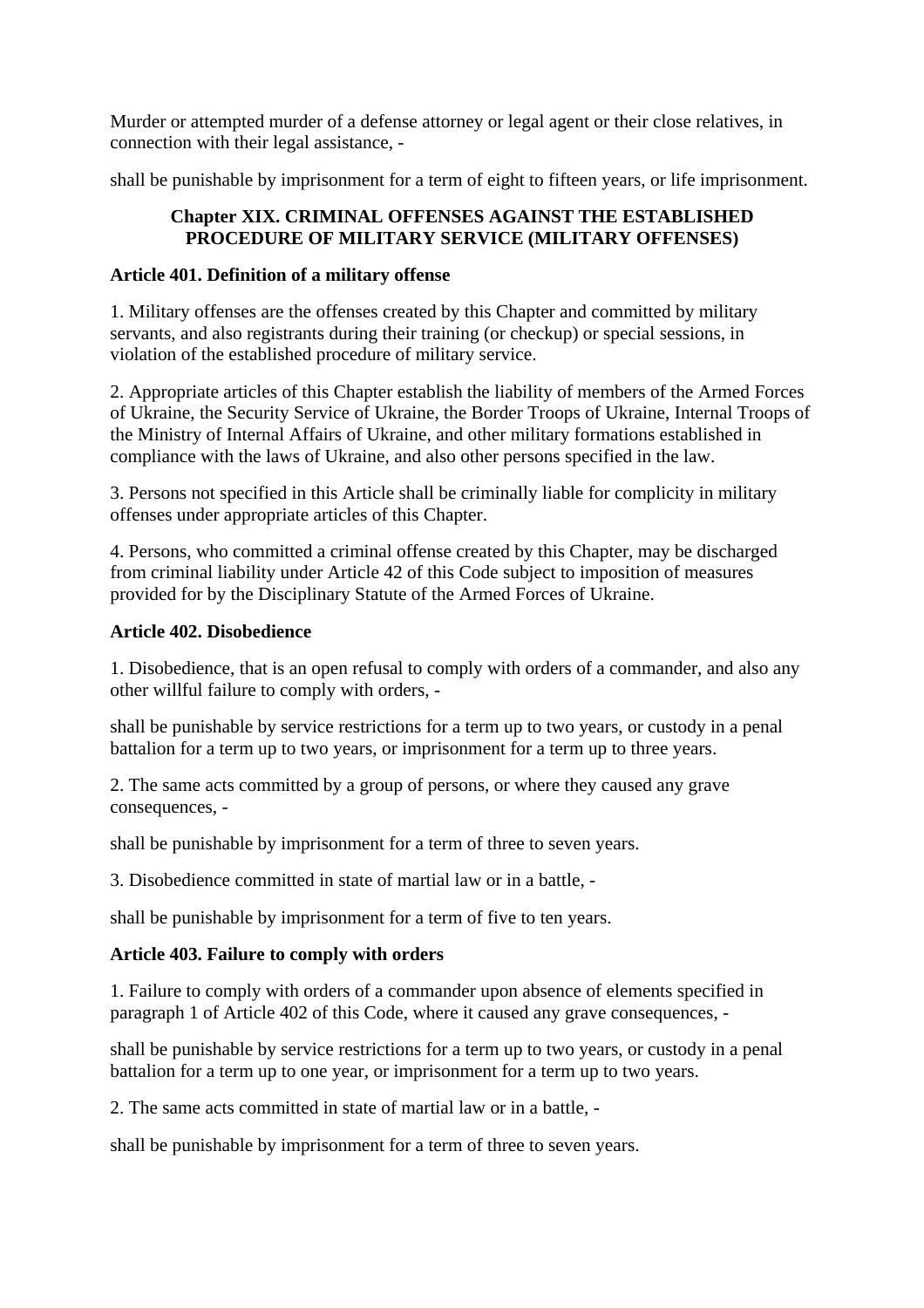### **Article 404. Resistance to a commander or coercion of a commander into breaching the official duties**

1. Resistance to a commander or any other person acting in discharge of military service duties, or coercion of these persons into breaching their duties, -

shall be punishable by service restrictions for a term up to two years, or detention in a disciplinary battalion for a term up to two years, or imprisonment for a term of two to five years.

2. The same acts committed by a group of persons, or with the use of weapons, or where they caused any grave consequences, -

shall be punishable by imprisonment for a term of three to eight years.

3. Any such acts as provided for by paragraph 1 or 2 of this Article, if they were committed in state of martial law or in a battle, -

shall be punishable by imprisonment for a term of three to twelve years.

4. Any such acts as provided for by paragraph 2 or 3 of this Article, if they involved murder of a commander or any other person acting in discharge of military service duties, -

shall be punishable by imprisonment for a term of ten to fifteen years, or life imprisonment.

#### **Article 405. Threats or violence against a commander**

1. Threats of murder, or causing bodily injury to or battery of a commander, or threats of destruction of his/her property in connection with his military service duties, -

shall be punishable by custody in a penal battalion for a term up to two years, or imprisonment for the same term.

2. Bodily injury, battery or any other violent acts in respect of a commander in connection with his/her military service duties, -

shall be punishable by imprisonment for a term of two to seven years.

3. Any such acts as provided for by paragraph 1 or 2 of this Article, if committed by a group of persons, or with the use of weapons, or in state of martial law or in a battle, -

they are punishable by imprisonment for a term of five to fifteen years.

-

#### **Article 406. Violation of statutory rules of conduct of military servants not subordinated to each other**

1. Violation of statutory rules of conduct of military servants not subordinated to each other, involving battery or any other violence, -

shall be punishable by arrest for a term up to six months, or custody in a penal battalion for a term up to one year, or imprisonment for a term up to three years.

2. The same act committed in respect of a several persons, or where it caused minor or medium grave bodily injury, or involved humiliation or debasement of a military serviceman,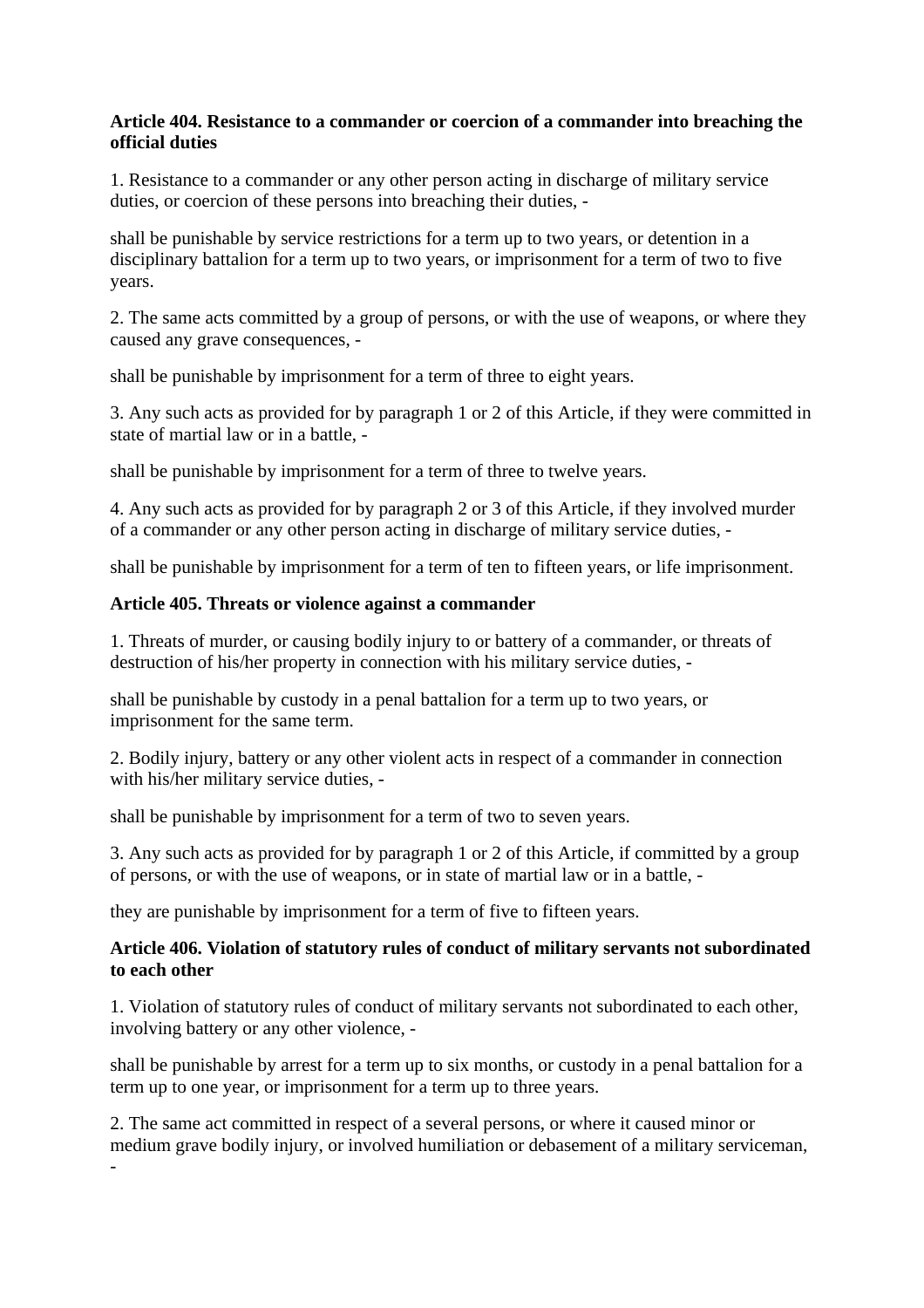shall be punishable by custody in a penal battalion for a term up to two years, or imprisonment for a term of two to five years.

3. Any such acts as provided for in paragraph 1 or 2 of this Article, if committed by a group of persons, or with the use of weapons, or where they caused any grave consequences, -

shall be punishable by imprisonment for a term of three to ten years.

## **Article 407. Absence without leave from a military unit or place of service**

1. Absence of an active military serviceman from a military unit or place of service without leave, or failure to timely report for duty without a reasonable excuse after a leave, or upon appointment or reassignment, or failure to report for duty after a detached service, vacation or treatment in a medical facility for more than three days but less than one month, -

shall be punishable by custody in a penal battalion for a term up to two years, or imprisonment for a term up to three years.

2. Absence of a military serviceman (other than in active service) from a military unit or place of service without leave, or failure to timely report for duty without a reasonable excuse for more than ten days but less than one month, or for less than ten days but more than three days if repeated during one year, -

shall be punishable by a fine of 100 tax-free minimum incomes or service restrictions for a term up to two years, or imprisonment for a term up to three years.

3. Absence of persons specified in paragraph 1 and 2 of this Article from a military unit or place of service without leave, or failure to timely report for duty without a reasonable excuse for more than one month, -

shall be punishable by imprisonment for a term of two to five years.

4. Absence from a military unit or place of service without leave, or failure to timely report for duty without a reasonable excuse in state of martial law or in a battle, -

shall be punishable by imprisonment for a term of five to ten years.

#### **Article 408. Desertion**

1. Desertion, that is the absence from a military unit or place of duty without leave for the purpose of avoiding the military service, or failure to report for duty upon appointment or reassignment, after a detached service, vacation or treatment in a medical facility for the same purpose, -

shall be punishable by imprisonment for a term of two to five years.

2. Desertion with weapons or of a group of persons upon their prior conspiracy, -

shall be punishable by imprisonment for a term of five to ten years.

3. Any such act as provided for by paragraph 1 or 2 of this Article, if committed in state of martial law or in a battle, -

shall be punishable by imprisonment for a term of five to twelve years.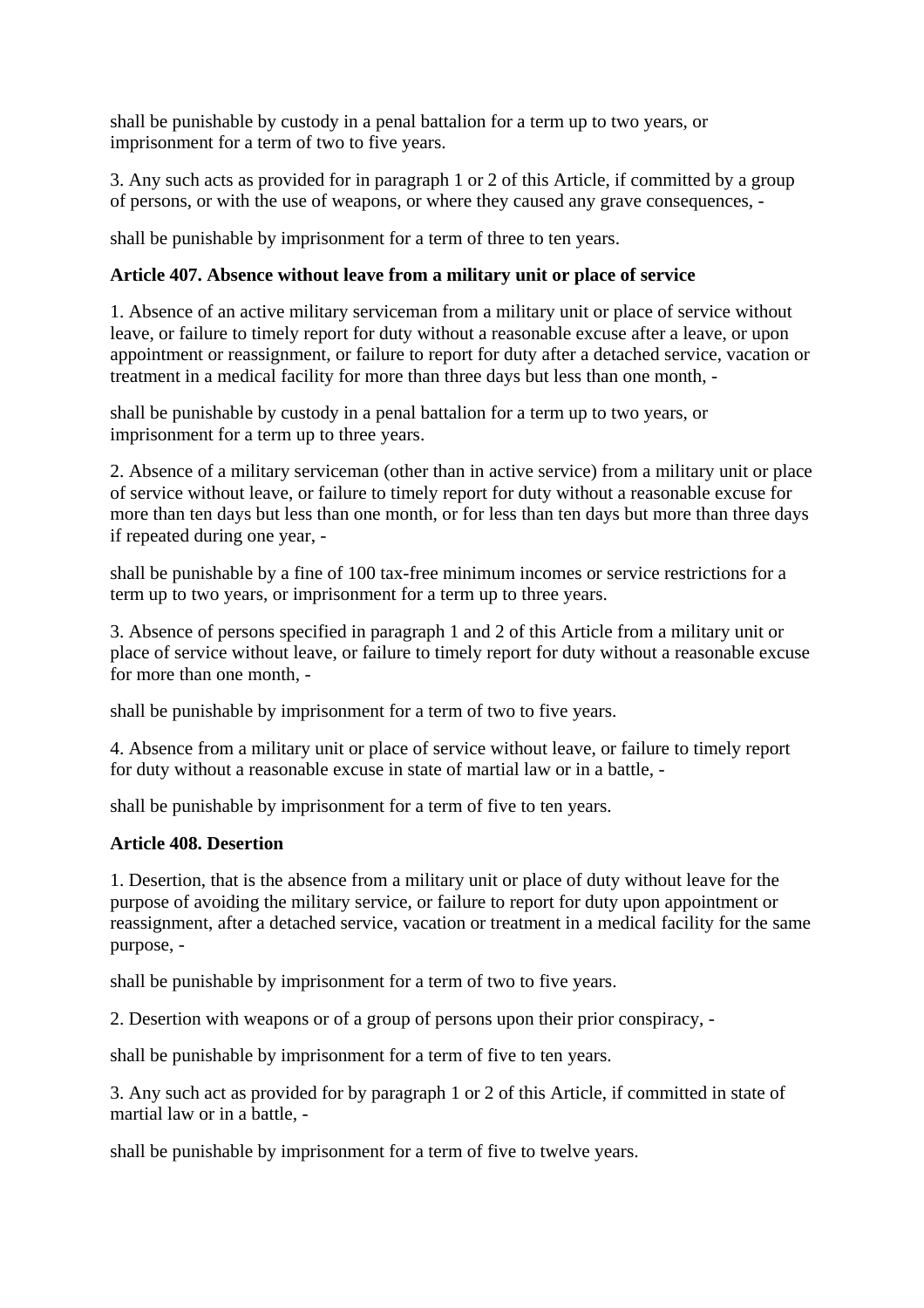### **Article 409. Evasion of military service by way of self-maiming or otherwise**

1. Evasion of military service by a military serviceman by way of self-maiming or

malingering, or forgery of documents, or any other deceit, -

shall be punishable by custody in a penal battalion for a term up to two years, or imprisonment for the same term.

2. Refusal to comply with the duties of military service, -

shall be punishable by imprisonment for a term of two to five years.

3. Any such acts as provided for by paragraph 1 or 2, if committed in state of martial law or in a battle, -

shall be punishable by imprisonment for a term of five to ten years.

## **Article 410. Stealing, appropriation, extortion or fraudulent obtaining of weapons, ammunitions, explosive or other warfare substances, vehicles, military or special enginery, or abuse of office, by a military serviceman**

1. Stealing, appropriation, extortion or fraudulent obtaining of weapons, ammunitions, explosive or other warfare substances, vehicles, military or special enginery by a military serviceman, -

shall be punishable by imprisonment for a term of three to eight years.

2. The same actions committed by a military official with the abuse of office, or repeated, or

committed by a group of persons upon their prior conspiracy, or where they causes any significant damage, -

shall be punishable by imprisonment for a term of five to ten years.

3. Any such actions as provided for by paragraph 1 or 2 of this Article, if committed in state of martial law or in a battle, brigandism for the purpose of taking possession of weapons, ammunitions, explosive or other warfare substances, vehicles, military or special enginery, and also extortion of these items accompanied with violence dangerous to the victim's life and health, -

shall be punishable by imprisonment for a term of ten to fifteen years.

#### **Article 411. Willful destruction or engdamagement of munitions**

1. Willful destruction or endamagement of weapons, ammunitions, vehicles, military or special enginery or any other munitions, -

shall be punishable by service restrictions for a term up to two years, or custody in a penal battalion for the same term, or imprisonment for a term up to three years.

2. The same actions committed by setting a fire or any other generally dangerous method, or where they caused death of people or any other grave consequences, -

shall be punishable by imprisonment for a term of three to eight years.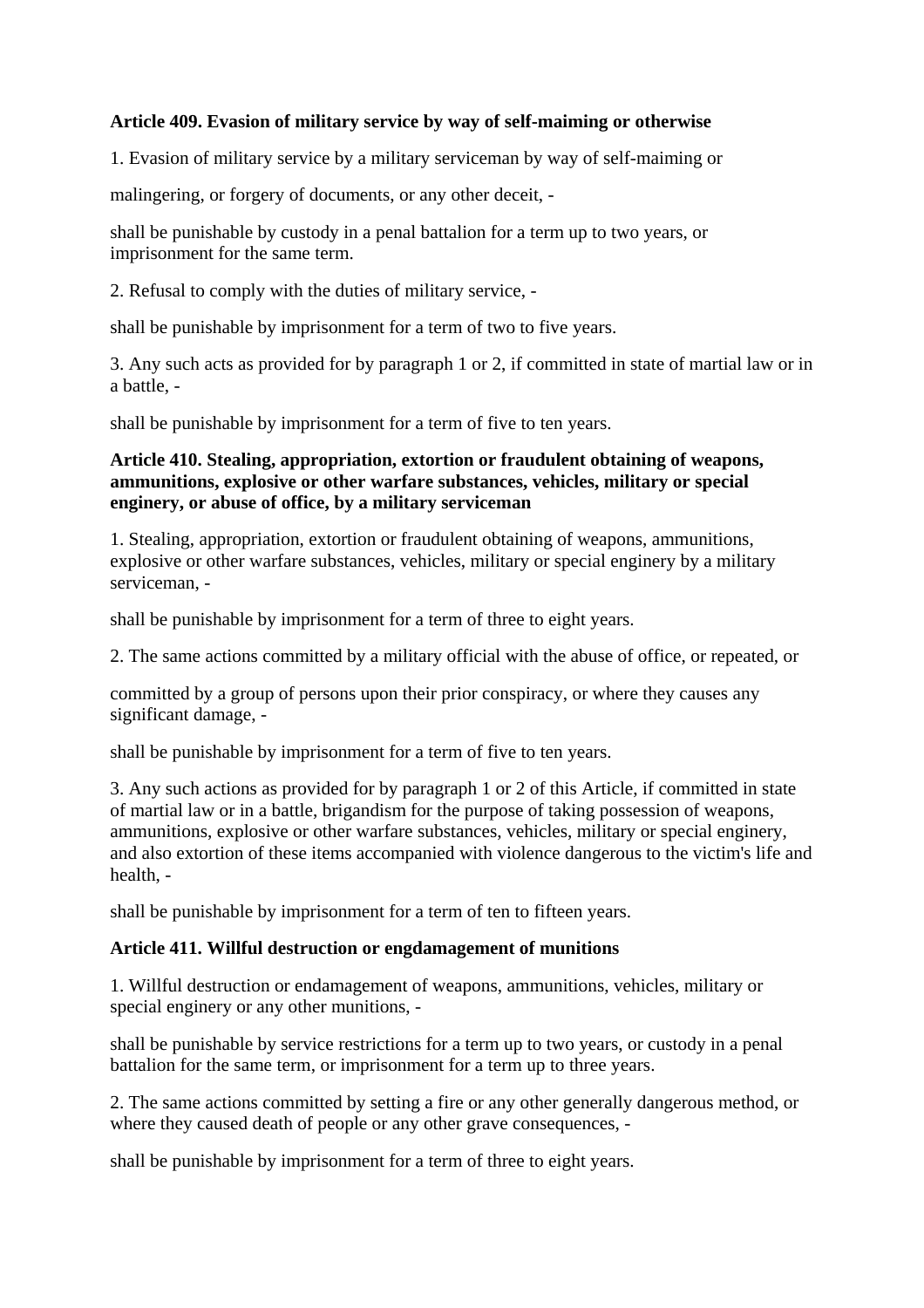3. Any such acts as provided for by paragraph 2 of this Article, if committed in state of martial law or in a battle, -

shall be punishable by imprisonment for a term of five to ten years.

### **Article 412. Negligent destruction or endamagement of munitions**

1. Negligent destruction or endamagement of weapons, ammunitions, vehicles, military or special enginery or any other munitions, where it causes damage of gross amount, -

shall be punishable by a fine up to fifty tax-free minimum incomes, or service restrictions for a term up to two years, or custody in a penal battalion for a term up to one year.

2. The same acts that caused death of people or any other grave consequences, -

shall be punishable by custody in a penal battalion for a term up to two years, or imprisonment for a term up to tree years.

#### **Article 413. Waste or loss of munitions**

1. Sale, pledge or giving for use - by a military servant in active service - of articles of uniform or outfit provided to him/her for his/her personal use (waste), and also loss or destruction of these articles due to violation of safekeeping regulations, -

shall be punishable by arrest for a term up to six months, or custody in a penal battalion for a term up to two years.

2. Loss or destruction of weapons, ammunitions, vehicles, materiel or any other munitions provided for official use, due to violation of safekeeping regulations, -

shall be punishable by arrest for a term up to six months, or custody in a penal battalion for a term up to two years, or imprisonment for the same term.

3. Any such acts as provided for by paragraph 1 or 2 of this Article, if committed in state of martial law or in a battle, -

shall be punishable by imprisonment for a term of two to five years.

#### **Article 414. Violation of rules related to handling of weapons, and also substances and objects of increased danger to the surroundings**

1. Violation of rules on handling of weapons, ammunitions, explosive, radioactive and other substances and objects of increased danger to the surroundings, where it caused bodily injuries to the victim, -

shall be punishable by service restrictions for a term up to two years, or custody in a penal battalion for the same term, or imprisonment for a term up to three years.

2. The same act that caused bodily injuries to several persons or death of the victim, -

shall be punishable by imprisonment for a term of two to ten years.

3. Any such act as provided by paragraph 1, where it caused death to several persons or any other grave consequences, -

shall be punishable by imprisonment for a term of three to twelve years.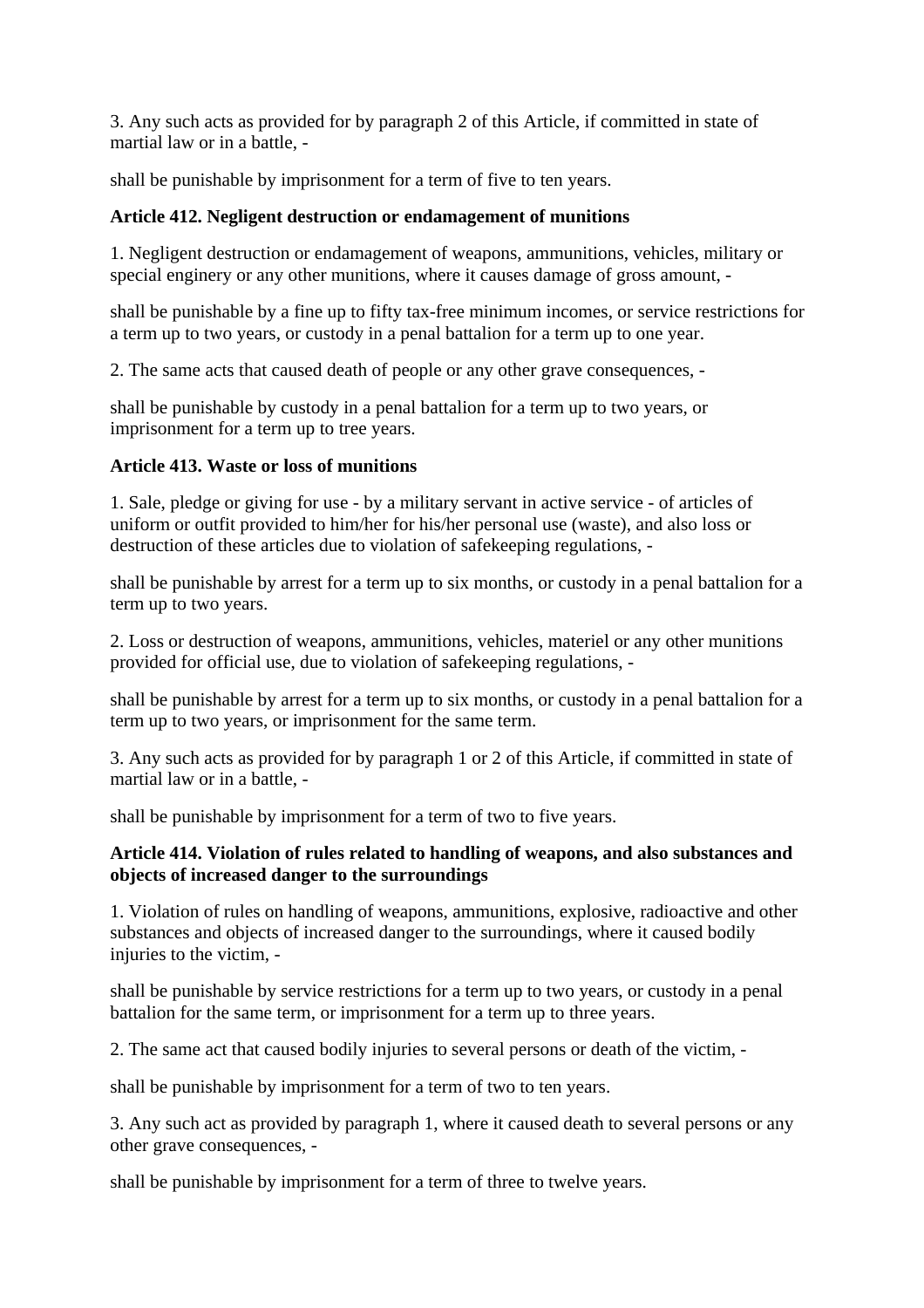# **Article 415. Violation of rules related to driving or vehicle operation**

1. Violation of rules related to driving or operation of warfare, special or transport vehicles, where it caused medium grave or grave bodily injuries or death of a victim. -

shall be punishable by imprisonment for a term of two to five years.

2. Any such act as provided for by paragraph 1 of this Article, where it caused death of several persons, -

shall be punishable by imprisonment for a term of five to ten years.

## **Article 416. Violation of rules related to flights or flight training**

Violation of rules related to flights or flight training, and also violation of rules of aircraft operation, which caused a crash or any other grave consequences, -

shall be punishable by imprisonment for a term of five to fifteen years.

#### **Article 417. Violation of navigation rules**

Violation of rules of navigation that caused death of people, loss of a ship or any other grave consequences, -

shall be punishable by imprisonment for a term of five to fifteen years.

#### **Article 418. Violation of statutory rules of guard or patrol duty**

1. Violation of statutory rules of guard or patrol duty, where it resulted in grave consequences which should have been prevented by such guard or patrol duty, -

shall be punishable by restraint of liberty for a term of two to five years, or imprisonment for the same term.

2. Any such acts as provided for by paragraph 1 of this Article, if committed in state of martial law or in a battle, -

shall be punishable by imprisonment for a term of three to eight years.

#### **Article 419. Violation of statutory rules of border guard duty**

1. Violation of statutory rules of border guard duty by a member of a unit guarding the border of Ukraine, -

shall be punishable by custody in a penal battalion for a term up to two years, or imprisonment for a term up to three years.

2. Any such acts as provided for by paragraph 1 of this Article, if they caused any grave consequences, -

shall be punishable by imprisonment for a term of three to eight years.

## **Article 420. Violation of statutory rules of alert duty**

1. Violation of statutory rules of alert duty established for timely detection and repelling of an sudden attack on Ukraine or for the protection and security of Ukraine, -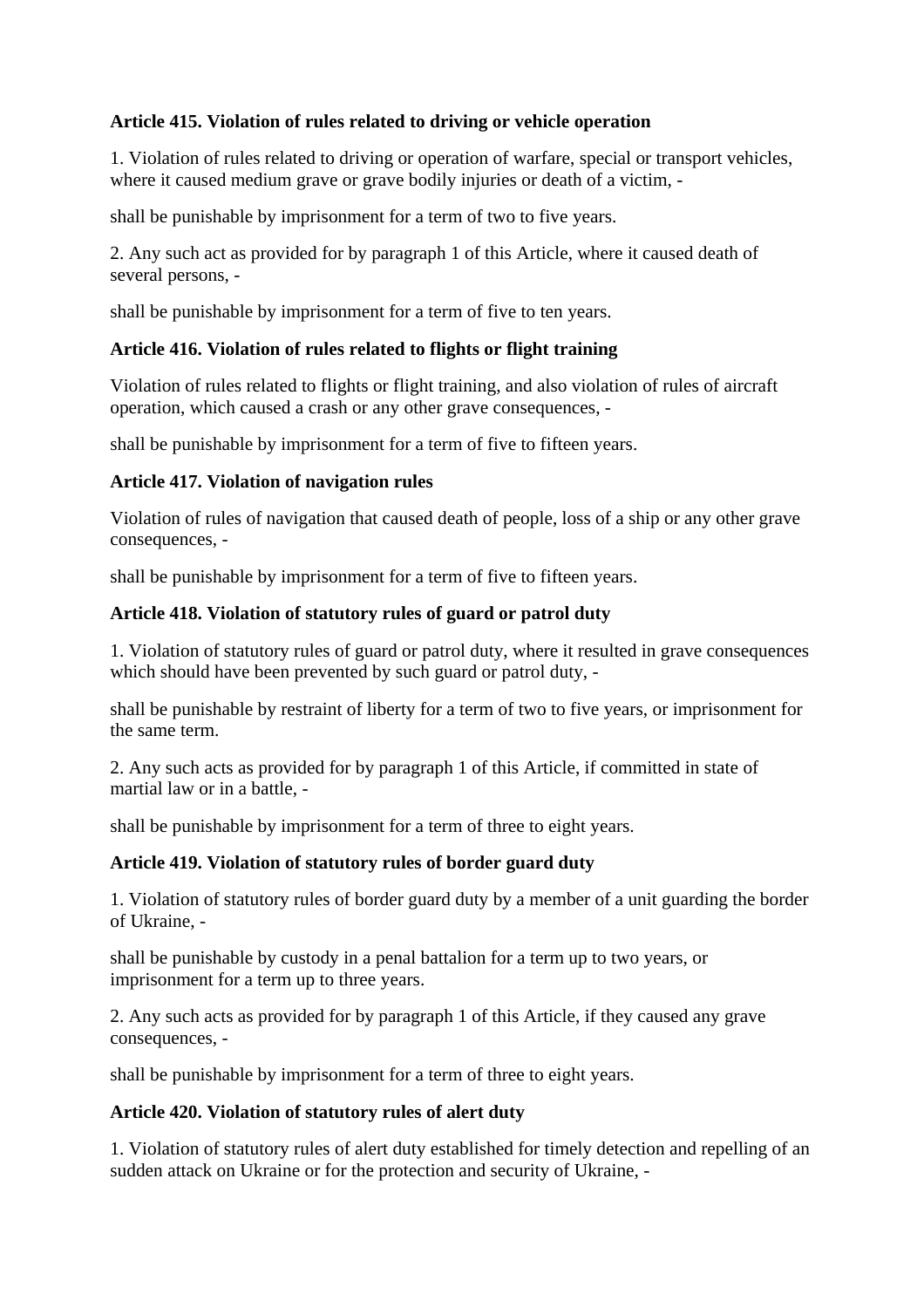shall be punishable by imprisonment for a term up to three years.

2. Any such act as provided for by paragraph 1 of this Article, if it caused any grave consequences, -

shall be punishable by imprisonment for a term of three to eight years.

3. Any such acts as provided for by paragraph 1 or 2 of this Article, if committed in state of martial law or in a battle, -

shall be punishable by imprisonment for a term of five to ten years.

## **Article 421. Violation of statutory rules of routine duty**

1 Violation of statutory rules of routine duty by a person who was on daily duty (other than on guard or watch duty) in a military unit, where it caused any grave consequences, prevention of which was a part of that person's duty. -

shall be punishable by custody in a penal battalion for a term up to two years, or imprisonment for a term up to three years.

2. The same act committed in state of martial law or in a battle, -

shall be punishable by imprisonment for a term up to five years.

#### **Article 422. Disclosure of military information that constitutes state secret or loss of documents or material that contain any such information**

1. Disclosure of military information that constitutes state secret, where no elements of high treason are involved, -

shall be punishable by imprisonment for a term of two to five years.

2. Loss of documents or material that contain military information that constitutes state secret or loss of things, the information on which constitutes state secret, by a person to whom they were entrusted, where the loss happens as a result of violation of rules related to handling of any such documents, material or things, -

shall be punishable by imprisonment for a term of two to five years.

3. Any such acts as provided for by paragraph 1 or 2 of this Article, if they caused any grave consequences, -

shall be punishable by imprisonment for a term of five to ten years.

#### **Article 423. Abuse of authority or official position by a military official**

1. Unlawful use of vehicles, buildings or other munitions, unlawful use of a subordinate to provide personal services or services to other persons, and any other abuse of authority or official position committed for selfish motives or any other personal interest or interest of any third persons, where it caused any significant damage, -

shall be punishable by a fine of fifty to one hundred tax free minimum incomes, or service restrictions for a term up to two years, or imprisonment for a term up to three years.

2. The same act that caused any grave consequences, -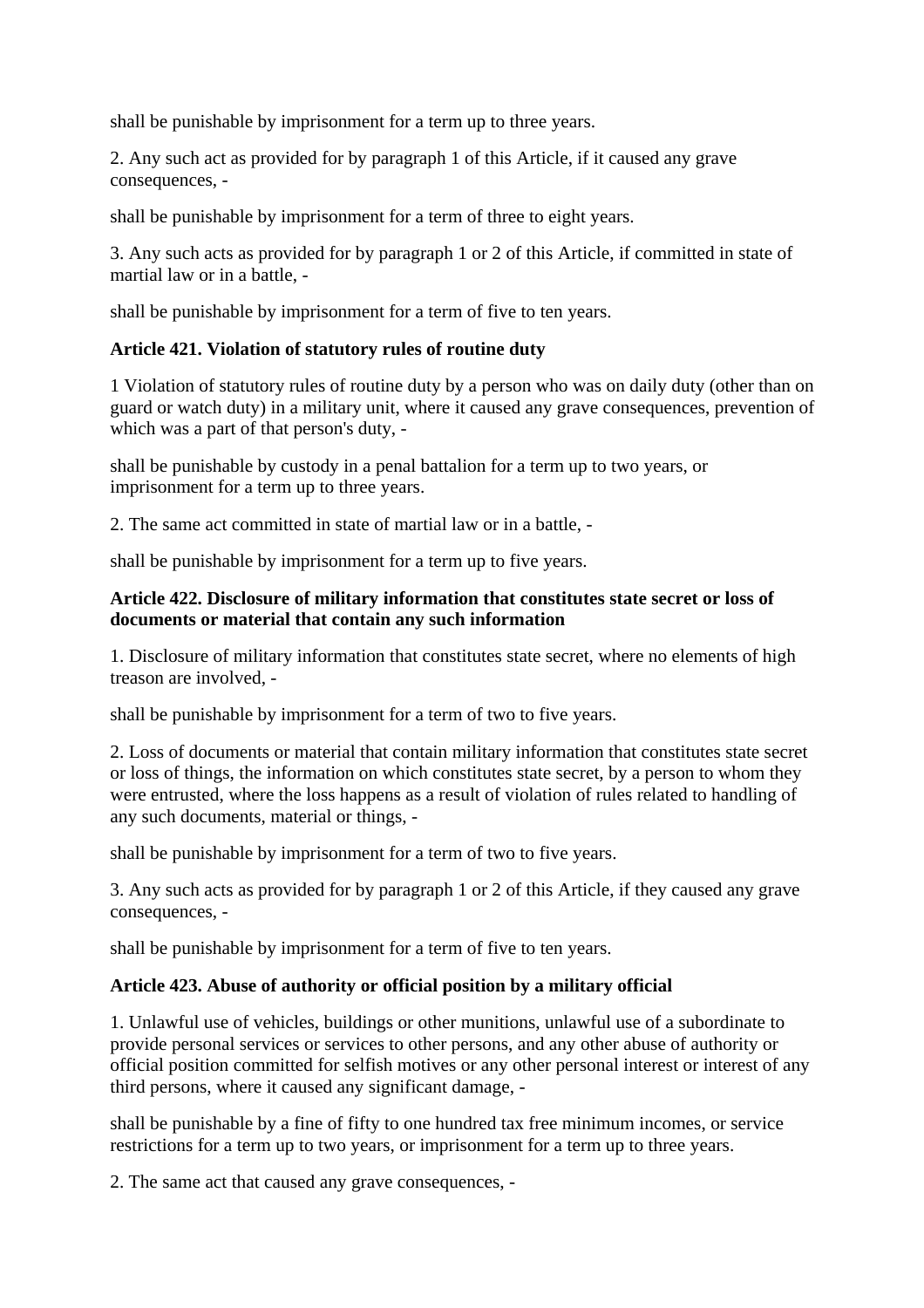shall be punishable by imprisonment for a term of three to eight years.

3. Any such acts as provided for by paragraph 1 or 2 of this Article, if committed in state of martial law or in a battle, -

shall be punishable by imprisonment for a term of five to twelve years.

### **Note:**

(1) Military officials shall mean any military commanders and any other military servants who occupy, permanently or temporary, positions related to administrative or managerial functions, or are commissioned to perform any such duties by the command authority.

(2) In Articles 423 to 426 of this Code, the significant damage shall mean the damage that equals or exceeds 250 tax-free minimum incomes, provided the damage implies material losses, while the grave consequences under the same condition shall mean the damage that equals or exceeds 500 tax-free minimum incomes.

## **Article 424. Excess of authority or official powers by a military official**

1. Excess of authority or official powers by a military official, that is willful actions that manifestly exceed the scope of rights or authority vested in this person - except those provided for in paragraph 2 of this Article - where these acts cause any significant damage, -

shall be punishable by restraint of liberty for a term of two to five years, or imprisonment for the same term.

2. Use of non-statutory measures of influence in respect of a subordinate or excess of disciplinary authority that caused any significant damage, and also violence in respect of a subordinate, -

shall be punishable by imprisonment or three to seven years.

3. Any such acts as provided by paragraph 2 of this Article, if committed with the use of weapons, and also the act envisaged by paragraphs 1 or 2 of this Article, if it caused any grave consequences, -

shall be punishable by imprisonment for a term of five to ten years.

4. Any such acts as provided for by paragraphs 1, 2 or 3 of this Article, if committed in state of martial law or in a battle, -

shall be punishable by imprisonment for a term of eight to twelve years.

#### **Article 425. Neglect of duty in military service**

1. Neglect of duty in military service that caused any significant damage, -

shall be punishable by a fine up to 100 tax-free minimum incomes, or service restrictions for a term up to two years, or imprisonment for a term of three years.

2. The same act that caused any grave consequences, -

shall be punishable by imprisonment for a term of three to seven years.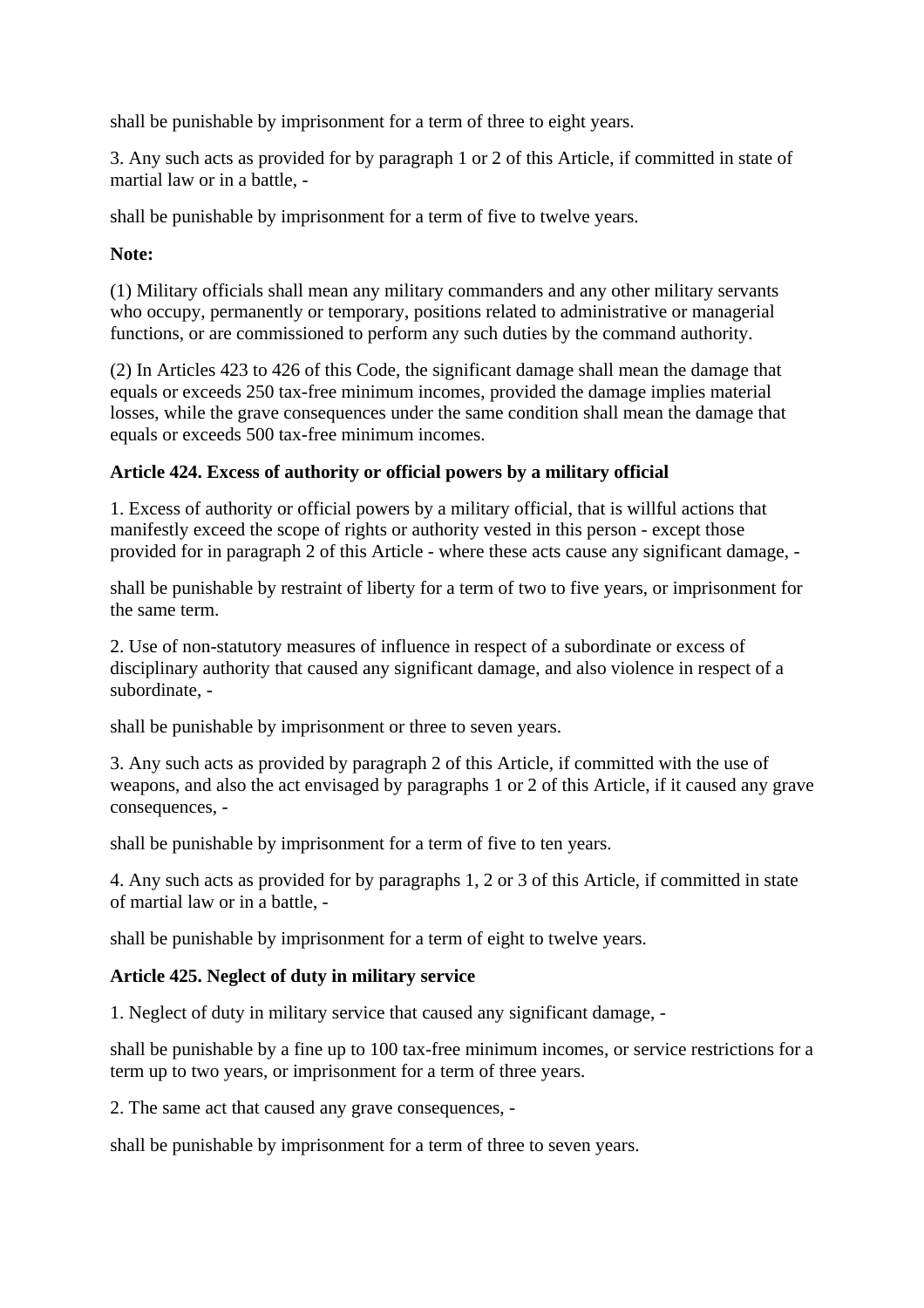3. Any such acts as provided for by paragraph 1 or 2 of this Article, if committed in state of martial law or in a battle, -

shall be punishable by imprisonment for a term of five to eight years.

## **Article 426. Omissions of military authorities**

1. Willful failure to prevent a crime committed by a subordinate, or failure of a military inquiry authorities to institute a criminal case against a subordinate offender, and also willful failure of a military official to act in accordance with his/her official duties, if it caused any significant damage, -

shall be punishable by a fine of 50 to 200 tax-free minimum incomes, or service restrictions for a term up to two years, or imprisonment for a term up to three years.

2. The same acts that caused any grave consequences, -

is punishable by the imprisonment for a term of three to seven years.

3. Any such acts as provided by paragraph 1 or 2 of this Article, if committed in state of martial law or in a battle, -

shall be punishable by imprisonment for a term of seven to ten years.

## **Article 427. Surrender or abandoning of means of war to an enemy**

Surrender of military forces to the enemy by a commander, to whom they were entrusted, and also abandoning of fortifications, military or special enginery or any other means of war to the enemy not justified by the battle conditions, where it was done with no intent to aid the enemy, -

shall be punishable by imprisonment for a term of three to ten years.

## **Article 428. Abandoning of a perishing ship of war**

1. Abandoning of a perishing ship of war by a commander who has not fully discharged his/her duties or by a member of the crew without the commander's appropriate order, -

shall be punishable by imprisonment for a term of three to eight years.

2. The same act committed in state of martial law or in a battle, -

shall be punishable by imprisonment for a term of seven to ten years.

## **Article 429. Unauthorized leaving of a battlefield or refusal to use weapons**

Unauthorized leaving of a battlefield during a battle or refusal to use weapons in a battle, -

shall be punishable by imprisonment for a term of five to ten years.

## **Article 430. Voluntary rendering oneself prisoner of war**

Voluntarily rendering oneself prisoner of war due to cowardice and pusillanimity, -

shall be punishable by imprisonment for a term of seven to ten years.

## **Article 431. Criminal actions of a prisoner of war**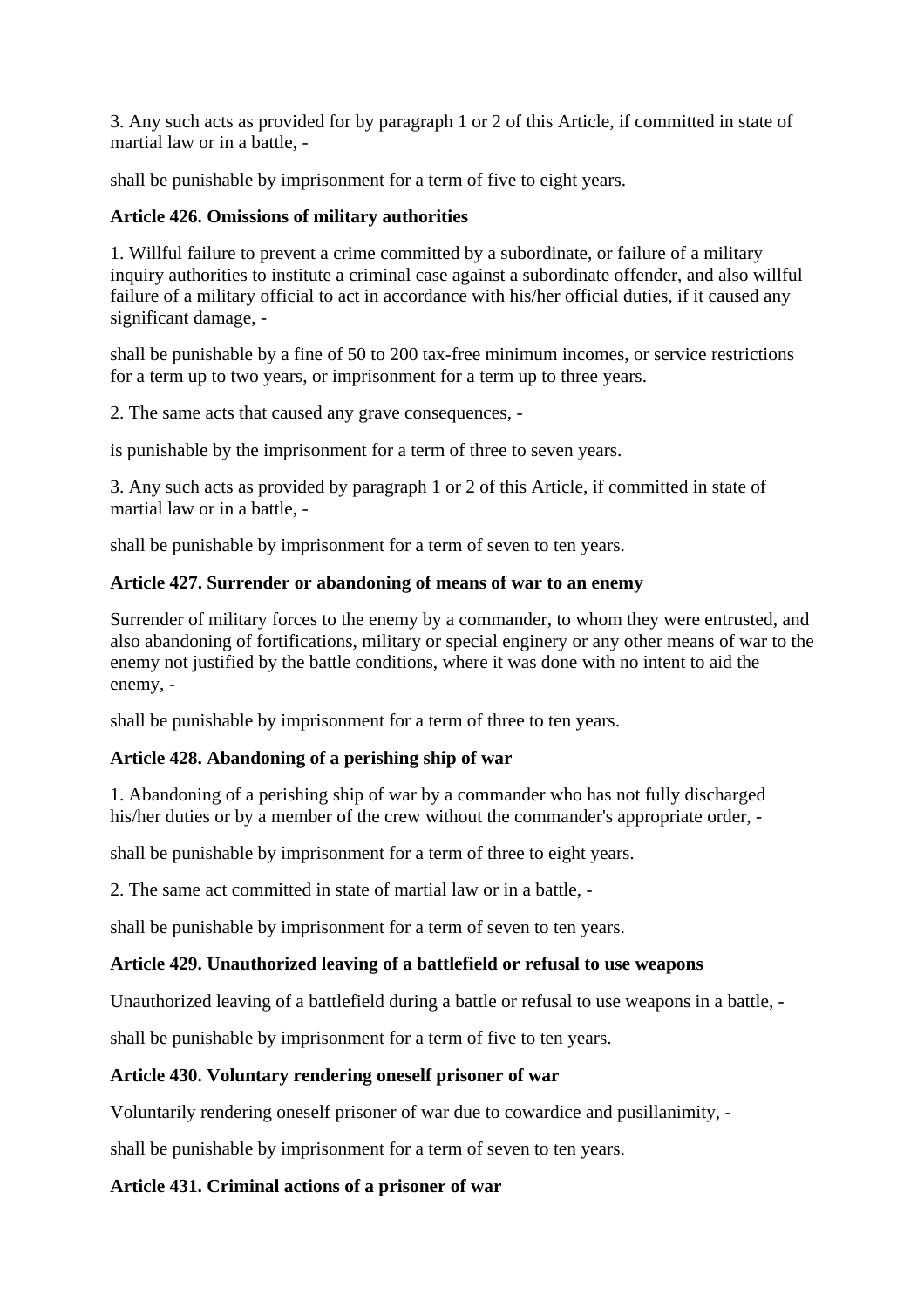1. Voluntarily participation of a prisoner of war in any works of military importance or any other activities that may detrimental to Ukraine or its allies, where it involves no elements of high treason, -

shall be punishable by imprisonment for a term of three to seven years.

2. Violence or cruelty of a senior prisoner of war in respect of other prisoners of war, -

shall be punishable by imprisonment for a term of five to ten years.

3. Actions taken by prisoner of war to the detriment of other prisoners of war for selfish motives or to win indulgent treatment of the enemy, -

shall be punishable by imprisonment for a term up to three years.

# **Article 432. Marauding**

Stealing things of the killed or wounded persons at a battlefield (marauding), -

shall be punishable by imprisonment for a term of three to ten years.

## **Article 433. Violence against population in an operational zone**

1. Violence, unlawful destruction or taking of property under the pretext of military necessity, which were committed in respect of population in an operational zone, -

shall be punishable by imprisonment for a term of three to eight years.

2. Brigandism committed in respect of local population in an operational zone, -

shall be punishable by imprisonment for a term of seven to ten years.

# **Article 434. Ill treatment of prisoners of war**

Repeatedly ill treatment of prisoners of war, or any such treatment combined with exceptional cruelty or committed in respect of sick or wounded persons, and also negligent performance of duty in respect of sick or wounded persons by persons required to provide medical treatment and care to them, where it involved no elements of a more grave criminal offense, -

shall be punishable by imprisonment for a term up to three years.

## **Article 435. Unlawful use or misuse of the Red Cross and Red Crescent symbols**

Carrying the Red Cross and Red Crescent symbols in an operational zone by persons not entitled to do so, and also misuse of flags or signs of the Red Cross and Red Crescent or the colors attributed to medical vehicles in state of martial law, -

shall be punishable by imprisonment for a term up to two years.

## **Chapter XX. CRIMINAL OFFENSES AGAINST PEACE, SECURITY OF MANKIND AND INTERNATIONAL LEGAL ORDER**

# **Article 436. Propaganda of war**

Public calls to an aggressive war or an armed conflict, and also making of materials with calls to any such actions for distribution purposes or distribution of such materials, -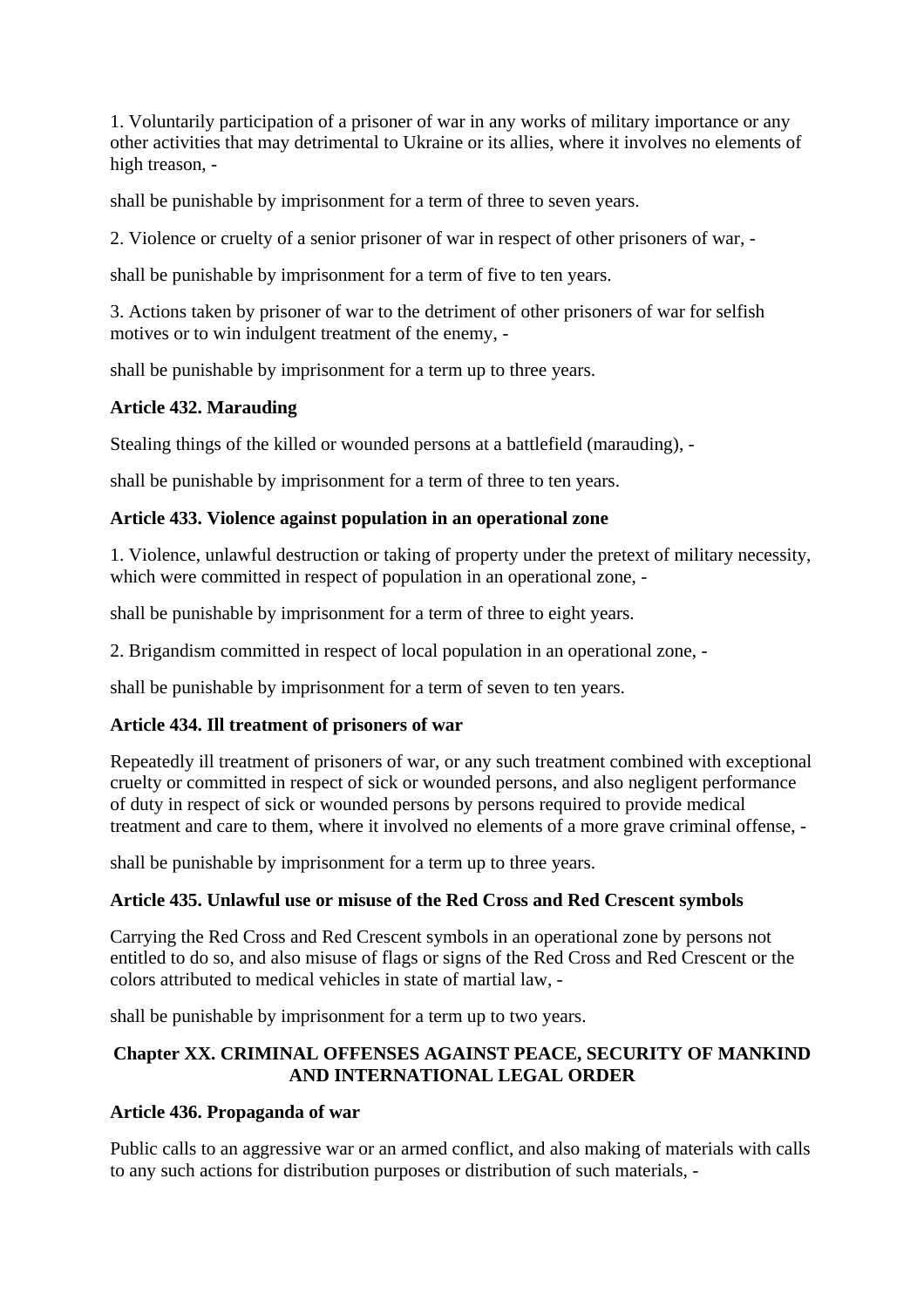shall be punishable by correctional labor for a term up to two years, or arrest for a term up to six months, or imprisonment for a term up to three years.

## **Article 437. Planning, preparation and waging of an aggressive war**

1. Planning, preparation or waging of an aggressive war or armed conflict, or conspiring for any such purposes, -

shall be punishable by imprisonment for a term of seven to twelve years

2. Conducting an aggressive war or aggressive military operations, -

shall be punishable by imprisonment for a term of ten to fifteen years.

## **Article 438. Violation of rules of the warfare**

1. Cruel treatment of prisoners of war or civilians, deportation of civilian population for forced labor, pillage of national treasures on occupied territories, use of methods of the warfare prohibited by international instruments, or any other violations of rules of the warfare recognized by international instruments consented to by binding by the Verkhovna Rada (Parliament) of Ukraine, and also giving an order to commit any such actions, -

shall be punishable by imprisonment for a term of eight to twelve years.

2. The same acts accompanied with a murder, -

shall be punishable by imprisonment for a term of ten to fifteen years, or life imprisonment.

### **Article 439. Use of weapons of mass destruction**

1. The use of weapons of mass destruction prohibited by international instruments consented to be binding by the Verkhovna Rada of Ukraine, -

shall be punishable by imprisonment for a term of eight to twelve years.

2. The same act that caused death of people or any other grave consequences, -

shall be punishable by imprisonment for a term of eight to fifteen years, or life imprisonment.

#### **Article 440. Development, production, purchasing, storage, distribution or transportation of weapons of mass destruction**

Development, production, purchasing, storage, distribution or transportation of weapons of mass destruction prohibited by international instruments consented to be binding by the Verkhovna Rada of Ukraine, -

shall be punishable by imprisonment for a term of three to ten years.

## **Article 441. Ecocide**

Mass destruction of flora and fauna, poisoning of air or water resources, and also any other actions that may cause an environmental disaster, -

shall be punishable by imprisonment for a term of eight to fifteen years.

## **Article 442. Genocide**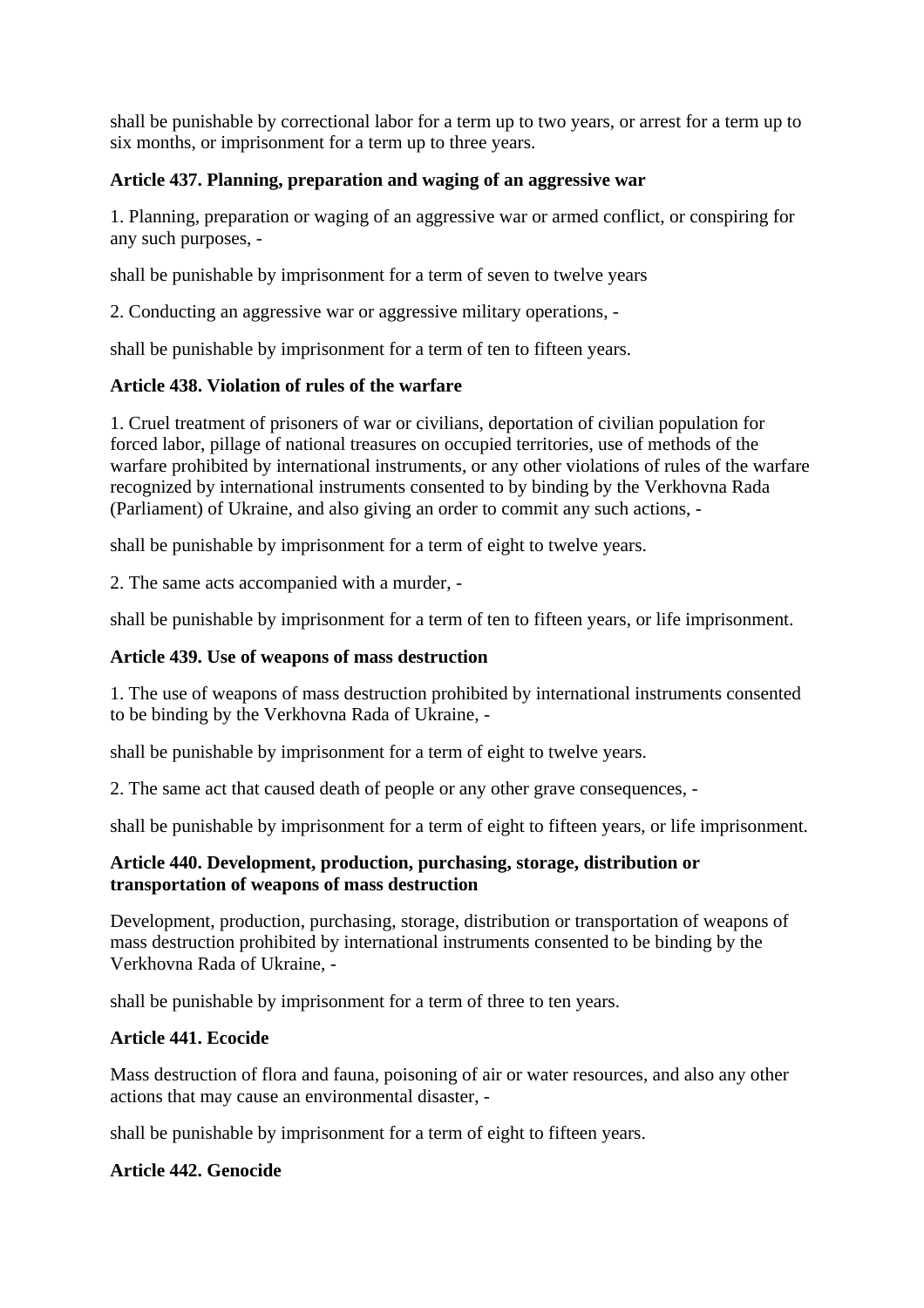1. Genocide, that is a willfully committed act for the purpose of total or partial destruction of any national, ethnic, racial, or religious group by extermination of members of any such group or inflicting grave bodily injuries on them, creation of life conditions calculated for total or partial physical destruction of the group, decrease or prevention of childbearing in the group, or forceful transferring of children from one group to another, -

shall be punishable by imprisonment for a term of ten to fifteen years, or life imprisonment.

2. Public calls to genocide, and also making any materials with calls to genocide for the purpose of distribution, or distribution of such materials, -

shall be punishable by arrest for a term up to six months, or imprisonment for a term up to five years.

## **Article 443. Trespass against life of a foreign state representative**

Trespass against life of a foreign state representative or any other person who enjoys international protection for the purpose of influencing the nature of their activity or activity of their states or organizations, or for the purpose of provoking a war or international complications, -

shall be punishable by imprisonment for a term of eight to fifteen years, or life imprisonment.

# **Article 444. Criminal offenses against internationally protected persons and institutions**

1. Attacks on official premises or private accommodations of internationally protected persons, and also kidnapping or confinement of such persons for the purpose of influencing the nature of their activity or the activity of their states or organizations, or for the purpose of provoking a war or international complications, -

shall be punishable by imprisonment for a term of three to eight years.

2. A threat to commit any such actions as provided for by paragraph 1 of this Article, -

shall be punishable by correctional labor for a term up to two years, or arrest for a term up to three months, or restraint of liberty for a term up to three years, or imprisonment for a term up to two years.

# **Article 445. Illegal use of symbols of Red Cross and Red Crescent**

Illegal use of symbols of Red Cross and Red Crescent, other than in cases provided for by this Code, -

shall be punishable by a fine up to 50 tax-free minimum incomes, or arrest for a term up to six month.

# **Article 446. Piracy**

1. Piracy, that is the use of a vessel, whether armed or not, for capturing any other sea or river vessel, and violence, robbery or any other hostile actions against the crew or passengers of such vessel, for the purpose of pecuniary compensation or any other personal benefits, -

shall be punishable by imprisonment for a term of five to twelve years with the forfeiture of property.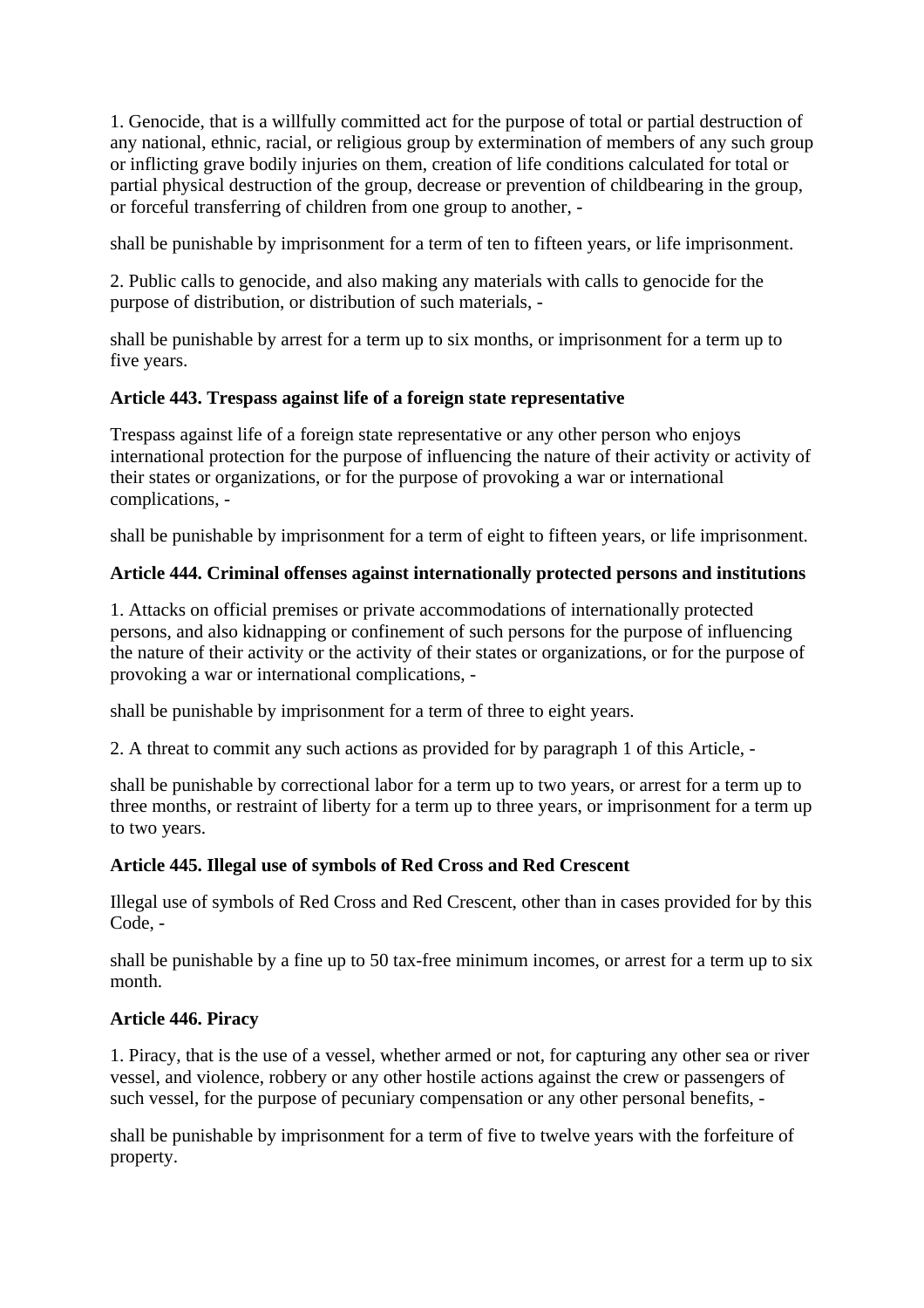2. The same acts, if repeated, or where they caused death of people or any other grave consequences, -

shall be punishable by imprisonment for a term of eight to fifteen years with the forfeiture of property.

## **Article 447. Mercenaries**

1. Recruiting, financing, supplying and training of mercenaries for the purpose of using them in armed conflicts of other states or violent actions aimed at overthrowing of government or violation of territorial integrity, and also the use of mercenaries in war conflicts or operations, -

shall be punishable by imprisonment for a term of three to eight years.

2. Participation in armed conflicts of other states for the purpose of pecuniary compensation without authorization obtained from appropriate government authorities, -

shall be punishable by imprisonment for a term of five to ten years.

## **FINAL AND TRANSITIONAL PROVISIONS**

#### **Chapter I**

1. This Code shall enter into force on September 1, 2001.

2. As this Code enters into force, the following legislation shall lose its effect:

Criminal Code of the Ukrainian Soviet Socialist Republic of December 28, 1960 (hereinafter referred to as 'the 1960 CC') (*Vidomosti Verkhovnoi Rady Ukrainskoi RSR*, 1961, No. 2, p. 14) as amended;

Law of the Ukrainian SSR *" On Adoption of the Criminal Code of the Ukrainian SSR"* (*Vidomosti Verkhovnoi Rady Ukrainskoi RSR*, 1961, No. 2, p 14);

Articles 1, 2 and 5 of the Decree of the Presidium of the Verkhovna Rada (Parliament) of Ukrainian SSR of April 20, 1990 *"On Liability for actions breaching the public order and safety of citizens"* (*Vidomosti Verkhovnoi Rady Ukrainskoi RSR*, 1990, No. 18, p. 278);

Decree by the Presidium of the Verkhovna Rada of Ukrainian SSR of December 26, 1990 *"On Liability for Violation of the Procedures on the Use of Consumer Cards for Purchase of Goods and Other Official Documents"* (*Vidomosti Verkhovnoi Rady Ukrainskoi RSR*, 1991, No. 3, p. 13);

Article 3 of the Decree of the Presidium of Verkhovna Rada of Ukrainian SSR of January 28, 1991 *"On Liability for Violation of Requirements Related to the Radiation Safety Regime, Procurement, Processing and Sale of Foodstuffs Contaminated by Radiation"* (*Vidomosti Verkhovnoi Rady Ukrainskoi RSR*, 1991, No. 11, p. 106);

Decree by the Presidium of the Verkhovna Rada of Ukraine of January 21, 1992 *"On Liability for the Counterfeit of Nonexpendable Coupons for Sale Purposes and Sale of Such Coupons"* (*Vidomosti Verkhovnoi Rady Ukrainy*, 1992, No. 18, p. 246).

## **Chapter II**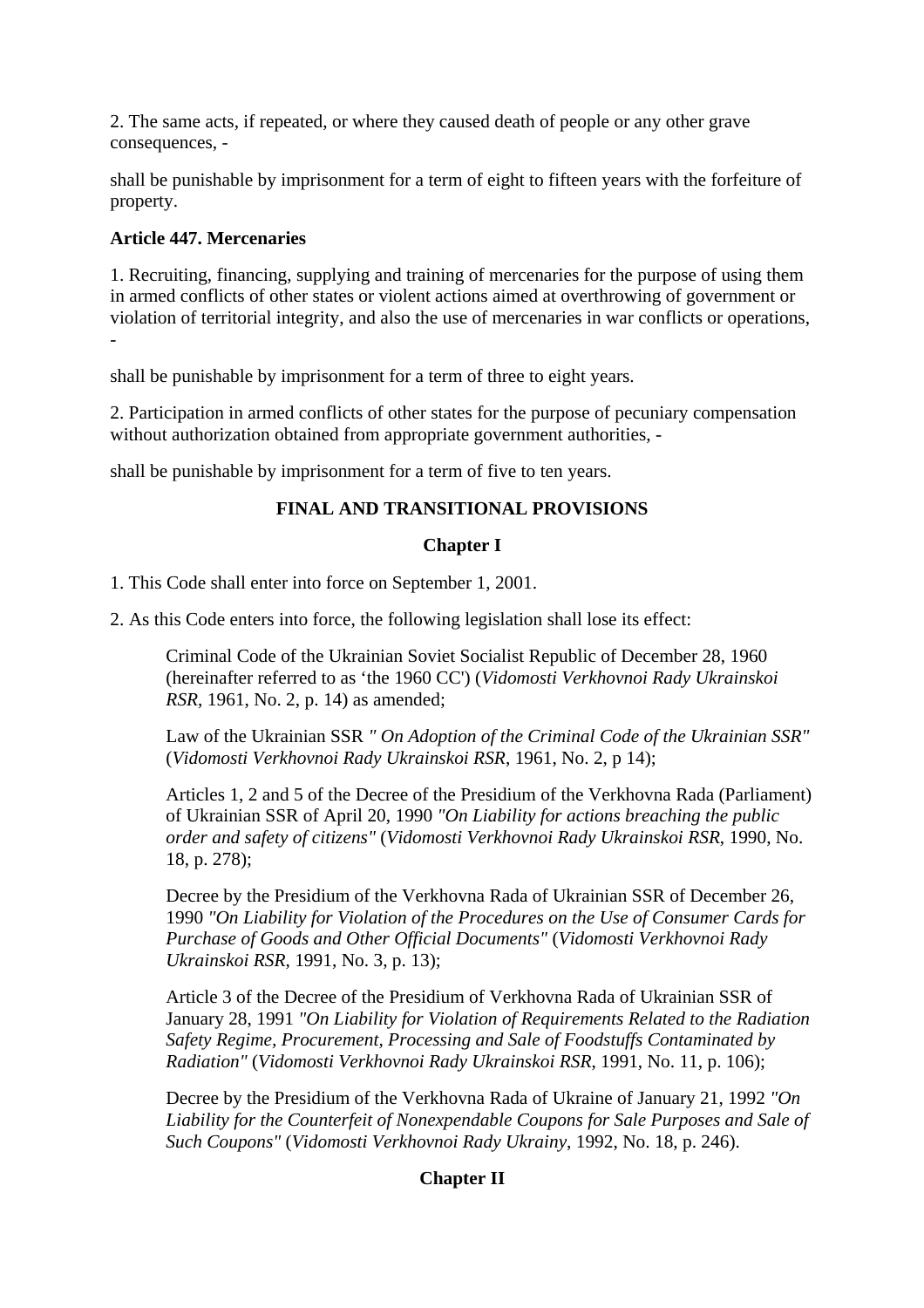1. The following persons, who were sentenced under the 1960 Criminal Code of Ukraine for actions that entail no liability under this Code, shall be discharged from punishment (primary and additional) pursuant to paragraph 2 of Article 74 of this Code:

(a) persons sentenced under paragraph 3 of Article 5 of the 1960 Criminal Code of Ukraine;

(b) persons sentenced for preparation of a criminal offense under paragraph 1 of Article 17 and relevant articles of the Special Part of the 1960 Criminal Code of Ukraine, if these criminal offenses are minor;

(c) persons sentenced under Articles  $108<sub>1</sub>$ ,  $110$ ,  $134<sub>1</sub>$ ,  $125$ ,  $126$ ,  $147<sub>2</sub>$ ,  $147<sub>3</sub>$ ,  $149$ ,  $154$ , 155<sub>2</sub>, 155<sub>3</sub>, 155<sub>5</sub>, 155<sub>6</sub>, 159, 169, 176<sub>3</sub>, 183<sub>2</sub>, 183<sub>4</sub>, 187, 187<sub>7</sub>, 187<sub>8</sub>, 189, 189<sub>1</sub>, 193<sub>1</sub>, 199, 202, 206 (paragraph 1), 208<sub>1</sub>, 208<sub>2</sub>, 229<sub>8</sub>, 237 of the 1960 Criminal Code of Ukraine;

(d) persons sentenced under paragraph 1 of Article 133, Articles 147 (paragraph 1), 148<sub>3</sub>, 161 (paragraph 1), 187<sub>4</sub>, 187<sub>8</sub>, 192 (paragraph 3), 196<sub>1</sub> (paragraph 1), 199 (paragraphs 1 and 2),  $207<sub>1</sub>$ ,  $227<sub>2</sub>$  (paragraph 1) applied pursuant to the 1960 Criminal Code of Ukraine on condition that prior administrative penalties were imposed on these persons;

(e) persons sentenced for criminal offenses committed between 14 and 16 years of age and created by Articles 781, 97, 98, 106 (paragraph 1) of the 1960 Criminal Code of Ukraine;

(f) persons sentenced under Article 186 of the 1960 Criminal Code of Ukraine (other than those sentenced for unpromised in advance covering up of a grave or special grave criminal offense), and also persons defined in paragraph 2 of Article 396 of this Code, sentenced for the unpromised in advanced covering up under Article 186 of the 1960 Criminal Code of Ukraine;

(g) persons sentenced under Decree by the Presidium of the Verkhovna Rada of Ukrainian SSR of December 26, 1990 *"On Liability for Violation of the Procedures on the Use of Consumer Cards for Purchase of Goods and Other Official Documents"* and Decree by the Presidium of the Verkhovna Rada of Ukraine of January 21, 1992 *"On Liability for the Counterfeit of Nonexpendable Coupons for Sale Purposes and Sale of Such Coupons"*.

2. The following shall be discharged from punishment:

(a) persons sentenced for the first time to imprisonment for minor criminal offenses committed under 18 years of age pursuant to paragraph 2 of Article 12 and paragraph 2 of Article 102 of this Code;

(b) military servants sentenced to custody in a penal battalion for a term up to six months;

(c) persons sentenced under paragraph 1 of Article 29 of the 1960 Criminal Code of Ukraine, who serve their sentence in any places other than the place of employment but at the area of their residence, and also persons sentenced to correctional labor without imprisonment for a term up to six months.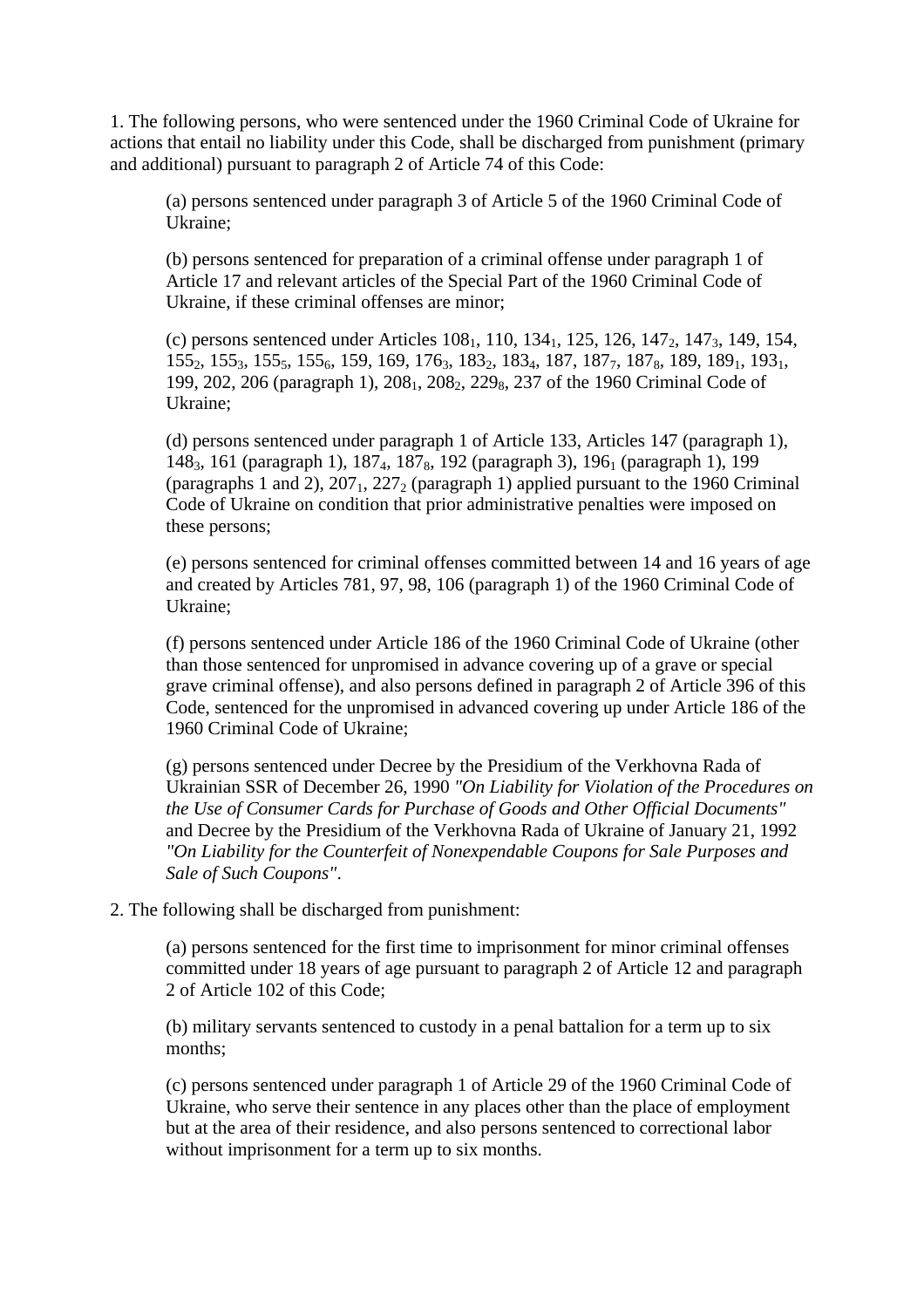3. All criminal cases instituted against persons, who committed any criminal offenses created by the 1960 Criminal Code of Ukraine and listed in paragraph 1 of this Chapter, shall be dismissed.

4. Persons serving their cumulative sentences, where they are discharged from punishment for certain criminal offenses under paragraph 1 of this Chapter, shall continue to serve sentences imposed by a court for any other cumulated criminal offenses, if they have not completed to serve them. The imposed punishment may also be decreased in cases provided for by paragraph 5 of this Chapter.

5. The penalties imposed under the 1960 Criminal Code of Ukraine, if they exceed the penalties of appropriate Articles of this Code above the maximum punishment thresholds prescribed by this Code, shall be reduced pursuant to paragraph 3 of Article 74 of this Code. The punishment of the deprivation of the right to occupy certain positions or engage in certain activities, where imposed as additional, shall be reduced pursuant to paragraph 1 of Article 55 of this Code to three years. The term of corrective labor imposed on minors shall be reduced pursuant to paragraphs two and three of Article 100 of this Code to one year, while the amount deducted from their salaries shall be reduced to 10 percent.

6. Persons serving their sentences of imprisonment imposed by a court for a term up to five years in colonies shall be regarded as such that serve the sentence of imprisonment provided for Article 61 of this Code.

7. Person deprived of parental rights pursuant to Article 38 of the 1960 Criminal Code of Ukraine may be reinstated in their rights only under the procedures defined by the Marriage and Family Code of Ukraine. Persons sentenced to a punishment of public reprimand (Article 33 of the 1960 Criminal Code of Ukraine) shall be regarded as such that have no conviction, if their conviction had not been canceled prior to the entry of this Code into force.

8. The judgments shall not be enforced in those parts that impose forfeiture of property or fine, where the forfeited property had not been seized and sold, and the fine had not been exacted prior to the entry of this Code into force, if this Code does not provide for the forfeiture of property or fine for the same criminal offense.

9. As of the day of the entry of this Code into force, any persons regarded as especially dangerous recidivists under the 1960 Criminal Code of Ukraine shall no more be regarded as such. If these persons continue to serve their sentences, the judgments delivered in their regard shall be modified in the part where they are recognized as especially dangerous recidivists. Where necessary, the legal treatment of the committed criminal offenses shall be changed, and also the punishment shall be reduced pursuant to paragraph 3 of Article 74 of this Code. If the persons mentioned in the first sentence of this paragraph have completed their sentences but have unrevoked conviction, the conviction of these persons shall be canceled under rules provided for by Articles 89 and 90 of this Code.

10. All cases on criminal offenses of persons, who committed embezzlement of state or collective property in respect of large or especially large amounts as prescribed by paragraph 4 of Article 81, paragraph 4 of Article 82, paragraph 4 of Article 84, paragraph 2 of Article 86, and Article 86<sub>1</sub> of the 1960 Criminal Code of Ukraine, shall be reviewed to decide on the replacement of legal treatment of actions of these persons by appropriate paragraphs and Articles of this Code (Articles 185, 186, 187, 190 and 191).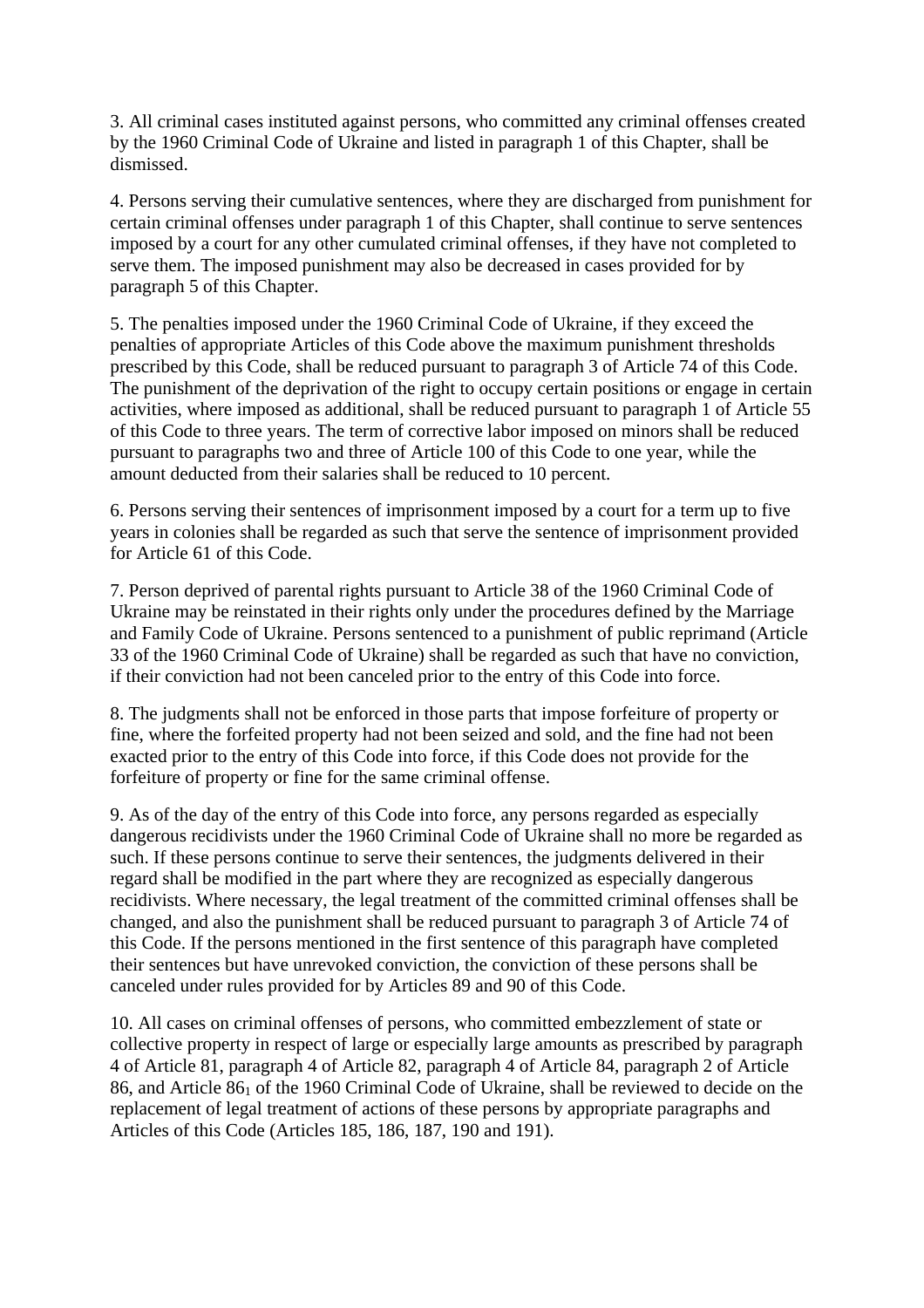Penalties imposed on persons convicted for embezzlement in respect of large or especially large amounts under Articles 81, 82, 83, 84, 86 and 86<sub>1</sub> of the 1960 Criminal Code of Ukraine and have not served their sentences, shall be adjusted to punishments prescribed by sanctions of Articles 185, 186, 187, 190 and 191 of this Code, if the punishment imposed by a court for a particular criminal offense is heavier than the one prescribed by this Code.

11. Rules established by the 1960 Criminal Code of Ukraine with regard to the limitation periods, parole, mitigation, cancellation and revocation of conviction shall apply to persons, who had committed criminal offenses prior to the entry of this Code into force, except where this Code lenifies the criminal liability of such persons.

12. Where the imposed punishment is more lenient than the one provided for by the law for the criminal offense committed prior to the entry of this Code, the court shall be guided by requirements of Article 44 of the 1960 Criminal Code of Ukraine.

13. Where the punishment is imposed for cumulative offenses, committed prior to the entry of this Code into force, Article 42 of the 1960 Criminal Code of Ukraine shall apply.

If at least one of the cumulated criminal offenses was committed after the entry of this Code into force, Article 70 or paragraph 2 of Article 103 of this Code shall apply.

If a person who serves a sentence commits any new criminal offense after the entry of this Code into force, Article 71 or paragraph 2 of Article 103 of this Code shall apply for the purposes of imposition of cumulative punishment.

14. When deciding on releasing on probation any person who committed any criminal offense after the entry of this Code into force, the court shall apply Articles 75 to 77 of this Code.

The probation period shall be reduced to two years for conditionally sentenced minors pursuant to paragraph 3 of Article 104 of this Code, if the probation period determined by the court was above this time limit.

15. Article 78 of this Code shall apply to persons sentenced to imprisonment with suspended enforcement under Article 46 of the 1960 Criminal Code of Ukraine.

16. If persons, who have committed criminal offences prior to the entry of this Code into force are discharged from criminal liability and punishment due to the change of circumstances or due to the fact that the act or the person that committed it lose their social dangerousness, paragraph 1 or 2 of Article 50 of the 1960 Criminal Code of Ukraine shall be applied.

17. Criminal offense committed by a person prior to the entry of this code into force, and also any conviction of a person, which has not been cancelled or revoked pursuant to the procedure prescribed by law, shall be taken into account for the purpose of the legal treatment of any new criminal offense committed by that person, and also in other cases as prescribed by this Code.

18. In deciding on the classification of criminal offenses created by the 1960 Criminal Code of Ukraine, which have been committed prior to the entry of this Code into force, to minor, medium gravity, grave and special grave criminal offenses, Article 12 of this Code shall be applied, if this mitigates the criminal liability of persons who have committed criminal offenses prior to the entry of this Code into force. In other cases, relevant provisions of the 1960 Criminal Code of Ukraine should be applied.